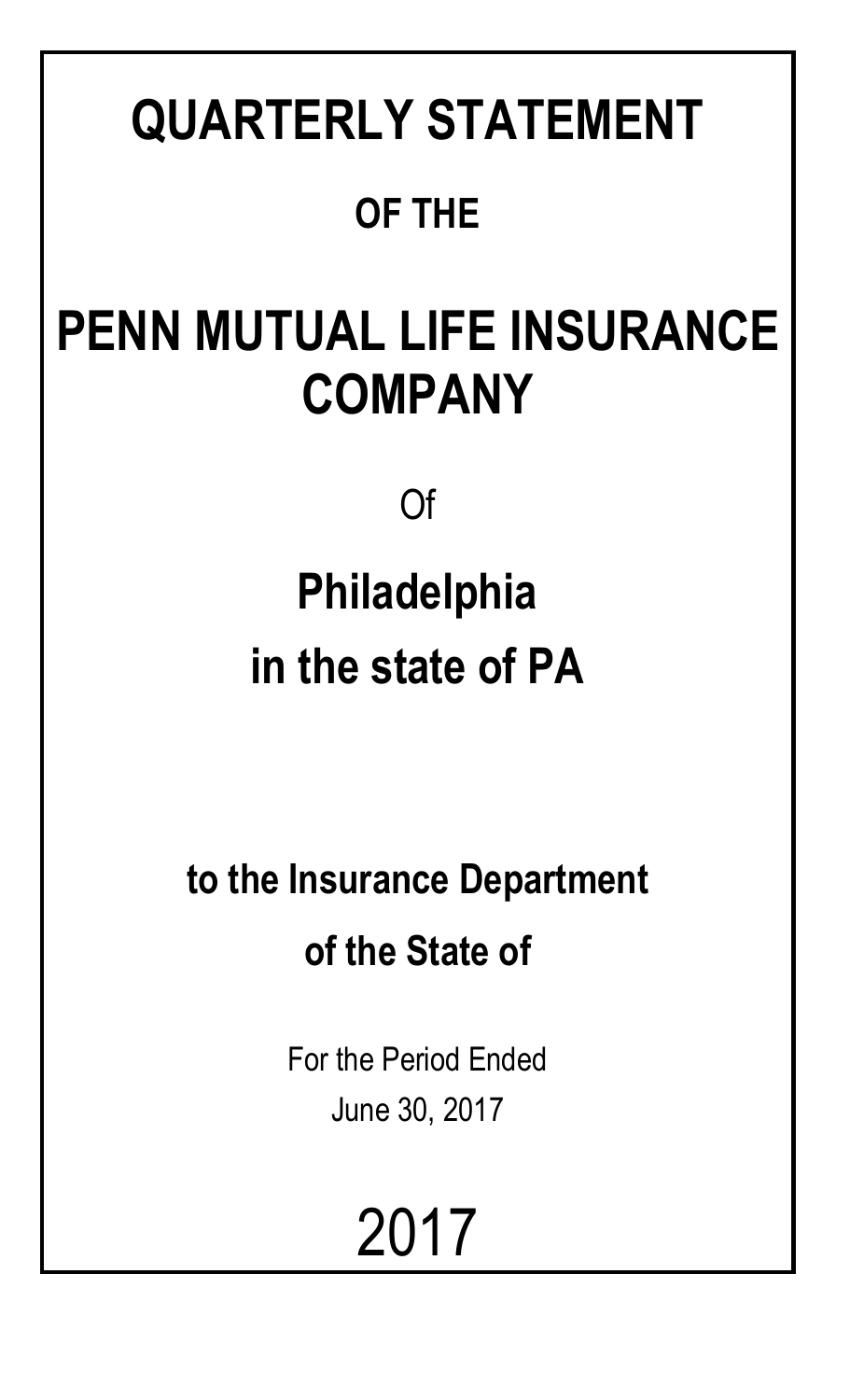# **QUARTERLY STATEMENT**

As of June 30, 2017 of the Condition and Affairs of the

PENN MUTUAL LIFE INSURANCE COMPANY

| NAIC Group Code850, 850<br>(Current Period) (Prior Period)               | NAIC Company Code 67644                                                                                                                                                   |                                             | Employer's ID Number, 23-0952300                             |  |  |  |
|--------------------------------------------------------------------------|---------------------------------------------------------------------------------------------------------------------------------------------------------------------------|---------------------------------------------|--------------------------------------------------------------|--|--|--|
| Organized under the Laws of PA                                           | State of Domicile or Port of Entry PA                                                                                                                                     |                                             | <b>Country of Domicile</b><br>US.                            |  |  |  |
| Incorporated/Organized February 24, 1847<br><b>Statutory Home Office</b> |                                                                                                                                                                           | Commenced Business May 25, 1847             |                                                              |  |  |  |
|                                                                          | The Penn Mutual Life Insurance Company Philadelphia  PA  US  19172<br>(Street and Number)                                                                                 | (City or Town, State, Country and Zip Code) |                                                              |  |  |  |
| Main Administrative Office                                               | 600 Dresher Road Horsham  PA  US  19044                                                                                                                                   |                                             | 215-956-8000                                                 |  |  |  |
| Mail Address                                                             | (Street and Number)<br>The Penn Mutual Life Insurance Company Philadelphia  PA  US  19172<br>(Street and Number or P. O. Box) (City or Town, State, Country and Zip Code) | (City or Town, State, Country and Zip Code) | (Area Code) (Telephone Number)                               |  |  |  |
| Primary Location of Books and Records                                    | 600 Dresher Road Horsham  PA  US  19044                                                                                                                                   |                                             | 215-956-8000                                                 |  |  |  |
| Internet Web Site Address                                                | (Street and Number)<br>www.pennmutual.com                                                                                                                                 | (City or Town, State, Country and Zip Code) | (Area Code) (Telephone Number)                               |  |  |  |
| <b>Statutory Statement Contact</b>                                       | Bethanne Doyle Adamsky<br>(Name)                                                                                                                                          |                                             | 215-956-8120                                                 |  |  |  |
|                                                                          | adamsky.bethanne@pennmutual.com<br>(E-Mail Address)                                                                                                                       |                                             | (Area Code) (Telephone Number) (Extension)<br>215-956-8145   |  |  |  |
|                                                                          |                                                                                                                                                                           |                                             | (Fax Number)                                                 |  |  |  |
|                                                                          | <b>OFFICERS</b>                                                                                                                                                           |                                             |                                                              |  |  |  |
| <b>Name</b><br>1. Eileen Claire McDonnell                                | <b>Title</b>                                                                                                                                                              | <b>Name</b>                                 | <b>Title</b>                                                 |  |  |  |
|                                                                          | Chairman & Chief Executive Officer                                                                                                                                        | 2. Susan Twine Deakins                      | Executive VP, Chief Financial                                |  |  |  |
| 3. Franklin Luther Best Jr.                                              | VP, General Counsel, Insurance<br>Operations, and Corporate<br>Secretary                                                                                                  | 4. David Michael O'Malley                   | Officer and Treasurer<br>President & Chief Operating Officer |  |  |  |
| <b>OTHER</b>                                                             |                                                                                                                                                                           |                                             |                                                              |  |  |  |

Thomas Henry Harris Nina Marie Mulrooney Raymond Gerard Caucci

Alida M Moose

Executive VP, Distribution Senior VP, General Auditor Senior VP, Product Management, Underwriting and Advanced Markets Senior VP, Chief Human Resources Officer

Robert Eugene Chappell

**Edmond Felix Notebaert** 

Susan Doenges Waring

Kevin Terance Reynolds Jay T Lewellen Gregory Joseph Driscoll

William Roland Cook

Robert Henry Rock

James Stephen Hunt

#### Senior VP & Chief Legal Officer VP & Chief Actuary Senior VP, Service Operations & Chief Information Officer

Charisse Ranielle Lillie

Eileen Claire McDonnell

David Michael O'Malley

Joan Pauline Carter Anthony M Santomero Helen Pomerantz Pudlin

State of... Pennsylvania County of..... Montgomery

The officers of this reporting entity being duly swom, each depose and say that they are the described officers of said reporting entity, and that on the reporting period stated above, all of the herein described assets were the absolute property of the said reporting entity, free and clear from any liens or claims thereon, except as herein stated, and that this statement, together with related exhibits, schedules and explanations therein contained, annexed or referred to, is a full and true statement of all the assets and liabilities and of the condition and affairs of the said reporting entity as of the reporting period stated above, and of its income and deductions therefrom for the period ended, and have been completed in accordance with the NAIC Annual Statement Instructions and Accounting Practices and Procedures manual except to the extent that: (1) state law may differ; or, (2) that state rules or regulations require differences in reporting not related to accounting practices and procedures, according to the best of their information, knowledge and belief, respectively. Furthermore, the scope of this attestation by the described officers also includes the related corresponding electronic filing with the NAIC, when required, that is an exact copy (except for formatting differences due to electronic filing) of the enclosed statement. The electronic filing may be requested by various regulators in lieu of or in addition to the enclosed statement.

**DIRECTORS OR TRUSTEES** 

| (Signature)<br>Eileen Claire McDonnell<br>1. (Printed Name)<br>Chairman & Chief Executive Officer<br>(Title)                                                                                                                                                                                           | (Signature)<br><b>Susan Twine Deakins</b><br>2. (Printed Name)<br>Executive VP, Chief Financial Officer and Treasurer<br>(Title) | (Signature)<br>Franklin Luther Best Jr.<br>3. (Printed Name)<br>VP, General Counsel, Insurance Operations, and<br><b>Corporate Secretary</b><br>(Title) |  |  |
|--------------------------------------------------------------------------------------------------------------------------------------------------------------------------------------------------------------------------------------------------------------------------------------------------------|----------------------------------------------------------------------------------------------------------------------------------|---------------------------------------------------------------------------------------------------------------------------------------------------------|--|--|
| Subscribed and sworn to before me/<br><b>This</b><br>Maria<br>day of<br><b>COMM</b><br>EALTH OF PENNSTEVANIA<br>Notarial Seal /<br>Marlanne C. Bechtel, Notary Public<br>Horsham Twp., Montgomery County<br>My Commission Expires Dec. 26, 2017<br><b>MIMBER, PENNSYLVANIA ASSOCIATION OF NOTSRIES</b> | a. Is this an original filing?<br>$b.$ If $no:$<br>1. State the amendment number<br>2. Date filed<br>3. Number of pages attached | Yes $[X]$<br>No [                                                                                                                                       |  |  |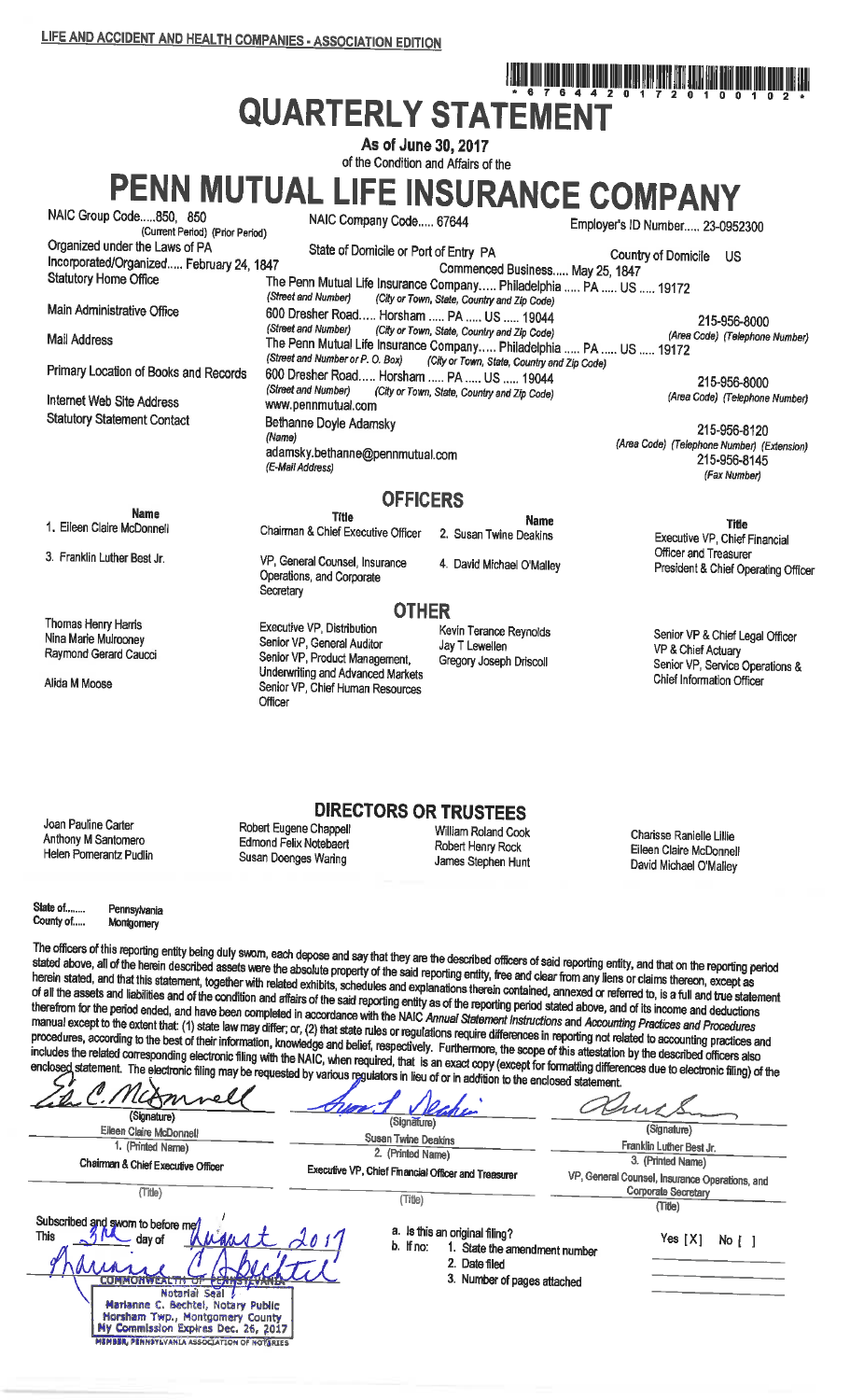| c<br>/2١<br>.,<br>o | ו אכ |
|---------------------|------|
|                     |      |

|      |                                                                               | 1                           | <b>Current Statement Date</b> |                                                                                                                                                                                                                                                                                                                                                                                                                                                                                                                                             | 4                                                       |
|------|-------------------------------------------------------------------------------|-----------------------------|-------------------------------|---------------------------------------------------------------------------------------------------------------------------------------------------------------------------------------------------------------------------------------------------------------------------------------------------------------------------------------------------------------------------------------------------------------------------------------------------------------------------------------------------------------------------------------------|---------------------------------------------------------|
|      |                                                                               | Assets                      | Nonadmitted<br>Assets         | 3<br>Net Admitted<br>Assets<br>$(Cols. 1 - 2)$                                                                                                                                                                                                                                                                                                                                                                                                                                                                                              | December 31<br>Prior Year Net<br><b>Admitted Assets</b> |
| 1.   |                                                                               | 3,411,564,699               |                               | 1.11, 1.564, 699                                                                                                                                                                                                                                                                                                                                                                                                                                                                                                                            | 8,629,523,344                                           |
| 2.   | Stocks:                                                                       |                             |                               |                                                                                                                                                                                                                                                                                                                                                                                                                                                                                                                                             |                                                         |
|      | 2.1                                                                           |                             |                               | 111,852,748   107,951,535                                                                                                                                                                                                                                                                                                                                                                                                                                                                                                                   |                                                         |
|      | $2.2^{\circ}$                                                                 |                             |                               |                                                                                                                                                                                                                                                                                                                                                                                                                                                                                                                                             |                                                         |
| 3.   | Mortgage loans on real estate:                                                |                             |                               |                                                                                                                                                                                                                                                                                                                                                                                                                                                                                                                                             |                                                         |
|      | 3.1                                                                           |                             |                               |                                                                                                                                                                                                                                                                                                                                                                                                                                                                                                                                             |                                                         |
|      | 3.2                                                                           |                             |                               | $\fbox{ \begin{minipage}{0.9\linewidth} \begin{tabular}{@{}c@{}} \hline \multicolumn{3}{@{}}{\quad \quad \quad \quad } & \multicolumn{3}{@{}}{\quad \quad \quad } \\ \multicolumn{3}{@{}}{\quad \quad \quad } & \multicolumn{3}{@{}}{\quad \quad \quad } \\ \multicolumn{3}{@{}}{\quad \quad \quad } & \multicolumn{3}{@{}}{\quad \quad \quad } \\ \multicolumn{3}{@{}}{\quad \quad \quad } & \multicolumn{3}{@{}}{\quad \quad \quad } \\ \multicolumn{3}{@{}}{\quad \quad } & \multicolumn{3}{@{}}{\quad \quad } & \multicolumn{3}{@{}}{\$ |                                                         |
| 4.   | Real estate:                                                                  |                             |                               |                                                                                                                                                                                                                                                                                                                                                                                                                                                                                                                                             |                                                         |
|      | Properties occupied by the company (less \$0<br>4.1                           |                             |                               |                                                                                                                                                                                                                                                                                                                                                                                                                                                                                                                                             |                                                         |
|      | Properties held for the production of income (less \$0<br>4.2                 |                             |                               |                                                                                                                                                                                                                                                                                                                                                                                                                                                                                                                                             |                                                         |
|      | 4.3                                                                           |                             |                               | $\begin{picture}(20,10) \put(0,0){\vector(1,0){10}} \put(15,0){\vector(1,0){10}} \put(15,0){\vector(1,0){10}} \put(15,0){\vector(1,0){10}} \put(15,0){\vector(1,0){10}} \put(15,0){\vector(1,0){10}} \put(15,0){\vector(1,0){10}} \put(15,0){\vector(1,0){10}} \put(15,0){\vector(1,0){10}} \put(15,0){\vector(1,0){10}} \put(15,0){\vector(1,0){10}} \put(15,0){\vector(1$                                                                                                                                                                 |                                                         |
| 5.   | Cash (\$58,140,879), cash equivalents (\$0)                                   |                             |                               |                                                                                                                                                                                                                                                                                                                                                                                                                                                                                                                                             |                                                         |
|      |                                                                               |                             |                               |                                                                                                                                                                                                                                                                                                                                                                                                                                                                                                                                             |                                                         |
| 6.   |                                                                               |                             |                               |                                                                                                                                                                                                                                                                                                                                                                                                                                                                                                                                             |                                                         |
| 7.   |                                                                               |                             |                               |                                                                                                                                                                                                                                                                                                                                                                                                                                                                                                                                             |                                                         |
| 8.   |                                                                               |                             |                               |                                                                                                                                                                                                                                                                                                                                                                                                                                                                                                                                             |                                                         |
| 9.   |                                                                               |                             |                               |                                                                                                                                                                                                                                                                                                                                                                                                                                                                                                                                             |                                                         |
| 10.  |                                                                               |                             |                               |                                                                                                                                                                                                                                                                                                                                                                                                                                                                                                                                             |                                                         |
| 11.  |                                                                               |                             |                               |                                                                                                                                                                                                                                                                                                                                                                                                                                                                                                                                             |                                                         |
| 12.  |                                                                               |                             |                               |                                                                                                                                                                                                                                                                                                                                                                                                                                                                                                                                             |                                                         |
| 13.  |                                                                               |                             |                               |                                                                                                                                                                                                                                                                                                                                                                                                                                                                                                                                             |                                                         |
| 14.  |                                                                               |                             |                               |                                                                                                                                                                                                                                                                                                                                                                                                                                                                                                                                             |                                                         |
| 15.  | Premiums and considerations:                                                  |                             |                               |                                                                                                                                                                                                                                                                                                                                                                                                                                                                                                                                             |                                                         |
|      |                                                                               |                             |                               |                                                                                                                                                                                                                                                                                                                                                                                                                                                                                                                                             |                                                         |
|      | 15.2 Deferred premiums, agents' balances and installments booked but deferred |                             |                               |                                                                                                                                                                                                                                                                                                                                                                                                                                                                                                                                             |                                                         |
|      | 15.3 Accrued retrospective premiums (\$0) and contracts subject to            |                             |                               |                                                                                                                                                                                                                                                                                                                                                                                                                                                                                                                                             |                                                         |
|      |                                                                               |                             |                               |                                                                                                                                                                                                                                                                                                                                                                                                                                                                                                                                             |                                                         |
| 16.  | Reinsurance:                                                                  |                             |                               |                                                                                                                                                                                                                                                                                                                                                                                                                                                                                                                                             |                                                         |
|      |                                                                               |                             |                               |                                                                                                                                                                                                                                                                                                                                                                                                                                                                                                                                             |                                                         |
|      |                                                                               |                             |                               |                                                                                                                                                                                                                                                                                                                                                                                                                                                                                                                                             |                                                         |
|      |                                                                               |                             |                               |                                                                                                                                                                                                                                                                                                                                                                                                                                                                                                                                             |                                                         |
| 17.  |                                                                               |                             |                               |                                                                                                                                                                                                                                                                                                                                                                                                                                                                                                                                             |                                                         |
| 18.1 |                                                                               |                             |                               |                                                                                                                                                                                                                                                                                                                                                                                                                                                                                                                                             |                                                         |
| 18.2 |                                                                               |                             |                               |                                                                                                                                                                                                                                                                                                                                                                                                                                                                                                                                             |                                                         |
| 19.  |                                                                               |                             |                               |                                                                                                                                                                                                                                                                                                                                                                                                                                                                                                                                             | 1,119,582                                               |
| 20.  |                                                                               |                             |                               |                                                                                                                                                                                                                                                                                                                                                                                                                                                                                                                                             |                                                         |
| 21.  |                                                                               |                             |                               |                                                                                                                                                                                                                                                                                                                                                                                                                                                                                                                                             |                                                         |
| 22.  |                                                                               |                             |                               |                                                                                                                                                                                                                                                                                                                                                                                                                                                                                                                                             |                                                         |
| 23.  |                                                                               |                             |                               |                                                                                                                                                                                                                                                                                                                                                                                                                                                                                                                                             |                                                         |
| 24.  |                                                                               |                             |                               |                                                                                                                                                                                                                                                                                                                                                                                                                                                                                                                                             |                                                         |
| 25.  |                                                                               |                             |                               |                                                                                                                                                                                                                                                                                                                                                                                                                                                                                                                                             |                                                         |
| 26.  | Total assets excluding Separate Accounts, Segregated Accounts and Protected   |                             |                               |                                                                                                                                                                                                                                                                                                                                                                                                                                                                                                                                             |                                                         |
| 27.  |                                                                               |                             |                               |                                                                                                                                                                                                                                                                                                                                                                                                                                                                                                                                             |                                                         |
| 28.  |                                                                               |                             |                               |                                                                                                                                                                                                                                                                                                                                                                                                                                                                                                                                             |                                                         |
|      |                                                                               | <b>DETAILS OF WRITE-INS</b> |                               |                                                                                                                                                                                                                                                                                                                                                                                                                                                                                                                                             |                                                         |
|      |                                                                               |                             |                               | $\begin{array}{c c} \hline \rule{0.2cm}{0.15mm} \rule{0.2cm}{0.15mm} \rule{0.2cm}{0.15mm} \rule{0.2cm}{0.15mm} \rule{0.2cm}{0.15mm} \rule{0.2cm}{0.15mm} \rule{0.2cm}{0.15mm} \rule{0.2cm}{0.15mm} \rule{0.2cm}{0.15mm} \rule{0.2cm}{0.15mm} \rule{0.2cm}{0.15mm} \rule{0.2cm}{0.15mm} \rule{0.2cm}{0.15mm} \rule{0.2cm}{0.15mm} \rule{0.2cm}{0.15$                                                                                                                                                                                         |                                                         |
|      |                                                                               |                             |                               |                                                                                                                                                                                                                                                                                                                                                                                                                                                                                                                                             |                                                         |
|      |                                                                               |                             |                               |                                                                                                                                                                                                                                                                                                                                                                                                                                                                                                                                             |                                                         |
|      |                                                                               |                             |                               |                                                                                                                                                                                                                                                                                                                                                                                                                                                                                                                                             |                                                         |
|      |                                                                               |                             |                               |                                                                                                                                                                                                                                                                                                                                                                                                                                                                                                                                             |                                                         |
|      |                                                                               |                             |                               |                                                                                                                                                                                                                                                                                                                                                                                                                                                                                                                                             |                                                         |
|      |                                                                               |                             |                               |                                                                                                                                                                                                                                                                                                                                                                                                                                                                                                                                             |                                                         |
|      |                                                                               |                             | 533,659 11,489,726 17,059,027 |                                                                                                                                                                                                                                                                                                                                                                                                                                                                                                                                             |                                                         |
|      |                                                                               |                             |                               |                                                                                                                                                                                                                                                                                                                                                                                                                                                                                                                                             |                                                         |
|      |                                                                               |                             |                               |                                                                                                                                                                                                                                                                                                                                                                                                                                                                                                                                             |                                                         |
|      |                                                                               |                             |                               |                                                                                                                                                                                                                                                                                                                                                                                                                                                                                                                                             |                                                         |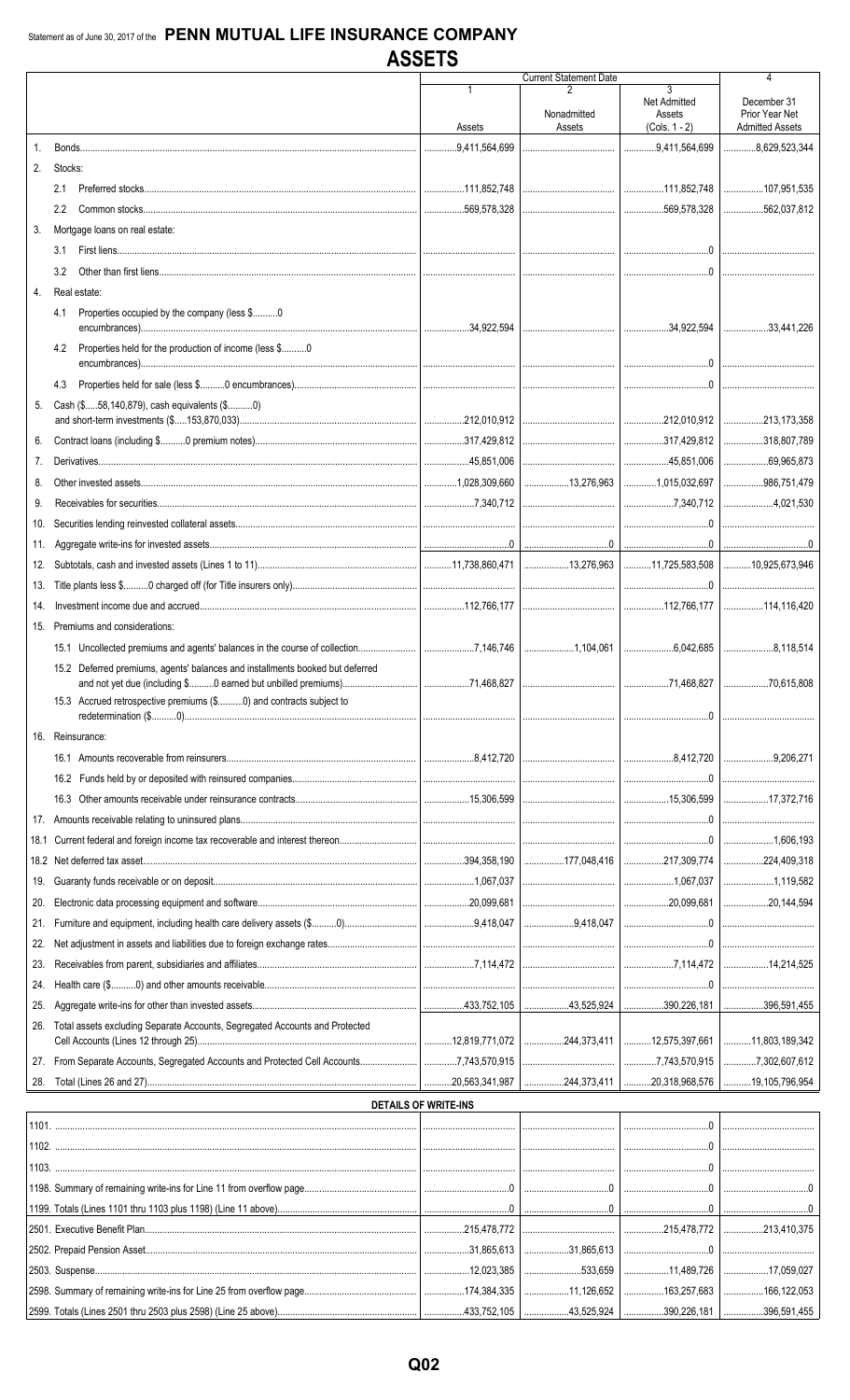## Statement as of June 30, 2017 of the PENN MUTUAL LIFE INSURANCE COMPANY **LIABILITIES, SURPLUS AND OTHER FUNDS**

|             |                                                                                                                       | $\mathbf{1}$<br>Current<br><b>Statement Date</b> | $\overline{2}$<br>December 31<br>Prior Year |
|-------------|-----------------------------------------------------------------------------------------------------------------------|--------------------------------------------------|---------------------------------------------|
| 1.          | Aggregate reserve for life contracts \$7,865,546,773 less \$0                                                         |                                                  |                                             |
| 2.          |                                                                                                                       |                                                  |                                             |
| 3.          |                                                                                                                       | 1,301,663,717                                    | 796,695,755                                 |
| 4.          | Contract claims:                                                                                                      |                                                  |                                             |
|             | 4.1<br>4.2                                                                                                            | 52,856,594                                       | 45,320,001                                  |
| 5.          |                                                                                                                       |                                                  | 304,007                                     |
| 6.          | Provision for policyholders' dividends and coupons payable in following calendar year - estimated amounts:            |                                                  |                                             |
|             | 6.1                                                                                                                   |                                                  |                                             |
|             | 6.2<br>6.3                                                                                                            |                                                  |                                             |
| 7.          |                                                                                                                       |                                                  |                                             |
| 8.          | Premiums and annuity considerations for life and accident and health contracts received in advance                    |                                                  |                                             |
| 9.          | Contract liabilities not included elsewhere:                                                                          |                                                  |                                             |
|             | 9.1                                                                                                                   |                                                  |                                             |
|             | Provision for experience rating refunds, including the liability of \$ O accident and health experience rating<br>9.2 |                                                  |                                             |
|             |                                                                                                                       |                                                  |                                             |
|             | 9.3<br>9.4                                                                                                            |                                                  |                                             |
| 10.         | Commissions to agents due or accrued - life and annuity contracts \$0, accident and health \$0                        |                                                  |                                             |
|             |                                                                                                                       |                                                  |                                             |
| 11.         |                                                                                                                       |                                                  |                                             |
| 12.<br>13.  | Transfers to Separate Accounts due or accrued (net) (including \$149,385,651 accrued for expense                      |                                                  |                                             |
|             |                                                                                                                       |                                                  |                                             |
| 14.         |                                                                                                                       |                                                  |                                             |
| 15.1        |                                                                                                                       |                                                  |                                             |
| 15.2<br>16. |                                                                                                                       |                                                  |                                             |
| 17.         |                                                                                                                       |                                                  |                                             |
| 18.         |                                                                                                                       |                                                  |                                             |
| 19.<br>20.  |                                                                                                                       |                                                  |                                             |
| 21.         |                                                                                                                       |                                                  |                                             |
| 22.         |                                                                                                                       |                                                  |                                             |
| 23.<br>24.  | Miscellaneous liabilities:                                                                                            |                                                  |                                             |
|             |                                                                                                                       |                                                  |                                             |
|             |                                                                                                                       |                                                  |                                             |
|             |                                                                                                                       |                                                  |                                             |
|             |                                                                                                                       |                                                  |                                             |
|             |                                                                                                                       |                                                  |                                             |
|             |                                                                                                                       | 738,178,647                                      |                                             |
|             |                                                                                                                       |                                                  | 216,017,394                                 |
|             |                                                                                                                       |                                                  | 5,218,422                                   |
|             |                                                                                                                       |                                                  |                                             |
| 25.         |                                                                                                                       |                                                  | 23,987,162                                  |
| 26.<br>27.  |                                                                                                                       |                                                  | 10,062,573,312                              |
| 28.         |                                                                                                                       |                                                  | 17,365,180,924                              |
| 29.         |                                                                                                                       |                                                  |                                             |
| 30.         |                                                                                                                       |                                                  |                                             |
| 31.<br>32.  |                                                                                                                       |                                                  |                                             |
| 33.         |                                                                                                                       |                                                  |                                             |
| 34.         |                                                                                                                       |                                                  |                                             |
| 35.<br>36.  | Less treasury stock, at cost:                                                                                         | 1,295,944,918   1,351,009,798                    |                                             |
|             |                                                                                                                       |                                                  |                                             |
|             |                                                                                                                       |                                                  |                                             |
| 37.         |                                                                                                                       |                                                  |                                             |
| 38.<br>39.  |                                                                                                                       |                                                  | 19,105,796,954                              |
|             | <b>DETAILS OF WRITE-INS</b>                                                                                           |                                                  |                                             |
|             |                                                                                                                       | 206,436                                          |                                             |
|             |                                                                                                                       | 548,809                                          |                                             |
|             |                                                                                                                       |                                                  | 20,362,324<br>2,784,425                     |
|             |                                                                                                                       |                                                  |                                             |
|             |                                                                                                                       |                                                  |                                             |
|             |                                                                                                                       |                                                  |                                             |
|             |                                                                                                                       |                                                  |                                             |
|             |                                                                                                                       |                                                  |                                             |
|             |                                                                                                                       |                                                  |                                             |
|             |                                                                                                                       |                                                  |                                             |
|             |                                                                                                                       |                                                  |                                             |
|             |                                                                                                                       |                                                  |                                             |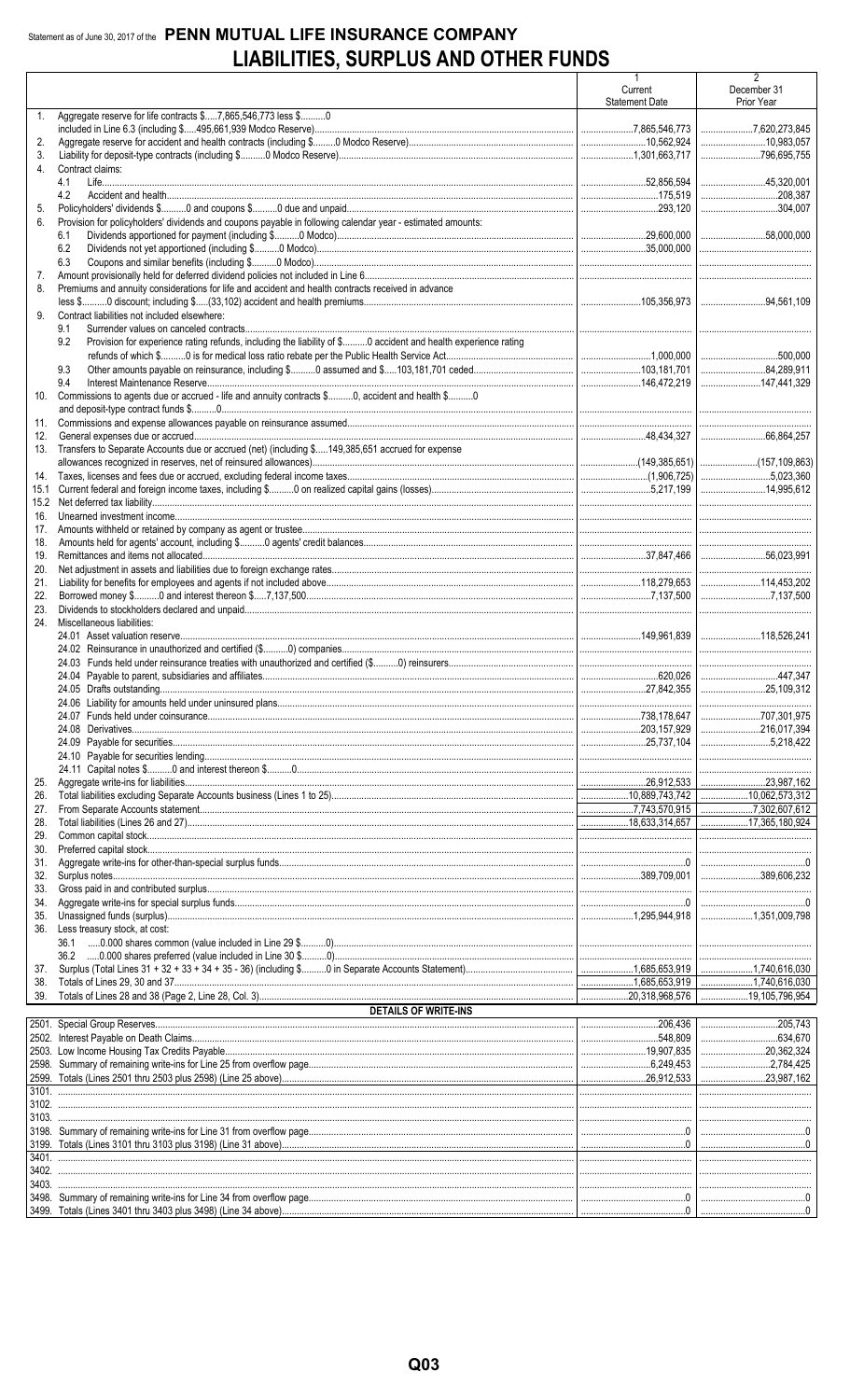# **SUMMARY OF OPERATIONS**

|    |                                                                                                              | Current              | 2<br>Prior            | 3<br>Prior Year Ended |
|----|--------------------------------------------------------------------------------------------------------------|----------------------|-----------------------|-----------------------|
|    |                                                                                                              | Year to Date         | Year to Date          | December 31           |
| 1. |                                                                                                              | $1.1$ 515,027,946    | 632,932,709<br>.      | 1,260,808,606         |
| 2. |                                                                                                              |                      | 3,411,186             | 8.199.741             |
| 3. |                                                                                                              | $\ldots$ 265,932,308 | 251,573,858<br>.      | .524,557,268          |
|    |                                                                                                              |                      | 302.406               |                       |
| 5. |                                                                                                              |                      |                       |                       |
| 6. |                                                                                                              |                      | $\ldots$ 61,293,916   | 165,778,534           |
| 7. |                                                                                                              | 123,560.029          | .80,103,928           | $\ldots$ 178,710,974  |
|    | 8. Miscellaneous Income:                                                                                     |                      |                       |                       |
|    | 8.1 Income from fees associated with investment management, administration and contract guarantees           |                      |                       |                       |
|    |                                                                                                              | 101,517,026          | 96,499,715            | 194,231,920           |
|    |                                                                                                              |                      | 357,984               | 987,630               |
|    |                                                                                                              | 4,641,922            | 1, 305                | $\ldots$ 8,270,409    |
|    |                                                                                                              | 1.083.802.404        | 1,130,517,007         | 1.111122337453880     |
|    |                                                                                                              |                      | 100,816,466           | 188,191,033           |
|    |                                                                                                              |                      |                       |                       |
|    |                                                                                                              |                      | 499,551,135           | 887,326,206           |
|    |                                                                                                              |                      | $\ldots$ 2.532.097    | 1.1.1.1.1.4.661.892   |
|    |                                                                                                              |                      |                       |                       |
|    |                                                                                                              |                      |                       |                       |
|    |                                                                                                              |                      |                       |                       |
|    |                                                                                                              |                      |                       | 28,235,555            |
|    |                                                                                                              |                      | 4,661,474             | 9,145,571             |
|    |                                                                                                              | 244,404,968          | 292,858,007           | $\ldots$ 653,175,277  |
|    |                                                                                                              |                      |                       | 1.922.612.178         |
|    |                                                                                                              |                      |                       |                       |
|    |                                                                                                              |                      |                       |                       |
|    |                                                                                                              | 125,489,798          | 130,609,696           | 270,612,147           |
|    |                                                                                                              |                      | 19.145.429            | $1$ 39,572,824        |
|    |                                                                                                              |                      |                       |                       |
|    |                                                                                                              |                      |                       |                       |
|    |                                                                                                              |                      |                       | 83,062,739            |
|    |                                                                                                              |                      | 1,093,351,264         | 2,235,059,238         |
|    |                                                                                                              |                      | 37,165,743            |                       |
|    |                                                                                                              |                      | 28,541,377            | 60,636,736            |
|    |                                                                                                              |                      | 8,624,366             | 41,757,906<br>.       |
|    |                                                                                                              |                      | $\ldots$ (16,038,887) | $\ldots$ (31,660,727) |
|    | 33. Net gain from operations after dividends to policyholders and federal income taxes and before realized   |                      |                       |                       |
|    |                                                                                                              |                      | 24,663,253<br>.       |                       |
|    | 34. Net realized capital gains (losses) (excluding gains (losses) transferred to the IMR) less capital gains |                      |                       |                       |
|    |                                                                                                              |                      | 29,730,485            | 25,942,690<br>.       |
|    |                                                                                                              | (54.592.538)<br>.    | .54,393,738<br>.      | .99,361,323           |
|    | <b>CAPITAL AND SURPLUS ACCOUNT</b>                                                                           |                      |                       |                       |
|    |                                                                                                              |                      |                       |                       |
|    |                                                                                                              |                      |                       |                       |
|    |                                                                                                              |                      |                       |                       |
|    |                                                                                                              |                      |                       |                       |
|    |                                                                                                              |                      |                       |                       |
|    |                                                                                                              |                      |                       |                       |
|    |                                                                                                              |                      |                       |                       |
|    |                                                                                                              |                      |                       |                       |
|    |                                                                                                              |                      |                       |                       |
|    |                                                                                                              |                      |                       |                       |
|    |                                                                                                              |                      |                       |                       |
|    |                                                                                                              |                      |                       |                       |
|    |                                                                                                              |                      |                       |                       |
|    |                                                                                                              |                      |                       |                       |
|    |                                                                                                              |                      |                       |                       |
|    | 50. Capital changes:                                                                                         |                      |                       |                       |
|    |                                                                                                              |                      |                       |                       |
|    |                                                                                                              |                      |                       |                       |
|    |                                                                                                              |                      |                       |                       |
|    | 51. Surplus adjustment:                                                                                      |                      |                       |                       |
|    |                                                                                                              |                      |                       |                       |
|    |                                                                                                              |                      |                       |                       |
|    |                                                                                                              |                      |                       |                       |
|    |                                                                                                              |                      |                       |                       |
|    |                                                                                                              |                      |                       |                       |
|    |                                                                                                              |                      |                       |                       |
|    |                                                                                                              |                      |                       |                       |
|    |                                                                                                              |                      |                       |                       |
|    |                                                                                                              |                      |                       |                       |
|    | DETAILS OF WRITE-INS<br>08.301.                                                                              |                      |                       |                       |
|    | 08.302.                                                                                                      |                      |                       |                       |
|    | 08.303.                                                                                                      |                      |                       |                       |
|    | 08.398                                                                                                       |                      |                       |                       |
|    | 08.399.                                                                                                      |                      |                       |                       |
|    | 2701.                                                                                                        |                      |                       |                       |
|    | 2702.                                                                                                        |                      |                       |                       |
|    | 2703.                                                                                                        |                      |                       |                       |
|    | 2798.                                                                                                        |                      |                       |                       |
|    | 2799.                                                                                                        |                      |                       |                       |
|    | 5301.                                                                                                        |                      |                       |                       |
|    | 5302.                                                                                                        |                      |                       |                       |
|    | 5303.                                                                                                        |                      |                       |                       |
|    | 5398.<br>5399.                                                                                               |                      |                       |                       |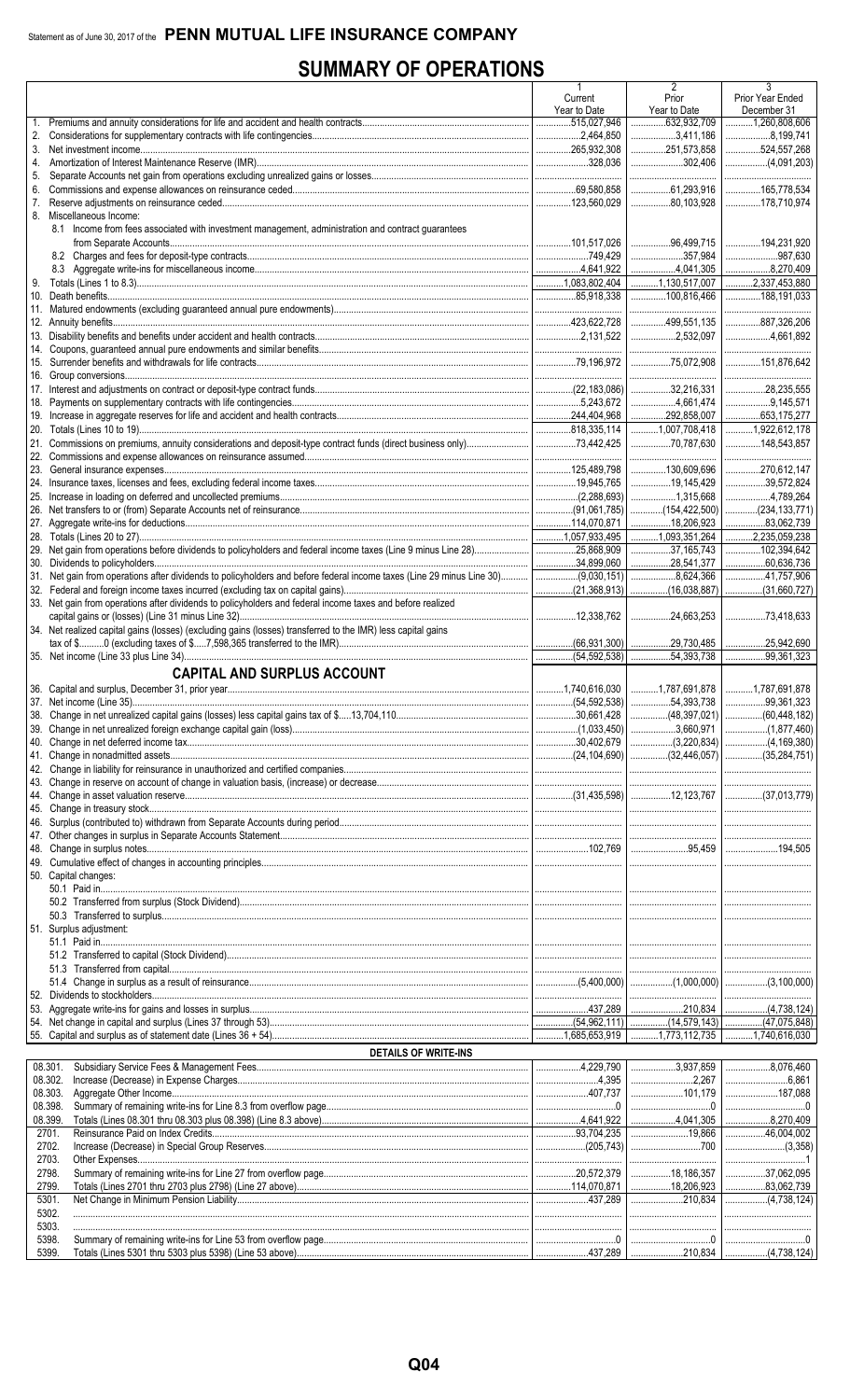|                    |                                                                                    | $\mathbf{1}$<br><b>Current Year</b> | $\overline{2}$<br>Prior Year       | $\overline{3}$<br>Prior Year Ended |
|--------------------|------------------------------------------------------------------------------------|-------------------------------------|------------------------------------|------------------------------------|
|                    | <b>CASH FROM OPERATIONS</b>                                                        | to Date                             | To Date                            | December 31                        |
| 1.                 |                                                                                    | 677,570,066                         |                                    |                                    |
| 2.                 |                                                                                    |                                     |                                    |                                    |
| 3.                 |                                                                                    |                                     |                                    |                                    |
| 4.                 |                                                                                    |                                     |                                    |                                    |
| 5.                 |                                                                                    |                                     |                                    |                                    |
| 6.                 |                                                                                    |                                     |                                    |                                    |
| 7.                 |                                                                                    |                                     | $\ldots$ 250,241,263 531,563,980   |                                    |
| 8.                 |                                                                                    |                                     |                                    |                                    |
| 9.                 |                                                                                    |                                     |                                    |                                    |
| 10.                |                                                                                    |                                     | 342,089,685                        | 1,479,534,050                      |
| 11.                |                                                                                    |                                     | 284,983,538 835,554,221            |                                    |
|                    | <b>CASH FROM INVESTMENTS</b>                                                       |                                     |                                    |                                    |
| 12.                | Proceeds from investments sold, matured or repaid:                                 |                                     |                                    |                                    |
|                    |                                                                                    |                                     |                                    |                                    |
|                    |                                                                                    |                                     | $\dots$ 59,124,026                 |                                    |
|                    |                                                                                    |                                     |                                    |                                    |
|                    | 12.4                                                                               |                                     |                                    |                                    |
|                    | 12.5                                                                               |                                     |                                    |                                    |
|                    | 12.6                                                                               |                                     |                                    |                                    |
|                    | 12.7                                                                               |                                     |                                    |                                    |
|                    | 12.8                                                                               |                                     | $\ldots$ 425,292,870 1,202,419,164 |                                    |
| 13.                | Cost of investments acquired (long-term only):                                     |                                     |                                    |                                    |
|                    | 13.1                                                                               |                                     | $\ldots$ 820,736,420 1,581,818,821 |                                    |
|                    |                                                                                    |                                     |                                    |                                    |
|                    |                                                                                    |                                     |                                    |                                    |
|                    | 13.4                                                                               |                                     | 90,932   5,283,927                 |                                    |
|                    | 13.5                                                                               |                                     | 125,447,418   184,833,854          |                                    |
|                    | 13.6                                                                               |                                     |                                    |                                    |
|                    |                                                                                    |                                     |                                    |                                    |
| 14.                |                                                                                    |                                     |                                    |                                    |
|                    |                                                                                    |                                     |                                    |                                    |
|                    | <b>CASH FROM FINANCING AND MISCELLANEOUS SOURCES</b>                               |                                     |                                    |                                    |
|                    |                                                                                    |                                     |                                    |                                    |
| 16.                | Cash provided (applied):                                                           |                                     |                                    |                                    |
|                    |                                                                                    |                                     |                                    |                                    |
|                    |                                                                                    |                                     |                                    |                                    |
|                    |                                                                                    |                                     |                                    |                                    |
|                    | 16.4                                                                               |                                     |                                    |                                    |
|                    | 16.5                                                                               |                                     |                                    |                                    |
|                    | 16.6                                                                               |                                     |                                    |                                    |
| 17.                |                                                                                    |                                     | 165,026,597                        |                                    |
|                    | RECONCILIATION OF CASH, CASH EQUIVALENTS AND SHORT-TERM INVESTMENTS                |                                     |                                    |                                    |
| 18.                |                                                                                    |                                     |                                    |                                    |
| 19.                | Cash, cash equivalents and short-term investments:                                 |                                     |                                    |                                    |
|                    |                                                                                    |                                     |                                    |                                    |
|                    |                                                                                    |                                     |                                    |                                    |
| 20.0001            | Note: Supplemental disclosures of cash flow information for non-cash transactions: |                                     |                                    |                                    |
|                    | 20.0002                                                                            |                                     | (95,459)<br>.                      | (194,505)<br>.                     |
|                    | 20.0003                                                                            |                                     | .(847, 330)<br>.                   | (1,463,144)<br>.                   |
| 20.0004<br>20.0005 |                                                                                    |                                     | $\ldots$ (1,816,660)               | $\ldots$ (35,002,153)              |
|                    | 20.0006                                                                            |                                     |                                    | (15,561,753)   (27,366,122)        |
| 20.0007            |                                                                                    |                                     |                                    |                                    |
| 20.0008            | Bond exchange                                                                      | (2.019.950)                         |                                    | (6.179.280)                        |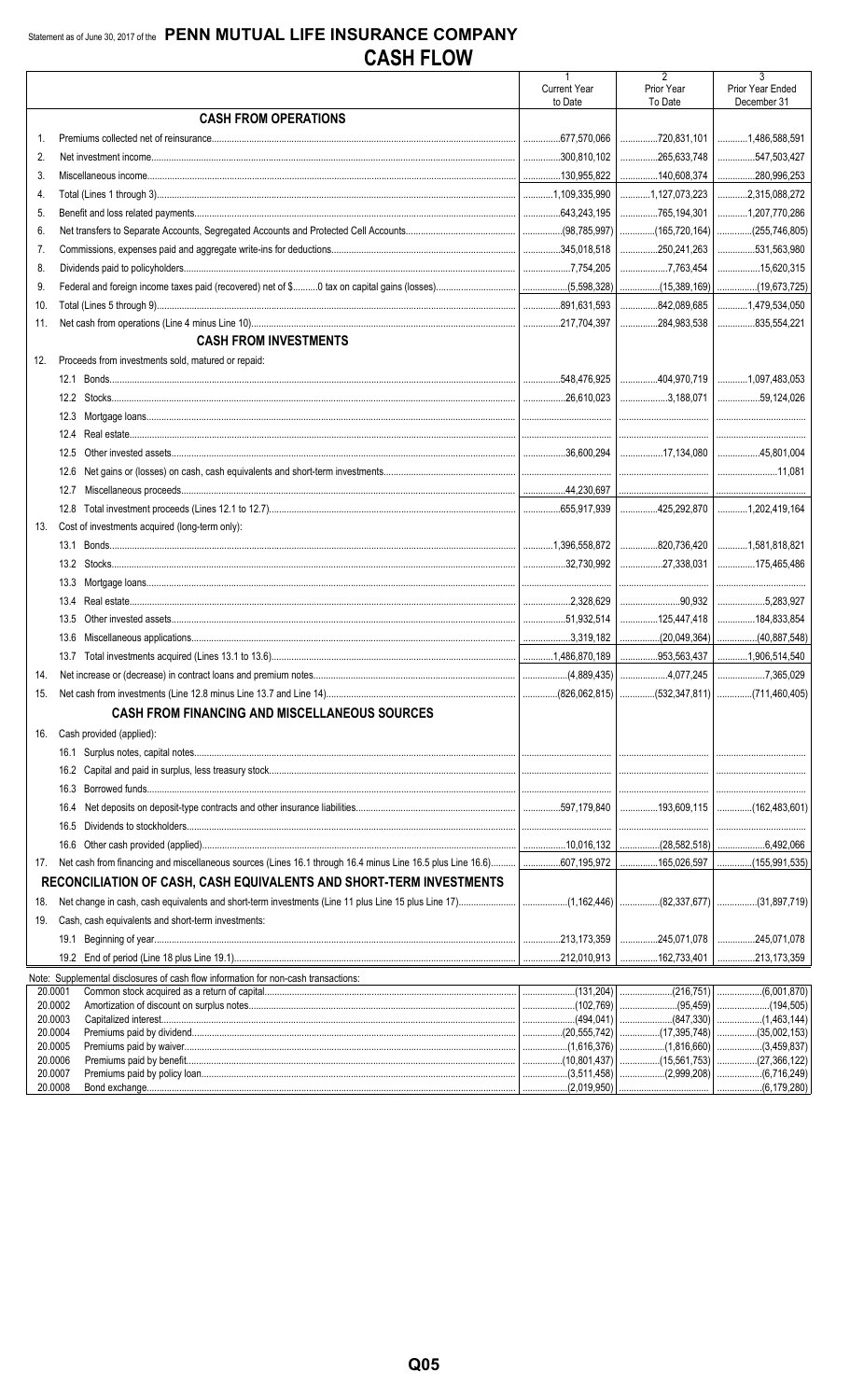## DIRECT PREMIUMS AND DEPOSIT-TYPE CONTRACTS

| <b>Current Year</b><br>Prior Year<br>To Date<br>To Date | Prior Year<br>Ended December 31 |
|---------------------------------------------------------|---------------------------------|
|                                                         |                                 |
|                                                         |                                 |
|                                                         |                                 |
| $1_{-}$                                                 |                                 |
|                                                         |                                 |
| 2.                                                      |                                 |
|                                                         |                                 |
|                                                         |                                 |
| 3.                                                      |                                 |
|                                                         |                                 |
|                                                         |                                 |
|                                                         |                                 |
|                                                         |                                 |
|                                                         |                                 |
|                                                         |                                 |
|                                                         |                                 |
| 7.                                                      |                                 |
|                                                         |                                 |
| 8.                                                      |                                 |
|                                                         |                                 |
| 9.                                                      |                                 |
|                                                         |                                 |
|                                                         |                                 |
| 10.                                                     |                                 |
|                                                         |                                 |
|                                                         |                                 |
|                                                         |                                 |
| 12.                                                     |                                 |
|                                                         |                                 |
|                                                         |                                 |

| <b>DETAILS OF WRITE-INS</b> |  |  |  |  |  |  |
|-----------------------------|--|--|--|--|--|--|
|                             |  |  |  |  |  |  |
|                             |  |  |  |  |  |  |
|                             |  |  |  |  |  |  |
|                             |  |  |  |  |  |  |
|                             |  |  |  |  |  |  |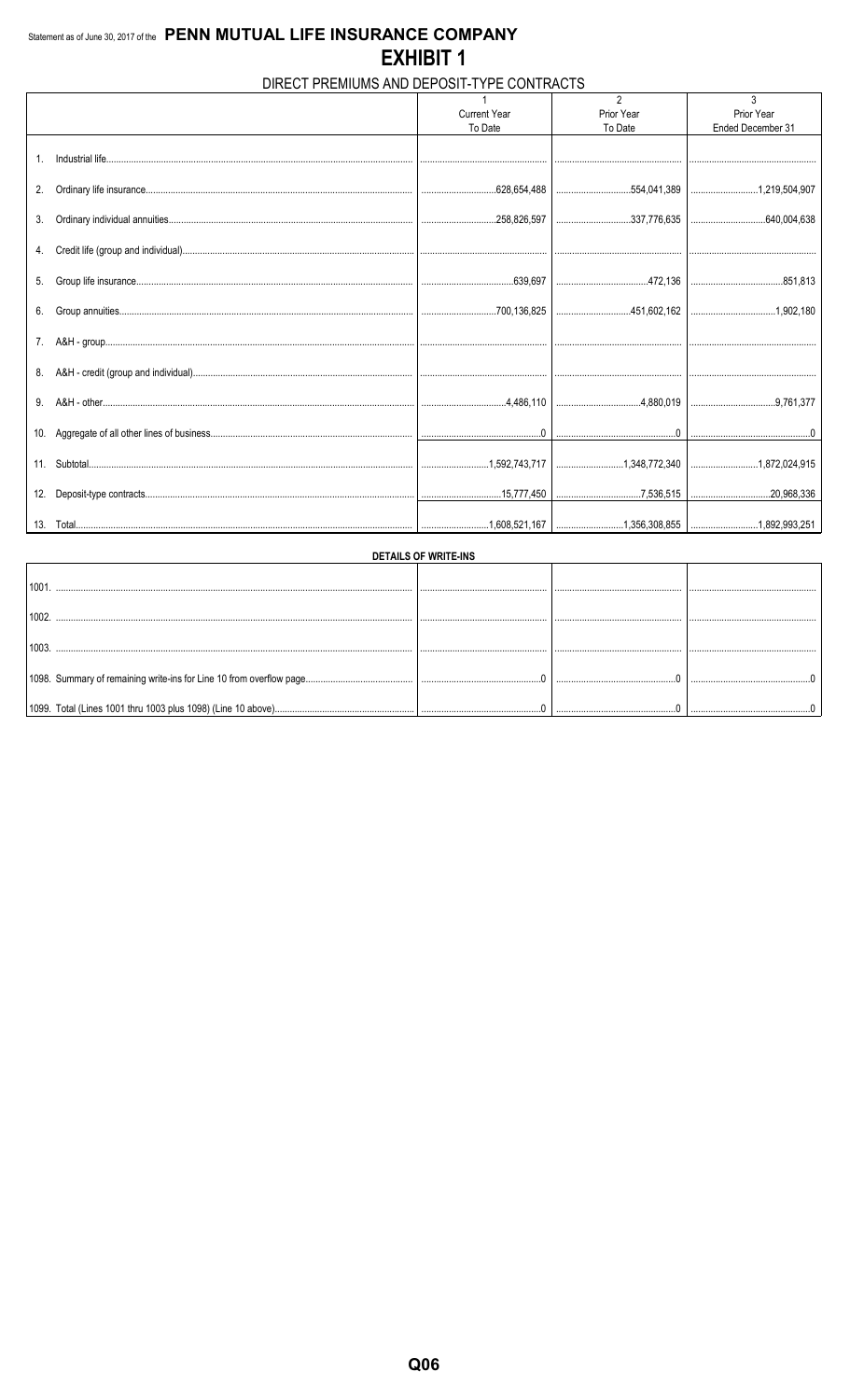#### **Note 1 – Summary of Significant Accounting Policies and Going Concern**

#### A. Accounting Practices

The financial statements of The Penn Mutual Life Insurance Company ("the Company") have been prepared in conformity with statutory accounting practices ("SAP") prescribed or permitted by the Insurance Department of the Commonwealth of Pennsylvania. Insurance companies domiciled in Pennsylvania are required to prepare their statutory financial statements in accordance with the National Association of Insurance Commissioners' *Accounting Practices and Procedures* manual, (referred to as NAIC SAP), subject to any deviations prescribed or permitted by the Pennsylvania Insurance Commissioner. The Company employs no permitted practices or significant prescribed practices, which differ from NAIC SAP in the preparation of its financial statements.

A reconciliation of the Company's net income and capital and surplus between NAIC SAP and practices prescribed and permitted by the State of Pennsylvania is shown below:

|     |                                                                                    | SSAP#      | F/S Page   | $F/S$ Line # |    | 2017                | 2016          |
|-----|------------------------------------------------------------------------------------|------------|------------|--------------|----|---------------------|---------------|
|     | <b>NET INCOME</b>                                                                  |            |            |              |    |                     |               |
| (1) | PENN MUTUAL LIFE INSURANCE COMPANY state basis<br>(Page 4, Line 35, Columns 1 & 2) | <b>XXX</b> | <b>XXX</b> | <b>XXX</b>   | S  | $(54, 592, 538)$ \$ | 99,361,323    |
| (2) | State Prescribed Practice that is an increase/(decrease) from NAIC<br><b>SAP</b>   |            |            |              |    |                     |               |
| (3) | State Permitted Practice that is an increase/(decrease) from NAIC<br><b>SAP</b>    |            |            |              |    |                     |               |
| (4) | NAIC SAP $(1 - 2 - 3 = 4)$                                                         | XXX.       | <b>XXX</b> | <b>XXX</b>   | \$ | $(54, 592, 538)$ \$ | 99,361,323    |
|     | <b>SURPLUS</b>                                                                     |            |            |              |    |                     |               |
| (5) | PENN MUTUAL LIFE INSURANCE COMPANY state basis<br>(Page 3, line 38, Columns 1 & 2) | <b>XXX</b> | <b>XXX</b> | <b>XXX</b>   | S  | 1,685,653,919 \$    | 1,740,616,030 |
| (6) | State Prescribed Practice that is an increase/(decrease) from NAIC<br>SAP          |            |            |              |    |                     |               |
| (7) | State Permitted Practice that is an increase/(decrease) from NAIC<br><b>SAP</b>    |            |            |              |    |                     |               |
| (8) | NAIC SAP $(5 - 6 - 7 = 8)$                                                         | <b>XXX</b> | <b>XXX</b> | <b>XXX</b>   | S  | 1,685,653,919       | 1,740,616,030 |

B. Use of Estimates in the Preparation of the Financial Statement

The preparation of financial statements in conformity with Statutory Accounting Principles requires management to make estimates and assumptions that affect the reported amounts of assets and liabilities. It also requires the disclosure of contingent assets and liabilities at the date of the financial statements and the reported amounts of revenue and expenses during the period. Actual results could differ from those estimates. Included among the material reported amounts and disclosures that require extensive use of estimates are:

- Carrying value of certain invested assets and derivatives
- Liabilities for reserves and funds for payment of insurance and annuity benefits
- Accounting for income taxes and valuation of deferred income tax assets and liabilities and unrecognized tax benefits
- Litigation and other contingencies
- Pension and other postretirement and postemployment benefits

#### C. Accounting Policy

Premiums on products with life contingencies are recognized as revenue over the premium payment period of the related policies. Annuity premium on policies with life contingencies are recognized as revenue as they are received. Both premium and annuity considerations are recorded net of reinsurance premiums. Commissions and other costs related to issuance of new policies, and policy maintenance and settlement costs are charged to current operations when incurred. Surrender fee charges on certain life and annuity products are recorded as a reduction of benefits and expenses. Benefit payments are reported net of the amounts received from reinsurers.

The liability for policyholders' dividends includes the estimated amount of annual dividends and settlement dividends to be paid to policyholders in the following year. Policyholders' dividends incurred are recorded in the Statements of Income. Dividends expected to be paid to policyholders in the following year are approved annually by the Company's Board of Trustees. The allocation of these dividends to policyholders reflects the relative contribution of each group of participating policies to surplus and considers, among other factors, investment returns, mortality and morbidity experience, expenses, and income tax charges.

In addition, the Company uses the following accounting policies:

- (1) Short-term investments, which are carried at amortized cost and approximate fair value, consist primarily of money market funds and investments purchased with maturities of greater than three months and less than or equal to 12 months.
- (2) Bonds with a NAIC designation of 1 to 5 are valued at amortized cost. All other bonds are valued at the lower of cost or fair value. Fair value is determined using an external pricing service or management's pricing model.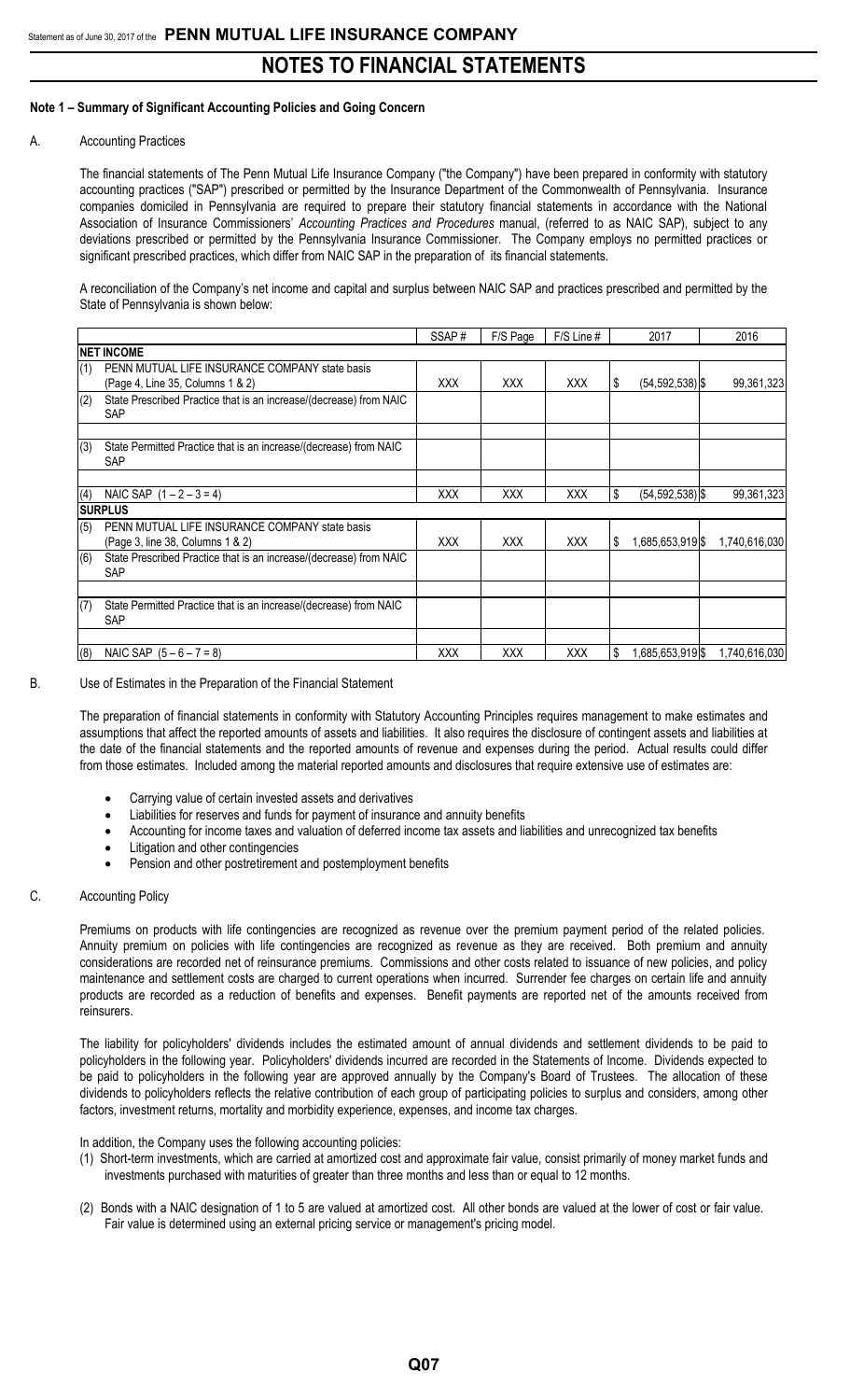For fixed income securities that do not have a fixed schedule of payments, including asset-backed and mortgage-backed securities, the effect on amortization or accretion is revalued three times per year based on the current estimated cash flows, using the retrospective method, except for favorable changes in expected cash flows for structured securities where the possibility of non-interest loss is other than remote. In these cases, income is recognized on the prospective method over the remaining life of the securities. Under the retrospective method, the recalculated effective yield equates the present value of the actual and anticipated cash flows, including new prepayment assumptions, to the original cost of the investment. Prepayment assumptions are based on borrower constraints and economic incentives such as original term, age, and coupon of the loan as affected by the interest rate environment. The current carrying value is then increased or decreased to the amount that would have resulted had the revised yield been applied since inception, and investment income is correspondingly decreased or increased. Cash flow assumptions for structured securities are obtained from broker dealer survey values or internal estimates. These assumptions are consistent with the current interest rate and economic environment.

The carrying values of fixed income, preferred and common stocks are written down when a decline is considered to be other-than-temporary. The Company considers an impairment to be other-than-temporary ("OTTI") if: (a) the Company's intent is to sell, (b) the Company will more likely than not be required to sell, (c) the Company does not have the intent and ability to hold the security for a period of time sufficient to recover the amortized cost basis, or (d) the Company does not expect to recover the entire amortized cost basis. The Company conducts a periodic management review of all securities with a market to book ratio below 80%, or otherwise designated by management. The Company also considers other qualitative and quantitative factors in determining the existence of other-than-temporary impairments including, but not limited to, unrealized loss trend analysis and significant short-term changes in value, default rates, delinquency rates, percentage of nonperforming loans, prepayments, and severities. If the impairment is other-than-temporary, the non-interest loss portion of the impairment is recorded through realized losses and the interest related portion of the loss would be disclosed in the notes to the financial statements.

The non-interest portion is determined based on the Company's "best estimate" of future cash flows discounted to a present value using the appropriate yield. The difference between the present value of the best estimate of cash flows and the amortized cost is the non-interest loss. The remaining difference between the amortized cost and the fair value is the interest loss.

- 3) Common Stock of the Company's insurance affiliates is carried at its underlying audited statutory equity. Common stock of audited non-insurance affiliates is admitted at the GAAP-basis equity. Common stock of unaudited non-insurance affiliates is nonadmitted. Unaffiliated common stock is carried at fair value. Dividends are recognized in net investment income on the ex-dividend date. Other changes in the carrying value of affiliates are recognized as changes in unrealized gains or losses in surplus. The investment in capital stock of the Federal Home Loan Bank of Pittsburgh (FHLB-PGH) is carried at par, which approximates fair value.
- (4) Preferred Stock with a NAIC designation of 1 to 3 are valued at amortized cost. All other preferred stocks are valued at the lower of cost or market. Fair value is determined using an external pricing service or management's pricing model.
- (5) The Company has no investments in mortgage loans.
- (6) Loan-backed securities are stated at either amortized cost or the lower of amortized cost or market. For loan and asset-backed securities of high credit quality, the impact of changes in expected cash flows are recognized on the retrospective adjustment method. For structured securities where the possibility of credit loss is other than remote, the impact of favorable changes in expected cash flows are recognized on the prospective method over the remaining life of the securities.
- (7) The Company has 100% ownership of the subsidiaries listed below, unless noted otherwise:

| Subsidiary's Name                            | Carrying Method          |
|----------------------------------------------|--------------------------|
| Penn Mutual Asset Management, LLC            | <b>GAAP Equity</b>       |
| Independence Square Properties LLC (95.78%)* | <b>GAAP Equity</b>       |
| The Penn Insurance and Annuity Company       | <b>Statutory Surplus</b> |
| Vantis Life Insurance Company                | <b>Statutory Surplus</b> |
| Hornor, Townsend & Kent, Inc.                | <b>GAAP Equity</b>       |
| Penn Mutual Payroll Administration           | Nonadmitted Asset        |
| ILS Holdings, LLC                            | Nonadmitted Asset        |

- \* Independence Square Properties is admitted to the extent that underlying investments are audited.
- (8) Alternative Assets consist primarily of limited partnerships. The Company accounts for the value of its investments at their underlying GAAP equity. Dividends/income distributions from limited partnerships are recorded in investment income. Undistributed earnings are included in unrealized gains and losses and are reflected in surplus, net of deferred taxes. Distributions that are recorded as a return of capital reduce the carrying value of the limited partnership investment. Due to the timing of the valuation data received from the general partner, these investments are reported in accordance with the most recent valuations received which are primarily on a one quarter lag. Investments in Low Income Housing Tax Credits ("LIHTC") are included in Other Invested Assets and are accounted for under the cost method. The delayed equity contributions for these investments are unconditional and legally binding and therefore, have been recognized as a liability. LIHTC investments are reviewed for OTTI, which is accounted for as a realized loss.
- (9) All derivatives are recognized at fair value. Derivatives with a positive fair value are reported in other invested assets. Derivatives with a negative fair value are reported in other liabilities**.** The accounting treatment of specific derivatives depends on whether management elects to follow hedge accounting. Derivatives used in hedging transactions that meet the criteria of a highly effective hedge are reported and valued in a manner that is consistent with the assets hedged.
- (10) Not applicable.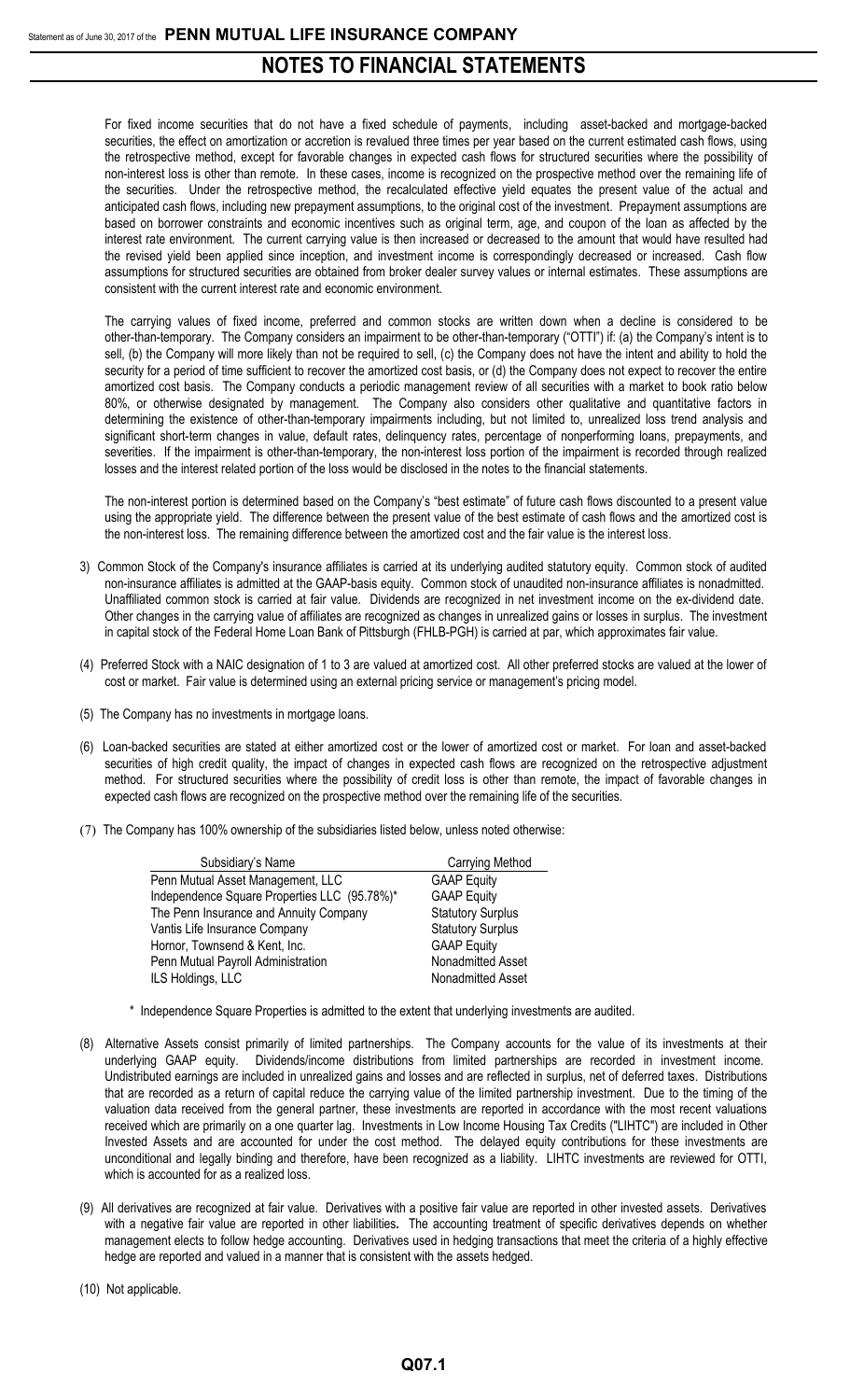#### (11) Not applicable.

- (12) The Company has not modified its capitalization policy from the prior period.
- (13) Not applicable.
- D. Going Concern

Not applicable

#### **Note 2 – Accounting Changes and Corrections of Errors**

No significant changes

#### **Note 3 – Business Combinations and Goodwill**

No significant change.

#### **Note 4 – Discontinued Operations**

The Company did not have any discontinued operations through June 30, 2017.

#### **Note 5 – Investments**

- D. Loan-Backed Securities
	- (1) Prepayment assumptions are obtained from broker dealer survey values or internal estimates.
	- (2) There were no other than temporary impairments recognized on loan-backed securities for the period ended June 30, 2017.
	- (3) Recognized OTTI securities

There were no securities through June 30, 2017 in which the Company recognized the non-interest portion of other-than-temporary impairments.

(4) All impaired securities (fair value is less than cost or amortized cost) for which an other-than-temporary impairment has not been recognized in earnings as a realized loss (including securities with a recognized other-than-temporary impairment for non-interest related declines when a non-recognized interest related impairment remains):

| The aggregate amount of unrealized losses:                             | Less than 12 Months | 9.540.000   |
|------------------------------------------------------------------------|---------------------|-------------|
|                                                                        | 12 Months or Longer | 11.899.000  |
| The aggregate related fair value of securities with unrealized losses: | Less than 12 Months | 440.955.000 |
|                                                                        | 12 Months or Longer | 183.279.000 |

- (5) The Company also considers other qualitative and quantitative factors in determining the existence of other-than-temporary impairments including, but not limited to, unrealized loss trend analysis and significant short-term changes in value. If the impairment is other-than-temporary, the non-interest loss portion of the impairment is recorded through realized losses and the interest related portion of the loss would be disclosed in the notes to the financial statements.
- E. Repurchase Agreements and/or Securities Lending Transactions

The Company has entered into repurchase agreements with financial institutions in the normal course of investment activities; however, there were no open positions as of June 30, 2017 and December 31, 2016.

I. Working Capital Finance Investments

The Company did not have any Working Capital Finance Investments at June 30, 2017.

J. Offsetting and Netting of Assets and Liabilities

The Company did not have any assets or liabilities that are offset and reported net in accordance with a valid right to offset as of June 30, 2017.

#### **Note 6 – Joint Ventures, Partnerships and Limited Liability Companies**

No significant changes

#### **Note 7 – Investment Income**

No significant changes

#### **Note 8 – Derivative Instruments**

No significant changes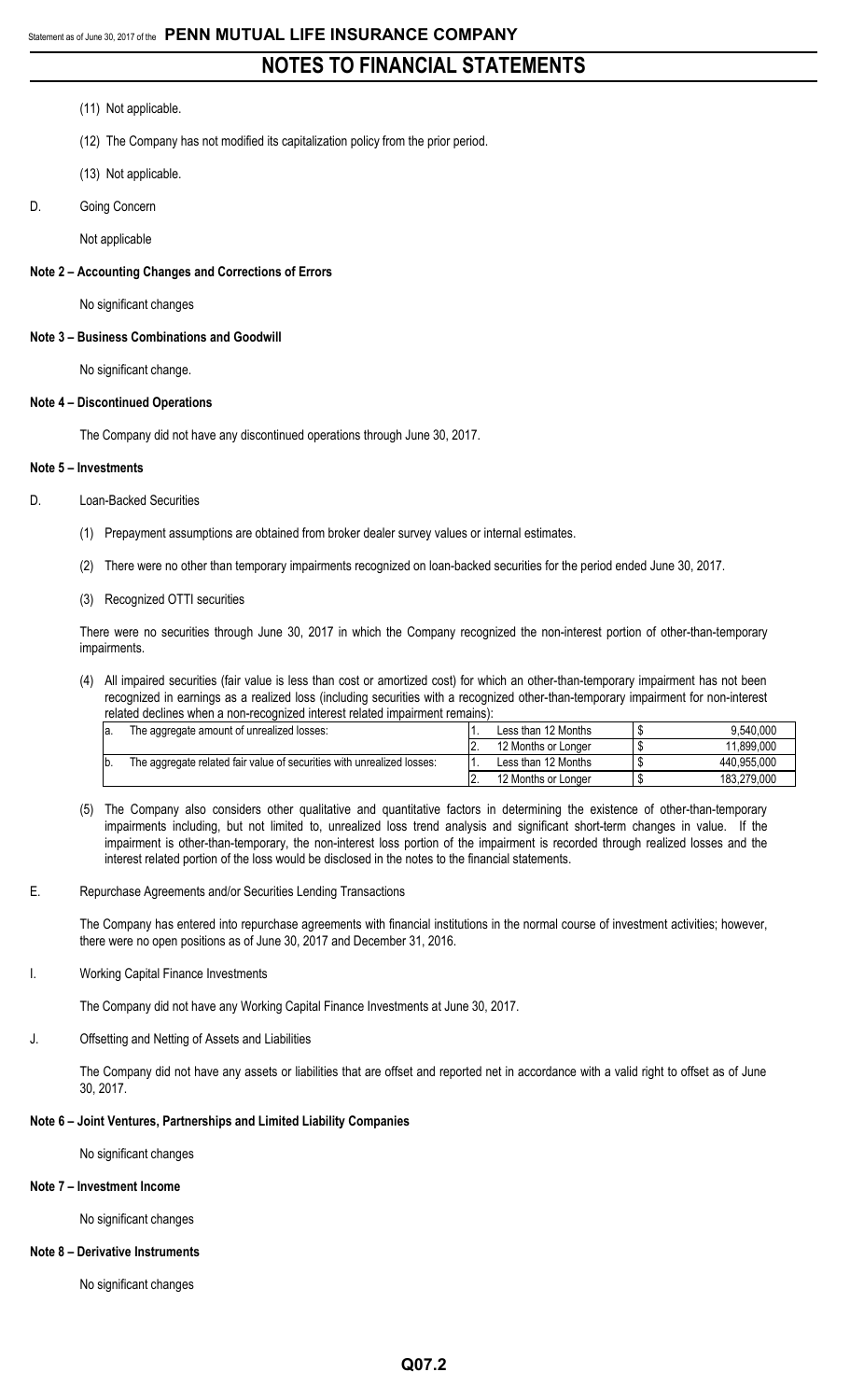#### **Note 9 – Income Taxes**

No significant changes

#### **Note 10 – Information Concerning Parent, Subsidiaries, Affiliates and Other Related Parties**

No significant changes

#### **Note 11 – Debt**

- B. FHLB (Federal Home Loan Bank) Agreements
	- (1) In August 2014, the Company became a member of the FHLB-PGH, which provides access to collateralized advances, collateralized funding agreements, and other FHLB-PGH products. Collateralized advances from the FHLB-PGH are classified in "Borrowed money." Collateralized funding agreements issued to the FHLB-PGH are classified as liabilities for deposit-type funds and are recorded within "Reserves and funds for payment of insurance and annuity benefits." FHLB-PGH is a first-priority secured creditor.

The Company' s membership in FHLB-PGH requires the ownership of member stock, and borrowings from FHLB-PGH require the purchase of FHLB-PGH activity based stock in an amount equal to 4% of the outstanding borrowings. All FHLB-PGH stock purchased by the Company is classified as restricted general account investments within "Common stock - unaffiliated." The Company's borrowing capacity is determined by the lesser of the assets available to be pledged as collateral to FHLB-PGH or 10% of the Company's prior period admitted general account assets. The fair value of the qualifying assets pledged as collateral by the Company must be maintained at certain specified levels of the borrowed amount, which can vary, depending on the nature of the assets pledged. The Company's agreement allows for the substitution of assets and the advances are pre-payable. Current borrowings are subject to prepayment penalties.

The Company's investment in the FHLB-PGH Class B Membership Capital Stock as of June 30, 2017 and December 31, 2016 was \$1,767,000 and \$1,578,000 , respectively. The Company also invested \$32,000,000 and \$12,000,000 in FHLB-PGH Activity Stock as of June 30, 2017 and December 31, 2016. The Class B Membership Capital Stock held by the Company is subject to written notices of requests for redemption followed by a five year waiting period.

#### (2) FHLB Capital Stock

- a. Aggregate Totals
	- 1. Current Period

|     |                                           | Total         |      | General    | Separate   |
|-----|-------------------------------------------|---------------|------|------------|------------|
|     |                                           | $2 + 3$       |      | Account    | Accounts   |
| (a) | Membership Stock - Class A                |               |      |            |            |
| (b) | Membership Stock - Class B                | 1,767,000     |      | 1,767,000  |            |
| (c) | <b>Activity Stock</b>                     | 32,000,000    |      | 32,000,000 |            |
| (d) | Excess Stock                              |               |      |            |            |
| (e) | Aggregate Total (a+b+c+d)                 | 33,767,000    | -1\$ | 33,767,000 |            |
| (f) | Actual or estimated borrowing capacity as |               |      |            |            |
|     | determined by the insurer                 | 1,180,319,000 |      | <b>XXX</b> | <b>XXX</b> |

#### 2. Prior Year

|     |                                           | Total       | General    | Separate   |
|-----|-------------------------------------------|-------------|------------|------------|
|     |                                           | $2 + 3$     | Account    | Accounts   |
| (a) | Membership Stock - Class A                |             |            |            |
| (b) | Membership Stock - Class B                | 1,578,000   | 1,578,000  |            |
| (c) | <b>Activity Stock</b>                     | 12,000,000  | 12,000,000 |            |
| (d) | <b>Excess Stock</b>                       |             |            |            |
| (e) | Aggregate Total (a+b+c+d)                 | 13,578,000  | 13,578,000 | Ι\$        |
| (f) | Actual or estimated borrowing capacity as |             |            |            |
|     | determined by the insurer                 | 792,580,000 | <b>XXX</b> | <b>XXX</b> |

#### b. Membership Stock (Class A and B) Eligible for Redemption

|              |                |                  |           | Eligible for       | Redemption     |  |              |  |  |
|--------------|----------------|------------------|-----------|--------------------|----------------|--|--------------|--|--|
|              |                |                  |           |                    |                |  |              |  |  |
|              | Current Period |                  |           |                    |                |  |              |  |  |
| Membership   | Total          | Not Eligible for | Less than | 6 Months to Less I | 1 to Less Than |  |              |  |  |
| <b>Stock</b> | $(2+3+4+5+6)$  | Redemption       | 6 Months  | Than 1 Year        | 3 Years        |  | 3 to 5 Years |  |  |
| Class A      |                |                  |           |                    |                |  |              |  |  |
| Class B      | .767,000       |                  |           |                    |                |  | 1.767.000    |  |  |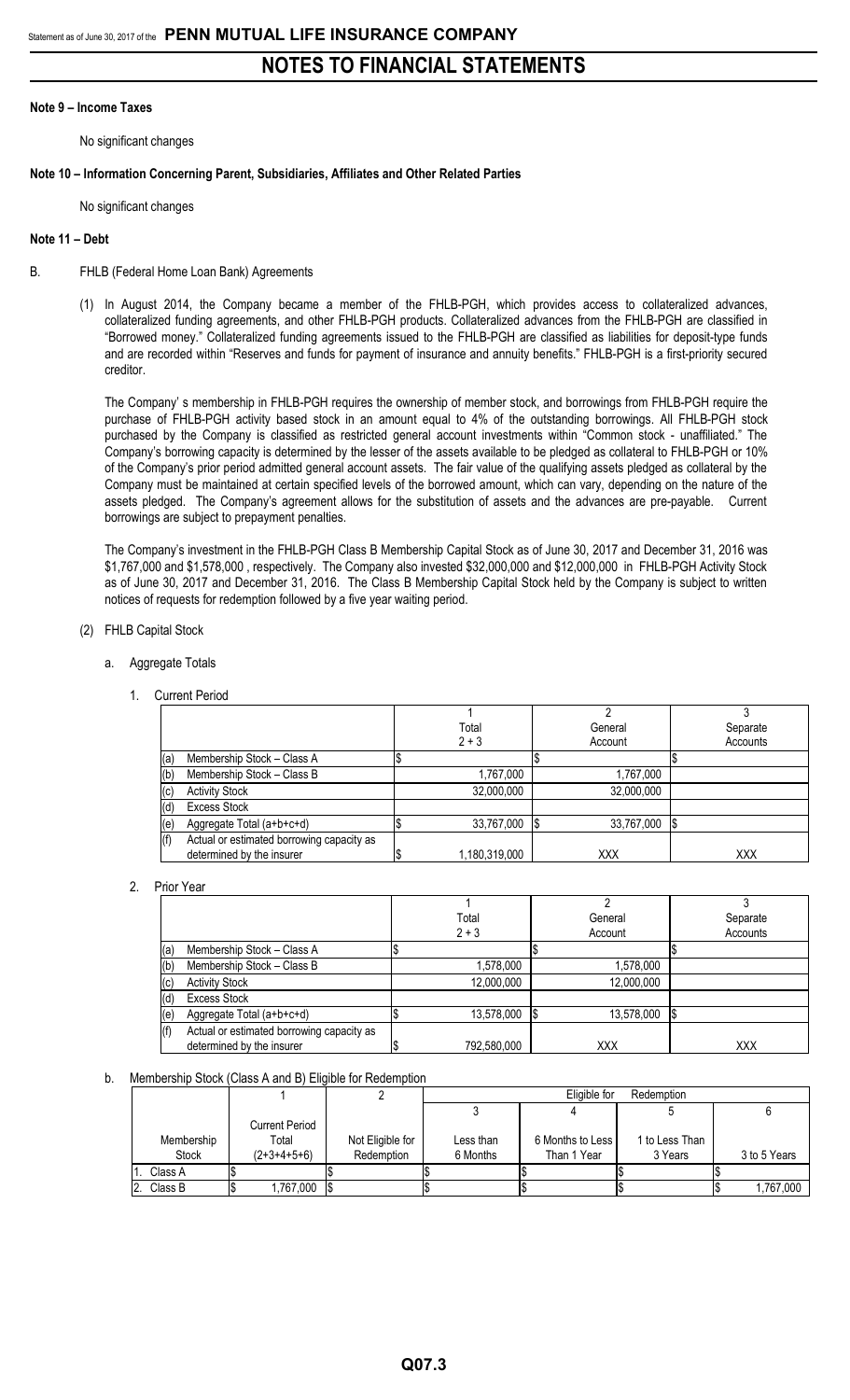#### (3) Collateral Pledged to FHLB

a. Amount Pledged as of Reporting Date

|                                                             |             |                | Aggregate Total |
|-------------------------------------------------------------|-------------|----------------|-----------------|
|                                                             | Fair Value  | Carrying Value | Borrowing       |
| Current Period Total General and Separate Accounts Total \$ |             |                |                 |
| Collateral Pledged (Lines 2+3)                              | 928,375,000 | 883,761,000    | 800,000,000     |
| Current Period General Account                              |             |                |                 |
| <b>Total Collateral Pledged</b>                             | 928,375,000 | 883,761,000    | 800,000,000     |
| Current Period Separate Accounts                            |             |                |                 |
| <b>Total Collateral Pledged</b>                             |             |                |                 |
| Prior Year Total General and Separate Accounts              |             |                |                 |
| <b>Total Collateral Pledged</b>                             | 363.639.000 | 344,103,000    | 300.000.000     |

#### b. Maximum Amount Pledged During Reporting Period

|                                                              |             |                | Amount of Borrowed at |
|--------------------------------------------------------------|-------------|----------------|-----------------------|
|                                                              |             |                | Time of Maximum       |
|                                                              | Fair Value  | Carrying Value | Collateral            |
| Current Period Total General and Separate Accounts Total \\$ |             |                |                       |
| Collateral Pledged (Lines 2+3)                               | 928,375,000 | 883,761,000    | 800,000,000           |
| Current Period General Account                               |             |                |                       |
| Total Collateral Pledged                                     | 928.375.000 | 883,761,000    | 800.000.000           |
| Current Period Separate Accounts                             |             |                |                       |
| Total Collateral Pledged                                     |             |                |                       |
| Prior Year Total General and Separate Accounts               |             |                |                       |
| <b>Total Collateral Pledged</b>                              | 720,196,014 | 650,743,492    | 720.196.014           |

#### (4) Borrowing from FHLB

#### a. Amount as of the Reporting Date

1. Current Period

|     |                              | Total       | General     | Separate | <b>Funding Agreements</b> |  |  |
|-----|------------------------------|-------------|-------------|----------|---------------------------|--|--|
|     |                              | $2 + 3$     | Account     | Accounts | Reserves Established      |  |  |
| (a) | Debt                         |             |             |          | XXX                       |  |  |
| (b) | <b>Funding Agreements</b>    | 800.000.000 | 800.000.000 |          |                           |  |  |
| (c) | Other                        |             |             |          | XXX                       |  |  |
| (d) | Aggregate Total (a+b+c)   \$ | 800,000,000 | 800,000,000 |          |                           |  |  |

2. Prior Year

|     |                              | Total       | General     | Separate | <b>Funding Agreements</b> |  |  |
|-----|------------------------------|-------------|-------------|----------|---------------------------|--|--|
|     |                              | $2 + 3$     | Account     | Accounts | Reserves Established      |  |  |
| (a) | Debt                         |             |             |          | XXX                       |  |  |
| (b) | <b>Funding Agreements</b>    | 300,000,000 | 300,000,000 |          |                           |  |  |
| (c) | Other                        |             |             |          | <b>XXX</b>                |  |  |
| (d) | Aggregate Total (a+b+c)   \$ | 300,000,000 | 300,000,000 |          |                           |  |  |

#### b. Maximum Amount During Reporting Period (Current Period)

|    |                               | Total       | General     | Separate |
|----|-------------------------------|-------------|-------------|----------|
|    |                               | $2 + 3$     | Account     | Accounts |
|    | Debt                          |             |             |          |
| ۷. | <b>Funding Agreements</b>     | 800,000,000 | 800,000,000 |          |
| U. | Other                         |             |             |          |
|    | Aggregate Total (Lines 1+2+3) | 800,000,000 | 800,000,000 |          |

#### c. FHLB – Prepayment Obligations

|     |                           | Does the Company have        |
|-----|---------------------------|------------------------------|
|     |                           | Prepayment Obligations under |
|     |                           | the Following Arrangements   |
|     |                           | (YES/NO)                     |
|     | Debt                      |                              |
| ۱2. | <b>Funding Agreements</b> | NC.                          |
| IЗ. | )ther                     |                              |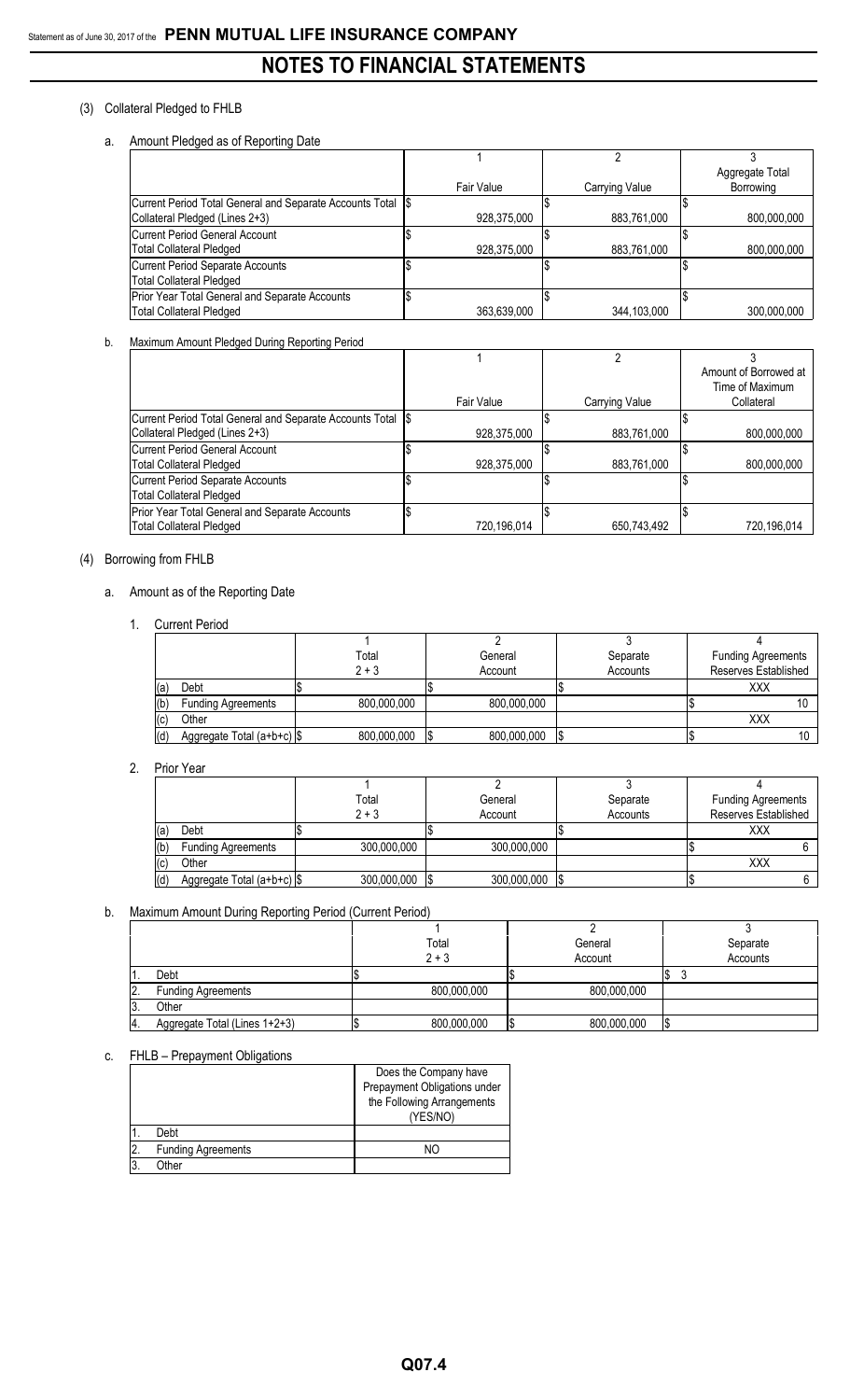#### **Note 12 – Retirement Plans, Deferred Compensation, Postemployment Benefits and Compensated Absences and Other Postretirement Benefit Plans**

#### A. Defined Benefit Plan

| (4) |    | Components of net     |   |                       |                  |                       |                 |    | Special or            | Contractual |
|-----|----|-----------------------|---|-----------------------|------------------|-----------------------|-----------------|----|-----------------------|-------------|
|     |    | periodic benefit cost |   | Pension               | <b>Benefits</b>  | Postretirement        | <b>Benefits</b> |    | Benefits per          | SSAP No. 11 |
|     |    |                       |   | <b>Current Period</b> | Prior Year       | <b>Current Period</b> | Prior Year      |    | <b>Current Period</b> | Prior Year  |
|     | а. | Service cost          | J |                       |                  | $170,000$ \$          | 204,000         | \$ |                       |             |
|     | b. | Interest cost         |   | 3,597,000             | 3,760,000        | 349,000               | 444,000         |    |                       |             |
|     | c. | Expected return on    |   |                       |                  |                       |                 |    |                       |             |
|     |    | plan assets           |   | (6, 112, 000)         | (5,998,000)      |                       |                 |    |                       |             |
|     | d. | Transition asset or   |   |                       |                  |                       |                 |    |                       |             |
|     |    | obligation            |   |                       |                  |                       |                 |    |                       |             |
|     | е. | Gains and losses      |   | 489,000               | 309.000          | (51,000)              |                 |    |                       |             |
|     |    | Prior service cost or |   |                       |                  |                       |                 |    |                       |             |
|     |    | credit                |   |                       |                  | (1,000)               | (1,000)         |    |                       |             |
|     | g. | Gain or loss          |   |                       |                  |                       |                 |    |                       |             |
|     |    | recognized due to a   |   |                       |                  |                       |                 |    |                       |             |
|     |    | settlement            |   |                       |                  |                       |                 |    |                       |             |
|     |    | curtailment           |   |                       |                  |                       |                 |    |                       |             |
|     | h. | Total net periodic    |   |                       |                  |                       |                 |    |                       |             |
|     |    | benefit cost          |   | $(2,026,000)$ \$      | $(1,929,000)$ \$ | 467,000 \$            | 647,000         | S  |                       | \$          |

#### **Note 13 – Capital and Surplus, Dividend Restrictions and Quasi-Reorganizations**

#### (11) The reporting entity issued the following surplus debentures or similar obligations:

|             |               | Par Value       |                   | Principal and/or | <b>Total Principal</b> | Unapproved       |                  |
|-------------|---------------|-----------------|-------------------|------------------|------------------------|------------------|------------------|
|             |               | (Face Amount of | Carrying Value of | Interest Paid    | and/or Interest        | Principal and/or |                  |
| Date Issued | Interest Rate | Notes)          | Note*             | Current Year     | Paid                   | Interest         | Date of Maturity |
| 06/15/2004  | 6.650%        | 200.000.000 \$  | 197.464.2611\$    | $6.650.000$ S    | 169.871.000 \$         |                  | 06/15/2034       |
| 07/01/2010  | 7.625         | 200.000.000     | 192.244.740       | 7.612.500        | 102.925.000            |                  | 06/15/2040       |
| Total       | XXX           | 400,000,000 \$  | 389,709,001 \$    | 14.262.500 \$    | 272,796,000 \$         |                  | XXX              |

Total should agree with Page 3, Line 32.

#### The Surplus Notes were issued for cash.

Notes sold in reliance upon Rule 144A under the Securities Act will be represented by global certificates deposited with or on behalf of the Depository Trust Company. Notes sold in reliance on Regulation S under the Securities Act will be represented by separate global certificates deposited with or on behalf of the Depository Trust Company. The 2004 Surplus Notes were underwritten by Goldman, Sachs & Co., Janney Montgomery Scott LLC, J.P. Morgan and Lehman Brothers. The 2010 Surplus Notes were underwritten by Goldman, Sachs & Co., Janney Montgomery Scott LLC, and J.P. Morgan.

Interest shall not be recorded as a liability nor an expense until approval for payment of such interest has been granted by the Insurance Commissioner of the Pennsylvania Insurance Department. Unapproved interest shall not be reported through operations, shall not be represented as an addition to the principal or notional amount of the instrument, and shall not accrue further interest.

The Surplus Note issued June 15, 2004 will rank pari passu with the Surplus Note issued July 1, 2010, or any future surplus notes or similar obligations. The notes will be expressly subordinate in right of payment to all indebtedness and policy and other creditor claims of the Company.

Each payment of interest on and principal of the 2004 and 2010 notes is subject to prior approval by the Insurance Commissioner of Pennsylvania.

Bank of New York, JPMCBNA, and SSB&T Co. each owned more than 10% of the outstanding 2004 surplus notes as of June 30, 2017, distributed pursuant to Rule 144A under the Securities Act of 1933. Bank of New York and SSB&T Co. each owned more than 10% of the outstanding 2010 surplus notes as of June 30, 2017.

#### **Note 14 – Liabilities, Contingencies and Assessments**

#### A. Contingent Commitments

The Company is not aware of any actions or allegations that should reasonably give rise to a material adverse impact to the Company's financial position or liquidity, the outcome of litigation cannot be foreseen with certainty.

#### **Note 15 – Leases**

No significant changes

#### **Note 16 – Information about Financial Instruments with Off-Balance Sheet Risk and Financial Instruments with Concentrations of Credit Risk**

No significant changes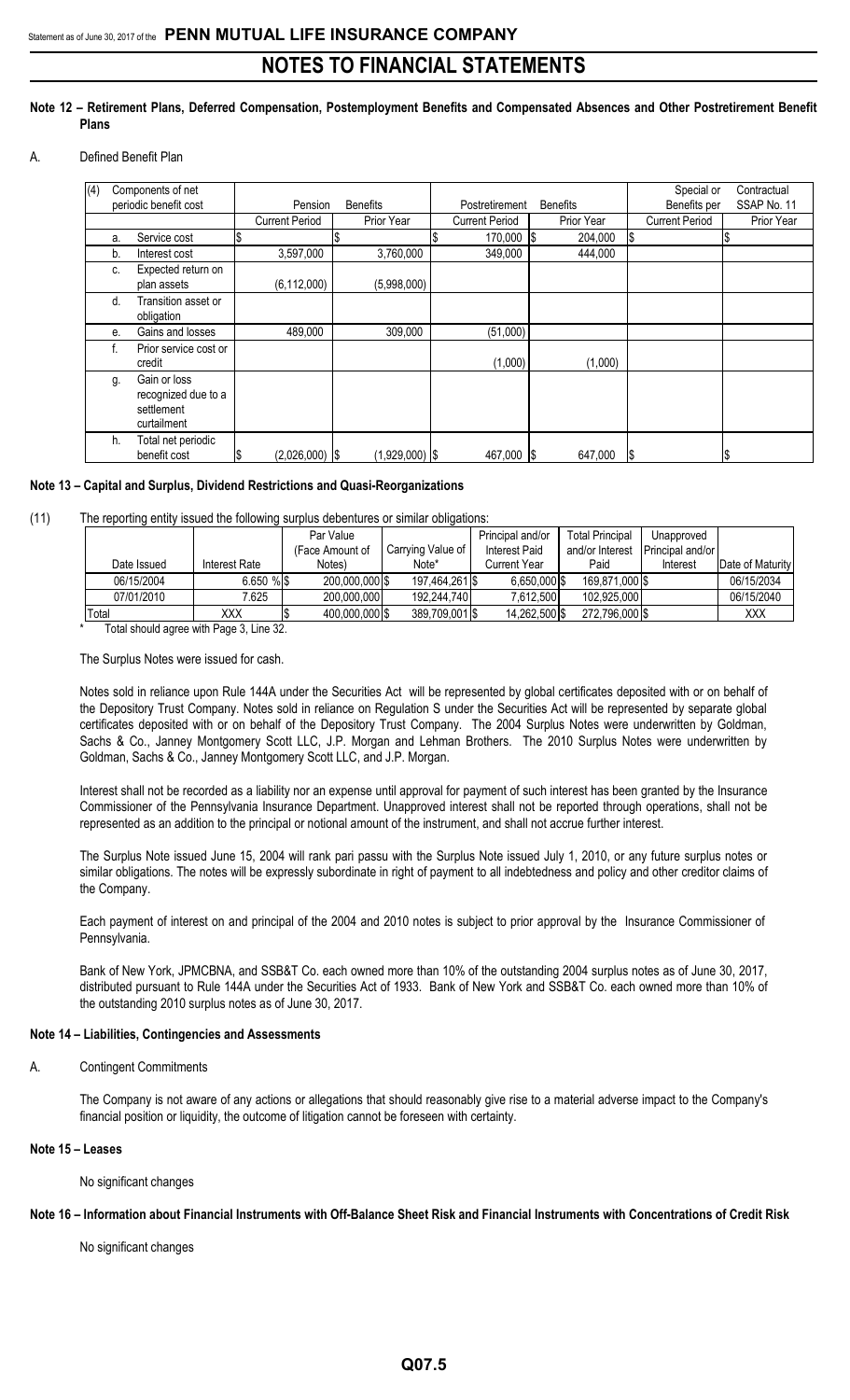#### **Note 17 – Sale, Transfer and Servicing of Financial Assets and Extinguishments of Liabilities**

B. Transfer and Servicing of Financial Assets

There have been no transfer or servicing of financial assets through June 30, 2017.

- C. Wash Sales
	- (1) In the course of the Company's asset management, securities are sold and reacquired within 30 days of the sale date to enhance the Company's yield on its investment portfolio.
	- (2) The Company did not sell any NAIC designation 3 or below, or unrated of securities during the period ended June 30, 2017 and reacquired within 30 days of the sale date.

#### **Note 18 – Gain or Loss to the Reporting Entity from Uninsured Plans and the Portion of Partially Insured Plans**

Not applicable

#### **Note 19 – Direct Premium Written/Produced by Managing General Agents/Third Party Administrators**

#### Not applicable

#### **Note 20 – Fair Value Measurements**

Fair value is defined as the price that would be received to sell an asset or paid to transfer a liability in an orderly transaction between market participants at the measurement date. Fair value measurement is based on assumptions market participants would make in pricing an asset or liability. Inputs to valuation techniques to measure fair value are prioritized by establishing a three-level fair value hierarchy. The fair value hierarchy gives the highest priority to quoted prices in active markets and the lowest priority to prices derived from unobservable inputs. An asset or liability's classification within the fair value hierarchy is based on the lowest level of significant input to its fair value measurement. The Company has categorized its assets and liabilities into the three-level fair value hierarchy based upon the priority of the inputs. The following summarizes the types of assets and liabilities included within the three-level hierarchy:

- Level 1 Fair value is based on unadjusted quoted market prices in active markets for identical assets or liabilities that are accessible at the measurement date. These generally provide the most reliable evidence and are used to measure fair value whenever available. Active markets are defined as having the following for the measured asset/liability: i) many transactions, ii) current prices, iii) price quotes not varying substantially among market makers, iv) narrow bid/ask spreads and v) most information publicly available. Prices are obtained from readily available sources for market transactions involving identical assets and liabilities.
- Level 2 Fair value is based on significant inputs, other than quoted prices included in Level 1, that are observable for the asset or liability, either directly or indirectly, for substantially the full term of the asset or liability through corroboration with observable market data. Prices for assets classified as Level 2 are primarily provided by an independent pricing service or are internally priced using observable inputs. In circumstances where prices from pricing services are reviewed for reasonability but cannot be corroborated to observable market data as noted above, these security values are recorded in Level 3 in the fair value hierarchy.
- Level 3 Fair value is based on significant inputs that are unobservable for the asset or liability. These inputs reflect the Company's assumptions about the assumptions market participants would use in pricing the asset or liability. These are typically less liquid fixed maturity securities with very limited trading activity. Prices are determined using valuation methodologies such as option pricing models, discounted cash flow models, market approach and other similar techniques. Prices may be based upon non-binding quotes from brokers or other market makers that are reviewed for reasonableness, based on the Company's understanding of the market but are not further corroborated with other additional observable market information.

The determination of fair value, which for certain assets and liabilities is dependent on the application of estimates and assumptions, can have a significant impact on the Company's results of operations. The following sections describe the valuation methodologies used to determine fair values as well as the key estimates and assumptions surrounding certain assets and liabilities, measured at fair value on a recurring basis, that could have a significant impact on the Company's results of operations or involve the use of significant unobservable inputs.

The fair value process is monitored by on a quarterly basis by financial and investment professionals who utilize additional subject matter experts as applicable. The purpose is to monitor the Company's asset valuation policies and procedures by ensuring objective and reliable valuation practices and pricing of financial instruments, as well as addressing fair valuation issues, changes to valuation methodologies and pricing sources. To assess the continuing appropriateness of third party pricing service security valuations, the Company regularly monitors the prices and reviews price variance reports. In addition, the Company performs an initial and ongoing review of the third party pricing services methodologies, reviews inputs and assumptions used for a sample of securities on a periodic basis. Pricing challenges are raised on valuations considered not reflective of market and are monitored by the Company.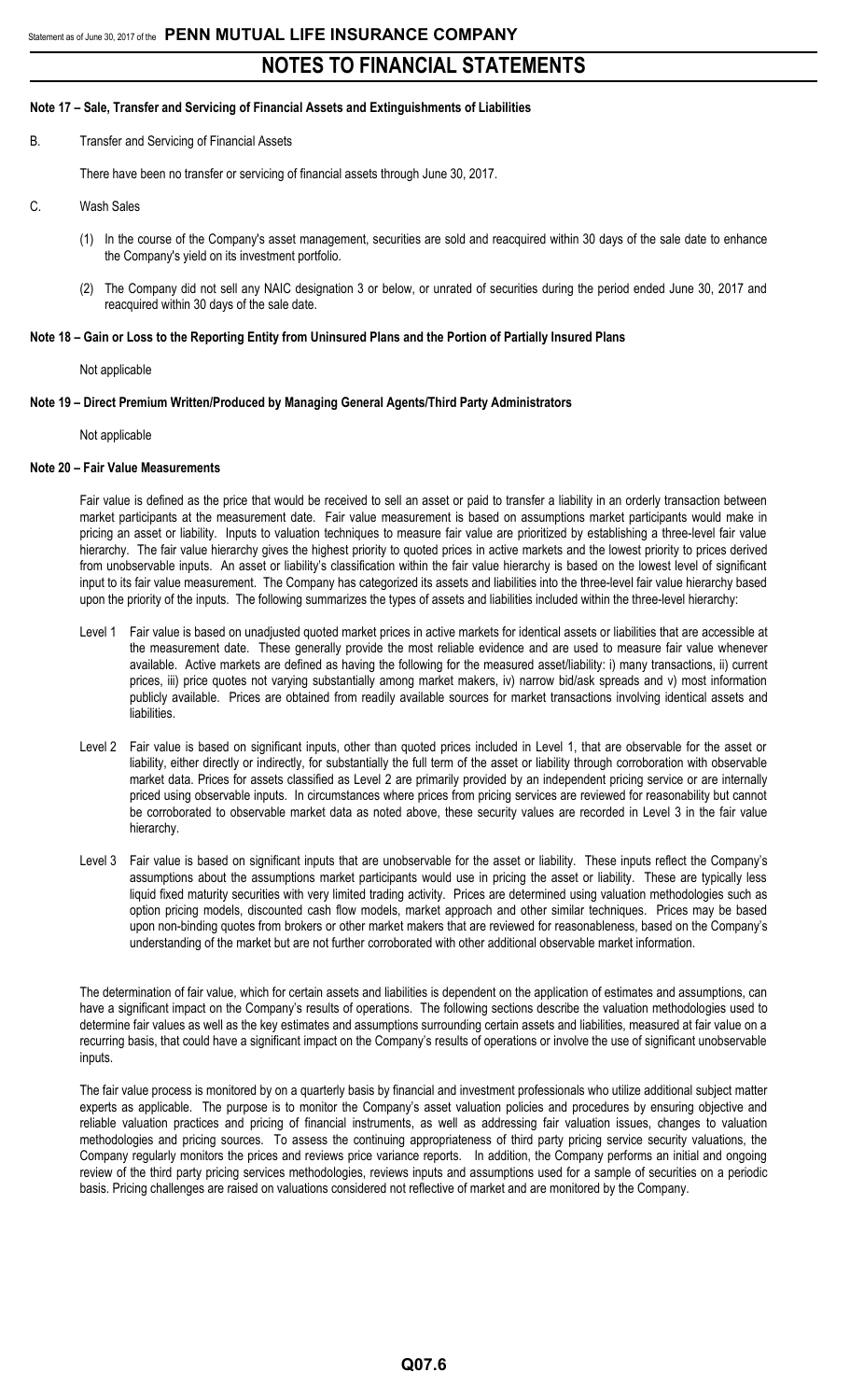#### **BONDS**

The fair values of the Company's debt securities are generally based on quoted market prices, prices obtained from independent pricing services or internally developed pricing.

In order to validate reasonability of valuations received from independent pricing services, prices are reviewed by internal investment professionals through comparison with directly observed recent market trades or color or by comparison of significant inputs used by the pricing service to the Company's observations of those inputs in the market. In circumstances where prices from independent pricing services are reviewed for reasonability but cannot be corroborated to observable market data as noted above, these security values are recorded in Level 3 in the Company's fair value hierarchy. Under certain conditions, the Company may conclude pricing information received from third party pricing services is not reflective of market activity and may over-ride that information with an internally developed valuation that utilizes market information and activity. As of June 30, 2017 and December 31, 2016, there were no debt securities carried at fair value that were valued in this manner.

In circumstances where market data such as quoted market prices or vendor pricing is not available, estimated fair value is calculated internally using internal estimates based on significant observable inputs are used to determine fair value. Inputs considered in developing internal pricing vary by type of security; however generally include: public debt, industrial comparables, underlying assets, credit ratings, yield curves, type of deal structure, collateral performance, loan characteristics and various indices, as applicable. Internally priced securities using significant observable inputs are classified within Level 2 of the fair value hierarchy which generally include the Company's investments in privately-placed corporate securities and investments in certain ABS that are priced using observable market data. Inputs considered for these securities generally include: public corporate bond spreads, industry sectors, average life, internal ratings, security structure, liquidity spreads, credit spreads and yield curves, as applicable. If the discounted cash flow model incorporates significant unobservable inputs, these securities would be reflected within Level 3 in the Company's fair value hierarchy.

In circumstances where significant observable inputs are not available, estimated fair value is calculated internally by using unobservable inputs. These inputs reflect the Company's assumptions about the inputs market participants would use in pricing the asset, and are therefore included in Level 3 in the Company's fair value hierarchy. Circumstances where observable market data is not available may include events such as market illiquidity and credit events related to the security.

The Company's Level 3 debt securities generally include certain ABS priced using one or multiple broker quotes, asset backed trust preferred debt, auction rate securities, and certain public and private debt securities priced internally based on observable and unobservable inputs.

Significant inputs used in valuing the Company's Level 3 debt securities include: issue specific credit adjustments, illiquidity premiums, estimation of future collateral performance cash flows, default rate assumptions, acquisition cost, market activity for securities considered comparable and non-binding quotes from certain market participants. Certain of these inputs are considered unobservable, as not all market participants will have access to this data.

The methodologies followed for valuing the Company's significant Level 3 debt securities include:

- Asset backed securities These assets are valued based upon broker quotes which are updated regularly. The quoted valuation is based upon a discounted cash flow model and the assumptions underlying the model include swap curve rates, prepayment and default assumptions and an illiquidity premium. On a periodic basis, management reviews the underlying assumptions with the quoting broker and reviews the final quotes for reasonableness.
- Asset backed trust preferred securities The process used to value these assets consists of determining the current market price and credit spread of the underlying floating rate security that will be received at maturity of the trust. That value is then discounted based upon a rate consisting of the applicable swap yield to maturity, the discount margin and an illiquidity premium established by management.
- Auction rate securities ("ARS") Valuations for ARS in the Company's investment portfolio are generally determined based non-current observed trades or on the weighted average of observed trade prices for securities considered to be comparable. These inputs are considered to be unobservable.

#### **EQUITY SECURITIES**

Equity securities consist principally of investments in common and preferred stock of publicly traded companies, exchange traded funds, closed-end funds, and FHLB-PGH capital stock.

*Common Stock* The fair values of most publicly traded common stock are based on quoted market prices in active markets for identical assets and are classified within Level 1 in the Company's fair value hierarchy. Fair value for the FHLB capital stock approximates par value and is classified within Level 3 of the Company's fair value hierarchy.

*Preferred Stock* The fair values of publicly traded preferred stock are based on quoted market prices in active markets for identical assets and are classified within Level 1 in the Company's fair value hierarchy. The fair values of non-exchange traded preferred equity securities are based on prices obtained from independent pricing services and, in order to validate reasonability, are compared with recent market trades we have directly observed. Accordingly, these securities are classified within Level 2 in the Company's fair value hierarchy. Preferred stock that is internally priced utilizes less observable inputs. The specific natures of the inputs are evaluated on a security by security basis by PMAM; however, securities of this type are generally classified within Level 3 of the fair value hierarchy.

#### **CASH AND SHORT-TERM INVESTMENTS**

Short-term investments carried at Level 1 consist of money market funds and investments purchased with maturities of greater than three months and less than or equal to 12 months. These are carried at amortized cost and approximate fair value.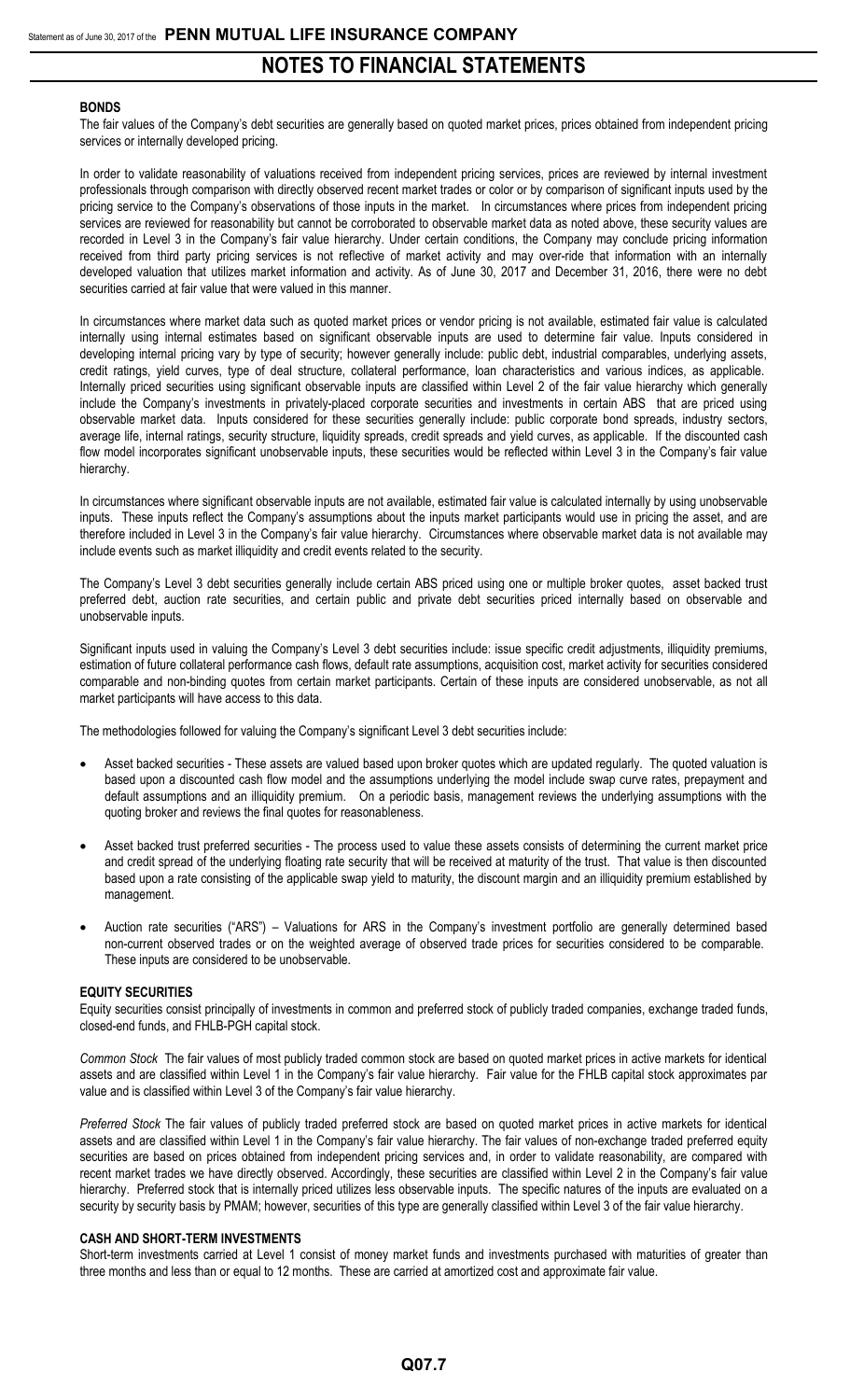#### **DERIVATIVE INSTRUMENTS**

The fair values of derivative contracts are determined based on quoted prices in active exchanges or prices provided by counterparties, exchanges or clearing members as applicable, utilizing valuation models. The fair values of derivative contracts can be affected by changes in interest rates, foreign exchange rates, commodity prices, credit spreads, market volatility, expected returns and liquidity as well as other factors.

The Company's exchange traded futures include index futures that are valued using quoted prices in active markets and are classified within Level 1 in our fair value hierarchy.

Derivative positions traded in the OTC derivative market where fair value is determined based upon values received form counterparties are classified within Level 2. These investments include: interest rate swaps, interest rate caps, total return swaps, swaptions, equity options, inflation swaps, forward contracts, and credit default swaps. OTC derivatives classified within Level 2 are valued using models generally accepted in the financial services industry that use actively quoted or observable market input values from external market data providers, broker-dealer quotations, third-party pricing vendors and/or recent trading activity. In order to validate reasonability of prices received by counterparties, prices are reviewed by our internal investment professionals through comparison with directly observed recent market trades, comparison with internal valuations estimated through use of valuation models maintained on an industry standard analytical and valuation platform, or comparison of all significant inputs used by the pricing service to our observations of those inputs in the market. Fair values can also be affected by changes in estimates and assumptions including those related to counterparty behavior used in valuation models.

#### **SEPARATE ACCOUNT ASSETS**

Separate account assets primarily consist of mutual funds. The fair value of mutual funds is based upon quoted prices in an active market, resulting in classification within Level 1 of the Company's fair value hierarchy.

#### A.

#### (1) Fair Value Measurements at Reporting Date

|                             | Level 1          | Level 2        | Level 3       | Total         |
|-----------------------------|------------------|----------------|---------------|---------------|
| Assets at Fair Value        |                  |                |               |               |
| <b>Corporate Securities</b> |                  | 1,341,000 \$   |               | 1,341,000     |
| Common Stock - Unaffiliated | 58,185,000 \$    |                | 33,778,000 \$ | 91,963,000    |
| <b>Interest Rate Swaps</b>  |                  | 10,771,000 \$  |               | 10,771,000    |
| <b>Total Return Swap</b>    |                  | 1,517,000 \$   |               | 1,517,000     |
| <b>Total Forwards</b>       |                  | 2,037,000 \$   |               | 2,037,000     |
| Separate Account Assets     | 7,743,571,000 \$ |                |               | 7,743,571,000 |
| Total                       | 7,801,756,000 \$ | 15,666,000 \$  | 33,778,000 \$ | 7,851,200,000 |
| Liabilities at Fair Value   |                  |                |               |               |
| <b>Interest Rate Swaps</b>  |                  | 79,385,000 \$  |               | 79,385,000    |
| <b>Credit Default Swaps</b> |                  | 415,000 \$     |               | 415,000       |
| <b>Futures</b>              | 1,807,000 \$     |                |               | 1,807,000     |
| <b>Inflation Swaps</b>      |                  | 8,762,000 \$   |               | 8,762,000     |
| <b>Total Return Swaps</b>   |                  | 112,789,000 \$ |               | 112,789,000   |
| Total                       | 1,807,000 \$     | 201,351,000 \$ |               | 203,158,000   |

#### (2) Fair Value Measurements in (Level 3) of the Fair Value Hierarchy

|                    |                    |              |           | <b>Total Gains</b> | <b>Total Gains</b> |            |           |       |         |              |
|--------------------|--------------------|--------------|-----------|--------------------|--------------------|------------|-----------|-------|---------|--------------|
|                    | Beginning          |              |           | and                | and                |            |           |       |         | Ending       |
|                    | Balance at         |              | Transfers | (Losses)           | (Losses)           |            |           |       |         | Balance at   |
|                    | current            | Transfers    | Out of    | Included in        | Included in        |            |           |       | Settle- | current      |
|                    | period             | Into Level 3 | Level 3   | Net Income I       | Surplus            | Purchases  | Issuances | Sales | ments   | period       |
| Assets<br>la.      |                    |              |           |                    |                    |            |           |       |         |              |
| Common Stock -     |                    |              |           |                    |                    |            |           |       |         | 33,778,00    |
| Unaffiliated       | 33,589,000 \$      |              |           |                    |                    | 189,000 \$ |           | จ     |         | $\mathbf{0}$ |
|                    |                    |              |           |                    |                    |            |           |       |         | 33,778,00    |
| Total              | 33,589,000 \$<br>S |              |           |                    |                    | 189,000 \$ |           | .უ    |         | $\mathbf 0$  |
| Liabilities<br>lb. |                    |              |           |                    |                    |            |           |       |         |              |
|                    |                    |              |           |                    |                    |            | \$        | ₼     |         |              |
| Total              |                    |              |           |                    |                    |            |           |       |         |              |

(3) When a determination is made to classify a financial instrument within Level 3, the determination is based upon the significance of the unobservable parameters to the overall fair value measurement. However, Level 3 financial instruments typically include, in addition to the unobservable or Level 3 components, observable components (that is, components that are actively quoted and can be validated to external sources); accordingly, the gains and losses in the table below include changes in fair value due in part to observable factors that are part of the valuation methodology.

The Company recognizes transfers into Level 3 as of the end of the period in which the circumstances leading to the transfer occurred. The Company recognizes transfers out of Level 3 at the beginning of a period in which the circumstances leading to the transfer occurred.

There were no assets transferred in to Level 3 and 1 asset transferred out of Level 3 due to price change for the period ended June 30, 2017.

(4) The following summarizes the fair value, valuation techniques and significant observable inputs of the Level 3 fair value measurements that were developed as of June 30, 2017:

| <b>Fair Value</b> | <b>Valuation Technique</b> | Un |
|-------------------|----------------------------|----|
|                   |                            |    |

**Q07.8**

**Significant Nobservable** 

**Rate/ Range or /weighted avg.**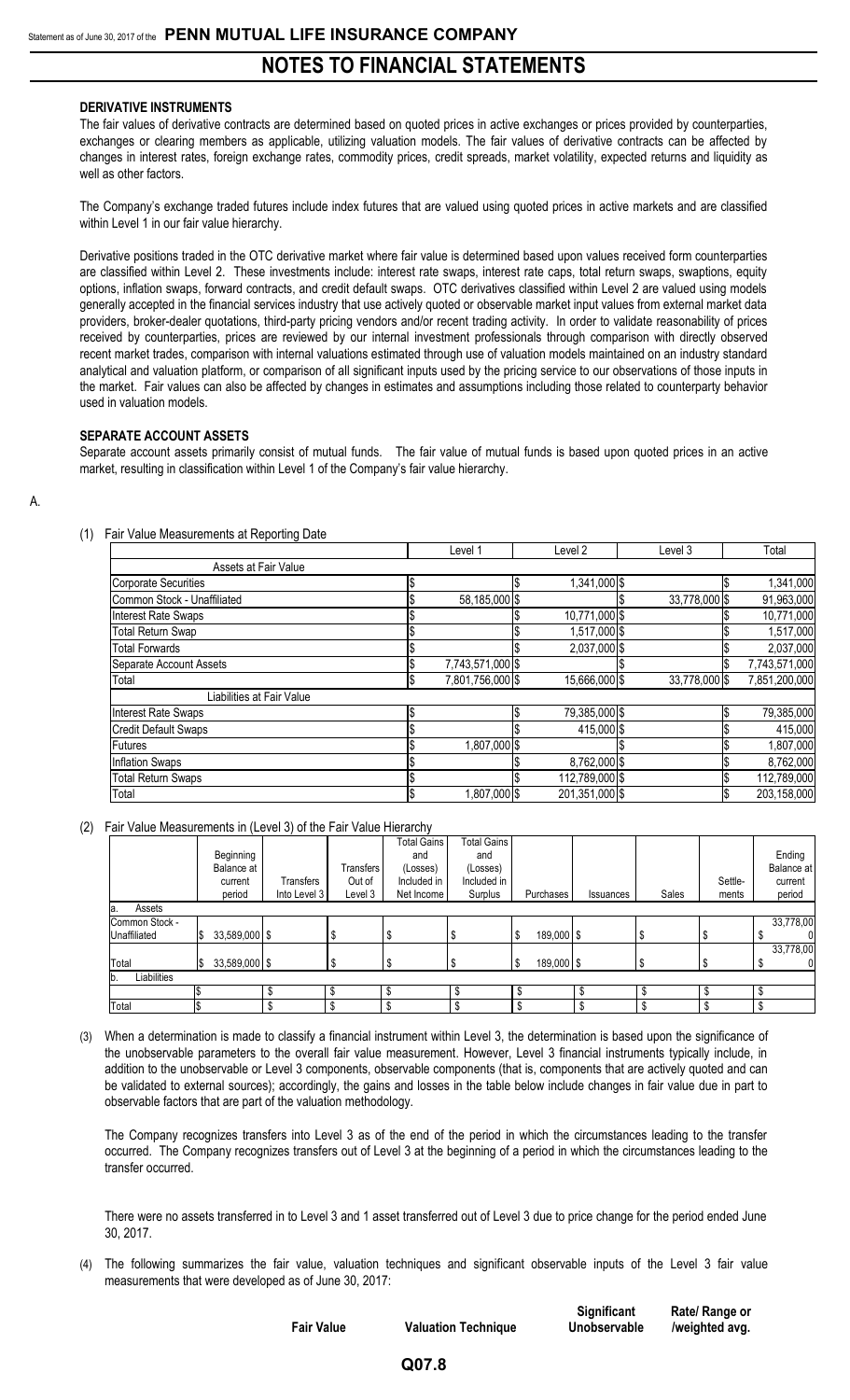|                       |            |         | Inputs               |
|-----------------------|------------|---------|----------------------|
| Assets:               |            |         |                      |
| Investments           |            |         |                      |
| Common stock          |            |         |                      |
| Unaffiliated          | 11,000     |         |                      |
| FHLB Membership Stock | 33,767,000 | Cost(3) | N/A<br>Not available |
| Total investments     | 33,778,000 |         |                      |

(1) Broker quoted fair values on these asset backed securities represent indicative, non-binding quotes developed by a single market maker. The significant inputs are not developed by the Company and are not reasonably available.

The Company utilizes comparable transactions in the market as well as other information available in Bloomberg and applies various spreads. (3) Fair value approximates carrying value. The par value of the FHLB capital stock is \$100 and set by the FHLB. The capital stock is issued,

redeemed and repurchased at par.

(5) Derivatives instruments not qualifying as an effective hedge with a positive fair value are recorded as other invested assets. Derivatives instruments not qualifying as an effective hedge with negative fair values are reported as other liabilities. The fair values of derivative contracts are determined based on quoted prices in active exchanges or prices provided by counterparties, exchanges or clearing members as applicable, utilizing valuation models. The fair values of derivative contracts can be affected by changes in interest rates, foreign exchange rates, commodity prices, credit spreads, market volatility, expected returns and liquidity as well as other factors. In order to validate reasonability, prices are reviewed by our internal investment professionals through comparison with directly observed recent market trades, comparison with internal valuations estimated through use of valuation models maintained on an industry standard analytical and valuation platform, or comparison of all significant inputs used by the pricing service to our observations of those inputs in the market. Fair values can also be affected by changes in estimates and assumptions including those related to counterparty behavior used in valuation models.

The Company's exchange traded futures include index futures that are valued using quoted prices in active markets and are classified within Level 1 in our fair value hierarchy. Derivative positions traded in the over-the-counter ("OTC") derivative market are classified within Level 2. These investments include: interest rate swaps, interest rate caps, total return swaps, swaptions, equity options, inflation swaps, forward contracts, and credit default swaps. OTC derivatives classified within Level 2 are valued using models generally accepted in the financial services industry that use actively quoted or observable market input values from external market data providers, broker-dealer quotations, third-party pricing vendors and/or recent trading activity.

#### B. Not applicable

C. The following table summarizes the aggregate fair value for all financial instruments and the level within the fair value hierarchy in which the fair value measurements in their entirety fall, for which it is practicable to estimate fair value, at June 30, 2017:

|                               |      |                   |                        |                |    |               |    |                  |    | Not Practicable |
|-------------------------------|------|-------------------|------------------------|----------------|----|---------------|----|------------------|----|-----------------|
|                               |      | Aggregate Fair    |                        |                |    |               |    |                  |    | (Carrying       |
| Type of Financial Instrument  |      | Value             | <b>Admitted Assets</b> | (Level 1)      |    | (Level 2)     |    | (Level 3)        |    | Value)          |
| <b>Financial Assets:</b>      |      |                   |                        |                |    |               |    |                  |    |                 |
| <b>Bonds</b>                  |      | 10,066,149,000 \$ | $9,411,565,000$ \$     | 516,012,000    | S  | 9,381,191,000 | S  | 168,946,000 \$   |    |                 |
| Redeemable Preferred Stock IS |      | 117,673,000 \$    | 111,853,000 \$         | 70,360,000     | S. | 37,933,000    | \$ | $9,380,000$ \$   |    |                 |
| Common Stock - Unaffiliated   | -1\$ | 91,963,000 \$     | 91,963,000 \$          | 58,185,000     | S  |               | \$ | 33,778,000 \$    |    |                 |
| Cash and Short-Term           |      |                   |                        |                |    |               |    |                  |    |                 |
| Investments                   |      | 212,011,000 \$    | 212,011,000 \$         | 212,011,000 \$ |    |               |    |                  |    |                 |
| Derivatives                   |      | 77,250,000 \$     | 45,851,000 \$          | 60,868,000     | S  | 16,382,000    | \$ |                  | \$ |                 |
| Separate Account Assets       |      | 7,743,571,000 \$  | 7,743,571,000 \$       | 7,743,571,000  |    |               |    |                  | \$ |                 |
| <b>Financial Liabilities:</b> |      |                   |                        |                |    |               |    |                  | \$ |                 |
| Investment Type Contracts:    |      |                   |                        |                |    |               |    |                  | ٩  |                 |
| <b>Individual Annuities</b>   |      | 2,466,136,000 \$  | 2,455,995,000 \$       |                |    |               | \$ | 2,466,136,000 \$ |    |                 |
| <b>Derivatives</b>            |      | 204,726,000 \$    | 203,158,000 \$         | 123,773,000    | \$ | 80,953,000    | \$ |                  |    |                 |
| Separate Account Liabilities  |      | 7,743,571,000 \$  | 7,743,571,000 \$       | 7,743,571,000  |    |               |    |                  |    |                 |

#### D. Not Practicable to Estimate Fair Value

|                                       |                | Effective     |                      |             |
|---------------------------------------|----------------|---------------|----------------------|-------------|
| Type of Class or Financial Instrument | Carrying Value | Interest Rate | <b>Maturity Date</b> | ∟xplanation |
|                                       |                |               |                      |             |

#### **Note 21 – Other Items**

No significant changes

#### **Note 22 – Events Subsequent**

The Company has evaluated events subsequent to June 30, 2017, and has determined that there were no significant events requiring recognition in the financial statements and no additional events requiring disclosure in the financial statements.

#### **Note 23 – Reinsurance**

No significant changes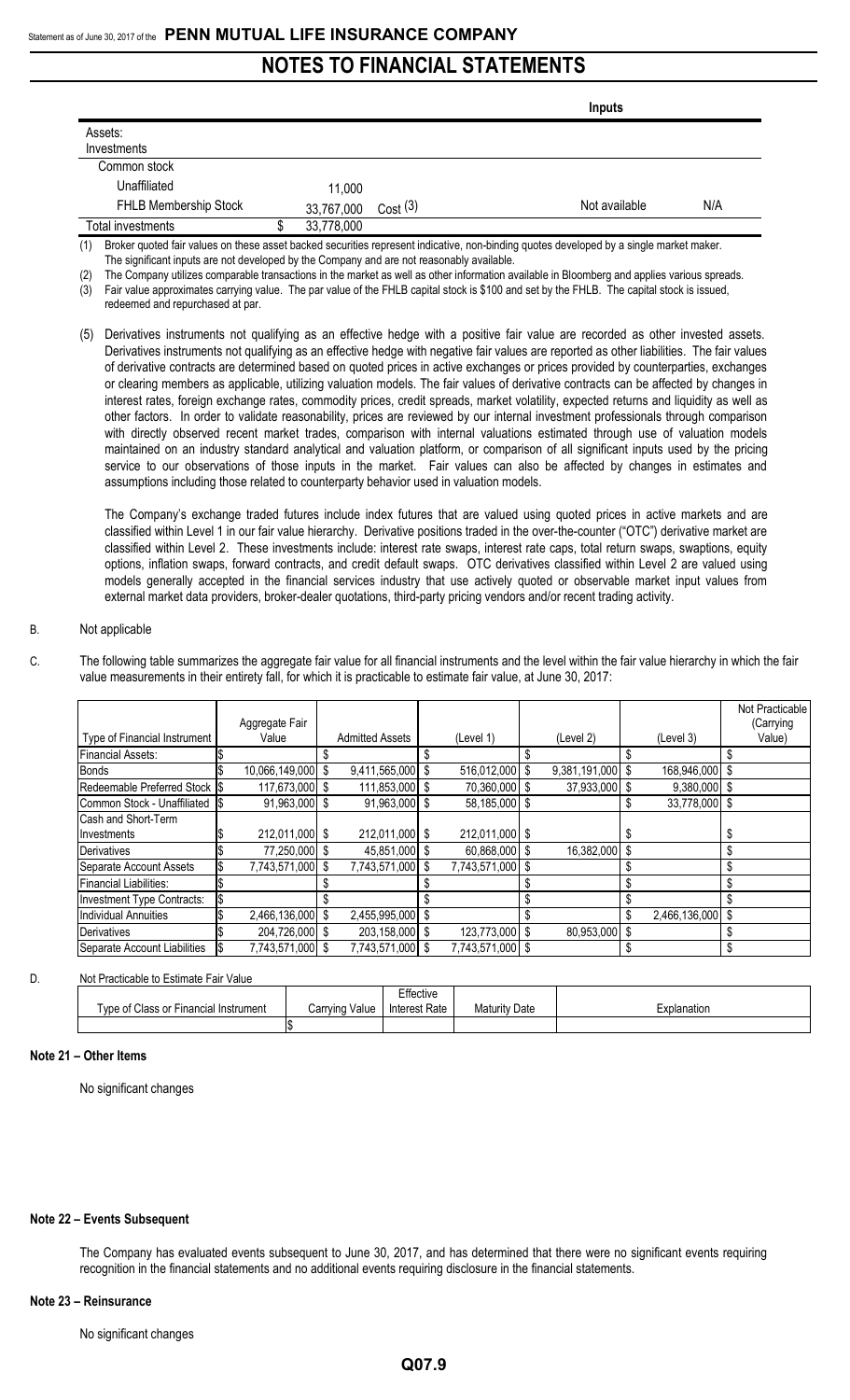#### **Note 24 – Retrospectively Rated Contracts and Contracts Subject to Redetermination**

The Company does not have any retrospectively rated contracts.

#### **Note 25 – Change in Incurred Losses and Loss Adjustment Expenses**

Not applicable

#### **Note 26 – Intercompany Pooling Arrangements**

The Company is not part of a group of affiliated insurers that utilizes a pooling arrangement.

#### **Note 27 – Structured Settlements**

Not applicable

#### **Note 28 – Health Care Receivables**

Not applicable

#### **Note 29 – Participating policies**

No significant changes

#### **Note 30 – Premium Deficiency Reserves**

No significant changes

#### **Note 31 – Reserves for Life Contracts and Deposit-Type Contracts**

No significant changes

#### **Note 32 – Analysis of Annuity Actuarial Reserves and Deposit Liabilities by Withdrawal Characteristics**

No significant changes

#### **Note 33 – Premium and Annuity Considerations Deferred and Uncollected**

No significant changes

## **Note 34 – Separate Accounts**

No significant changes

#### **Note 35 – Loss/Claim Adjustment Expenses**

No significant changes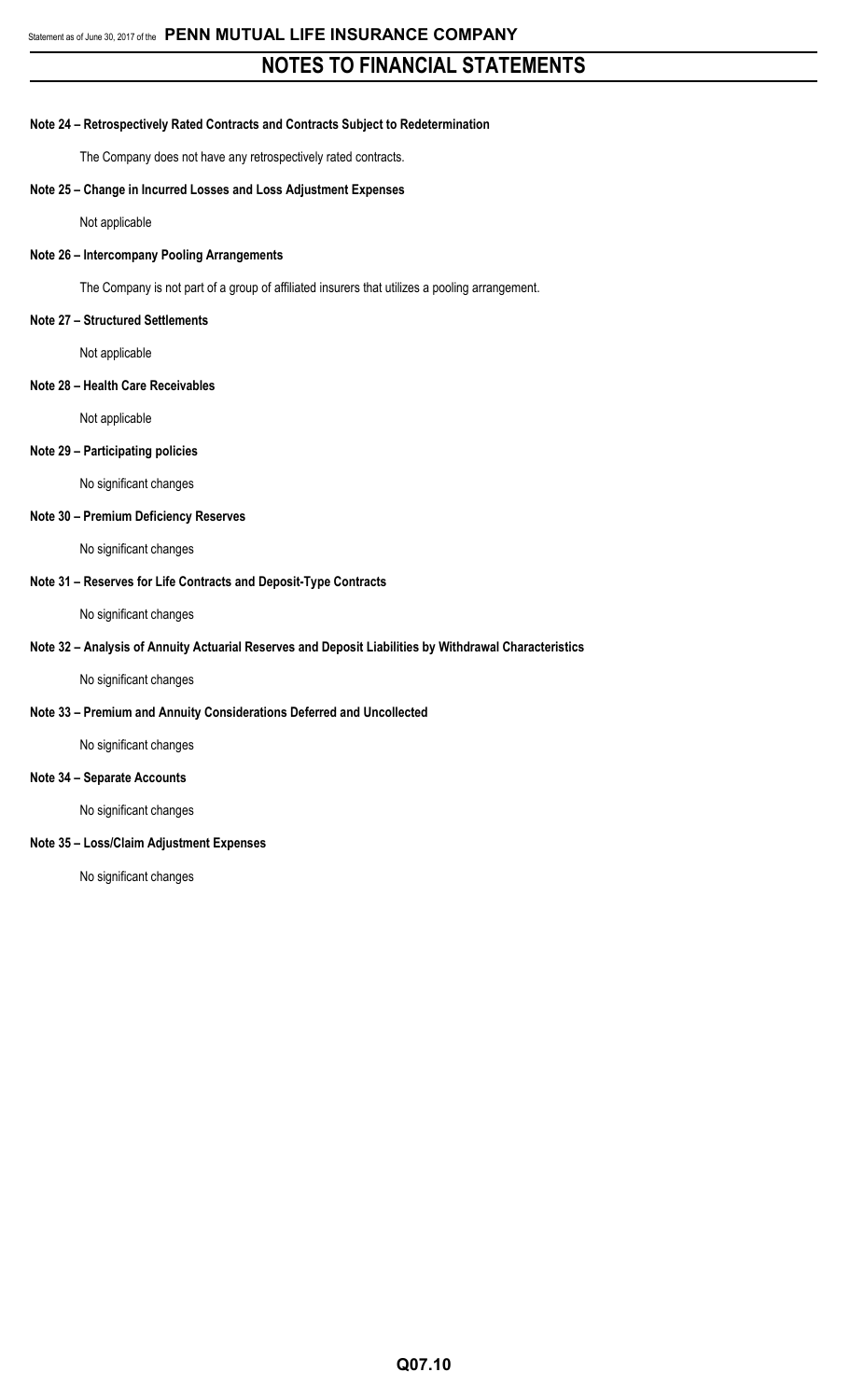## **GENERAL INTERROGATORIES**

|     | <b>PART 1 - COMMON INTERROGATORIES</b>                                                                                                                                                                                                                                                                                                                                                                                                       |                                |                       |                          |
|-----|----------------------------------------------------------------------------------------------------------------------------------------------------------------------------------------------------------------------------------------------------------------------------------------------------------------------------------------------------------------------------------------------------------------------------------------------|--------------------------------|-----------------------|--------------------------|
|     | <b>GENERAL</b>                                                                                                                                                                                                                                                                                                                                                                                                                               |                                |                       |                          |
| 1.1 | Did the reporting entity experience any material transactions requiring the filing of Disclosure of Material Transactions with the State of Domicile,<br>as required by the Model Act?                                                                                                                                                                                                                                                       |                                | Yes [ 1               | No[X]                    |
| 1.2 | If yes, has the report been filed with the domiciliary state?                                                                                                                                                                                                                                                                                                                                                                                |                                | Yes $[$ $]$           | No[ ]                    |
| 2.1 | Has any change been made during the year of this statement in the charter, by-laws, articles of incorporation, or deed of settlement of the<br>reporting entity?                                                                                                                                                                                                                                                                             |                                | Yes $[ \ ]$           | No[X]                    |
| 2.2 | If yes, date of change:                                                                                                                                                                                                                                                                                                                                                                                                                      |                                |                       |                          |
| 3.1 | Is the reporting entity a member of an Insurance Holding Company System consisting of two or more affiliated persons, one or more of which is an insurer?<br>If yes, complete Schedule Y, Parts 1 and 1A.                                                                                                                                                                                                                                    |                                | Yes[X]                | No [ ]                   |
| 3.2 | Have there been any substantial changes in the organizational chart since the prior quarter end?                                                                                                                                                                                                                                                                                                                                             |                                | Yes $[ \ ]$           | No[X]                    |
| 3.3 | If the response to 3.2 is yes, provide a brief description of those changes.                                                                                                                                                                                                                                                                                                                                                                 |                                |                       |                          |
| 4.1 | Has the reporting entity been a party to a merger or consolidation during the period covered by this statement?                                                                                                                                                                                                                                                                                                                              |                                | Yes [ ]               | No[X]                    |
| 4.2 | If yes, provide name of entity, NAIC Company Code, and state of domicile (use two letter state abbreviation) for any entity that has ceased to exist as a<br>result of the merger or consolidation.                                                                                                                                                                                                                                          |                                |                       |                          |
|     | 1                                                                                                                                                                                                                                                                                                                                                                                                                                            | 2                              |                       | 3                        |
|     | Name of Entity                                                                                                                                                                                                                                                                                                                                                                                                                               | <b>NAIC</b><br>Company<br>Code |                       | State of<br>Domicile     |
| 5.  | If the reporting entity is subject to a management agreement, including third-party administrator(s), managing general agent(s), attorney-in-fact, or<br>similar agreement, have there been any significant changes regarding the terms of the agreement or principals involved?<br>If yes, attach an explanation.                                                                                                                           | Yes $[ ]$                      | No[X]                 | N/A [ ]                  |
| 6.1 | State as of what date the latest financial examination of the reporting entity was made or is being made.                                                                                                                                                                                                                                                                                                                                    |                                | 12/31/2015            |                          |
| 6.2 | State the as of date that the latest financial examination report became available from either the state of domicile or the reporting entity. This date<br>should be the date of the examined balance sheet and not the date the report was completed or released.                                                                                                                                                                           |                                | 12/31/2015            |                          |
| 6.3 | State as of what date the latest financial examination report became available to other states or the public from either the state of domicile or the<br>reporting entity. This is the release date or completion date of the examination report and not the date of the examination (balance sheet date).                                                                                                                                   |                                | 12/04/2016            |                          |
| 6.4 | By what department or departments?<br>Pennsylvania Insurance Department                                                                                                                                                                                                                                                                                                                                                                      |                                |                       |                          |
| 6.5 | Have all financial statement adjustments within the latest financial examination report been accounted for in a subsequent financial statement filed<br>with Departments?                                                                                                                                                                                                                                                                    | Yes $\lceil \ \rceil$          |                       | N/A [ X ]                |
|     | 6.6 Have all of the recommendations within the latest financial examination report been complied with?                                                                                                                                                                                                                                                                                                                                       | Yes[X] No[]                    | No [ ]                | N/A [ ]                  |
| 7.1 | Has this reporting entity had any Certificates of Authority, licenses or registrations (including corporate registration, if applicable) suspended or revoked<br>by any governmental entity during the reporting period?                                                                                                                                                                                                                     |                                | Yes $\lceil \ \rceil$ | No[X]                    |
| 7.2 | If yes, give full information:                                                                                                                                                                                                                                                                                                                                                                                                               |                                |                       |                          |
| 8.1 | Is the company a subsidiary of a bank holding company regulated with the Federal Reserve Board?                                                                                                                                                                                                                                                                                                                                              |                                | Yes [ ]               | No[X]                    |
| 8.2 | If response to 8.1 is yes, please identify the name of the bank holding company.                                                                                                                                                                                                                                                                                                                                                             |                                |                       |                          |
| 8.3 | Is the company affiliated with one or more banks, thrifts or securities firms?                                                                                                                                                                                                                                                                                                                                                               |                                | Yes $[X]$             | No[ ]                    |
| 8.4 | If the response to 8.3 is yes, please provide below the names and location (city and state of the main office) of any affiliates regulated by a federal<br>regulatory services agency [i.e. the Federal Reserve Board (FRB), the Office of the Comptroller of the Currency (OCC), the Federal Deposit Insurance<br>Corporation (FDIC) and the Securities Exchange Commission (SEC)] and identify the affiliate's primary federal regulator]. |                                |                       |                          |
|     | 2<br>3<br>Affiliate Name<br><b>FRB</b><br>Location (City, State)                                                                                                                                                                                                                                                                                                                                                                             | 4<br>OCC                       | 5<br><b>FDIC</b>      | 6<br><b>SEC</b>          |
|     | Hornor, Townsend & Kent LLC<br>Horsham, PA<br>NO                                                                                                                                                                                                                                                                                                                                                                                             | NO                             | NO                    | <b>YES</b>               |
|     | Janney Montgomery Scott, LLC<br>Philadelphia, PA<br>NO<br>Penn Mutual Asset Management, LLC<br>Horsham, PA<br>N <sub>O</sub>                                                                                                                                                                                                                                                                                                                 | NO<br>NO                       | <b>NO</b><br>NO       | <b>YES</b><br><b>YES</b> |
| 9.1 | Are the senior officers (principal executive officer, principal financial officer, principal accounting officer or controller, or persons performing similar<br>functions) of the reporting entity subject to a code of ethics, which includes the following standards?<br>Honest and ethical conduct, including the ethical handling of actual or apparent conflicts of interest between personal and professional relationships;<br>(a)    |                                | Yes[X]                | No [ ]                   |

(b) Full, fair, accurate, timely and understandable disclosure in the periodic reports required to be filed by the reporting entity;

(c) Compliance with applicable governmental laws, rules and regulations;

(d) The prompt internal reporting of violations to an appropriate person or persons identified in the code; and

(e) Accountability for adherence to the code.

9.11 If the response to 9.1 is No, please explain:

9.2 Has the code of ethics for senior managers been amended? Yes [ ] No [X] 9.21 If the response to 9.2 is Yes, provide information related to amendment(s).

9.3 Have any provisions of the code of ethics been waived for any of the specified officers? Yes [ ] No [ X ]

9.31 If the response to 9.3 is Yes, provide the nature of any waiver(s).

**FINANCIAL**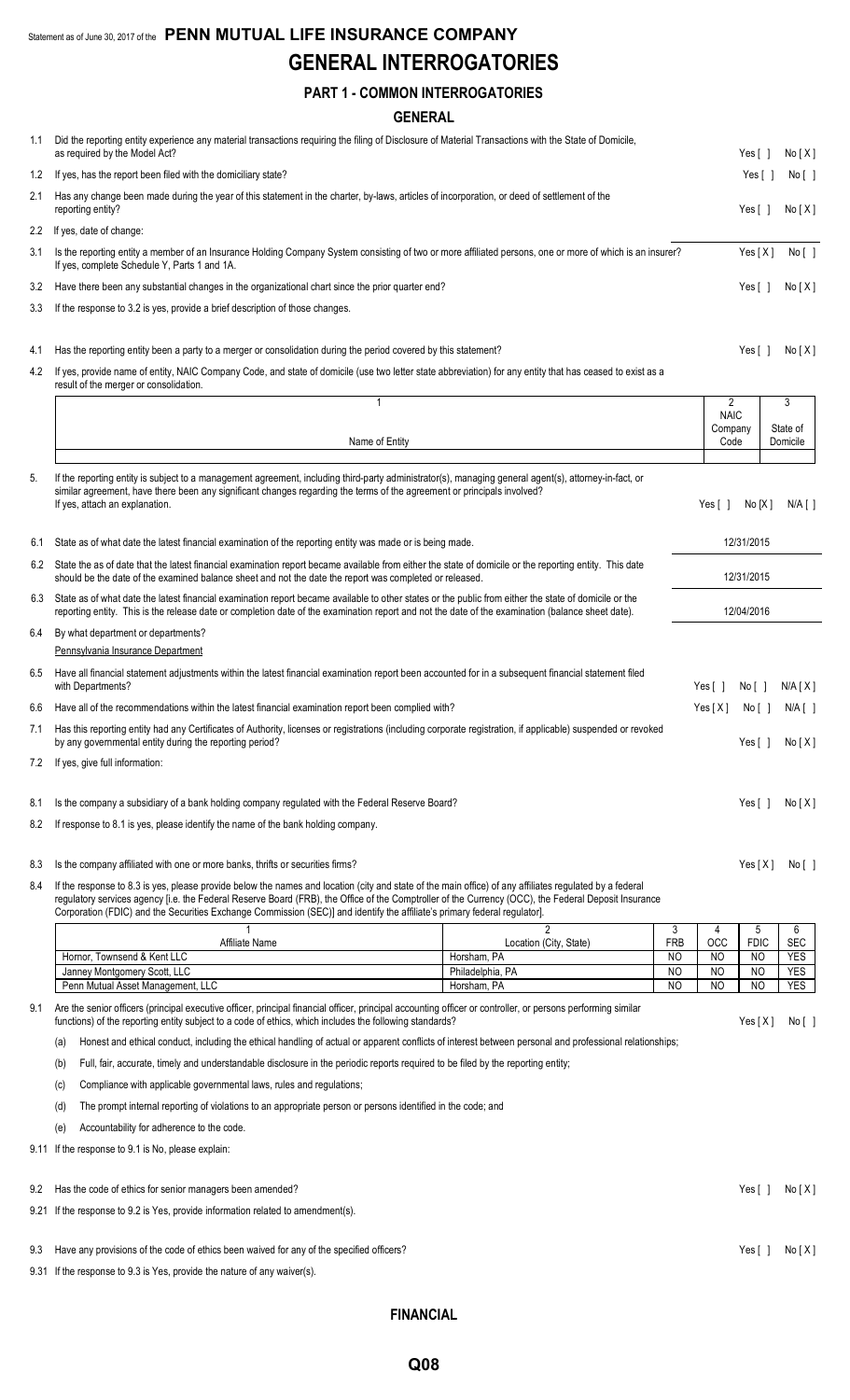# Statement as of June 30, 2017 of the **PENN MUTUAL LIFE INSURANCE COMPANY GENERAL INTERROGATORIES**

## **PART 1 - COMMON INTERROGATORIES**

|     |                | 10.1 Does the reporting entity report any amounts due from parent, subsidiaries or affiliates on Page 2 of this statement?                                                                                                                                                                                                                                                                                        |                                                                                                                                                                                                                                          | Yes[X]                             | No [ ]   |                                                              |                                                                           |                                                                   |              |  |
|-----|----------------|-------------------------------------------------------------------------------------------------------------------------------------------------------------------------------------------------------------------------------------------------------------------------------------------------------------------------------------------------------------------------------------------------------------------|------------------------------------------------------------------------------------------------------------------------------------------------------------------------------------------------------------------------------------------|------------------------------------|----------|--------------------------------------------------------------|---------------------------------------------------------------------------|-------------------------------------------------------------------|--------------|--|
|     |                | 10.2 If yes, indicate any amounts receivable from parent included in the Page 2 amount:                                                                                                                                                                                                                                                                                                                           |                                                                                                                                                                                                                                          |                                    |          |                                                              | \$                                                                        |                                                                   | 0            |  |
|     |                |                                                                                                                                                                                                                                                                                                                                                                                                                   |                                                                                                                                                                                                                                          | <b>INVESTMENT</b>                  |          |                                                              |                                                                           |                                                                   |              |  |
|     |                | 11.1 Were any of the stocks, bonds, or other assets of the reporting entity loaned, placed under option agreement, or otherwise made available for<br>use by another person? (Exclude securities under securities lending agreements.)                                                                                                                                                                            |                                                                                                                                                                                                                                          |                                    |          |                                                              |                                                                           | Yes [ ]                                                           | No[X]        |  |
|     |                | 11.2 If yes, give full and complete information relating thereto:                                                                                                                                                                                                                                                                                                                                                 |                                                                                                                                                                                                                                          |                                    |          |                                                              |                                                                           |                                                                   |              |  |
| 12. |                | Amount of real estate and mortgages held in other invested assets in Schedule BA:                                                                                                                                                                                                                                                                                                                                 |                                                                                                                                                                                                                                          |                                    |          |                                                              | \$                                                                        |                                                                   | 0            |  |
| 13. |                | Amount of real estate and mortgages held in short-term investments:                                                                                                                                                                                                                                                                                                                                               |                                                                                                                                                                                                                                          |                                    |          |                                                              | \$                                                                        |                                                                   | $\mathbf{0}$ |  |
|     |                | 14.1 Does the reporting entity have any investments in parent, subsidiaries and affiliates?                                                                                                                                                                                                                                                                                                                       |                                                                                                                                                                                                                                          |                                    |          |                                                              |                                                                           | Yes[X]                                                            | No [ ]       |  |
|     |                | 14.2 If yes, please complete the following:                                                                                                                                                                                                                                                                                                                                                                       |                                                                                                                                                                                                                                          |                                    |          |                                                              |                                                                           |                                                                   |              |  |
|     |                |                                                                                                                                                                                                                                                                                                                                                                                                                   |                                                                                                                                                                                                                                          |                                    |          | Prior Year End Book/Adjusted<br>Carrying Value               |                                                                           | $\overline{2}$<br>Current Quarter Book/Adjusted<br>Carrying Value |              |  |
|     | 14.21          | <b>Bonds</b>                                                                                                                                                                                                                                                                                                                                                                                                      |                                                                                                                                                                                                                                          |                                    | \$       |                                                              | \$<br>0                                                                   |                                                                   | 0            |  |
|     | 14.22<br>14.23 | <b>Preferred Stock</b><br>Common Stock                                                                                                                                                                                                                                                                                                                                                                            |                                                                                                                                                                                                                                          |                                    |          | 478,378,672                                                  | 0                                                                         | 477,616,000                                                       | 0            |  |
|     | 14.24          | Short-Term Investments                                                                                                                                                                                                                                                                                                                                                                                            |                                                                                                                                                                                                                                          |                                    |          |                                                              | 0                                                                         |                                                                   | 0            |  |
|     | 14.25<br>14.26 | Mortgage Loans on Real Estate<br>All Other                                                                                                                                                                                                                                                                                                                                                                        |                                                                                                                                                                                                                                          |                                    |          | 189,129,076                                                  | $\mathbf{0}$                                                              | 454,259,000                                                       | 0            |  |
|     | 14.27<br>14.28 |                                                                                                                                                                                                                                                                                                                                                                                                                   | Total Investment in Parent, Subsidiaries and Affiliates (Subtotal Lines 14.21 to 14.26)<br>Total Investment in Parent included in Lines 14.21 to 14.26 above                                                                             |                                    | \$<br>\$ | 667,507,748                                                  | \$<br>\$<br>0                                                             | 931,875,000                                                       | 0            |  |
|     |                | 15.1 Has the reporting entity entered into any hedging transactions reported on Schedule DB?                                                                                                                                                                                                                                                                                                                      |                                                                                                                                                                                                                                          |                                    | Yes[X]   | No [ ]                                                       |                                                                           |                                                                   |              |  |
|     |                | 15.2 If yes, has a comprehensive description of the hedging program been made available to the domiciliary state?                                                                                                                                                                                                                                                                                                 |                                                                                                                                                                                                                                          |                                    |          |                                                              |                                                                           | Yes[X]                                                            | No [ ]       |  |
|     |                | If no, attach a description with this statement.                                                                                                                                                                                                                                                                                                                                                                  |                                                                                                                                                                                                                                          |                                    |          |                                                              |                                                                           |                                                                   |              |  |
|     |                | 16. For the reporting entity's security lending program, state the amount of the following as of current statement date:                                                                                                                                                                                                                                                                                          |                                                                                                                                                                                                                                          |                                    |          |                                                              |                                                                           |                                                                   |              |  |
|     |                | 16.1 Total fair value of reinvested collateral assets reported on Schedule DL, Parts 1 and 2:                                                                                                                                                                                                                                                                                                                     |                                                                                                                                                                                                                                          |                                    |          |                                                              | \$                                                                        |                                                                   | 0            |  |
|     |                | 16.2 Total book adjusted/carrying value of reinvested collateral assets reported on Schedule DL, Parts 1 and 2:                                                                                                                                                                                                                                                                                                   |                                                                                                                                                                                                                                          |                                    |          |                                                              | \$                                                                        |                                                                   | 0            |  |
|     |                | 16.3 Total payable for securities lending reported on the liability page:                                                                                                                                                                                                                                                                                                                                         |                                                                                                                                                                                                                                          |                                    |          |                                                              | \$                                                                        |                                                                   | 0            |  |
|     |                | 17. Excluding items in Schedule E-Part 3-Special Deposits, real estate, mortgage loans and investments held physically in the reporting entity's                                                                                                                                                                                                                                                                  |                                                                                                                                                                                                                                          |                                    |          |                                                              |                                                                           |                                                                   |              |  |
|     |                | offices, vaults or safety deposit boxes, were all stocks, bonds and other securities, owned throughout the current year held pursuant to a<br>custodial agreement with a qualified bank or trust company in accordance with Section 1, III - General Examination Considerations, F. Outsourcing<br>of Critical Functions, Custodial or Safekeeping Agreements of the NAIC Financial Condition Examiners Handbook? |                                                                                                                                                                                                                                          |                                    |          |                                                              |                                                                           | Yes $[X]$                                                         | $No[$ ]      |  |
|     |                | 17.1 For all agreements that comply with the requirements of the NAIC Financial Condition Examiners Handbook, complete the following:                                                                                                                                                                                                                                                                             |                                                                                                                                                                                                                                          |                                    |          |                                                              |                                                                           |                                                                   |              |  |
|     |                |                                                                                                                                                                                                                                                                                                                                                                                                                   | Name of Custodian(s)                                                                                                                                                                                                                     |                                    |          |                                                              | 2<br><b>Custodian Address</b>                                             |                                                                   |              |  |
|     |                | State Street Corporation<br>Goldman Sachs & Company                                                                                                                                                                                                                                                                                                                                                               |                                                                                                                                                                                                                                          |                                    |          | 200 West Street New York, NY 10282-2198                      | 2 World Financial Center 225 Liberty Street 24th Floor New York, NY 10281 |                                                                   |              |  |
|     |                | 17.2 For all agreements that do not comply with the requirements of the NAIC Financial Condition Examiners Handbook, provide the name,                                                                                                                                                                                                                                                                            |                                                                                                                                                                                                                                          |                                    |          |                                                              |                                                                           |                                                                   |              |  |
|     |                | location and a complete explanation:                                                                                                                                                                                                                                                                                                                                                                              |                                                                                                                                                                                                                                          |                                    |          |                                                              |                                                                           |                                                                   |              |  |
|     |                | Name(s)                                                                                                                                                                                                                                                                                                                                                                                                           |                                                                                                                                                                                                                                          | 2<br>Location(s)                   |          | 3<br>Complete Explanation(s)                                 |                                                                           |                                                                   |              |  |
|     |                | 17.3 Have there been any changes, including name changes, in the custodian(s) identified in 17.1 during the current quarter?                                                                                                                                                                                                                                                                                      |                                                                                                                                                                                                                                          |                                    |          |                                                              |                                                                           | Yes $\lceil$ $\rceil$                                             | No[X]        |  |
|     |                | 17.4 If yes, give full and complete information relating thereto:                                                                                                                                                                                                                                                                                                                                                 |                                                                                                                                                                                                                                          |                                    |          |                                                              |                                                                           |                                                                   |              |  |
|     |                |                                                                                                                                                                                                                                                                                                                                                                                                                   |                                                                                                                                                                                                                                          | 2                                  |          | 3<br>Date of                                                 |                                                                           | 4                                                                 |              |  |
|     |                | Old Custodian                                                                                                                                                                                                                                                                                                                                                                                                     |                                                                                                                                                                                                                                          | New Custodian                      |          | Change                                                       |                                                                           | Reason                                                            |              |  |
|     |                | 17.5 Investment management - Identify all investment advisors, investment managers, broker/dealers, including individuals that have the authority to make investment decisions on behalf<br>of the reporting entity. For assets that are managed internally by employees of the reporting entity, note as such ["that have access to the investment accounts", "handle<br>securities"].                           |                                                                                                                                                                                                                                          |                                    |          |                                                              |                                                                           |                                                                   |              |  |
|     |                |                                                                                                                                                                                                                                                                                                                                                                                                                   | Name of Firm or Individual                                                                                                                                                                                                               |                                    |          |                                                              |                                                                           | $\overline{2}$<br>Affiliation                                     |              |  |
|     |                | Penn Mutual Asset Management, LLC.                                                                                                                                                                                                                                                                                                                                                                                |                                                                                                                                                                                                                                          |                                    |          |                                                              |                                                                           |                                                                   |              |  |
|     |                | 17.5097                                                                                                                                                                                                                                                                                                                                                                                                           | For those firms/individuals listed in the table for Question 17.5, do any firms/individuals unaffiliated with the reporting entity (i.e., designated with a "U")<br>manage more than 10% of the reporting entity's assets?               |                                    |          |                                                              |                                                                           | Yes $\lceil$ 1                                                    | No [ ]       |  |
|     |                | 17.5098                                                                                                                                                                                                                                                                                                                                                                                                           | For firms/individuals unaffiliated with the reporting entity (i.e., designated with a "U") listed in the table for Question 17.5, does the total assets under<br>management aggregate to more than 50% of the reporting entity's assets? |                                    |          |                                                              |                                                                           | Yes $\lceil$ 1                                                    | No[ ]        |  |
|     |                | 17.6 For those firms or individuals listed in the table for 17.5 with an affiliation code of "A" (affiliated) or "U" (unaffiliated), provide the information for the table below.<br>1                                                                                                                                                                                                                            |                                                                                                                                                                                                                                          |                                    |          | 4                                                            |                                                                           |                                                                   |              |  |
|     |                | <b>Central Registration Depository</b><br>Number<br>107518                                                                                                                                                                                                                                                                                                                                                        | 2<br>Name of Firm or Individual<br>Penn Mutual Asset Management, LLC.                                                                                                                                                                    | 3<br>Legal Entity Identifier (LEI) |          | 5<br>Investment<br>Management<br>Agreement (IMA) Filed<br>DS |                                                                           |                                                                   |              |  |
|     |                |                                                                                                                                                                                                                                                                                                                                                                                                                   |                                                                                                                                                                                                                                          |                                    |          | <b>SEC</b>                                                   |                                                                           |                                                                   |              |  |
|     |                | 18.1 Have all the filing requirements of the Purposes and Procedures Manual of the NAIC Investment Analysis Office been followed?                                                                                                                                                                                                                                                                                 |                                                                                                                                                                                                                                          |                                    |          |                                                              |                                                                           | Yes [ ]                                                           | No[X]        |  |

18.2 If no, list exceptions:

Documents submitted for private placement preferred stock and rejected by SVO. In contact with SVO to determine appropriate documents.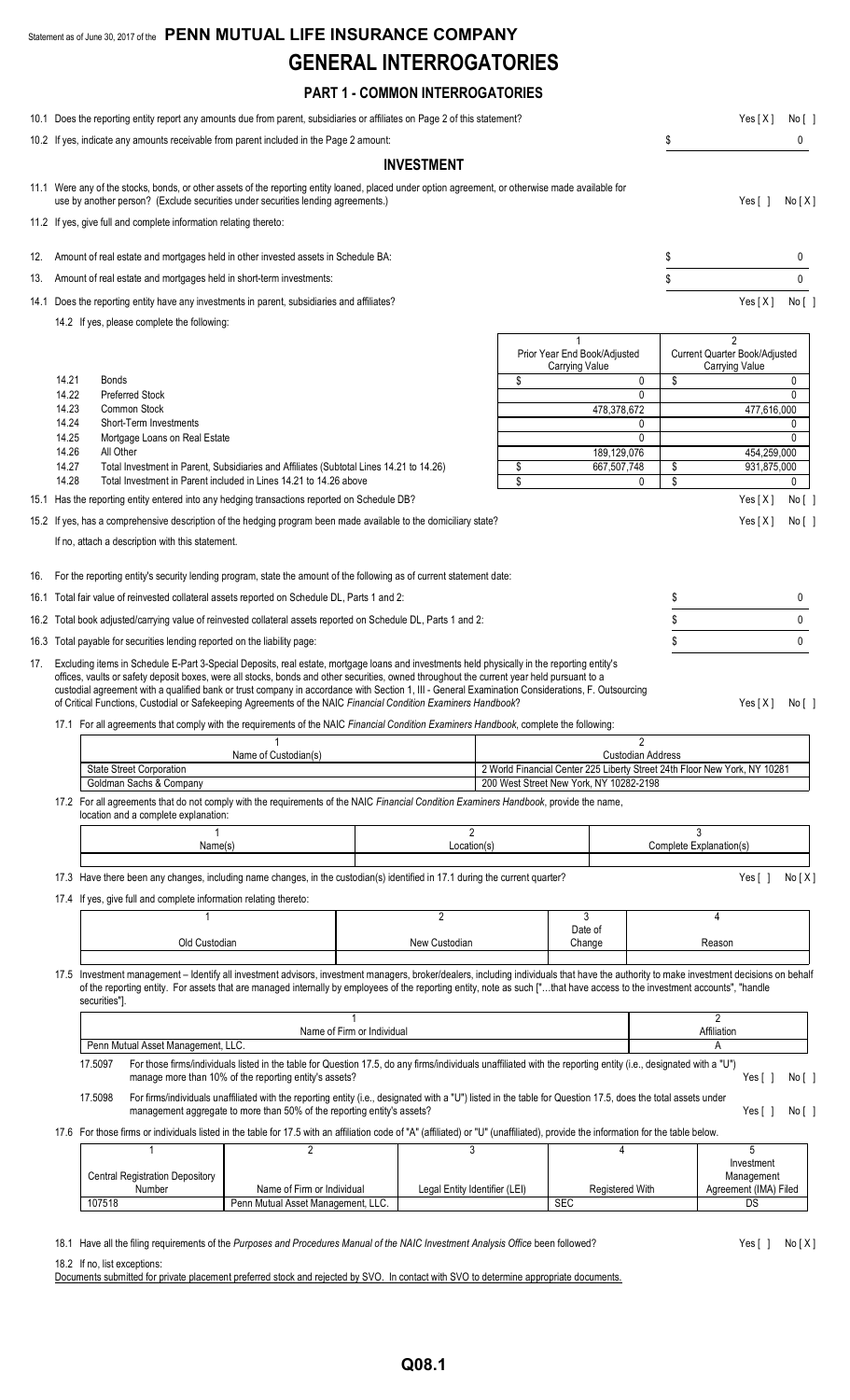## Statement as of June 30, 2017 of the PENN MUTUAL LIFE INSURANCE COMPANY **GENERAL INTERROGATORIES (continued)** PART 2 - LIFE & HEALTH

1. Report the statement value of mortgage loans at the end of this reporting period for the following categories:

|     | 1.1 Long-term mortgages in good standing                                                     | Amount |       |
|-----|----------------------------------------------------------------------------------------------|--------|-------|
|     | 1.11                                                                                         |        |       |
|     | 1.12                                                                                         |        |       |
|     | 1.13                                                                                         |        |       |
|     | 1.14                                                                                         |        |       |
|     | 1.2 Long-term mortgages in good standing with restructured terms                             |        |       |
|     |                                                                                              |        |       |
| 1.3 | Long-term mortgage loans upon which interest is overdue more than three months               |        |       |
|     | 1.31                                                                                         |        |       |
|     | 1.32                                                                                         |        |       |
|     | 1.33                                                                                         |        |       |
|     | 1.34                                                                                         |        |       |
| 1.4 | Long-term mortgage loans in process of foreclosure                                           |        |       |
|     | 1.41                                                                                         |        |       |
|     | 1.42                                                                                         |        |       |
|     | 1.43                                                                                         |        |       |
|     | 1.44                                                                                         |        |       |
| 1.5 |                                                                                              |        |       |
|     | 1.6 Long-term mortgages foreclosed, properties transferred to real estate in current quarter |        |       |
|     | 1.61                                                                                         |        |       |
|     | 1.62                                                                                         |        |       |
|     | 1.63                                                                                         |        |       |
|     | 1.64                                                                                         |        |       |
| 2.  | <b>Operating Percentages:</b>                                                                |        |       |
|     | 2.1                                                                                          |        |       |
|     | 2.2                                                                                          |        |       |
|     | 2.3                                                                                          |        |       |
| 3.1 |                                                                                              | Yes[ ] | No[X] |
| 3.2 |                                                                                              |        |       |
| 3.3 |                                                                                              | Yes[ ] | No[X] |
| 3.4 |                                                                                              |        |       |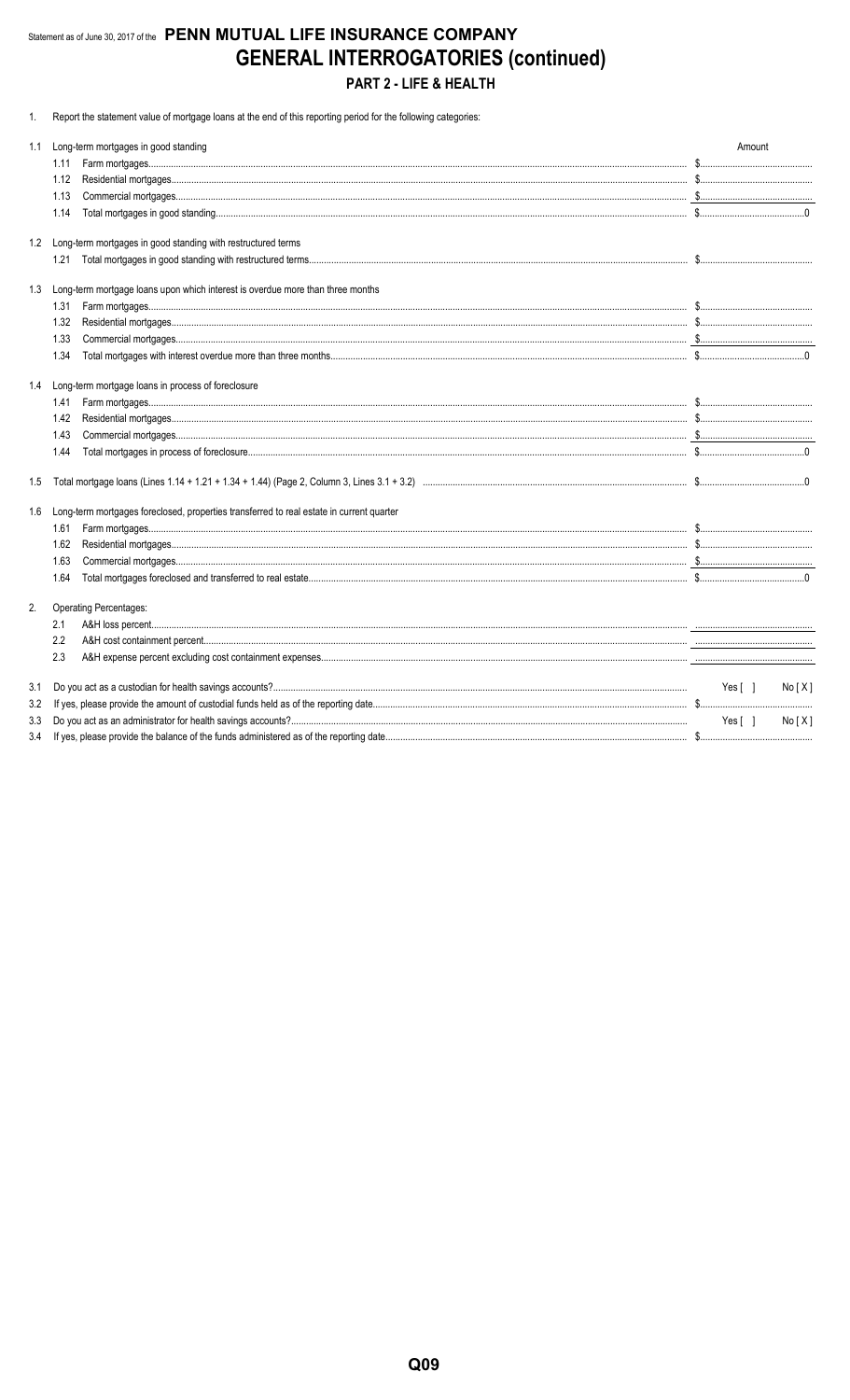## Statement as of June 30, 2017 of the **PENN MUTUAL LIFE INSURANCE COMPANY SCHEDULE S - CEDED REINSURANCE**

Showing All New Reinsurance Treaties - Current Year to Date

|             | <b>OTIOWITG AT TYOM INCIDENTIAL AT LOCATES - CUITOIN TOOL ID DATE</b> |           |                   |              |                         |           |                   |                       |  |  |  |  |  |
|-------------|-----------------------------------------------------------------------|-----------|-------------------|--------------|-------------------------|-----------|-------------------|-----------------------|--|--|--|--|--|
|             |                                                                       |           |                   |              |                         |           |                   |                       |  |  |  |  |  |
|             |                                                                       |           |                   |              |                         |           |                   |                       |  |  |  |  |  |
|             |                                                                       |           |                   |              |                         |           |                   |                       |  |  |  |  |  |
| <b>NAIC</b> |                                                                       |           |                   |              | Tvpe of                 |           | Certified         | <b>Effective Date</b> |  |  |  |  |  |
| Company     |                                                                       | Effective |                   |              | Domiciliary Reinsurance | Type of   | Reinsurer Rating  | of Certified          |  |  |  |  |  |
| Code        | <b>ID Number</b>                                                      | Date      | Name of Reinsurer | Jurisdiction | Ceded                   | Reinsurer | $(1$ through $6)$ | Reinsuer Rating       |  |  |  |  |  |

# **NONE**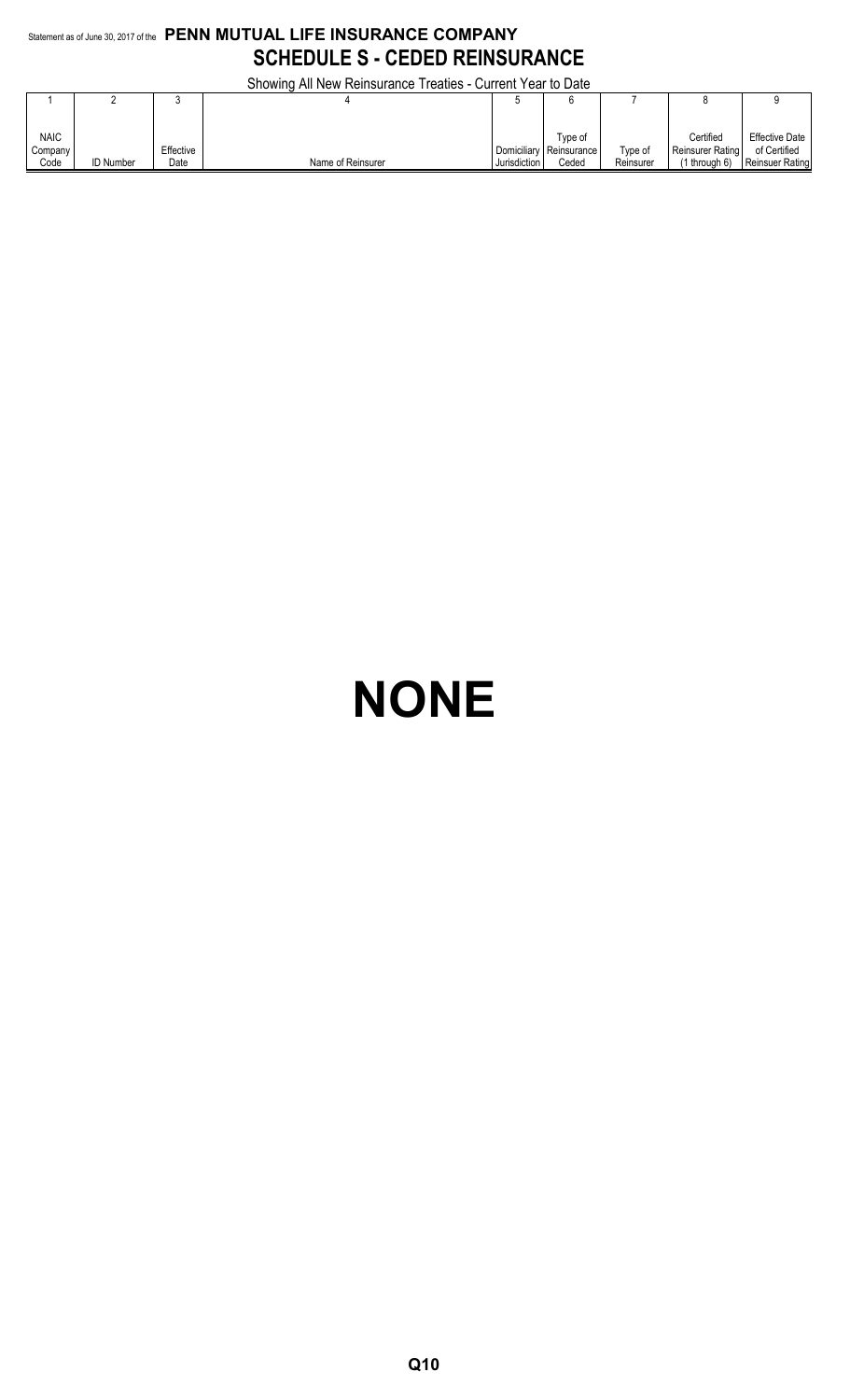## Statement as of June 30, 2017 of the PENN MUTUAL LIFE INSURANCE COMPANY **SCHEDULE T - PREMIUMS AND ANNUITY CONSIDERATIONS**

Allocated h

|            | ∪น⊓≂⊓เ                                                                                                                                                                                                                                     |               | cal to Date - Allocated by       |                                                                                                                                                                                                                                                                                                                                                                                                                                                                 | <b>SIGIES GIIU TEITIUIES</b><br><b>Direct Business Only</b> |                       |                                                                                                                                                                                                                                                                                                                                                                                                                                                           |                          |
|------------|--------------------------------------------------------------------------------------------------------------------------------------------------------------------------------------------------------------------------------------------|---------------|----------------------------------|-----------------------------------------------------------------------------------------------------------------------------------------------------------------------------------------------------------------------------------------------------------------------------------------------------------------------------------------------------------------------------------------------------------------------------------------------------------------|-------------------------------------------------------------|-----------------------|-----------------------------------------------------------------------------------------------------------------------------------------------------------------------------------------------------------------------------------------------------------------------------------------------------------------------------------------------------------------------------------------------------------------------------------------------------------|--------------------------|
|            |                                                                                                                                                                                                                                            |               | Life Contracts                   |                                                                                                                                                                                                                                                                                                                                                                                                                                                                 | $\overline{4}$                                              | 5                     | $6\overline{6}$                                                                                                                                                                                                                                                                                                                                                                                                                                           |                          |
|            |                                                                                                                                                                                                                                            |               | $\overline{2}$                   | 3                                                                                                                                                                                                                                                                                                                                                                                                                                                               |                                                             |                       |                                                                                                                                                                                                                                                                                                                                                                                                                                                           |                          |
|            |                                                                                                                                                                                                                                            |               |                                  |                                                                                                                                                                                                                                                                                                                                                                                                                                                                 |                                                             |                       |                                                                                                                                                                                                                                                                                                                                                                                                                                                           |                          |
|            |                                                                                                                                                                                                                                            |               |                                  |                                                                                                                                                                                                                                                                                                                                                                                                                                                                 | A&H Insurance                                               |                       |                                                                                                                                                                                                                                                                                                                                                                                                                                                           |                          |
|            |                                                                                                                                                                                                                                            |               |                                  |                                                                                                                                                                                                                                                                                                                                                                                                                                                                 | Premiums.                                                   |                       |                                                                                                                                                                                                                                                                                                                                                                                                                                                           |                          |
|            |                                                                                                                                                                                                                                            |               |                                  |                                                                                                                                                                                                                                                                                                                                                                                                                                                                 | <b>Including Policy</b>                                     |                       |                                                                                                                                                                                                                                                                                                                                                                                                                                                           |                          |
|            |                                                                                                                                                                                                                                            | Active        | Life Insurance                   | Annuity                                                                                                                                                                                                                                                                                                                                                                                                                                                         | Membership and                                              | Other                 | <b>Total Columns 2</b>                                                                                                                                                                                                                                                                                                                                                                                                                                    | Deposit-Type             |
|            | States, Etc.                                                                                                                                                                                                                               | <b>Status</b> | Premiums                         | Considerations                                                                                                                                                                                                                                                                                                                                                                                                                                                  | Other Fees                                                  | Considerations        | through 5                                                                                                                                                                                                                                                                                                                                                                                                                                                 | Contracts                |
| 1.         | AI                                                                                                                                                                                                                                         |               | .3,044,142                       | 1.484.557                                                                                                                                                                                                                                                                                                                                                                                                                                                       | .22,433<br>.                                                |                       |                                                                                                                                                                                                                                                                                                                                                                                                                                                           |                          |
| 2.         |                                                                                                                                                                                                                                            | . L.          | 84,794                           | 90.175                                                                                                                                                                                                                                                                                                                                                                                                                                                          | 8,054                                                       |                       | 183.023                                                                                                                                                                                                                                                                                                                                                                                                                                                   |                          |
| 3.         |                                                                                                                                                                                                                                            | .L            | 10,098,722                       | 3,137,582                                                                                                                                                                                                                                                                                                                                                                                                                                                       | .34,222<br>.                                                |                       | 18,270,526                                                                                                                                                                                                                                                                                                                                                                                                                                                | .683.700                 |
| 4.         |                                                                                                                                                                                                                                            | . L           | $\ldots$ 2,594,827               | 1,830,212                                                                                                                                                                                                                                                                                                                                                                                                                                                       | 3,519                                                       |                       | 4.428.558                                                                                                                                                                                                                                                                                                                                                                                                                                                 | 167,015                  |
| 5.         |                                                                                                                                                                                                                                            | . L           | 33.74,627,042                    | 9.196.955                                                                                                                                                                                                                                                                                                                                                                                                                                                       | 341.455                                                     |                       | .84,165,452<br>.                                                                                                                                                                                                                                                                                                                                                                                                                                          | 3,758,992                |
| 6.         |                                                                                                                                                                                                                                            | . L           | 10,318,074<br>$328 - 17,884,728$ | 595,644<br>$\ldots$ 2,945,295                                                                                                                                                                                                                                                                                                                                                                                                                                   | 15,397<br>.<br>118,308                                      |                       | 10,929,115<br>20,948,331                                                                                                                                                                                                                                                                                                                                                                                                                                  |                          |
| 7.<br>8.   |                                                                                                                                                                                                                                            | L<br>L        | $\ldots$ 8,362,399               | 9,652,181                                                                                                                                                                                                                                                                                                                                                                                                                                                       | 16,641                                                      | 36.000                | 18,067,221                                                                                                                                                                                                                                                                                                                                                                                                                                                |                          |
| 9.         |                                                                                                                                                                                                                                            |               | .2,157,934                       | 117,252                                                                                                                                                                                                                                                                                                                                                                                                                                                         | 15,669                                                      |                       | 2,290,855                                                                                                                                                                                                                                                                                                                                                                                                                                                 |                          |
| 10.        |                                                                                                                                                                                                                                            | . L           | .31,289,499<br>.                 | 16,612,021                                                                                                                                                                                                                                                                                                                                                                                                                                                      | .452,409<br>.                                               |                       | 48,353,929<br>.                                                                                                                                                                                                                                                                                                                                                                                                                                           | 123,345                  |
| 11.        |                                                                                                                                                                                                                                            | . L.          | 127,360,141                      | 4,991,022                                                                                                                                                                                                                                                                                                                                                                                                                                                       | .19,575<br>.                                                |                       | 12,370,738                                                                                                                                                                                                                                                                                                                                                                                                                                                | .388.765                 |
| 12.        |                                                                                                                                                                                                                                            | L             | $\ldots$ 1,300,433               | 203,487                                                                                                                                                                                                                                                                                                                                                                                                                                                         | 2,748                                                       |                       | 1,506,668                                                                                                                                                                                                                                                                                                                                                                                                                                                 |                          |
| 13.        |                                                                                                                                                                                                                                            | . L           | 1,263,754                        | 309,767                                                                                                                                                                                                                                                                                                                                                                                                                                                         | 823                                                         |                       | 1,574,344                                                                                                                                                                                                                                                                                                                                                                                                                                                 |                          |
| 14.        |                                                                                                                                                                                                                                            | . L           | $\ldots$ 18,249,627              | 8,662,909                                                                                                                                                                                                                                                                                                                                                                                                                                                       | 76,207                                                      |                       | 26,988,743                                                                                                                                                                                                                                                                                                                                                                                                                                                | 364.079                  |
| 15.        |                                                                                                                                                                                                                                            | . L           | 3,352,707                        | 1,667,645                                                                                                                                                                                                                                                                                                                                                                                                                                                       | 19,096                                                      |                       | 5,039,448                                                                                                                                                                                                                                                                                                                                                                                                                                                 |                          |
| 16.        |                                                                                                                                                                                                                                            | . L.          | 6,000,802<br>.                   | 456,370                                                                                                                                                                                                                                                                                                                                                                                                                                                         | .36,586                                                     |                       | 6.493.758                                                                                                                                                                                                                                                                                                                                                                                                                                                 |                          |
| 17.        |                                                                                                                                                                                                                                            | . L           | .4,764,019<br>.                  | 3,176,899                                                                                                                                                                                                                                                                                                                                                                                                                                                       | .91,185<br>.                                                |                       | $\ldots$ 8,032,103                                                                                                                                                                                                                                                                                                                                                                                                                                        | 175.000                  |
| 18.        |                                                                                                                                                                                                                                            | . L           | 1,417,188                        | 363,187                                                                                                                                                                                                                                                                                                                                                                                                                                                         | .27,233<br>.                                                |                       | 1,807,608                                                                                                                                                                                                                                                                                                                                                                                                                                                 |                          |
| 19.        |                                                                                                                                                                                                                                            | . L           | .2,532,225<br>.                  | 374,930                                                                                                                                                                                                                                                                                                                                                                                                                                                         | 11,603                                                      |                       | 2,918,758                                                                                                                                                                                                                                                                                                                                                                                                                                                 | 1,500,000                |
| 20.        |                                                                                                                                                                                                                                            | . L           | 1,144,076                        | 75,486                                                                                                                                                                                                                                                                                                                                                                                                                                                          | .67.608<br>.                                                |                       | $\ldots$ 1,287,170                                                                                                                                                                                                                                                                                                                                                                                                                                        | .227,293                 |
| 21.        |                                                                                                                                                                                                                                            | . L           | $\dots\dots\dots8,098,949$       | 7.286.449                                                                                                                                                                                                                                                                                                                                                                                                                                                       | 146,959                                                     |                       | $\ldots$ 15.532.357                                                                                                                                                                                                                                                                                                                                                                                                                                       | 100,000                  |
| 22.        |                                                                                                                                                                                                                                            | . L           | 11,664,909<br>16,900,787         | 6,304,317<br>$\ldots$ 1,093,482                                                                                                                                                                                                                                                                                                                                                                                                                                 | 13,009<br>.<br>131.168                                      |                       | $\ldots$ 17,982,235<br>18,125,437                                                                                                                                                                                                                                                                                                                                                                                                                         | 1,142,470                |
| 23.<br>24. |                                                                                                                                                                                                                                            | . L<br>L      | 17,572,383                       | $\ldots$ 6,542,365                                                                                                                                                                                                                                                                                                                                                                                                                                              | .63,394                                                     |                       | $\ldots$ 24,178,142                                                                                                                                                                                                                                                                                                                                                                                                                                       | 73,500<br>245,145        |
| 25.        |                                                                                                                                                                                                                                            | L             | 1,463,347                        |                                                                                                                                                                                                                                                                                                                                                                                                                                                                 | .41,235                                                     |                       | 1,504,582                                                                                                                                                                                                                                                                                                                                                                                                                                                 |                          |
| 26.        |                                                                                                                                                                                                                                            | . L           | .3,180,672<br>.                  | .<br>521,310                                                                                                                                                                                                                                                                                                                                                                                                                                                    | .3.481                                                      |                       | 3,705,463                                                                                                                                                                                                                                                                                                                                                                                                                                                 |                          |
| 27.        |                                                                                                                                                                                                                                            | . L.          | 975,185                          | 74.901                                                                                                                                                                                                                                                                                                                                                                                                                                                          | 6.403<br>.                                                  |                       | 1,056,489                                                                                                                                                                                                                                                                                                                                                                                                                                                 |                          |
| 28.        |                                                                                                                                                                                                                                            | . L.          | 1,169,477                        | 2,070                                                                                                                                                                                                                                                                                                                                                                                                                                                           | 7,836                                                       |                       | 1,179,383                                                                                                                                                                                                                                                                                                                                                                                                                                                 |                          |
| 29.        |                                                                                                                                                                                                                                            | . L           | $\ldots$ 8,311,042               | .395,374                                                                                                                                                                                                                                                                                                                                                                                                                                                        | .5,424<br>                                                  |                       | $\ldots$ 8,711,840                                                                                                                                                                                                                                                                                                                                                                                                                                        |                          |
| 30.        |                                                                                                                                                                                                                                            | . L           | 1,384,648                        | 1,677,251                                                                                                                                                                                                                                                                                                                                                                                                                                                       | 14,114                                                      |                       | $\ldots$ 3,076,013                                                                                                                                                                                                                                                                                                                                                                                                                                        | 106.072                  |
| 31.        |                                                                                                                                                                                                                                            | . L           | $\ldots$ 34,250,264              | .24,941,769<br>.                                                                                                                                                                                                                                                                                                                                                                                                                                                | .360,044<br>.                                               |                       | 59,552,077                                                                                                                                                                                                                                                                                                                                                                                                                                                | .465.451                 |
| 32.        |                                                                                                                                                                                                                                            | . L           | 1,264,609                        | 840,918                                                                                                                                                                                                                                                                                                                                                                                                                                                         | 8,188                                                       |                       | $\ldots$ 2,113,715                                                                                                                                                                                                                                                                                                                                                                                                                                        | 55,000                   |
| 33.        |                                                                                                                                                                                                                                            | L             | $\ldots$ 109,517,070             | .26,730,916                                                                                                                                                                                                                                                                                                                                                                                                                                                     | 1,478,503                                                   | 21,078                | $\ldots$ 137,747,567                                                                                                                                                                                                                                                                                                                                                                                                                                      | 1,794,879                |
| 34.        |                                                                                                                                                                                                                                            |               | 9,291,013                        | 3,073,788                                                                                                                                                                                                                                                                                                                                                                                                                                                       | .51,524<br>$\frac{1}{2}$                                    |                       | .12,416,325                                                                                                                                                                                                                                                                                                                                                                                                                                               | .462,364                 |
| 35.        |                                                                                                                                                                                                                                            | . L           | $\ldots$ 3,622,628               | 150.000                                                                                                                                                                                                                                                                                                                                                                                                                                                         | 2,256                                                       |                       | 3,774,884                                                                                                                                                                                                                                                                                                                                                                                                                                                 | 77,828                   |
| 36.        |                                                                                                                                                                                                                                            | .L            | 19,335,976                       | 11,018,467                                                                                                                                                                                                                                                                                                                                                                                                                                                      | .79,161<br>.                                                | 11.723                | .30,445,327                                                                                                                                                                                                                                                                                                                                                                                                                                               |                          |
| 37.        |                                                                                                                                                                                                                                            | L             | $\ldots$ 4,829,758               | 17,504,956                                                                                                                                                                                                                                                                                                                                                                                                                                                      | 16,303                                                      |                       | .22,351,017<br>.                                                                                                                                                                                                                                                                                                                                                                                                                                          | .293.145                 |
| 38.        |                                                                                                                                                                                                                                            | . L           | .2,945,475<br>.                  | 1,516,936                                                                                                                                                                                                                                                                                                                                                                                                                                                       | .27,989<br>.                                                |                       | 4,490,400                                                                                                                                                                                                                                                                                                                                                                                                                                                 |                          |
| 39.        |                                                                                                                                                                                                                                            | . L           | 38,184,456                       | $\ldots$ 33,000,516                                                                                                                                                                                                                                                                                                                                                                                                                                             | 269,322                                                     | 51,341                | 35.71, 505.635                                                                                                                                                                                                                                                                                                                                                                                                                                            | $\ldots$ 756,207         |
| 40.        |                                                                                                                                                                                                                                            | . L           | $\ldots$ 2,783,924               | 762,736                                                                                                                                                                                                                                                                                                                                                                                                                                                         | 11,835                                                      |                       | 3,558,495                                                                                                                                                                                                                                                                                                                                                                                                                                                 | $\ldots$ 612.033         |
| 41.        |                                                                                                                                                                                                                                            | . L.          | 5,264,925<br>.                   | 901.652                                                                                                                                                                                                                                                                                                                                                                                                                                                         | 23,834<br>.                                                 |                       | $\ldots$ 6.190.411                                                                                                                                                                                                                                                                                                                                                                                                                                        |                          |
| 42.        |                                                                                                                                                                                                                                            | .L            | .3,337,586<br>.                  |                                                                                                                                                                                                                                                                                                                                                                                                                                                                 | 15,273                                                      |                       | 3,352,859                                                                                                                                                                                                                                                                                                                                                                                                                                                 |                          |
| 43.        |                                                                                                                                                                                                                                            | . L           | 3,199,978                        | 1,020,539                                                                                                                                                                                                                                                                                                                                                                                                                                                       | .44,627                                                     |                       | 4,265,144                                                                                                                                                                                                                                                                                                                                                                                                                                                 | .207,834                 |
| 44.        |                                                                                                                                                                                                                                            | L             | 31,048,012                       | 12,765,754<br>.                                                                                                                                                                                                                                                                                                                                                                                                                                                 | 102,773                                                     |                       | .43.916.539                                                                                                                                                                                                                                                                                                                                                                                                                                               | .602,299<br>.            |
| 45.        |                                                                                                                                                                                                                                            |               | 3.18,025,275                     | 7,349,620                                                                                                                                                                                                                                                                                                                                                                                                                                                       | 2,643                                                       |                       | .25,377,538<br>.                                                                                                                                                                                                                                                                                                                                                                                                                                          | 45.321                   |
| 46.        |                                                                                                                                                                                                                                            |               | 1,176,606<br>12,385,316          | 377.261<br>$\ldots$ 11,220,357                                                                                                                                                                                                                                                                                                                                                                                                                                  | 15.840                                                      |                       | 1,569,707<br>23.685.735                                                                                                                                                                                                                                                                                                                                                                                                                                   | 1.387.853                |
| 47.<br>48. |                                                                                                                                                                                                                                            |               | L   16,573,101                   | 5.972.381                                                                                                                                                                                                                                                                                                                                                                                                                                                       | 80,062<br>42,823                                            |                       | 22,588,305                                                                                                                                                                                                                                                                                                                                                                                                                                                |                          |
| 49.        |                                                                                                                                                                                                                                            |               | $\vert$ 1,174,721                | 1,867,018                                                                                                                                                                                                                                                                                                                                                                                                                                                       | 1,866                                                       | 16,683                | 3,060,288                                                                                                                                                                                                                                                                                                                                                                                                                                                 |                          |
| 50.        |                                                                                                                                                                                                                                            | L             | $\ldots$ 12,618,200              | $\ldots$ 2,320,900                                                                                                                                                                                                                                                                                                                                                                                                                                              | 22.714                                                      |                       | 14,961,814                                                                                                                                                                                                                                                                                                                                                                                                                                                | 137,804                  |
| 51.        |                                                                                                                                                                                                                                            |               | L   864,827                      | 466,575                                                                                                                                                                                                                                                                                                                                                                                                                                                         |                                                             |                       | 1.331.402                                                                                                                                                                                                                                                                                                                                                                                                                                                 |                          |
| 52.        |                                                                                                                                                                                                                                            | $N$           |                                  |                                                                                                                                                                                                                                                                                                                                                                                                                                                                 |                                                             |                       |                                                                                                                                                                                                                                                                                                                                                                                                                                                           |                          |
| 53.        |                                                                                                                                                                                                                                            | N             |                                  |                                                                                                                                                                                                                                                                                                                                                                                                                                                                 |                                                             |                       |                                                                                                                                                                                                                                                                                                                                                                                                                                                           |                          |
| 54.        |                                                                                                                                                                                                                                            | N             | $ $ 15,482                       |                                                                                                                                                                                                                                                                                                                                                                                                                                                                 | 1,330                                                       |                       | 16,812                                                                                                                                                                                                                                                                                                                                                                                                                                                    |                          |
| 55.        |                                                                                                                                                                                                                                            |               |                                  |                                                                                                                                                                                                                                                                                                                                                                                                                                                                 |                                                             |                       | 0                                                                                                                                                                                                                                                                                                                                                                                                                                                         |                          |
| 56.        |                                                                                                                                                                                                                                            |               |                                  |                                                                                                                                                                                                                                                                                                                                                                                                                                                                 |                                                             |                       |                                                                                                                                                                                                                                                                                                                                                                                                                                                           |                          |
| 57.        |                                                                                                                                                                                                                                            | N             | 28                               |                                                                                                                                                                                                                                                                                                                                                                                                                                                                 |                                                             |                       |                                                                                                                                                                                                                                                                                                                                                                                                                                                           |                          |
| 58.        |                                                                                                                                                                                                                                            |               | $$ XXX $$ 800,267                |                                                                                                                                                                                                                                                                                                                                                                                                                                                                 |                                                             | 0                     | 820,817                                                                                                                                                                                                                                                                                                                                                                                                                                                   |                          |
| 59.        |                                                                                                                                                                                                                                            | (a).51        |                                  | 258,650,654                                                                                                                                                                                                                                                                                                                                                                                                                                                     | 4.486.754                                                   |                       | 374,352,262                                                                                                                                                                                                                                                                                                                                                                                                                                               | 15,953,394               |
| 90.        | Reporting entity contributions for employee benefit plans                                                                                                                                                                                  | $$ $XXX$      |                                  |                                                                                                                                                                                                                                                                                                                                                                                                                                                                 |                                                             |                       |                                                                                                                                                                                                                                                                                                                                                                                                                                                           |                          |
| 91.        | Dividends or refunds applied to purchase paid-up                                                                                                                                                                                           |               |                                  |                                                                                                                                                                                                                                                                                                                                                                                                                                                                 |                                                             |                       |                                                                                                                                                                                                                                                                                                                                                                                                                                                           |                          |
|            |                                                                                                                                                                                                                                            |               | $\ldots$ XXX $\ldots$ 20,555,742 |                                                                                                                                                                                                                                                                                                                                                                                                                                                                 |                                                             |                       | $\frac{1}{2}$ 20,555,742                                                                                                                                                                                                                                                                                                                                                                                                                                  |                          |
| 92.        | Dividends or refunds applied to shorten endowment or                                                                                                                                                                                       | $\ldots$ XXX  |                                  |                                                                                                                                                                                                                                                                                                                                                                                                                                                                 |                                                             |                       |                                                                                                                                                                                                                                                                                                                                                                                                                                                           |                          |
|            |                                                                                                                                                                                                                                            |               |                                  |                                                                                                                                                                                                                                                                                                                                                                                                                                                                 |                                                             |                       |                                                                                                                                                                                                                                                                                                                                                                                                                                                           |                          |
| 93.        | Premium or annuity considerations waived under disability                                                                                                                                                                                  | $$ XXX        | 1,616,376                        |                                                                                                                                                                                                                                                                                                                                                                                                                                                                 |                                                             |                       | 1,616,376                                                                                                                                                                                                                                                                                                                                                                                                                                                 |                          |
| 94.        |                                                                                                                                                                                                                                            | $$ XXX        | 1,325,715                        | 0                                                                                                                                                                                                                                                                                                                                                                                                                                                               |                                                             |                       | 1,325,715                                                                                                                                                                                                                                                                                                                                                                                                                                                 | 0                        |
| 95.        |                                                                                                                                                                                                                                            | $$ XXX        | 634,575,862                      | $\frac{1}{258,650,654}$                                                                                                                                                                                                                                                                                                                                                                                                                                         | 4.486.754                                                   |                       | 897,850,095                                                                                                                                                                                                                                                                                                                                                                                                                                               | 15,953,394               |
| 96.        |                                                                                                                                                                                                                                            |               | 3,624,603                        |                                                                                                                                                                                                                                                                                                                                                                                                                                                                 |                                                             |                       | 3,624,603                                                                                                                                                                                                                                                                                                                                                                                                                                                 |                          |
| 97.        |                                                                                                                                                                                                                                            | $$ XXX        | .638,200,465<br>.                | $\frac{1}{258,650,654}$                                                                                                                                                                                                                                                                                                                                                                                                                                         | 1.14486,754                                                 | $\frac{1}{1}$ 136,825 | 901,474,698                                                                                                                                                                                                                                                                                                                                                                                                                                               | $\frac{1}{2}$ 15,953,394 |
| 98.        |                                                                                                                                                                                                                                            |               | 376,982,459                      | 145,290                                                                                                                                                                                                                                                                                                                                                                                                                                                         | 4,212,625                                                   |                       | .381,340,374<br>.                                                                                                                                                                                                                                                                                                                                                                                                                                         |                          |
| 99.        |                                                                                                                                                                                                                                            | $\ldots$ XXX  | 261,218,006                      | 258,505,364                                                                                                                                                                                                                                                                                                                                                                                                                                                     |                                                             | $\frac{1}{136,825}$   | $324$ 520.134.324                                                                                                                                                                                                                                                                                                                                                                                                                                         | 15.953.394               |
|            |                                                                                                                                                                                                                                            |               | <b>DETAILS OF WRITE-INS</b>      |                                                                                                                                                                                                                                                                                                                                                                                                                                                                 |                                                             |                       |                                                                                                                                                                                                                                                                                                                                                                                                                                                           |                          |
|            |                                                                                                                                                                                                                                            | $$ XXX        | $\overline{\ldots}$ 800,267      | $\overline{6,500}$                                                                                                                                                                                                                                                                                                                                                                                                                                              | $\frac{1}{14.050}$                                          |                       |                                                                                                                                                                                                                                                                                                                                                                                                                                                           |                          |
| 58002.     |                                                                                                                                                                                                                                            | $\ldots$ XXX  |                                  |                                                                                                                                                                                                                                                                                                                                                                                                                                                                 |                                                             |                       | $\begin{array}{l} \rule{0.2cm}{0.15mm} \ldots \end{array} \qquad \begin{array}{l} \rule{0.2cm}{0.15mm} \ldots \end{array} \qquad \begin{array}{l} \rule{0.2cm}{0.15mm} \ldots \end{array} \qquad \begin{array}{l} \rule{0.2cm}{0.15mm} \ldots \end{array} \qquad \begin{array}{l} \rule{0.2cm}{0.15mm} \ldots \end{array} \qquad \begin{array}{l} \rule{0.2cm}{0.15mm} \ldots \end{array} \qquad \begin{array}{l} \rule{0.2cm}{0.15mm} \ldots \end{array$ |                          |
| 58003.     |                                                                                                                                                                                                                                            |               |                                  |                                                                                                                                                                                                                                                                                                                                                                                                                                                                 |                                                             |                       |                                                                                                                                                                                                                                                                                                                                                                                                                                                           |                          |
|            | 58998. Summary of remaining write-ins for line 58 from overflow page                                                                                                                                                                       | XXX           |                                  | $\begin{array}{l} \rule{0.2cm}{0.15mm} \ldots \end{array} \qquad \begin{array}{ll} \rule{0.2cm}{0.15mm} \ldots \end{array} \qquad \begin{array}{ll} \rule{0.2cm}{0.15mm} \ldots \end{array} \qquad \begin{array}{ll} \rule{0.2cm}{0.15mm} \ldots \end{array} \qquad \begin{array}{ll} \rule{0.2cm}{0.15mm} \ldots \end{array} \qquad \begin{array}{ll} \rule{0.2cm}{0.15mm} \ldots \end{array} \qquad \begin{array}{ll} \rule{0.2cm}{0.15mm} \ldots \end{array$ |                                                             |                       | $\begin{array}{l} \rule{0.2cm}{0.15mm} \ldots \end{array} \qquad \begin{array}{l} \rule{0.2cm}{0.15mm} \ldots \end{array} \qquad \begin{array}{l} \rule{0.2cm}{0.15mm} \ldots \end{array} \qquad \begin{array}{l} \rule{0.2cm}{0.15mm} \ldots \end{array} \qquad \begin{array}{l} \rule{0.2cm}{0.15mm} \ldots \end{array} \qquad \begin{array}{l} \rule{0.2cm}{0.15mm} \ldots \end{array} \qquad \begin{array}{l} \rule{0.2cm}{0.15mm} \ldots \end{array$ |                          |
|            | 58999. Total (Lines 58001 thru 58003 plus 58998) (Line 58 above)                                                                                                                                                                           |               |                                  | $\ldots$ 6,500                                                                                                                                                                                                                                                                                                                                                                                                                                                  | 14.050                                                      |                       | 820,817                                                                                                                                                                                                                                                                                                                                                                                                                                                   |                          |
| 9401.      |                                                                                                                                                                                                                                            | $\ldots$ XXX  | 1.325.715                        |                                                                                                                                                                                                                                                                                                                                                                                                                                                                 |                                                             |                       | 1,325,715                                                                                                                                                                                                                                                                                                                                                                                                                                                 |                          |
| 9402.      |                                                                                                                                                                                                                                            |               |                                  |                                                                                                                                                                                                                                                                                                                                                                                                                                                                 |                                                             |                       |                                                                                                                                                                                                                                                                                                                                                                                                                                                           |                          |
| 9403.      |                                                                                                                                                                                                                                            | $$ XXX        |                                  |                                                                                                                                                                                                                                                                                                                                                                                                                                                                 |                                                             |                       |                                                                                                                                                                                                                                                                                                                                                                                                                                                           |                          |
|            |                                                                                                                                                                                                                                            |               |                                  |                                                                                                                                                                                                                                                                                                                                                                                                                                                                 | 00                                                          | 00                    |                                                                                                                                                                                                                                                                                                                                                                                                                                                           |                          |
|            | 9499. Total (Lines 9401 thru 9403 plus 9498) (Line 94 above)                                                                                                                                                                               |               | $$ XXX $ $ 1,325,715             |                                                                                                                                                                                                                                                                                                                                                                                                                                                                 |                                                             |                       | 1,325,715                                                                                                                                                                                                                                                                                                                                                                                                                                                 |                          |
|            | (L) - Licensed or Chartered - Licensed Insurance Carrier or Domicilied RRG; (R) - Registered - Non-domiciled RRGs; (Q) - Qualified - Qualified or Accredited Reinsurer;                                                                    |               |                                  |                                                                                                                                                                                                                                                                                                                                                                                                                                                                 |                                                             |                       |                                                                                                                                                                                                                                                                                                                                                                                                                                                           |                          |
| (a)        | (E) - Eligible - Reporting Entities eligible or approved to write Surplus Lines in the state; (N) - None of the above - Not allowed to write business in the state.<br>Insert the number of L responses except for Canada and Other Alien. |               |                                  |                                                                                                                                                                                                                                                                                                                                                                                                                                                                 |                                                             |                       |                                                                                                                                                                                                                                                                                                                                                                                                                                                           |                          |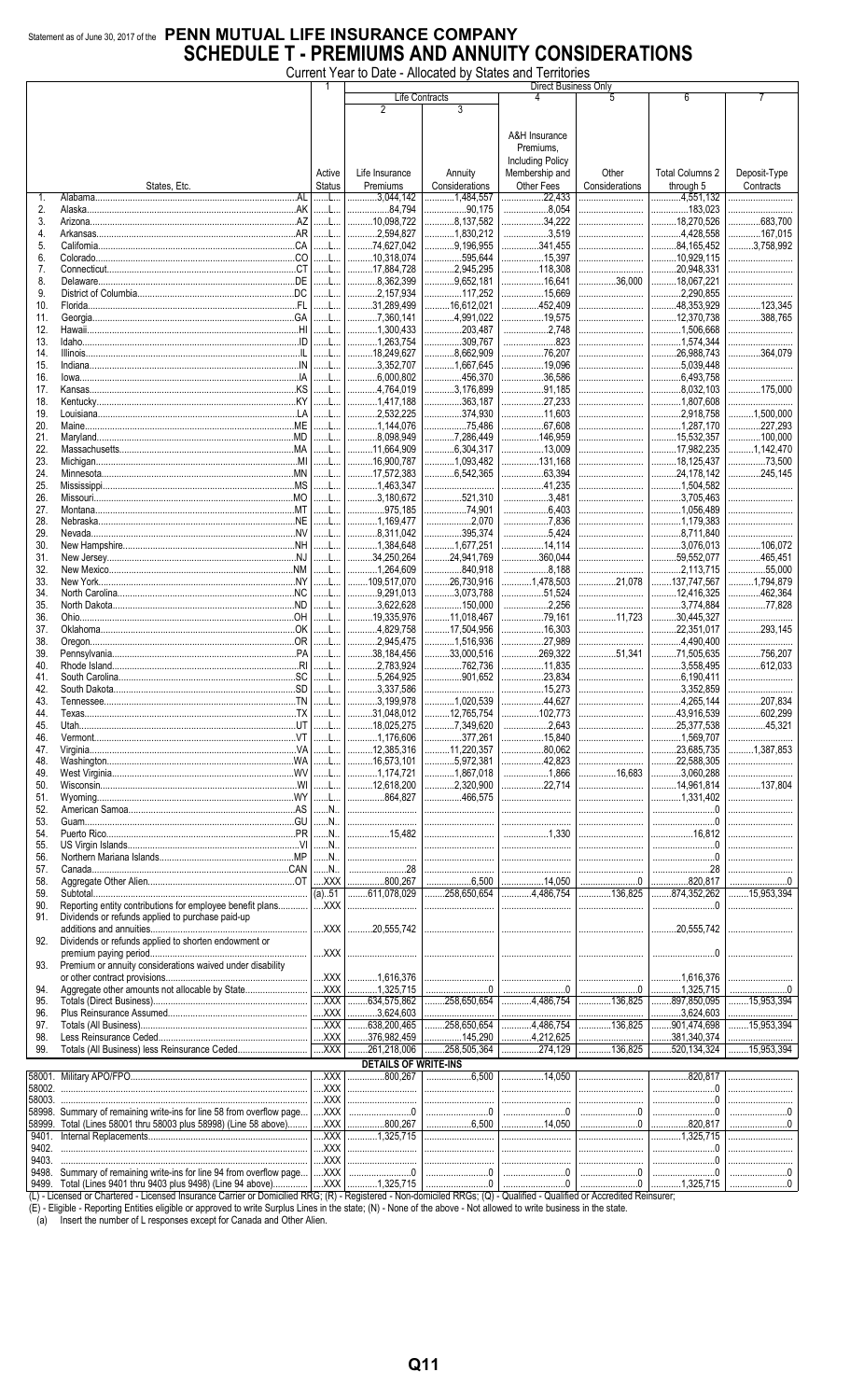## **SCHEDULE Y – INFORMATION CONCERNING ACTIVITIES OF INSURER MEMBERS OF A HOLDING COMPANY GROUP**

PART 1 – ORGANIZATIONAL CHART

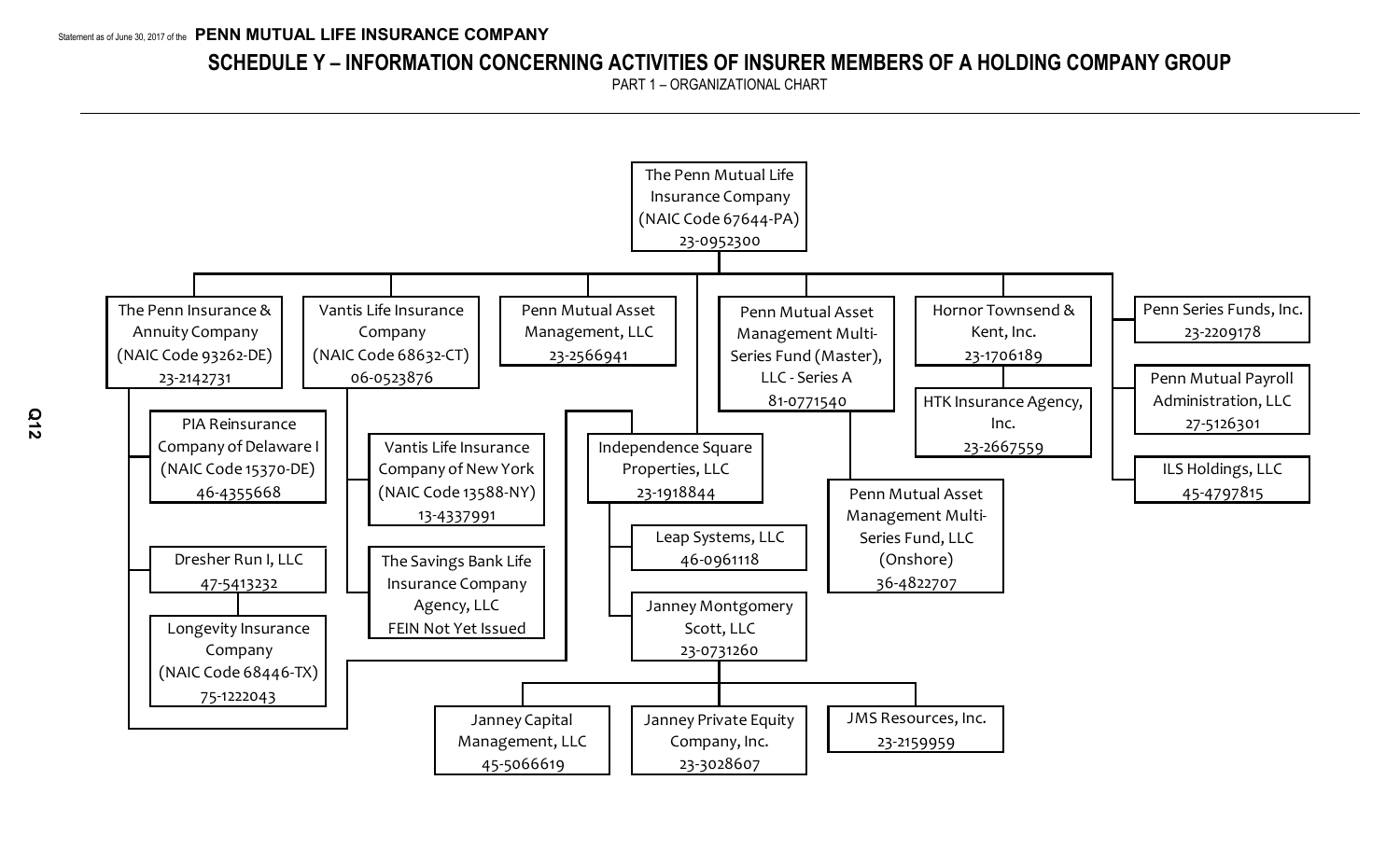## **SCHEDULE Y**

PART 1A - DETAIL OF INSURANCE HOLDING COMPANY SYSTEM

| Group<br>Code      | Group<br>Name                                    | <b>NAIC</b><br>Company<br>Code | ID<br>Number      | Federal<br><b>RSSD</b> | <b>CIK</b> | Name of<br>Securities<br>Exchange<br>if Publicly<br>Traded<br>(U.S. or<br>International) | Names of<br>Parent. Subsidiaries<br>or Affiliates                          | Domiciliary<br>Location | Relationship<br>to Reporting<br>Entity | 11<br>Directly Controlled by<br>(Name of Entity/Person)                    | 12<br>Type of<br>Control<br>(Ownership<br>Board,<br>Management.<br>Attorney-in-Fact,<br>Influence. Other) | 13<br>If Control is<br>Ownership<br>Provide<br>Percentage | Ultimate Controlling<br>Entity(ies)/Person(s)    | Is an<br><b>SCA</b><br>Filing<br>Required?<br>(Y/N) |  |
|--------------------|--------------------------------------------------|--------------------------------|-------------------|------------------------|------------|------------------------------------------------------------------------------------------|----------------------------------------------------------------------------|-------------------------|----------------------------------------|----------------------------------------------------------------------------|-----------------------------------------------------------------------------------------------------------|-----------------------------------------------------------|--------------------------------------------------|-----------------------------------------------------|--|
| <b>Members</b>     |                                                  |                                |                   |                        |            |                                                                                          |                                                                            |                         |                                        |                                                                            |                                                                                                           |                                                           |                                                  |                                                     |  |
| 850.               | The Penn Mutual Life<br><b>Insurance Company</b> | 67644                          | 23-0952300        |                        |            |                                                                                          | The Penn Mutual Life Insurance Company.                                    | PA.                     | UDP.                                   |                                                                            |                                                                                                           |                                                           |                                                  | N                                                   |  |
| 850.               | The Penn Mutual Life<br>Insurance Company        |                                | 93262 23-2142731  |                        |            |                                                                                          | The Penn Insurance and Annuity Company                                     | DE.                     |                                        | The Penn Mutual Life Insurance Company.                                    | Ownership.                                                                                                |                                                           | .100.000 The Penn Mutual Life Insurance Company. |                                                     |  |
| 850.               | The Penn Mutual Life<br><b>Insurance Company</b> | 15370                          | 46-4355668        |                        |            |                                                                                          | PIA Reinsurance Company of Delaware I.                                     | DE.                     |                                        | The Penn Insurance and Annuity Company                                     | Ownership.                                                                                                |                                                           | 100.000 The Penn Mutual Life Insurance Company.  | $Y_{\cdot\cdot\cdot}$                               |  |
| 850.               | The Penn Mutual Life<br><b>Insurance Company</b> |                                | 23-1706189.       |                        | .77131     |                                                                                          | Hornor Townsend & Kent. Inc.                                               | <b>PA</b>               | NIA.                                   | The Penn Mutual Life Insurance Company.                                    | Ownership.                                                                                                | .100.000                                                  | The Penn Mutual Life Insurance Company.          | $\mathsf{Y}$                                        |  |
| 850.               | The Penn Mutual Life<br><b>Insurance Company</b> |                                | 23-2667559.       |                        |            |                                                                                          | HTK Insurance Agency, Inc.                                                 | DE.                     | DS.                                    | Hornor Townsend & Kent. Inc.                                               | Ownership.                                                                                                |                                                           | .100.000 The Penn Mutual Life Insurance Company. | N                                                   |  |
| 850.               | The Penn Mutual Life<br><b>Insurance Company</b> |                                | 23-1918844.       |                        |            |                                                                                          | Independence Square Properties, LLC                                        | PA.                     | NIA                                    | The Penn Mutual Life Insurance Company.                                    | Ownership.                                                                                                |                                                           | .95.780 The Penn Mutual Life Insurance Company.  | N                                                   |  |
| $\frac{5}{2}$ 850. | The Penn Mutual Life<br>Insurance Company        |                                | 23-2566941        |                        |            |                                                                                          | Penn Mutual Asset Management, LLC.                                         | PA.                     | NIA                                    | The Penn Mutual Life Insurance Company.                                    | Ownership.                                                                                                | .100.000                                                  | The Penn Mutual Life Insurance Company.          | $N_{\cdot}$                                         |  |
| 850.               | The Penn Mutual Life<br><b>Insurance Company</b> |                                | 23-2209178.       |                        |            |                                                                                          | Penn Series Fund, Inc.                                                     | PA.                     | NIA.                                   | The Penn Mutual Life Insurance Company.                                    | Ownership.                                                                                                |                                                           | .100.000 The Penn Mutual Life Insurance Company. | $N_{\cdot}$                                         |  |
| 0850               | The Penn Mutual Life<br>Insurance Company        |                                | 27-5126301        |                        |            |                                                                                          | Penn Mutual Payroll Administration, LLC.                                   | PA.                     | NIA                                    | The Penn Mutual Life Insurance Company.                                    | Ownership.                                                                                                |                                                           | .100.000 The Penn Mutual Life Insurance Company. | N                                                   |  |
|                    | The Penn Mutual Life<br>0850 Insurance Company   |                                | 45-4797815.       |                        |            |                                                                                          | ILS Holdings, LLC.                                                         | PA.                     | NIA.                                   | The Penn Mutual Life Insurance Company.                                    | Ownership.                                                                                                | .100.000                                                  | The Penn Mutual Life Insurance Company.          | .N.                                                 |  |
| 0850               | The Penn Mutual Life<br>Insurance Company        |                                | 23-0731260.       |                        | .200401    |                                                                                          | Janney Montgomery Scott, LLC.                                              | PA.                     | DS.                                    | Independence Square Properties, LLC.                                       | Ownership.                                                                                                |                                                           | .100.000 The Penn Mutual Life Insurance Company. | $N_{\cdots}$                                        |  |
| 0850               | The Penn Mutual Life<br><b>Insurance Company</b> |                                | 46-0961118.       |                        |            |                                                                                          | Leap Systems, LLC.                                                         | PA.                     | DS.                                    | Independence Square Properties, LLC.                                       | Ownership.                                                                                                |                                                           | .100.000 The Penn Mutual Life Insurance Company. | N                                                   |  |
|                    | The Penn Mutual Life<br>0850 Insurance Company   |                                | 45-5066619.       |                        |            |                                                                                          | Janney Capital Management, LLC.                                            | PA.                     | DS.                                    | Janney Montgomery Scott, LLC.                                              | Ownership.                                                                                                | .100.000                                                  | The Penn Mutual Life Insurance Company.          | $N_{\cdot}$                                         |  |
| 0850               | The Penn Mutual Life<br><b>Insurance Company</b> |                                | 23-2159959.       |                        |            |                                                                                          | JMS Resources. Inc.                                                        | <b>PA</b>               | DS.                                    | Janney Montgomery Scott, LLC                                               | Ownership.                                                                                                |                                                           | .100.000 The Penn Mutual Life Insurance Company. | $N_{\cdot}$                                         |  |
| 0850               | The Penn Mutual Life<br><b>Insurance Company</b> |                                | 23-3028607        |                        |            |                                                                                          | Janney Private Equity Company, Inc.                                        | DE.                     | DS.                                    | <b>JMS Resources, Inc.</b>                                                 | Ownership.                                                                                                |                                                           | .100.000 The Penn Mutual Life Insurance Company. | N                                                   |  |
| 0850               | The Penn Mutual Life<br><b>Insurance Company</b> |                                | 47-5413232.       |                        |            |                                                                                          | Dresher Run I. LLC.                                                        | DE.                     | NIA                                    | The Penn Insurance and Annuity Company                                     | Ownership.                                                                                                | .100.000                                                  | The Penn Mutual Life Insurance Company.          | .N                                                  |  |
| 0850               | The Penn Mutual Life<br><b>Insurance Company</b> |                                | 68446 75-1222043. |                        |            |                                                                                          | Longevity Insurance Company                                                | TX.                     |                                        | Dresher Run I. LLC.                                                        | Ownership.                                                                                                | .100.000                                                  | The Penn Mutual Life Insurance Company.          | $N_{\cdots}$                                        |  |
|                    | The Penn Mutual Life<br>0850 Insurance Company   |                                | 81-0771540.       |                        |            |                                                                                          | Penn Mutual Asset Management Multi-Series<br>Fund (Master), LLC - Series A | PA.                     | OTH.                                   | The Penn Mutual Life Insurance Company                                     | Influence.                                                                                                |                                                           | The Penn Mutual Life Insurance Company.          | .N                                                  |  |
|                    | The Penn Mutual Life<br>0850 Insurance Company   |                                | 36-4822707.       |                        |            |                                                                                          | Penn Mutual Asset Management Multi-Series<br>Fund LLC (onshore)            | PA.                     | OTH.                                   | Penn Mutual Asset Management Multi-Series<br>Fund (Master), LLC - Series A | Influence                                                                                                 |                                                           | The Penn Mutual Life Insurance Company.          |                                                     |  |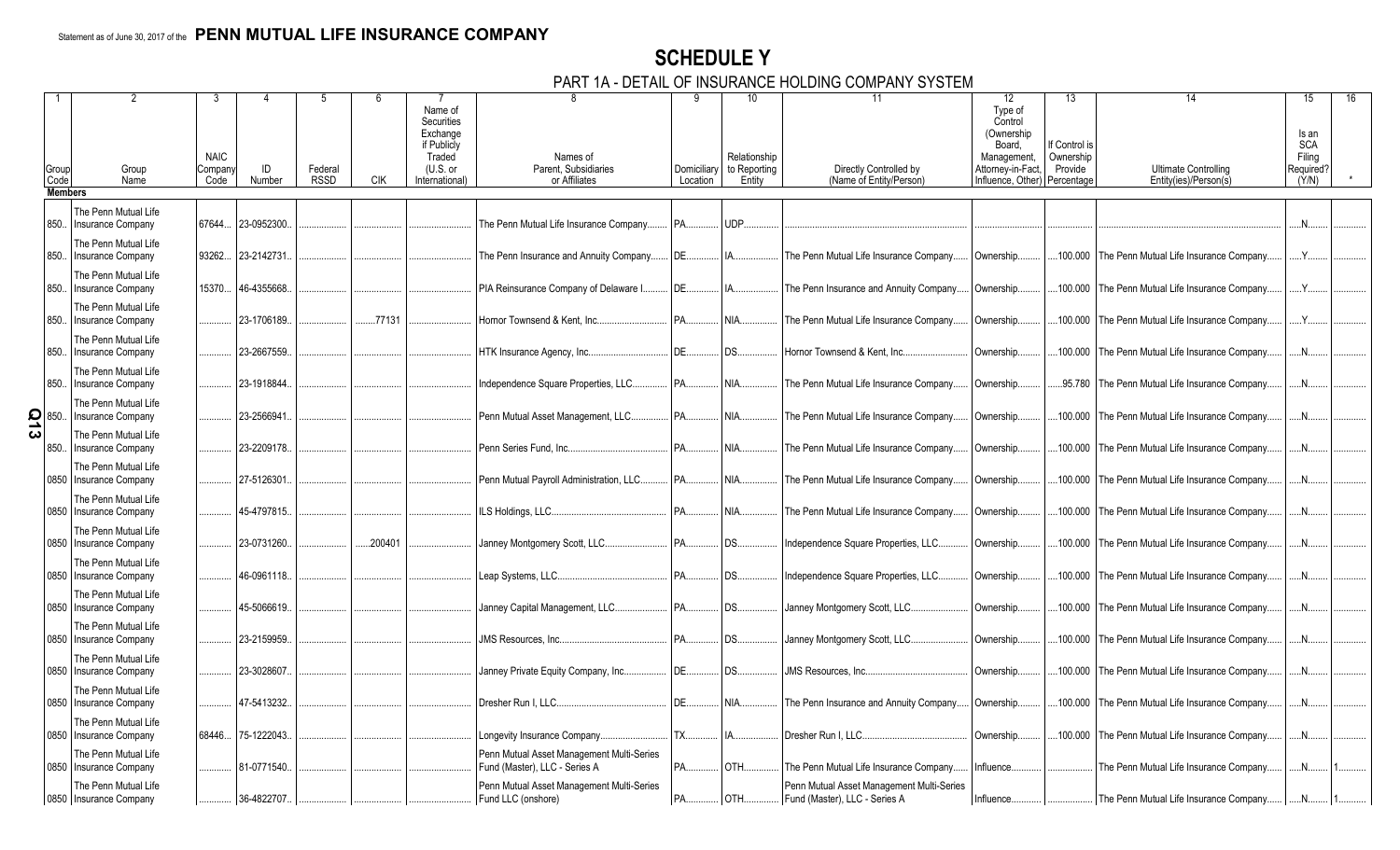## **SCHEDULE Y**

#### PART 1A - DETAIL OF INSURANCE HOLDING COMPANY SYSTEM

|       |                        |             |                  |             |     |                       |                                           |             |              |                                        |                              | 15.                        |                                                |                      |  |
|-------|------------------------|-------------|------------------|-------------|-----|-----------------------|-------------------------------------------|-------------|--------------|----------------------------------------|------------------------------|----------------------------|------------------------------------------------|----------------------|--|
|       |                        |             |                  |             |     | Name of               |                                           |             |              |                                        | Type of                      |                            |                                                |                      |  |
|       |                        |             |                  |             |     | Securities            |                                           |             |              |                                        | Control                      |                            |                                                |                      |  |
|       |                        |             |                  |             |     | Exchange              |                                           |             |              |                                        | (Ownership                   |                            |                                                | Is an                |  |
|       |                        | <b>NAIC</b> |                  |             |     | if Publicly<br>Traded | Names of                                  |             | Relationship |                                        | Board.<br>Management.        | If Control is<br>Ownership |                                                | <b>SCA</b><br>Filing |  |
| Group | Group                  | Company     |                  | Federal     |     | $(U.S.$ or            | Parent, Subsidiaries                      | Domiciliary | to Reporting | Directly Controlled by                 | Attorney-in-Fact,            | Provide                    | Ultimate Controlling                           | Required?            |  |
| Code  | Name                   | Code        | Number           | <b>RSSD</b> | CIK | International)        | or Affiliates                             | Location    | Entity       | (Name of Entity/Person)                | Influence, Other) Percentage |                            | Entity(ies)/Person(s)                          | (Y/N)                |  |
|       |                        |             |                  |             |     |                       |                                           |             |              |                                        |                              |                            |                                                |                      |  |
|       | The Penn Mutual Life   |             |                  |             |     |                       |                                           |             |              |                                        |                              |                            |                                                |                      |  |
|       | 0850 Insurance Company |             | 68632 06-0523876 |             |     |                       | Vantis Life Insurance Company.            |             |              | The Penn Mutual Life Insurance Company | Ownership                    |                            | 100.000 The Penn Mutual Life Insurance Company |                      |  |
|       | The Penn Mutual Life   |             |                  |             |     |                       |                                           |             |              |                                        |                              |                            |                                                |                      |  |
|       | 0850 Insurance Company | 13588.      | 13-4337991.      |             |     |                       | Vantis Life Insurance Company of New York | NY.         |              | Vantis Life Insurance Company.         | Ownership                    |                            | 100.000 The Penn Mutual Life Insurance Company |                      |  |
|       |                        |             |                  |             |     |                       |                                           |             |              |                                        |                              |                            |                                                |                      |  |
|       | The Penn Mutual Life   |             |                  |             |     |                       | The Savings Bank Life Insurance Company   |             |              |                                        |                              |                            |                                                |                      |  |
|       | 0850 Insurance Company |             |                  |             |     |                       | Agency, LLC                               |             |              | Vantis Life Insurance Company.         | Ownership.                   |                            | 100.000 The Penn Mutual Life Insurance Company |                      |  |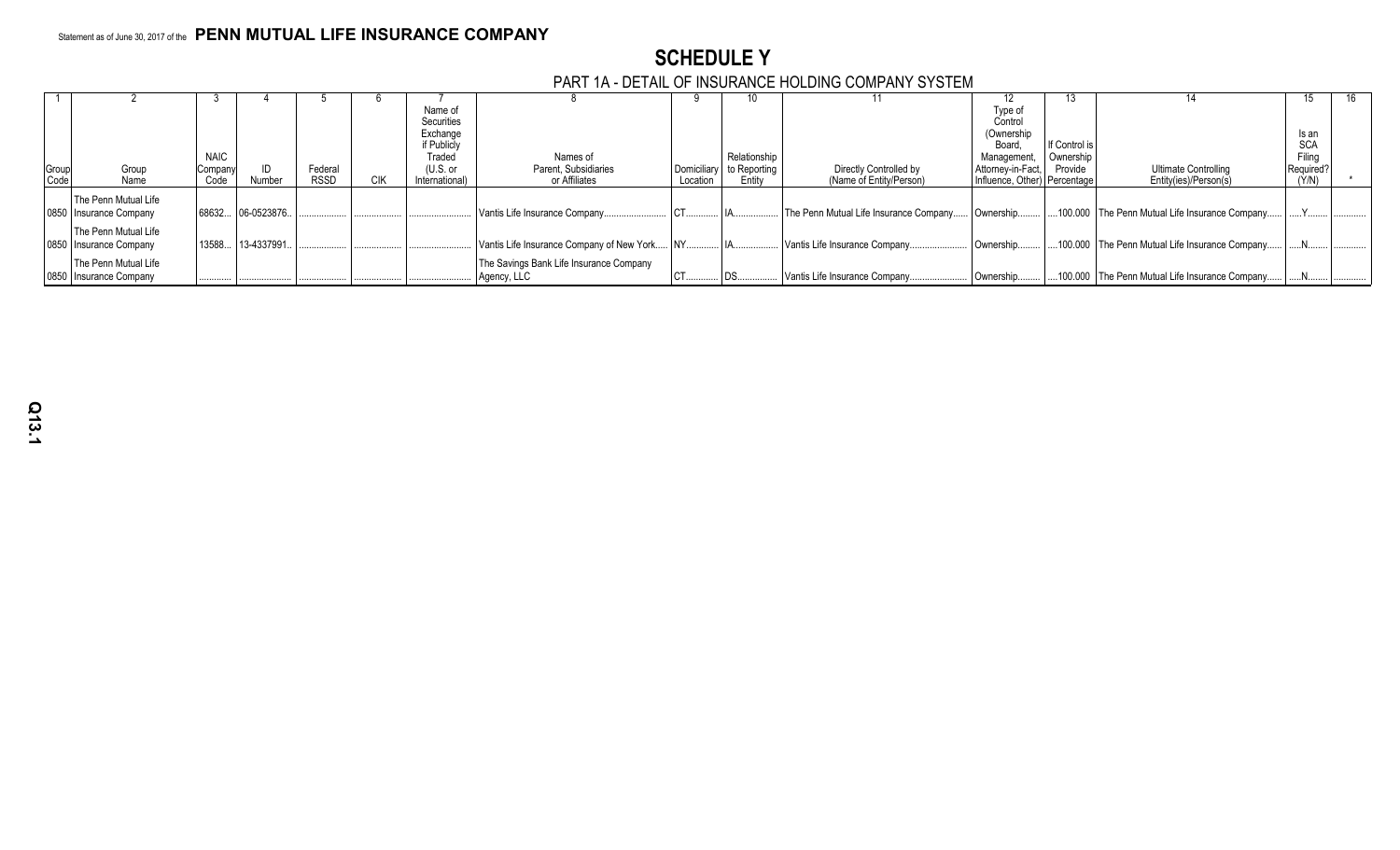## Statement as of June 30, 2017 of the **PENN MUTUAL LIFE INSURANCE COMPANY SUPPLEMENTAL EXHIBITS AND SCHEDULES INTERROGATORIES**

The following supplemental reports are required to be filed as part of your statement filing. However, in the event that your company does not transact the type of business for which the special report must be filed, your response of NO to the specific interrogatory will be accepted in lieu of filing a "NONE" report and a bar code will be printed below. If the supplement is required of your company but is not being filed for whatever reason, enter SEE EXPLANATION and provide an explanation following the interrogatory questions.

|    |                                                                                                                                                                                                                    | Response |
|----|--------------------------------------------------------------------------------------------------------------------------------------------------------------------------------------------------------------------|----------|
|    | Will the Trusteed Surplus Statement be filed with the state of domicile and the NAIC with this statement?                                                                                                          | NO.      |
| 2. | Will the Medicare Part D Coverage Supplement be filed with the state of domicile and the NAIC with this statement?                                                                                                 | NO.      |
| 3. | Will the Reasonableness of Assumptions Certification required by Actuarial Guideline XXXV be filed with the state of domicile and electronically<br>with the NAIC?                                                 | NO       |
| 4. | Will the Reasonableness and Consistency of Assumptions Certification required by Actuarial Guideline XXXV be filed with the state of domicile<br>and electronically with the NAIC?                                 | NO.      |
| 5. | Will the Reasonableness of Assumptions Certification for Implied Guaranteed Rate Method required by Actuarial Guideline XXXVI be filed with<br>the state of domicile and electronically with the NAIC?             | NO.      |
| 6. | Will the Reasonableness and Consistency of Assumptions Certification required by Actuarial Guideline XXXVI (Updated Average Market Value)<br>be filed with the state of domicile and electronically with the NAIC? | YES      |
|    | Will the Reasonableness and Consistency of Assumptions Certification required by Actuarial Guideline XXXVI (Updated Market Value) be filed<br>with the state of domicile and electronically with the NAIC?         | NO       |

#### **Explanations:**

- 1. The data for this supplement is not required to be filed.
- 2. The data for this supplement is not required to be filed.
- 3. The data for this supplement is not required to be filed.
- 4. The data for this supplement is not required to be filed.
- 5. The data for this supplement is not required to be filed.
- 6.

7. The data for this supplement is not required to be filed.

#### **Bar Code:**

# \*67644201749000002\* \*67644201744700002\* \*67644201736500002\* \*67644201744500002\* \*67644201744900002\* \*67644201744600002\*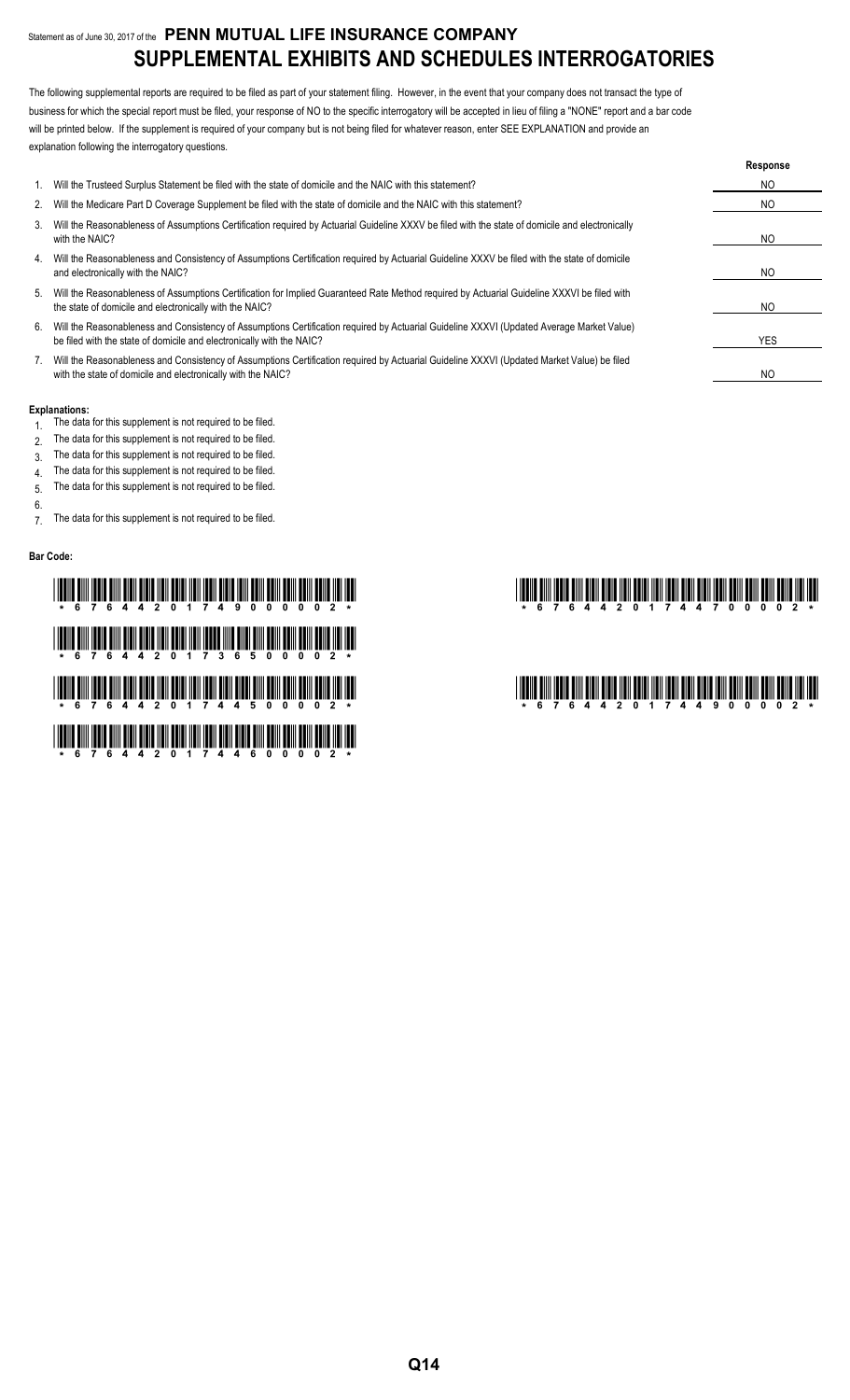## Statement as of June 30, 2017 of the **PENN MUTUAL LIFE INSURANCE COMPANY Overflow Page for Write-Ins**

#### **Additional Write-ins for Assets:**

| Net Admitted                  |              | December 31     |                        |
|-------------------------------|--------------|-----------------|------------------------|
|                               | Nonadmitted  | Assets          | Prior Year Net         |
| Assets                        | Assets       | $(Cols. 1 - 2)$ | <b>Admitted Assets</b> |
| <sup> </sup> …………………6.282.868 | 6 282 868    |                 |                        |
| .2.643.607                    |              | .2.643.607      | $\ldots$ 3,017.447     |
|                               | 4 843 784    | 7.285.229       | 8.775.634              |
| 97.206.936                    |              | 97.206.936      | 118,183,847            |
| $\ldots$ 56.121.911           |              | .56.121.911     | 36.145.125             |
|                               | 1.111126.652 |                 | .166.122.053           |

#### **Additional Write-ins for Liabilities:**

|                                                        |  | Current               | December 31 |  |  |
|--------------------------------------------------------|--|-----------------------|-------------|--|--|
|                                                        |  | <b>Statement Date</b> | Prior Year  |  |  |
| 2504                                                   |  | .6.249.453            | 2.784.425   |  |  |
| 2597                                                   |  | 6.249.453             | 2.784.425   |  |  |
| <b>Additional Write-ins for Summary of Operations:</b> |  |                       |             |  |  |
|                                                        |  |                       |             |  |  |

|      |                                             | Current      | Prior        | <b>Prior Year Ended</b> |
|------|---------------------------------------------|--------------|--------------|-------------------------|
|      |                                             | Year to Date | Year to Date | December 31             |
| 2704 | Interest on LLC Note.                       | 438.016      | .296.427     | .2.666.426              |
| 2705 | Net Investment Income on Funds Withheld     | .19.134.363  | 16.889.930   | 34.395.669              |
| 2797 | Summary of remaining write-ins for Line 27. | .20.572.379  | 18.186.357   |                         |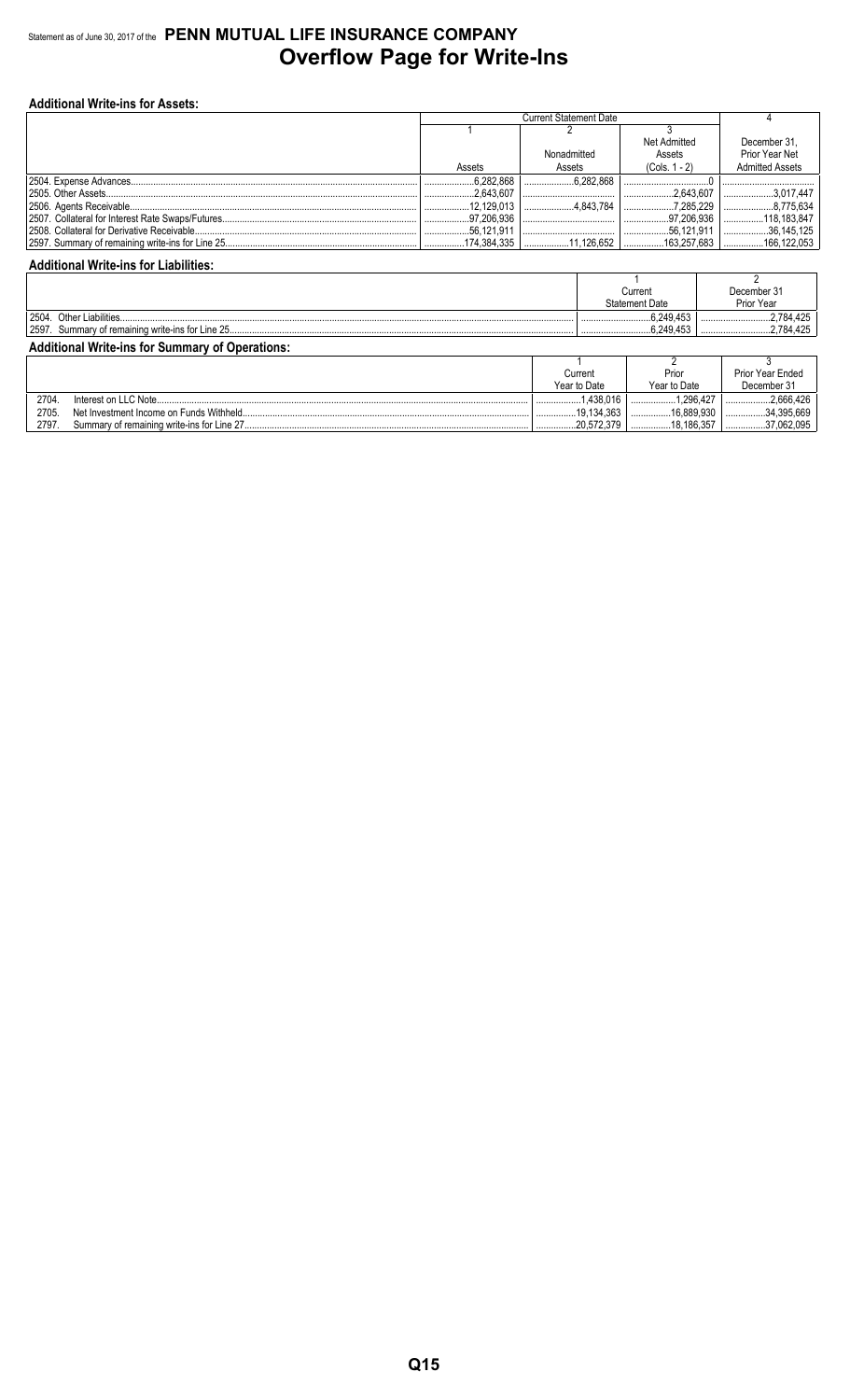## Statement as of June 30, 2017 of the PENN MUTUAL LIFE INSURANCE COMPANY **SCHEDULE A - VERIFICATION**

**Real Estate** 

|                 |                      |              | Prior Year Ended |
|-----------------|----------------------|--------------|------------------|
|                 |                      | Year to Date | December 31      |
|                 |                      |              |                  |
|                 | 2. Cost of acquired: |              |                  |
|                 |                      |              |                  |
|                 |                      |              |                  |
| 3.              |                      |              |                  |
| 4.              |                      |              |                  |
| 5.              |                      |              |                  |
| 6.              |                      |              |                  |
|                 |                      |              |                  |
| 8.              |                      |              |                  |
| 9.              |                      |              |                  |
| 10 <sub>1</sub> |                      |              |                  |
|                 |                      |              |                  |

## **SCHEDULE B - VERIFICATION**

Mortgage Loans

|                 |                      |              | Prior Year Ended |
|-----------------|----------------------|--------------|------------------|
|                 |                      | Year to Date | December 31      |
|                 |                      |              |                  |
|                 | 2. Cost of acquired: |              |                  |
|                 |                      |              |                  |
|                 |                      |              |                  |
| 3.              |                      |              |                  |
|                 |                      |              |                  |
| 5.              |                      |              |                  |
| 6.              |                      |              |                  |
|                 |                      |              |                  |
| 8.              |                      |              |                  |
| 9.              |                      |              |                  |
| 10.             |                      |              |                  |
|                 |                      |              |                  |
| 12.             |                      |              |                  |
|                 |                      |              |                  |
|                 |                      |              |                  |
| 15 <sub>1</sub> |                      |              |                  |

# **SCHEDULE BA - VERIFICATION**

Other Long-Term Invested Assets

|     |                   |              | Prior Year Ended |
|-----|-------------------|--------------|------------------|
|     |                   | Year to Date | December 31      |
|     |                   |              | 885.062.531      |
| 2.  | Cost of acquired: |              |                  |
|     |                   |              | .109,797,081     |
|     |                   |              |                  |
| 3.  |                   |              |                  |
| 4.  |                   |              |                  |
| 5.  |                   |              |                  |
| 6.  |                   |              |                  |
|     |                   |              |                  |
| 8.  |                   |              |                  |
| 9.  |                   |              |                  |
| 10. |                   |              |                  |
| 11. |                   |              |                  |
| 12. |                   |              | 15.353.262       |
| 13. |                   |              |                  |

## **SCHEDULE D - VERIFICATION**

**Bonds and Stocks** 

|     |              | Prior Year Ended |
|-----|--------------|------------------|
|     | Year to Date | December 31      |
|     |              |                  |
|     |              |                  |
|     |              |                  |
| 4.  |              |                  |
|     |              |                  |
|     |              |                  |
|     |              |                  |
|     |              |                  |
|     |              |                  |
| 10. |              |                  |
|     |              |                  |
|     |              |                  |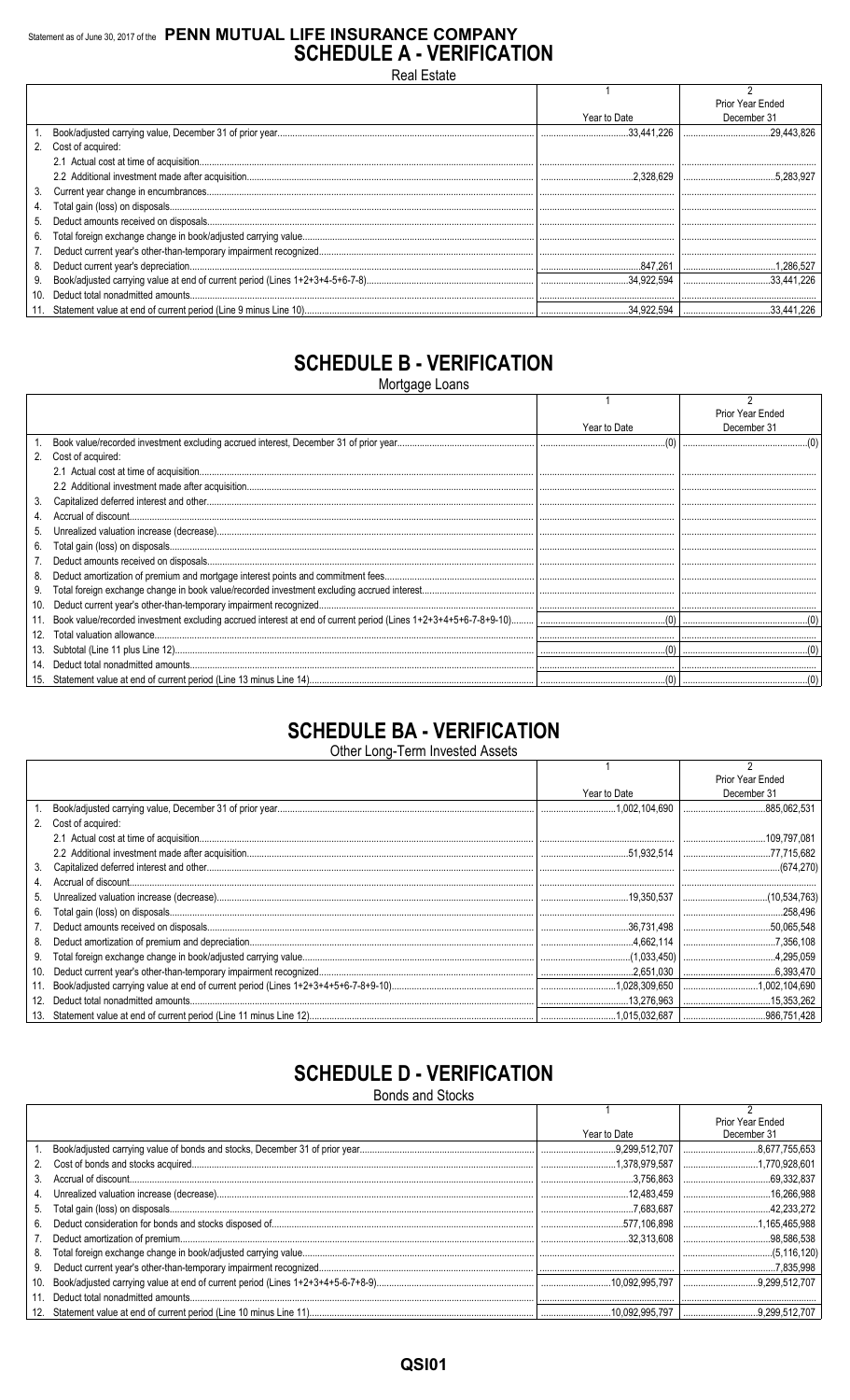## **SCHEDULE D - PART 1B**

Showing the Acquisitions, Dispositions and Non-Trading Activity

During the Current Quarter for all Bonds and Preferred Stock by NAIC Designation

|              |                           | $\overline{1}$         | 2                                               | $\mathbf{3}$           | $\overline{4}$         | $5\overline{)}$               | 6                             | $\overline{7}$                | 8                      |
|--------------|---------------------------|------------------------|-------------------------------------------------|------------------------|------------------------|-------------------------------|-------------------------------|-------------------------------|------------------------|
|              |                           | Book/Adjusted Carrying | Acquisitions                                    | <b>Dispositions</b>    | Non-Trading Activity   | <b>Book/Adjusted Carrying</b> | <b>Book/Adjusted Carrying</b> | <b>Book/Adjusted Carrying</b> | Book/Adjusted Carrying |
|              |                           | Value Beginning        | During                                          | During                 | During                 | Value End of                  | Value End of                  | Value End of                  | Value December 31      |
|              | <b>NAIC Designation</b>   | of Current Quarter     | <b>Current Quarter</b>                          | <b>Current Quarter</b> | <b>Current Quarter</b> | <b>First Quarter</b>          | Second Quarter                | <b>Third Quarter</b>          | Prior Year             |
|              | <b>BONDS</b>              |                        |                                                 |                        |                        |                               |                               |                               |                        |
|              | 1. NAIC 1 (a)             | 6,527,304,647          | 356,940,551                                     | 326,346,325            | (1,522,486)            | .6,527,304,647                | .6,556,376,387                |                               | 5,899,901,349          |
|              |                           | 2.409.392.492          | 105,581,531                                     | 57,046,427<br>.        | (10,050,140)           | 2,409,392,492                 | 2,447,877,456                 |                               | 2,309,173,256          |
|              |                           | 307,579,597            | 8,000,000                                       | 24,466,903             | 8,683,998              | 307,579,597                   | 299,796,692                   |                               | 289,628,910            |
|              |                           | 82.249.273             | 5.350.000                                       | 10.598.164             | (7,765,561)            | 82.249.273                    | 69,235,548                    |                               | 81,119,078             |
|              |                           | 40,596,605             | 500,000                                         |                        | (1,314,411)<br>.       | 40.596.605                    | 34.945.915                    |                               | 37,931,255             |
|              |                           | 14,684,295             |                                                 |                        | 2.399.091              |                               |                               |                               | 19,256,455             |
|              |                           | 9,381,806,909<br>.     | 476,372,082                                     | 427,044,331            |                        | 9,381,806,909                 | 9,421,565,151                 |                               | 8,637,010,303          |
| <b>QSI02</b> | PREFERRED STOCK           |                        |                                                 |                        |                        |                               |                               |                               |                        |
|              |                           | 24,946,575             |                                                 |                        |                        | 24.946.575                    | 24,946,575                    |                               | 24,946,575             |
|              |                           | 70,629,880             | 0.2,000,000                                     |                        |                        | 70,629,880                    | 72,629,880                    |                               | 70,629,880             |
|              |                           | 6,048,500              |                                                 |                        |                        | 6,048,500                     | 6.048.500                     |                               | .4,048,500             |
|              |                           | 7,600,000              |                                                 |                        |                        | 7,600,000                     | 0.7.600.000                   |                               | 7,543,966              |
|              |                           |                        |                                                 |                        |                        |                               | $\bigcap$                     |                               |                        |
|              | 13. NAIC 6                | 782,614                | the contract of the contract of the contract of |                        |                        |                               | .627.793                      |                               | 782.614                |
|              | 14. Total Preferred Stock | 110,007,569            |                                                 |                        |                        |                               |                               |                               | 107,951,535            |
|              |                           |                        |                                                 |                        |                        |                               |                               |                               |                        |

(a) Book/Adjusted Carrying Value column for the end of the current reporting period includes the following amount of short-term and cash equivalent bonds by NAIC designation:

NAIC 1 \$...........0; NAIC 2 \$..........0; NAIC 3 \$...........0; NAIC 4 \$..........0; NAIC 5 \$..........0; NAIC 6 \$..........0.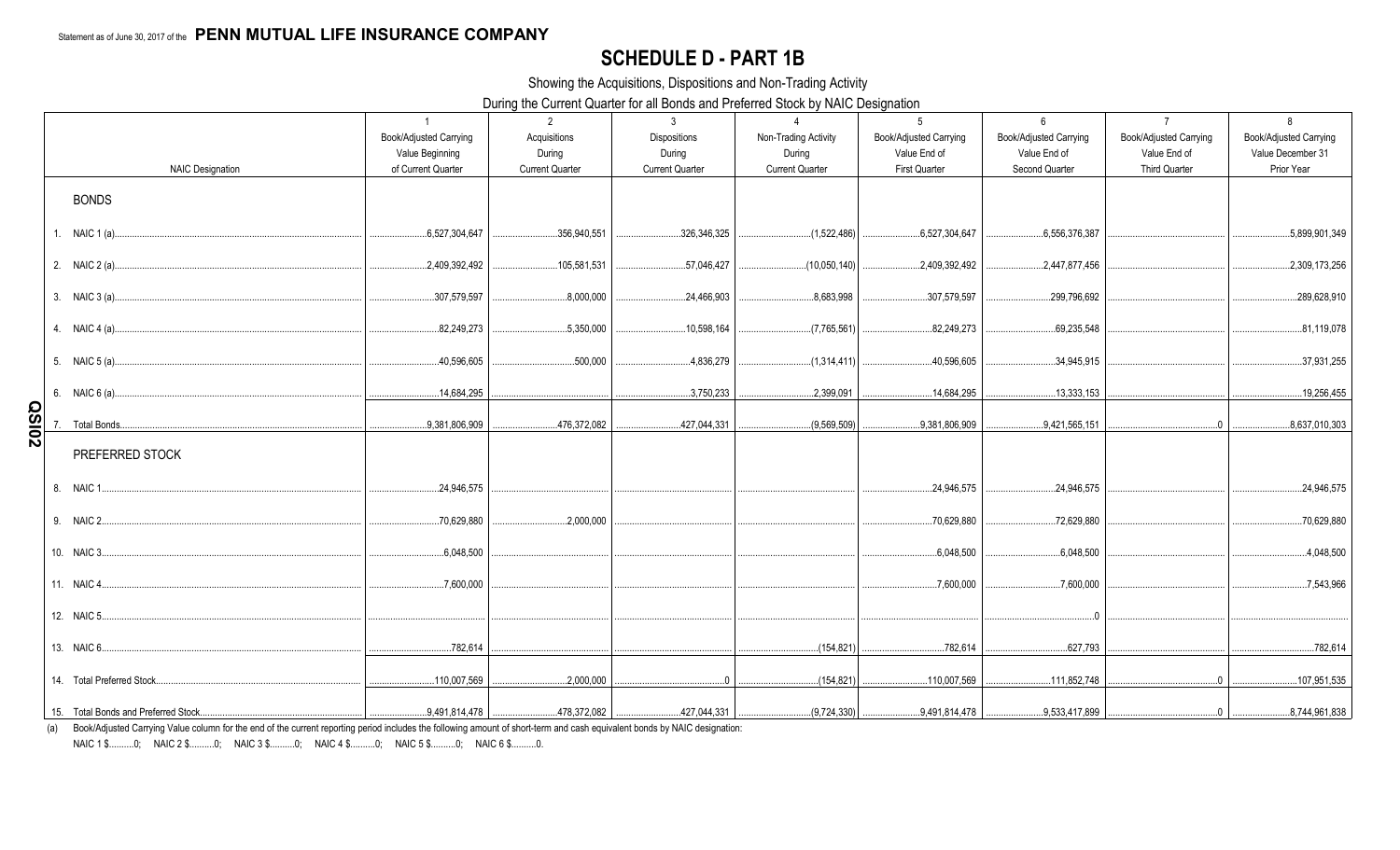## Statement as of June 30, 2017 of the PENN MUTUAL LIFE INSURANCE COMPANY **SCHEDULE DA - PART 1**

| <u> UITUL I UITII III IUUUIIIUI ILU</u> |                |                |                 |                    |                           |  |  |
|-----------------------------------------|----------------|----------------|-----------------|--------------------|---------------------------|--|--|
|                                         |                |                |                 |                    |                           |  |  |
|                                         | Book/Adjusted  |                | Actual          | Interest Collected | Paid for Accrued Interest |  |  |
|                                         | Carrying Value | Par Value      | Cost            | Year To Date       | Year To Date              |  |  |
|                                         |                |                |                 |                    |                           |  |  |
|                                         | 1.153,870,033  | <b>VVV</b><br> | 153.870.033<br> | 529,284            |                           |  |  |

# **SCHEDULE DA - VERIFICATION**

Short-Term Investments

|         |              | $\mathfrak{p}$   |
|---------|--------------|------------------|
|         |              | Prior Year Ended |
|         | Year To Date | December 31      |
|         |              |                  |
|         |              |                  |
| $3_{-}$ |              |                  |
|         |              |                  |
| 5.      |              |                  |
| 6.      |              |                  |
| 7.      |              |                  |
| 8.      |              |                  |
| 9.      |              |                  |
| 10.     |              |                  |
| 11.     |              |                  |
|         |              |                  |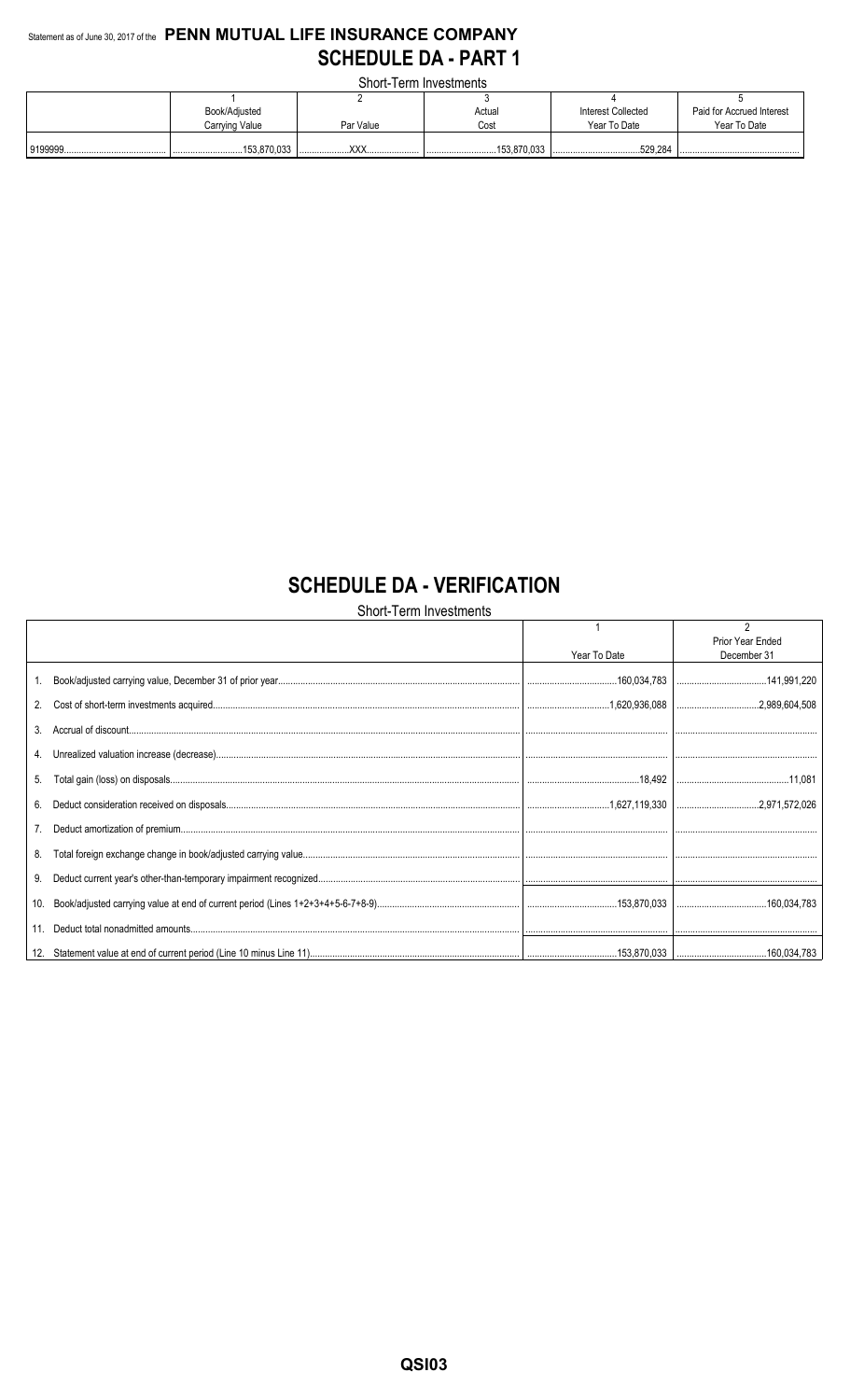## Statement as of June 30, 2017 of the **PENN MUTUAL LIFE INSURANCE COMPANY SCHEDULE DB - PART A - VERIFICATION**

Options, Caps, Floors, Collars, Swaps and Forwards

|    |                                                                                                                                                                                                                                                                                                                                                                               | (144,198,907)   |
|----|-------------------------------------------------------------------------------------------------------------------------------------------------------------------------------------------------------------------------------------------------------------------------------------------------------------------------------------------------------------------------------|-----------------|
|    |                                                                                                                                                                                                                                                                                                                                                                               | (492, 305)      |
|    |                                                                                                                                                                                                                                                                                                                                                                               | 12,892,928      |
|    |                                                                                                                                                                                                                                                                                                                                                                               | (36, 192, 593)  |
|    |                                                                                                                                                                                                                                                                                                                                                                               | (12,490,399)    |
| 6  | $\textbf{Amortization}.\textrm{}.\textrm{}.\textrm{}.\textrm{}.\textrm{}.\textrm{}.\textrm{}.\textrm{}.\textrm{}.\textrm{}.\textrm{}.\hspace{1.5cm}\underbrace{\hspace{1.5cm}}_{\rule{1.5cm}{1.5cm} \hspace{1.5cm}}\underbrace{\hspace{1.5cm}}_{\rule{1.5cm}{1.5cm} \hspace{1.5cm}}\underbrace{\hspace{1.5cm}}_{\rule{1.5cm}{1.5cm} \hspace{1.5cm}}\underbrace{\hspace{1.5cm$ |                 |
|    |                                                                                                                                                                                                                                                                                                                                                                               |                 |
| 8. |                                                                                                                                                                                                                                                                                                                                                                               |                 |
|    |                                                                                                                                                                                                                                                                                                                                                                               | (155, 500, 479) |
|    |                                                                                                                                                                                                                                                                                                                                                                               |                 |
|    |                                                                                                                                                                                                                                                                                                                                                                               | (155.500.479)   |

# **SCHEDULE DB - PART B - VERIFICATION**

|     |           |                                                                         | <b>Futures Contracts</b> |           |        |             |
|-----|-----------|-------------------------------------------------------------------------|--------------------------|-----------|--------|-------------|
| 1.  |           |                                                                         |                          |           |        | (1,852,615) |
| 2.  |           |                                                                         |                          |           |        | 46,168      |
|     | 3.1 Add:  |                                                                         |                          |           |        |             |
|     |           | Change in variation margin on open contracts - Highly Effective Hedges: |                          |           |        |             |
|     |           |                                                                         |                          |           |        |             |
|     |           |                                                                         |                          | 0         |        |             |
|     |           | Change in variation margin on open contracts - All Other:               |                          |           |        |             |
|     |           | 3.13 Section 1, Column 18, current year to date minus                   | (1,806,450)              |           |        |             |
|     |           |                                                                         | (1,852,620)              | 46,170    | 46,170 |             |
|     | 3.2 Add:  |                                                                         |                          |           |        |             |
|     |           | Change in adjustment to basis of hedged item:                           |                          |           |        |             |
|     | 3.21      | Section 1, Column 17, current year to date minus                        |                          |           |        |             |
|     |           |                                                                         |                          | 0         |        |             |
|     |           | Change in amount recognized:                                            |                          |           |        |             |
|     |           |                                                                         | (1,806,450)              |           |        |             |
|     |           |                                                                         | (1,852.619)              | 46.169    | 46,169 |             |
|     |           |                                                                         |                          |           |        | 1           |
| 4.1 |           |                                                                         |                          | 7,346,995 |        |             |
|     | 4.2 Less: |                                                                         |                          |           |        |             |
|     |           |                                                                         |                          |           |        |             |
|     |           |                                                                         | 7,346,994                | 7,346,994 |        |             |
|     |           |                                                                         |                          |           |        |             |
| 5.  |           | Dispositions gains (losses) on contracts terminated in prior year:      |                          |           |        |             |
|     | 5.1       |                                                                         |                          |           |        |             |
|     | 5.2       |                                                                         |                          |           |        |             |
| 6.  |           |                                                                         |                          |           |        | (1.806.448) |
| 7.  |           |                                                                         |                          |           |        |             |
| 8.  |           |                                                                         |                          |           |        | (1,806,448) |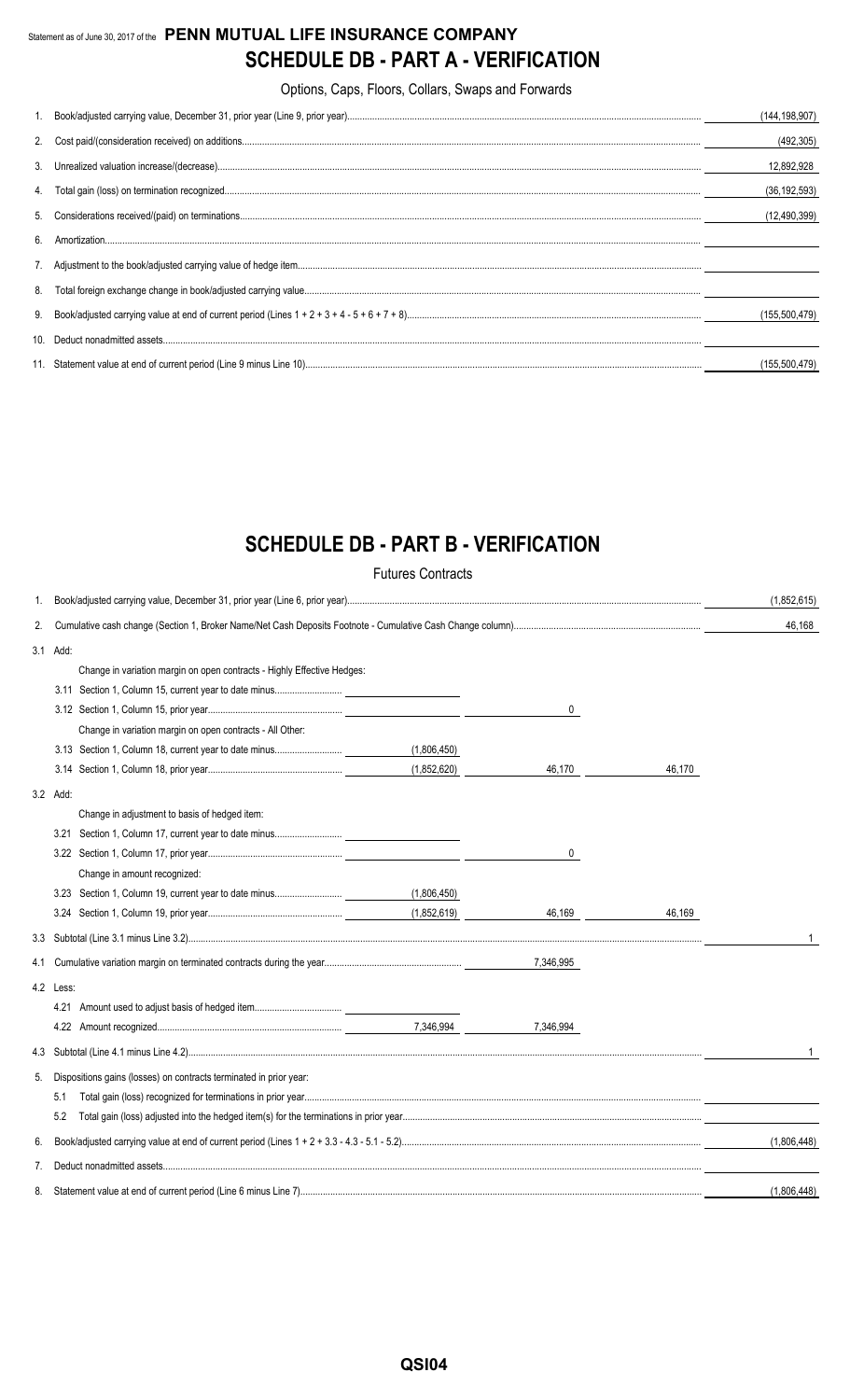**Sch. DB - Pt. C - Sn. 1 NONE**

**Sch. DB - Pt. C - Sn. 2 NONE**

**QSI05, QSI06**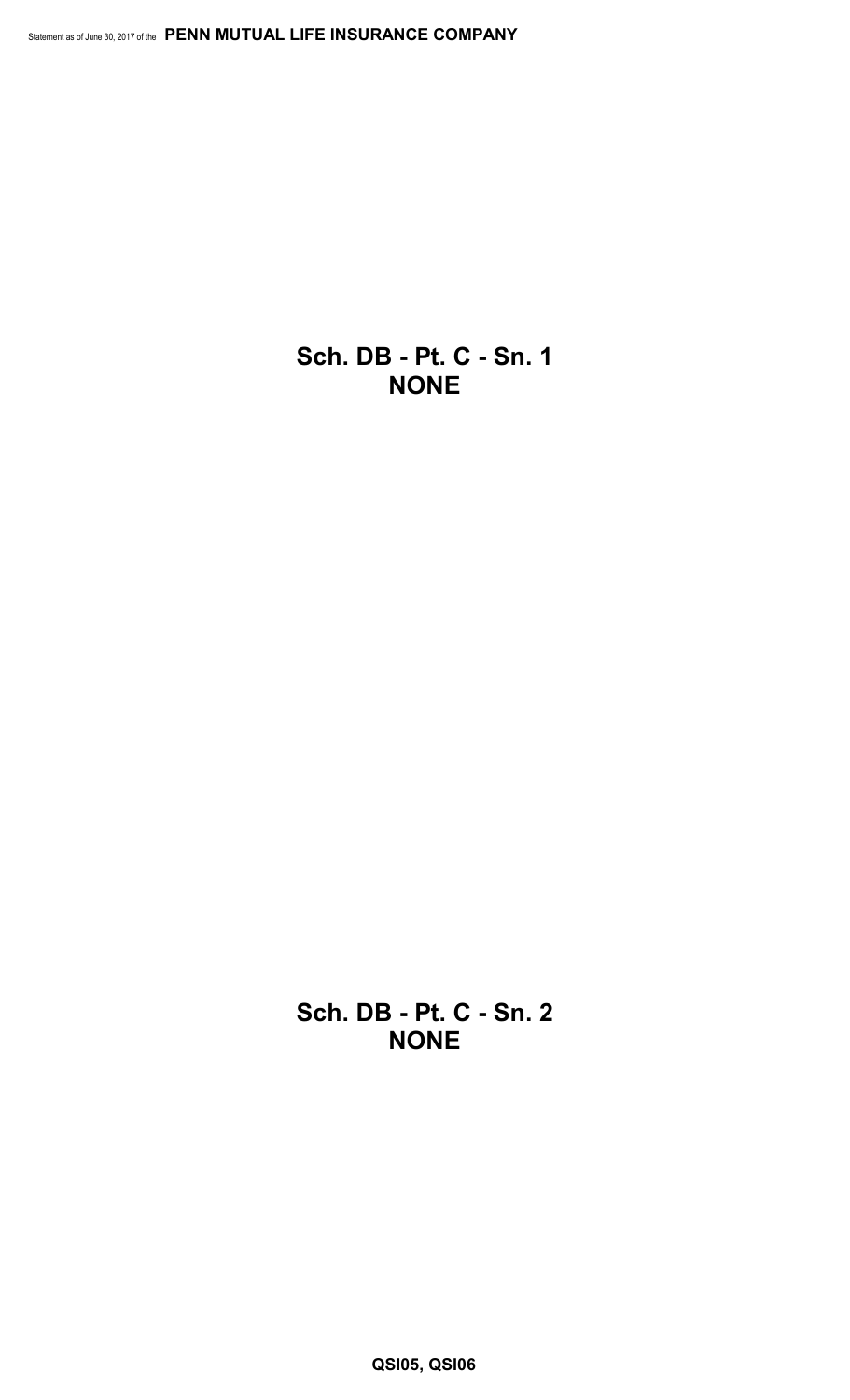## Statement as of June 30, 2017 of the PENN MUTUAL LIFE INSURANCE COMPANY **SCHEDULE DB - VERIFICATION**

Verification of Book/Adjusted Carrying Value, Fair Value and Potential Exposure of all Open Derivative Contracts

|    | Book/Adjusted Carrying Value Check |                 |
|----|------------------------------------|-----------------|
|    | (155,500,474)                      |                 |
| 2. | (1,806,450)                        |                 |
| 3. |                                    | (157, 306, 924) |
| 4. | 45,851,002                         |                 |
| 5. | (203,157,927)                      |                 |
| 6. |                                    |                 |
|    | Fair Value Check                   |                 |
|    | (125,669,248)                      |                 |
|    | (1,806,450)                        |                 |
| 9. |                                    | (127, 475, 698) |
|    | 77,250,437                         |                 |
|    | (204,726,135)                      |                 |
|    |                                    | 0               |
|    | Potential Exposure Check           |                 |
|    | 62,790,782                         |                 |
|    | 15,054,000                         |                 |
|    | 77,844,782                         |                 |
|    |                                    |                 |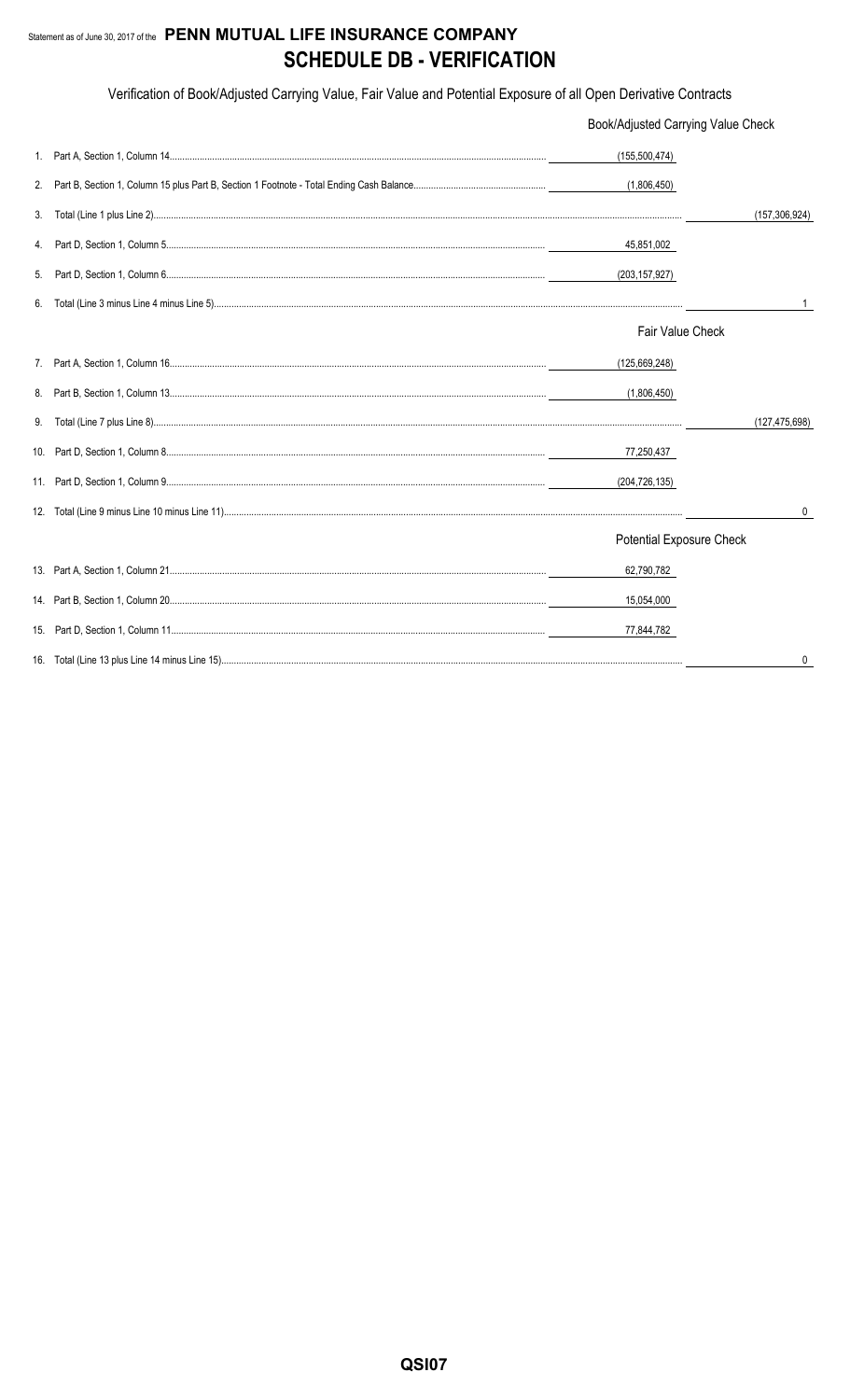## Statement as of June 30, 2017 of the PENN MUTUAL LIFE INSURANCE COMPANY **SCHEDULE E- VERIFICATION**

Cash Equivalents

|  | Year To Date | Prior Year Ended<br>December 31 |
|--|--------------|---------------------------------|
|  |              |                                 |
|  |              |                                 |
|  |              |                                 |
|  |              |                                 |
|  |              |                                 |
|  |              |                                 |
|  |              |                                 |
|  |              |                                 |
|  |              |                                 |
|  |              |                                 |
|  |              |                                 |
|  |              |                                 |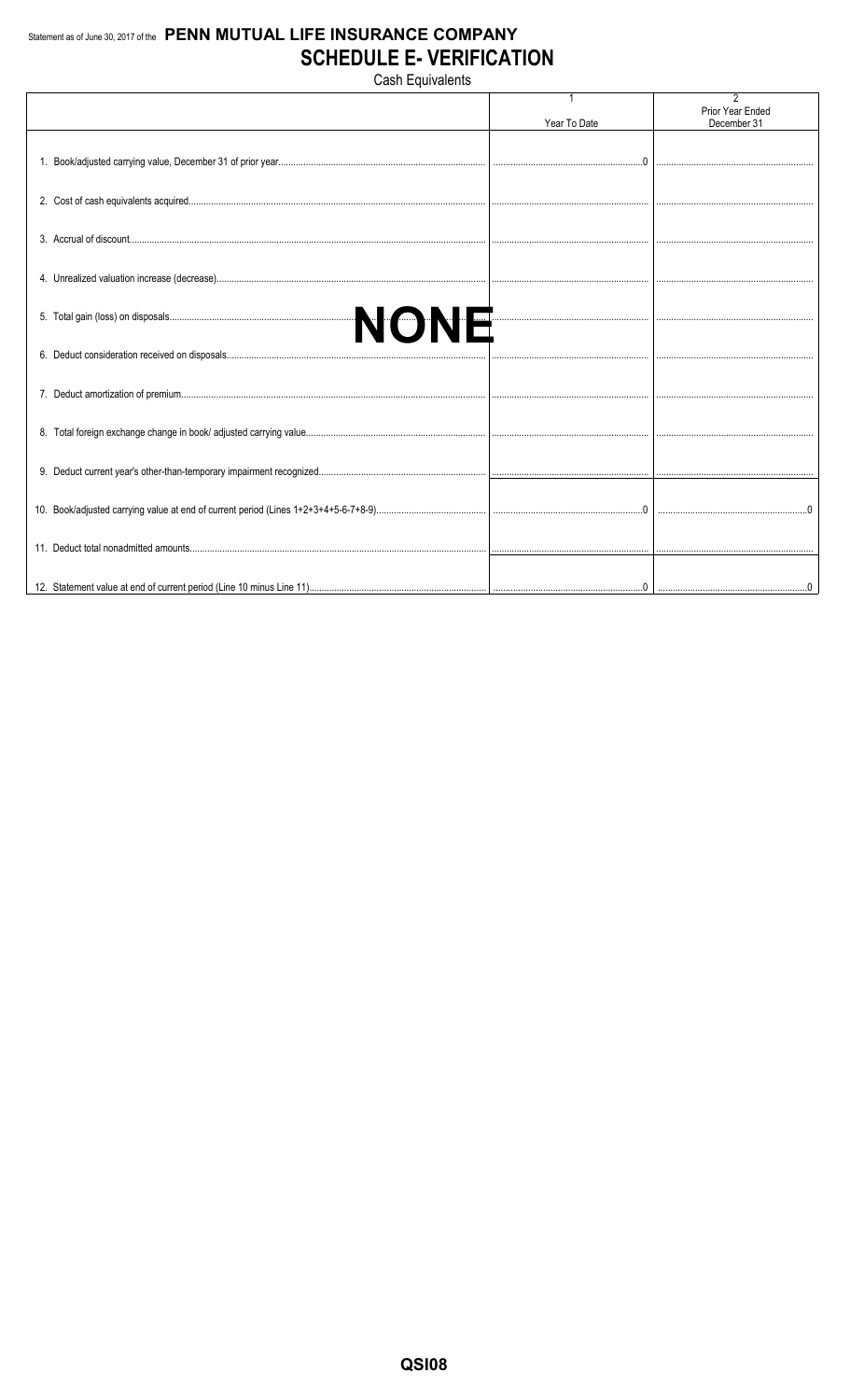## **SCHEDULE A - PART 2**

Showing all Real Estate ACQUIRED AND ADDITIONS MADE During the Current Quarter

|    |                                | Location | $\Delta$              |                                             |                                                           | 8                                   | 9                          |
|----|--------------------------------|----------|-----------------------|---------------------------------------------|-----------------------------------------------------------|-------------------------------------|----------------------------|
|    |                                |          |                       |                                             |                                                           |                                     |                            |
|    |                                |          |                       |                                             |                                                           | <b>Book/Adjusted Carrying Value</b> | Additional Investment Made |
|    | <b>Description of Property</b> | City     | State   Date Acquired | Name of Vendor                              | Actual Cost at Time of Acquisition Amount of Encumbrances | <b>Less Encumbrances</b>            | <b>After Acquisition</b>   |
|    | <b>Acquired by Purchase</b>    |          |                       |                                             |                                                           |                                     |                            |
|    | CAPITAL IMPROVEMENTS           | HORSHAM. |                       | PA 04/06/2017 DATA CENTER DESIGN            |                                                           |                                     | .144.230                   |
|    | <b>CAPITAL IMPROVEMENTS</b>    | HORSHAM. |                       | PA 04/21/2017 COFCO OFFICE FURNISHINGS.     |                                                           |                                     | .5,387                     |
|    | CAPITAL IMPROVEMENTS           | HORSHAM. |                       | PA 04/21/2017 COFCO OFFICE FURNISHINGS.     |                                                           |                                     | .4,466                     |
|    | CAPITAL IMPROVEMENTS           | HORSHAM. |                       | PA   04/21/2017   COFCO OFFICE FURNISHINGS. |                                                           |                                     | 2,975                      |
|    | <b>CAPITAL IMPROVEMENTS</b>    | HORSHAM. |                       | PA 04/21/2017 COFCO OFFICE FURNISHINGS.     |                                                           |                                     | .4,047                     |
|    | CAPITAL IMPROVEMENTS           | HORSHAM. |                       | PA 04/21/2017 COFCO OFFICE FURNISHINGS.     |                                                           |                                     | .1,206                     |
|    | CAPITAL IMPROVEMENTS           | HORSHAM. |                       | PA 05/03/2017 DATA CENTER DESIGN.           |                                                           |                                     | 79,358                     |
|    | <b>CAPITAL IMPROVEMENTS</b>    | HORSHAM. |                       | PA 05/05/2017 CORPORATE INTERIORS.          |                                                           |                                     | .27,465                    |
|    | CAPITAL IMPROVEMENTS           | HORSHAM. |                       | PA 05/11/2017 PAUL RESTALL                  |                                                           |                                     | 13,494                     |
|    | <b>CAPITAL IMPROVEMENTS</b>    | HORSHAM. |                       | PA 05/11/2017 PAUL RESTALL                  |                                                           |                                     | 136,063                    |
|    | <b>CAPITAL IMPROVEMENTS</b>    | HORSHAM. |                       | PA 05/11/2017 PAUL RESTALL.                 |                                                           |                                     | 0.4,870                    |
|    | CAPITAL IMPROVEMENTS           | HORSHAM. |                       | PA 05/15/2017 COFCO OFFICE FURNISHINGS.     |                                                           |                                     | 27,064                     |
|    | CAPITAL IMPROVEMENTS           | HORSHAM. |                       | PA 05/16/2017 PAUL RESTALL                  |                                                           |                                     | 28,365                     |
|    | <b>CAPITAL IMPROVEMENTS</b>    | HORSHAM. |                       | PA 05/22/2017 DATA CENTER DESIGN.           |                                                           |                                     | .38,742                    |
|    | <b>CAPITAL IMPROVEMENTS</b>    | HORSHAM. |                       | PA 06/28/2017 COFCO OFFICE FURNISHINGS.     |                                                           |                                     | .7,514                     |
|    | CAPITAL IMPROVEMENTS           | HORSHAM. |                       | PA 06/28/2017 COFCO OFFICE FURNISHINGS.     |                                                           |                                     | .1,377                     |
|    | <b>CAPITAL IMPROVEMENTS</b>    | HORSHAM. |                       | PA 06/28/2017 COFCO OFFICE FURNISHINGS.     |                                                           |                                     | 915                        |
|    | CAPITAL IMPROVEMENTS           | HORSHAM. | PA 06/28/2017         | COFCO OFFICE FURNISHINGS                    |                                                           |                                     | .5,478                     |
|    | CAPITAL IMPROVEMENTS           | HORSHAM. |                       | PA 06/28/2017 COFCO OFFICE FURNISHINGS.     |                                                           |                                     | 991                        |
|    | CAPITAL IMPROVEMENTS           | HORSHAM. |                       | PA 06/28/2017 COFCO OFFICE FURNISHINGS.     |                                                           |                                     | .4,671                     |
| 01 | CAPITAL IMPROVEMENTS           | HORSHAM. | PA 06/28/2017.        | <b>COFCO OFFICE FURNISHINGS</b>             |                                                           |                                     | .1,505                     |
|    | CAPITAL IMPROVEMENTS           | HORSHAM. | PA 06/28/2017         | COFCO OFFICE FURNISHINGS.                   |                                                           |                                     | .486                       |
|    | 0199999. Totals.               |          |                       |                                             |                                                           |                                     | .540,668                   |
|    | 0399999. Totals.               |          |                       |                                             |                                                           |                                     | 540.668                    |

## **SCHEDULE A - PART 3**

Showing all Real Estate DISPOSED During the Quarter, Including Payments During the Final Year on "Sales Under Contract "

|                         | Location |          |                   |                         |               |                |             |                | Change in Book/Adjusted Carrying Value Less Encumbrances |                 |                      |                |             |                     |               |                      |                     |              |
|-------------------------|----------|----------|-------------------|-------------------------|---------------|----------------|-------------|----------------|----------------------------------------------------------|-----------------|----------------------|----------------|-------------|---------------------|---------------|----------------------|---------------------|--------------|
|                         |          |          |                   |                         |               |                |             |                |                                                          |                 |                      |                |             |                     |               |                      |                     |              |
|                         |          |          |                   |                         |               |                |             |                |                                                          |                 |                      |                |             |                     |               |                      |                     |              |
|                         |          |          |                   |                         | Expended for  |                |             |                |                                                          |                 |                      |                |             |                     |               |                      |                     |              |
|                         |          |          |                   |                         | Additions,    | hatsuih∆\ann5  |             | Current Year's |                                                          |                 |                      | Book/Adjusted  |             |                     |               |                      | Gross Income        |              |
|                         |          |          |                   |                         | Permanent     |                |             | Dther-Than-    |                                                          |                 | <b>Total Foreign</b> | Carrying Value |             | Foreian             |               |                      | Earned Less         | Taxes.       |
|                         |          |          |                   |                         | Improvements  | ng all.<br>Ngj | JN'         | Temporary      | Current Year's                                           | Total Change.   | Exchange             | Less           | Amounts     | Exchange            | Realized Gain | <b>Total Gain</b>    | Interest            | Repairs, and |
|                         |          | Disposal |                   |                         | and Changes   |                |             |                | Change                                                   | in B./A.C.V.    | ∩hanne i             | Encumbrances   | Received    | I Gain<br>(Loss) on | (Loss) on     | (Loss) on            | Incurred on         | Expenses     |
| Description of Property |          | Date     | Name of Purchaser | Actual Cos <sup>®</sup> | Lencumbrance, | Prior Year     | anreciation | Recognized     | Encumbrances                                             | $(11 - 9 - 10)$ | <b>B./A.C.V.</b>     | Disposa        | During Year | Disposa             | Disposal      | Disposa <sup>r</sup> | <b>Encumbrances</b> | Incurred     |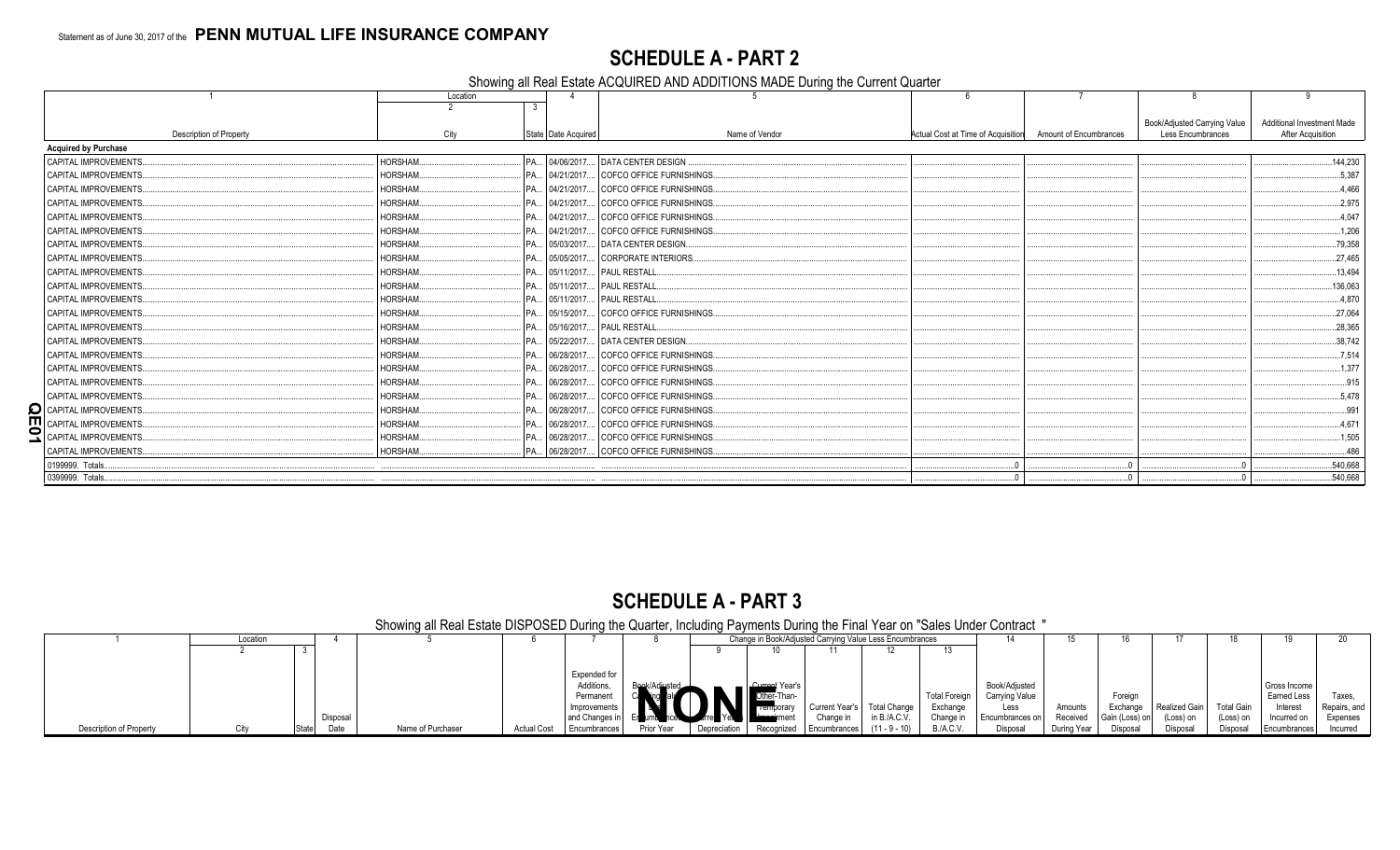## **SCHEDULE B - PART 2**

Showing all Mortgage Loans ACQUIRED AND ADDITIONS MADE During the Current Quarter

|             | Locatio |                     |                           |                  |                                    |                                              |                             |
|-------------|---------|---------------------|---------------------------|------------------|------------------------------------|----------------------------------------------|-----------------------------|
|             |         |                     |                           |                  |                                    |                                              |                             |
|             |         |                     |                           |                  |                                    |                                              |                             |
| Loan Number |         | Ctate<br><b>UWW</b> | Loan Type   Date Acquired | Rate of Interest | Actual Cost at Time of Acquisition | Additional Investment Made After Acquisition | Value of Land and Buildings |

# **NONE**

| O.<br>Ţ<br>Ω |             |          | Showing all Mortgage Loans DISPOSED, Transferred or Repaid During the Current Quarter |      |                                  |                                                                                     |                                     |                                  |                                                          |                                          |                                                                                 |                      |                                                                                   |               |                                                  |           |                      |
|--------------|-------------|----------|---------------------------------------------------------------------------------------|------|----------------------------------|-------------------------------------------------------------------------------------|-------------------------------------|----------------------------------|----------------------------------------------------------|------------------------------------------|---------------------------------------------------------------------------------|----------------------|-----------------------------------------------------------------------------------|---------------|--------------------------------------------------|-----------|----------------------|
|              |             | Location |                                                                                       |      |                                  |                                                                                     |                                     |                                  |                                                          | Change in Book Value/Recorded Investment |                                                                                 |                      | 14                                                                                |               |                                                  |           | 18                   |
|              |             |          |                                                                                       |      |                                  |                                                                                     |                                     |                                  |                                                          | 11                                       |                                                                                 | 13                   |                                                                                   |               |                                                  |           |                      |
|              |             |          |                                                                                       | Loan |                                  | <b>Book Value/Recorded</b><br>Investment Excluding<br><b>Accrued Interest Prior</b> | Unrealized<br>Valuation<br>Increase | Current Year's<br>(Amortization) | Current Year's<br>Other-Than-<br>Temporary<br>Impairment | Capitalized                              | Total Change in<br>Deferred Interest   Book Value $(8 + 9 - 1)$ Exchange Change | <b>Total Foreign</b> | Book Value /<br>Recorded<br>Investment<br><b>Excluding Accrued</b><br>Interest on |               | Foreign Exchange Realized Gain<br>Gain (Loss) on | (Loss) on | Total Gain (Loss) on |
|              | Loan Number | City     | State                                                                                 |      | Type Date Acquired Disposal Date | Year                                                                                | (Decrease)                          | Accretion                        | Recognized                                               | and Other                                | $10 + 11$                                                                       | in Book Value        | Disposal                                                                          | Consideration | Disposal                                         | Disposal  | Disposal             |

# **NONE**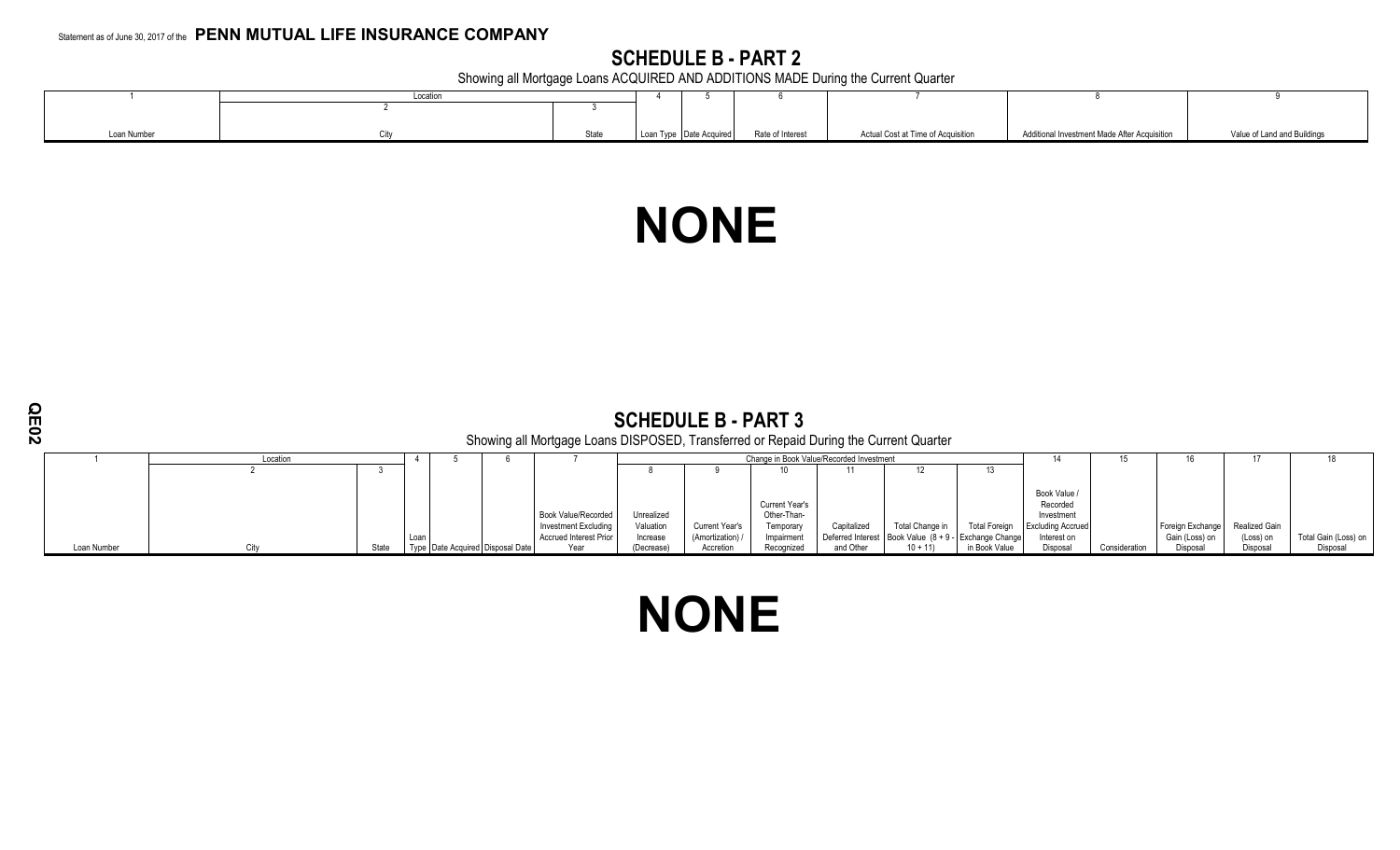# **SCHEDULE BA - PART 2**

Showing Other Long-Term Invested Assets ACQUIRED AND ADDITIONS MADE During the Current Quarter

|     |                             |             |                                                                                                                               | Location       |       | -5<br>6                                     |             | 8        | 9                      | 10                     | 11           | 12                    | 13            |
|-----|-----------------------------|-------------|-------------------------------------------------------------------------------------------------------------------------------|----------------|-------|---------------------------------------------|-------------|----------|------------------------|------------------------|--------------|-----------------------|---------------|
|     |                             |             |                                                                                                                               |                |       |                                             |             |          |                        |                        |              |                       |               |
|     |                             |             |                                                                                                                               |                |       | <b>NAIC</b>                                 | Date        |          |                        |                        |              |                       |               |
|     |                             |             |                                                                                                                               |                |       | Desig-                                      | Originally  | Type and | Actual Cost at Time of | Additional Investment  | Amount of    | Commitment for        | Percentage of |
|     | <b>CUSIP</b> Identification |             | Name or Description                                                                                                           | City           | State | Name of Vendor or General Partner<br>nation | Acquired    | Strategy | Acquisition            | Made after Acquisition | Encumbrances | Additional Investment | Ownership     |
|     |                             |             | Joint Venture or Partnership Interests That Have Underlying Characteristics of Common Stocks - Unaffiliated                   |                |       |                                             |             |          |                        |                        |              |                       |               |
|     |                             |             |                                                                                                                               |                |       |                                             |             |          |                        |                        |              |                       |               |
|     | 000000                      | $00\,$      | Atlas Venture Fund X, L.P.                                                                                                    | Cambridge      | MA    | Atlas Venture Partners.                     | 03/20/2015  |          |                        | 658,415                |              | .4,002,350            | .2.800        |
|     | 000000 00 0                 |             | Battery Ventures XI, L.P                                                                                                      | Waltham.       | MA    | <b>Battery Ventures.</b>                    | 02/22/2016  |          |                        | 490,000                |              | 4,819,500             | .1.077        |
|     | 000000                      | $00\,$      | Bessemer Venture Partners IX Institutional L.P.                                                                               | Larchmont.     | NY    | <b>Bessemer Venture Partners</b>            | 02/28/2015  |          |                        | .292,799               |              | .4,294,562            | .0.438        |
|     | 000000                      | $00\quad 0$ | Cross Creek Capital Partners III, L.P.                                                                                        | Salt Lake City | UT    | Cross Creek Capital.                        | 08/29/2013  |          |                        | .350,000               |              | .2,025,000            | .6.132        |
|     | 000000                      | $00\,$      | Cross Creek Capital Partners IV, L.P.                                                                                         | Salt Lake City | UT    | Cross Creek Capital.                        | 03/31/2016  |          |                        | .224,000               |              | .4,816,000            | .5.600        |
|     | 000000                      | $00\,$      | Frazier Healthcare VII, LP.                                                                                                   | Seattle.       | WA.   | <b>Frazier Healthcare Partners</b>          | 08/01/2013  |          |                        | 142,500                |              | 870,000               | .1.706        |
|     | 000000                      | $00\,$      | Frazier Life Sciences VIII. L.P                                                                                               | Menlo Park.    | CA    | <b>Frazier Healthcare Partners.</b>         | 09/30/2015  |          |                        | 1.224.000              |              | 7,218,000             | .5.333        |
|     |                             |             |                                                                                                                               |                |       |                                             |             |          |                        |                        |              |                       |               |
|     | 000000                      | 000         | GS Vintage Fund V, L.P.                                                                                                       | New York.      | NY    | Goldman Sachs & Co.                         | 10/29/2008  |          |                        | .16,870                |              | .1,362,324            | .0.183        |
|     | 000000                      | $00\,$      | Jackson Square Ventures I. L.P.                                                                                               | Menlo Park.    | CA    | Jackson Square Ventures                     | 11/28/2011  |          |                        | 120,805                |              | .695,784              | .2.416        |
|     | 000000                      | $00\,$      | Lightspeed Venture Partners X, L.P.                                                                                           | Menlo Park.    | CA.   | Lightspeed Ventures                         | 07/07/2014  |          |                        | .90,000                |              | .1,035,000            | .0.720        |
|     | 000000                      | $00\,$      | Lightspeed Venture Partners XI, L.P.                                                                                          | Menlo Park     | CA    | <b>Lightspeed Ventures</b>                  | 03/10/2016  |          |                        | 750,000                |              | .5,625,000            | .0.999        |
|     | 000000                      | $00\,$      | Lightspeed Venture Partners Select, L.P.                                                                                      | Menlo Park     | CA    | <b>Lightspeed Ventures</b>                  | 03/24/2014. |          |                        | .90.000                |              | 210.000               | .0.462        |
|     | 000000                      | $00\,$      | Lightstone Ventures, L.P.                                                                                                     | Boston         | MA.   | Lightstone Ventures.                        | 10/22/2013. |          |                        | .225,000               |              | 1,575,000             | .4.423        |
|     | 000000                      | $00\,$      | Longitude Venture Partners II, L.P.                                                                                           | Menlo Park.    | CA.   | Longitude Capital Management Co., LLC       | 04/25/2013  |          |                        | .219.413               |              | .965,371              | .1.558        |
|     | 000000                      | $00\,$      | Menlo Special Opportunities Fund, L.P.                                                                                        | Menlo Park     | CA    | Menlo Ventures.                             | 03/31/2016  |          |                        | 855,360                |              | .4,963,472            | .4.000        |
|     |                             |             |                                                                                                                               |                |       |                                             |             |          |                        |                        |              |                       |               |
|     | 000000                      | $00\,$      | Morgan Stanley Private Markets Fund III LP.                                                                                   | New York.      | NY    | Morgan Stanley.                             | 04/26/2006  |          |                        | .12,645                |              | .151,997              | .0.516        |
|     | 000000                      | $00\,$      | 0 New Leaf Ventures III. L.P.                                                                                                 | New York.      | NY    | New Leaf Venture Partners                   | 11/30/2014  |          |                        | 840,000                |              | .6,300,000            | .3.733        |
| O   | 000000                      | 000         | Omega Fund IV, L.P                                                                                                            | Boston.        | MA    | Omega Fund Management.                      | 06/20/2013  |          |                        | .53,292                |              | .359.048              | .1.089        |
|     | 000000                      | $00\,$      | 0 Omega Fund V. L.P.                                                                                                          | Boston.        | MA.   | Omega Fund Management.                      | 04/30/2015  |          |                        | .88,628                |              | 9,064,043             | .4.000        |
| E03 | 000000                      |             | 00 0 Point 406 Ventures II, L.P.                                                                                              | Boston.        | MA.   | 406 Ventures.                               | 12/13/2011  |          |                        | 192,000                |              | .612,000              | .2.285        |
|     | 000000                      |             | 00 0 Point 406 Ventures III, L.P.                                                                                             | Boston         | MA.   | 406 Ventures.                               | 04/30/2015  |          |                        | 246,000                |              | .4,926,000            | .3.429        |
|     | 000000 00 0                 |             | Point Judith Venture Fund III, L.P.                                                                                           | Providence     | RL    | Point Judith Capital Partners.              | 11/21/2011  |          |                        | .37,500                |              | 272,145               | .6.620        |
|     | 000000                      | $00\,$      | Sanderling Ventures VII, L.P                                                                                                  | San Mateo      | CA    | Sanderling Ventures                         | 09/03/2013  |          |                        | 350,000                |              | .2,400,000            | .6.100        |
|     |                             |             | Shasta Ventures V. L.P.                                                                                                       | Menlo Park     |       |                                             |             |          |                        |                        |              |                       |               |
|     | 000000                      | $00\,$      |                                                                                                                               |                | CA.   | Shasta Ventures Management                  | 06/27/2016. |          |                        | 800,000                |              | 6,800,000             | .2.667        |
|     | 000000                      | $00\,$      | Sigma Partners 8, L.P.                                                                                                        | Menlo Park     | CA    | Sigma Partners.                             | 08/30/2007. |          |                        | .99,000                |              | .496,000              | .1.980        |
|     | 000000                      | $00\,$      | Sigma Prime Partners IX, L.P                                                                                                  | Menlo Park     | CA    | Sigma Partners.                             | 05/29/2012  |          |                        | 480.297                |              | .1,336,974            | .6.861        |
|     | 000000                      | $00\,$      | Summit Partners Growth Equity Fund IX                                                                                         | Boston.        | MA    | <b>Summit Partners</b>                      | 09/30/2015  |          |                        | 480,000                |              | 7,520,000             | .0.267        |
|     | 000000                      | $00\,$      | 0 Trinity Ventures XI, L.P                                                                                                    | Menlo Park.    | CA.   | <b>Trinity Ventures.</b>                    | 04/04/2013  |          |                        | .90,000                |              | .1,181,250            | .1.371        |
|     | 000000                      | $00\,$      | 0 Trinity Ventures XII, L.P.                                                                                                  | Menlo Park.    | CA    | <b>Trinity Ventures.</b>                    | 10/31/2015  |          |                        | 880,000                |              | .5,960,000            | .2.000        |
|     | 000000                      | $00\,$      | Upfront Opportunity Fund I, L.P.                                                                                              | Los Angeles.   | CA.   | <b>Upfront Ventures</b>                     | 03/31/2015  |          |                        | .6,306                 |              | .937,403              | .6.000        |
|     | 000000                      | $00\,$      | Upfront V, L.P.                                                                                                               | Los Angeles.   | CA    | <b>Upfront Ventures</b>                     | 11/30/2014  |          |                        | 442,337                |              | 3,556,513             | .2.500        |
|     | 000000                      | $00\,$      | US Venture Partners XI. L.P.                                                                                                  | Menlo Park.    | CA.   | <b>US Venture Partners</b>                  | 05/20/2015  |          |                        | .900,000               |              | 9,600,000             | .5.455        |
|     |                             |             |                                                                                                                               |                |       |                                             |             |          |                        |                        |              |                       |               |
|     | 000000                      |             | 00 0 Warburg Pincus Private Equity XI, LP.                                                                                    | New York.      | NY    | Warburg, Pincus LLC.                        | 05/24/2012  |          |                        | 480,000                |              | 792,000               | .0.112        |
|     |                             |             | 000000 00 0 Warburg Pincus Private Equity XII, LP.                                                                            | New York.      | NY    | Warburg, Pincus LLC.                        | 12/21/2015  |          |                        | 1,501,000              |              | 12,958,000            | .0.147        |
|     |                             |             | 1599999. Total - Joint Venture or Partnership Interests That Have Underlying Characteristics of Common Stocks - Unaffiliated. |                |       |                                             |             |          | $\cap$                 | 13.728.167             |              | 119.700.736           | .XXX          |
|     |                             |             | Joint Venture or Partnership Interests That Have Underlying Characteristics of Other - Unaffiliated                           |                |       |                                             |             |          |                        |                        |              |                       |               |
|     | 000000                      |             | 00 0 3i Eurofund V, L.P.                                                                                                      | London.        | GBR.  | 3i Group Plc                                | 10/25/2006  |          |                        | 5,950                  |              | .184,580              | .0.475        |
|     | 000000                      | $00\,$      | ABRY Advanced Securities Fund II, L.P.                                                                                        | Boston.        | MA.   | ABRY Partners, LLC.                         | 05/04/2011. |          |                        | .35,541                |              | 3,221,855             | .0.553        |
|     | 000000                      | $00\,$      | ABRY Advanced Securities Fund III. L.P.                                                                                       | Boston.        | MA.   | <b>ABRY Partners, LLC.</b>                  | 09/14/2011. |          |                        | 100,950                |              | 5,824,179             | .0.667        |
|     |                             | $00\,$      | ABRY Partners VII. L.P.                                                                                                       | Boston.        | MA.   | <b>ABRY Partners, LLC</b>                   | 08/10/2011. |          | 3                      |                        |              |                       |               |
|     | 000000                      |             |                                                                                                                               |                |       |                                             |             |          |                        | .14,557                |              | 742,756               | .0.490        |
|     | 000000                      | $00\,$      | <b>ABRY Partners VIII, L.P.</b>                                                                                               | Boston.        | MA.   | <b>ABRY Partners, LLC</b>                   | 09/30/2014. |          | 3                      | .86,951                |              | 2,564,492             | .0.684        |
|     | 000000                      | $00\,$      | ABRY Senior Equity II, L.P.                                                                                                   | Boston.        | MA.   | <b>ABRY Partners, LLC</b>                   | 07/27/2006. |          |                        | .11,720                |              | .1,001,094            | .1.656        |
|     | 000000                      |             | 00 0 ABRY Senior Equity III, L.P.                                                                                             | Boston.        | MA.   | <b>ABRY Partners, LLC</b>                   | 08/09/2010  |          |                        | .6,101                 |              | 762,821               | .1.314        |
|     |                             |             | 000000 00 0 ABRY Senior Equity IV, L.P.                                                                                       | Boston.        | MA.   | ABRY Partners, LLC.                         | 12/12/2012  |          |                        | 114,615                |              | 1,203,561             | .1.022        |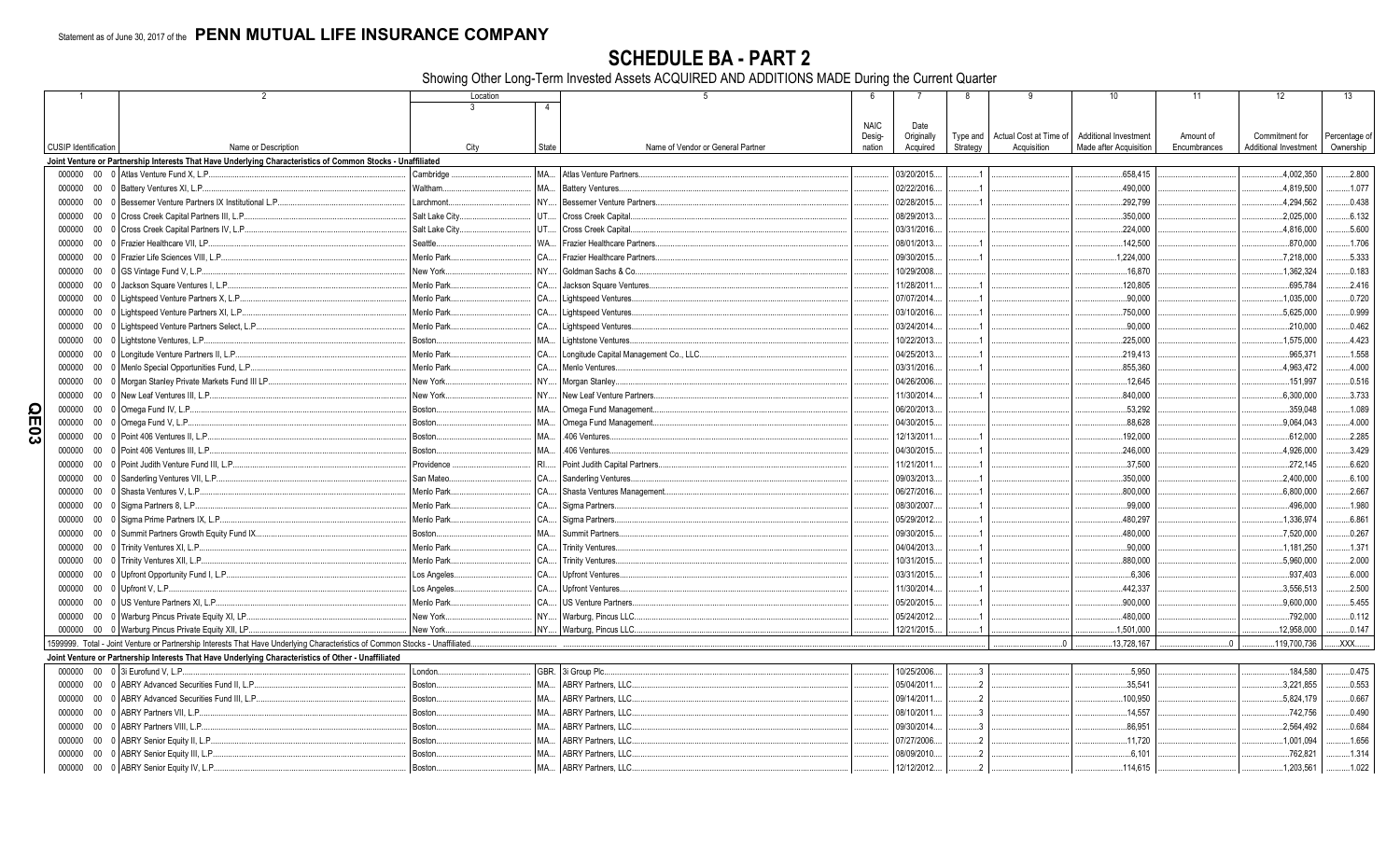## **SCHEDULE BA - PART 2**

Showing Other Long-Term Invested Assets ACQUIRED AND ADDITIONS MADE During the Current Quarter

|                                   |                                                                                                                       | Location        |           |                                    |             |             | 8        |                                                           | $10 -$                 | $12 \overline{ }$<br>11                      | 13            |
|-----------------------------------|-----------------------------------------------------------------------------------------------------------------------|-----------------|-----------|------------------------------------|-------------|-------------|----------|-----------------------------------------------------------|------------------------|----------------------------------------------|---------------|
|                                   |                                                                                                                       |                 |           |                                    |             |             |          |                                                           |                        |                                              |               |
|                                   |                                                                                                                       |                 |           |                                    | <b>NAIC</b> | Date        |          |                                                           |                        |                                              |               |
|                                   |                                                                                                                       |                 |           |                                    | Desia-      | Originally  |          | Type and   Actual Cost at Time of   Additional Investment |                        | Amount of<br>Commitment for                  | Percentage of |
| <b>CUSIP</b> Identification       | Name or Description                                                                                                   | City            | State     | Name of Vendor or General Partner  | nation      | Acquired    | Strategy | Acquisition                                               | Made after Acquisition | Encumbrances<br><b>Additional Investment</b> | Ownership     |
|                                   | 000000 00 0 ABRY Senior Equity V, L.P.                                                                                | Boston.         | MA        | <b>ABRY Partners, LLC.</b>         |             | 12/01/2016  |          |                                                           | 84.485                 | .8,428,707                                   | 0.857         |
| 000000                            | 00 0 Acon Equity Partners IV, L.P                                                                                     | Washington.     | DC        | Acon Investments                   |             | 04/22/2016  |          |                                                           | .936.459               | .17,281,360                                  | 3.460         |
| 000000                            | 00 0 Ampersand 2014, L.P.                                                                                             | Boston.         | MA.       | Ampersand Venture Management.      |             | 10/10/2014. |          |                                                           | 550,000                | .2,600,000                                   | .0.500        |
| 000000                            | 00 0 Apollo European Principal Finance Fund II, L.P.                                                                  | Purchase        |           | NY Apollo Global Management, LLC.  |             | 07/23/2012  |          |                                                           | 506,785                | .2,721,584                                   | .0.565        |
| 000000                            | 00 0 Avenue Europe Special Situations Fund III (U.S.), L.P.                                                           | New York        |           | NY Avenue Capital Group.           |             | 06/05/2015  |          |                                                           | 1,920,000              | .4,128,443                                   | .0.800        |
| 000000                            | 00 0 Beacon Capital Strategic Partners VII, L.P.                                                                      | Boston          |           | MA Beacon Capital Partners, LLC.   |             | 10/20/2015  |          |                                                           | 800.000                | .11,950,000                                  | .2.000        |
| 000000                            | 00 0 BlueBay Direct Lending Fund I, LP.                                                                               | Guernsey.       |           | GBR. BlueBay Asset Management plc  |             | 06/25/2013. |          |                                                           | .16,178                | 511,211                                      | .0.288        |
| 000000                            | 00 0 Carlyle Strategic Partners IV, L.P.                                                                              | Wilmington.     |           | DE Carlyle Group, L.P              |             | 03/31/2016  |          |                                                           | .204,653               | .14.583.069                                  | 0.800         |
| 000000                            | 00 0 Century Focused Fund III, L.P.                                                                                   | Boston.         |           | MA Century Capital Management, LLC |             | 12/22/2011  |          |                                                           | 72.616                 | 155,079                                      | 1.383         |
| 000000                            | 00 0 Columbia Capital Equity Partners VI (QP), L.P.                                                                   | Alexandria.     | <b>VA</b> | Columbia Capital.                  |             | 07/31/2015. |          |                                                           | 831,430                | .7,562,447                                   | .2.400        |
| 000000                            | 00 0 EnCap Energy Capital Fund VIII, L.P.                                                                             | Houston.        | TX        | EnCap Investments, L.P.            |             | 11/30/2010. |          |                                                           | .127,070               | 586.563                                      | .0.194        |
| 000000                            | 00 0 EnCap Energy Capital Fund IX, L.P.                                                                               | Houston.        | TX.       | EnCap Investments, L.P.            |             | 01/08/2013. |          |                                                           | 404.839                | .2.432.962                                   | .0.233        |
| 000000                            | 00 0 EnCap Energy Capital Fund X, L.P.                                                                                | Houston.        | TX        | EnCap Investments, L.P.            |             | 02/28/2015  |          |                                                           | .2,356,294             | .9,214,139                                   | .0.340        |
| 000000                            | 00 0 EnCap Flatrock Midstream Fund III, L.P.                                                                          | Houston.        | TX        | EnCap Investments, L.P.            |             | 07/09/2014. |          |                                                           | .300,664               | .3,527,656                                   | .0.200        |
| 000000                            | 00 0 Frazier Growth Buyout VIII, L.P.                                                                                 | Seattle.        |           | WA Frazier Healthcare Partners     |             | 09/30/2015  |          |                                                           | .3,480,000             | .11,304,000                                  | .3.200        |
| 000000                            | 00 0 Fulcrum Capital Partners V, LP.                                                                                  | Toronto.        |           | ON Fulcrum Capital Partners.       |             | 06/11/2015  |          |                                                           | 59.836                 | 6,743,903                                    | .4.000        |
| 000000                            | 00 0 Graham Partners IV. L.P.                                                                                         | Newtown Sqaure. | PA.       | Graham Partners.                   |             | 07/31/2015. |          |                                                           | (934, 496)             | .14,632,727                                  | .3.200        |
| 000000                            | 00 0 Highbridge Specialty Loan Fund III LP.                                                                           | New York.       |           | Highbridge Principal Strategies.   |             | 05/06/2013. |          |                                                           | .106,546               | .1.089.456                                   | .3.594        |
| ΟR<br>Π<br>000000                 | 00 0 Kelso Investment Associates VIII. L.P.                                                                           | New York.       | NY.       | Kelso & Company.                   |             | 11/29/2007  |          |                                                           | .17.404                | 763.059                                      | .0.103        |
| ဥ                                 | 000000 00 0 MatlinPatterson Global Opportunities Partners III L.P.                                                    | New York        | NY        | Matlin Patterson Global Advisors.  |             | 06/22/2007. |          |                                                           | 90,000                 | 343.743                                      | .0.200        |
| 000000                            | 00 0 MHR Institutional Partners IV. L.P.                                                                              | New York.       | NY.       | MHR Fund Management.               |             | 06/27/2016. |          |                                                           | 250,000                | .15,602,402                                  | .2.222        |
| ∸<br>000000                       | 00 0 Natural Gas Partners IX, L.P.                                                                                    | Irvina.         | TX.       | NGP Energy Capital Management.     |             | 03/28/2008. |          |                                                           | 5,836                  | 49.131                                       | .0.125        |
| 65250@                            | 10 8 NGP Natural Resources X, L.P.                                                                                    | Irving          | TX.       | NGP Energy Capital Management.     |             | 01/27/2012  |          |                                                           | 33.433                 | .128.290                                     | 0.056         |
| 000000                            | 00 0 NGP Natural Resources XI, L.P.                                                                                   | Irving.         | TX.       | NGP Energy Capital Management.     |             | 11/14/2014. |          |                                                           | 680,072                | .7,682,634                                   | .0.378        |
| 000000                            | 00 0 RFE Investment Partners VIII, L.P.                                                                               | New Canaan      | CT.       | <b>RFE</b> Investment Partners.    |             | 06/29/2012. |          |                                                           | .78.323                | .463.299                                     | .1.205        |
|                                   | 2199999. Total - Joint Venture or Partnership Interests That Have Underlying Characteristics of Other - Unaffiliated. |                 |           |                                    |             |             |          |                                                           | .13.354.812            | 159.991.202                                  | XXX.          |
| 4499999. Subtotal - Unaffiliated. |                                                                                                                       |                 |           |                                    |             |             |          |                                                           | 27,082,979             | 279,691,938                                  | XXX.          |
| 4699999. Totals.                  |                                                                                                                       |                 |           |                                    |             |             |          |                                                           | 27.082.979             | .279,691,938                                 | $.$ $XXX$     |

## **SCHEDULE BA - PART 3**

#### Showing Other Long-Term Invested Assets DISPOSED, Transferred or Repaid During the Current Quarter

| Location                    |                                                                                                             |               |                                               |                       |                       |                        |            |                               |             | Changes in Book/Adjusted Carrying Value |                     |           |                                |                             |                |               |                   |            |
|-----------------------------|-------------------------------------------------------------------------------------------------------------|---------------|-----------------------------------------------|-----------------------|-----------------------|------------------------|------------|-------------------------------|-------------|-----------------------------------------|---------------------|-----------|--------------------------------|-----------------------------|----------------|---------------|-------------------|------------|
|                             |                                                                                                             |               |                                               |                       |                       |                        |            |                               |             |                                         |                     |           |                                |                             |                |               |                   |            |
|                             |                                                                                                             |               |                                               |                       |                       |                        |            |                               |             |                                         |                     |           |                                |                             |                |               |                   |            |
|                             |                                                                                                             |               |                                               |                       |                       | Book/Adiusted          |            | Current Year's Current Year's |             |                                         |                     |           | Book/Adjusted                  |                             |                |               |                   |            |
|                             |                                                                                                             |               |                                               |                       |                       | Carrying Value         | Unrealized | (Depreciation)                | Other-Than- | Capitalized                             |                     |           | Total Foreign   Carrying Value |                             | Foreign        |               |                   |            |
|                             |                                                                                                             |               |                                               | Date                  |                       | Less                   | Valuation  |                               | Temporary   | Deferred                                | <b>Total Change</b> | Exchange  | Less                           |                             | Exchange       | Realized Gain | <b>Total Gain</b> |            |
|                             |                                                                                                             |               |                                               | Originally            |                       | Disposal Encumbrances, | Increase   | (Amortization)                | Impairment  | Interest and                            | in $B.A.C.V.$       | Change in | Encumbrances                   |                             | Gain (Loss) on | (Loss) on     | (Loss) on         | Investment |
| <b>CUSIP Identification</b> | Name or Description                                                                                         | City          | State Name of Purchaser or Nature of Disposal | Acauired              | Date                  | Prior Year             | (Decrease) | Accretion                     | Recognized  | Other                                   | $(9+10-11+12)$      | B./A.C.V. |                                | on Disposal   Consideration | Disposal       | Disposal      | Disposal          | Income     |
|                             | Joint Venture or Partnership Interests That Have Underlying Characteristics of Common Stocks - Unaffiliated |               |                                               |                       |                       |                        |            |                               |             |                                         |                     |           |                                |                             |                |               |                   |            |
|                             | 000000 00 0 Edison Venture Fund IV, LP                                                                      | Lawrenceville | NJ., Return Of Capital                        | 06/24/1998 06/15/2017 |                       | .72.644                |            |                               |             |                                         |                     |           | .72.644                        | .72.644                     |                |               |                   |            |
|                             | 000000 00 0 GS Vintage Fund V, L.P                                                                          | New York      | NY Return Of Capital                          |                       | 10/29/2008 06/26/2017 | .90.963                |            |                               |             |                                         |                     |           | .90,963                        | 90,963                      |                |               |                   |            |
|                             | 000000 00 0 Longitude Venture Partners, L.P                                                                 | Menlo Park.   | CA Return Of Capital                          | 11/20/2007 06/29/2017 |                       | .375.466               |            |                               |             |                                         |                     |           | .375,466                       | 375.466                     |                |               |                   |            |
|                             | 000000 00 0 Morgan Stanley Private Markets Fund III LP.                                                     | New York      | NY. Return Of Capital                         | 04/26/2006 05/04/2017 |                       | .249.160               |            |                               |             |                                         |                     |           | 249,160                        | 249.160                     |                |               |                   |            |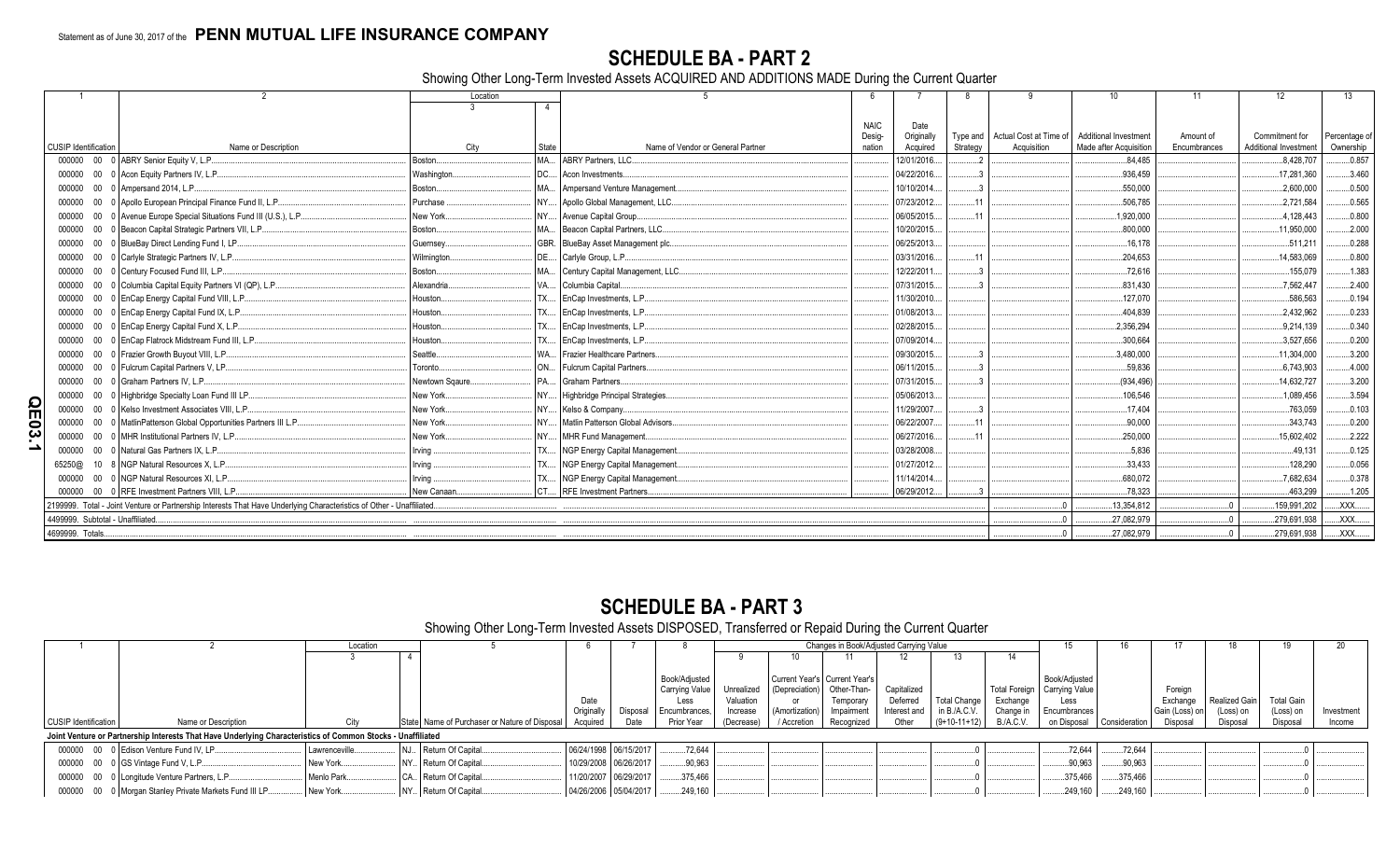SCHEDULE BA - PART 3<br>Showing Other Long-Term Invested Assets DISPOSED, Transferred or Repaid During the Current Quarter

|                  |                             |        |                                                                                                                              | Location       | 5                                                | - 6                   |            |                        |                         |                                 | Changes in Book/Adjusted Carrying Value |                         |                     |                                  | 15                            | 16            | 17                  | 18                   | 19                | 20         |
|------------------|-----------------------------|--------|------------------------------------------------------------------------------------------------------------------------------|----------------|--------------------------------------------------|-----------------------|------------|------------------------|-------------------------|---------------------------------|-----------------------------------------|-------------------------|---------------------|----------------------------------|-------------------------------|---------------|---------------------|----------------------|-------------------|------------|
|                  |                             |        |                                                                                                                              |                | 4                                                |                       |            |                        | -9                      | 10                              | 11                                      | 12                      | 13                  | 14                               |                               |               |                     |                      |                   |            |
|                  |                             |        |                                                                                                                              |                |                                                  |                       |            |                        |                         |                                 |                                         |                         |                     |                                  |                               |               |                     |                      |                   |            |
|                  |                             |        |                                                                                                                              |                |                                                  |                       |            | Book/Adjusted          |                         | Current Year's                  | Current Year's                          |                         |                     |                                  | Book/Adjusted                 |               |                     |                      |                   |            |
|                  |                             |        |                                                                                                                              |                |                                                  | Date                  |            | Carrying Value<br>Less | Unrealized<br>Valuation | (Depreciation)<br><sub>or</sub> | Other-Than-<br>Temporary                | Capitalized<br>Deferred | <b>Total Change</b> | <b>Total Foreign</b><br>Exchange | <b>Carrying Value</b><br>Less |               | Foreign<br>Exchange | <b>Realized Gair</b> | <b>Total Gain</b> |            |
|                  |                             |        |                                                                                                                              |                |                                                  | Originally            | Disposal   | Encumbrances.          | Increase                | (Amortization)                  | Impairment                              | Interest and            | in B./A.C.V.        | Change in                        | Encumbrances                  |               | Gain (Loss) on      | (Loss) on            | (Loss) on         | Investment |
|                  | <b>CUSIP</b> Identification |        | Name or Description                                                                                                          | City           | Name of Purchaser or Nature of Disposal<br>State | Acquired              | Date       | Prior Year             | (Decrease)              | / Accretion                     | Recognized                              | Other                   | $(9+10-11+12)$      | B./A.C.V.                        | on Disposal                   | Consideration | Disposal            | Disposal             | Disposal          | Income     |
|                  | 000000 00                   |        | 0 P1234 Limited                                                                                                              | Guernsev.      | GBR Return Of Capital.                           | 09/29/2003            | 05/08/2017 | 165,650                |                         |                                 |                                         |                         |                     |                                  | 165,650                       | 165,650       |                     |                      |                   |            |
|                  | 000000                      | $00\,$ | Sanderling Venture Partners VI Co-Investment, L.P.                                                                           | San Mateo.     | CA.<br>Return Of Capital.                        | 03/31/2005            | 04/17/2017 | .63,444                |                         |                                 |                                         |                         |                     |                                  | 63,444                        | .63,444       |                     |                      |                   |            |
|                  | 000000                      | $00\,$ | Sigma Partners IV, L.P.                                                                                                      | Menlo Park.    | CA.<br>Return Of Capital.                        | 01/01/1998            | 05/11/2017 | 482,665                |                         |                                 |                                         |                         |                     |                                  | 482,665                       | 482,665       |                     |                      |                   |            |
|                  | 000000                      | $00\,$ | 0 Sigma Partners 6, L.P.                                                                                                     | Menlo Park.    | Return Of Capital.<br>CA.                        | 03/20/2001            | 05/10/2017 | 125,953                |                         |                                 |                                         |                         |                     |                                  | 125,953                       | 125,953       |                     |                      |                   |            |
|                  |                             |        | 000000 00 0 Warburg Pincus Private Equity XII, LP.                                                                           | New York.      | NY Return Of Capital.                            | 12/21/2015 04/07/2017 |            | .51.300                |                         |                                 |                                         |                         |                     |                                  | 51.300                        | .51.300       |                     |                      |                   |            |
|                  |                             |        |                                                                                                                              |                |                                                  |                       |            |                        |                         |                                 |                                         |                         |                     |                                  |                               |               |                     |                      |                   |            |
|                  |                             |        | 1599999. Total - Joint Venture or Partnership Interests That Have Underlying Characteristics of Common Stocks - Unaffiliated |                |                                                  |                       |            | 1,677,245              |                         |                                 |                                         |                         |                     |                                  | 1,677,245                     | .1,677,245    |                     |                      |                   |            |
|                  |                             |        | Joint Venture or Partnership Interests That Have Underlying Characteristics of Other - Unaffiliated                          |                |                                                  |                       |            |                        |                         |                                 |                                         |                         |                     |                                  |                               |               |                     |                      |                   |            |
|                  | 000000                      | $00\,$ | 0 3i Eurofund IV. L.P.                                                                                                       | London.        | <b>GBR</b> OTTI                                  | 12/10/2003            | 06/30/2017 |                        |                         |                                 | 140,117                                 |                         | (140, 117           |                                  |                               |               |                     |                      |                   |            |
|                  | 000000                      | $00\,$ | ABRY Advanced Securities Fund II, L.P.                                                                                       | Boston         | Return Of Capital.<br>MA.                        | 05/04/2011            | 06/29/2017 | .700,150               |                         |                                 |                                         |                         |                     |                                  | 700,150                       | 700,150       |                     |                      |                   |            |
|                  | 000000                      | 00     | ABRY Partners VII. L.P.                                                                                                      | Boston.        | Return Of Capital.<br>MA.                        | 08/10/201             | 05/05/2017 | 1,371,217              |                         |                                 |                                         |                         |                     |                                  | 1,371,217                     | 1,371,217     |                     |                      |                   |            |
|                  | 000000                      | $00\,$ | ABRY Partners VIII. L.P                                                                                                      | Boston.        | Return Of Capital.<br>MA.                        | 09/30/2014            | 04/28/2017 | .482,219               |                         |                                 |                                         |                         |                     |                                  | 482,219                       | .482,219      |                     |                      |                   |            |
|                  | 000000                      | $00\,$ | ABRY Senior Equity II, L.P.                                                                                                  | Boston.        | MA.<br>Return Of Capital.                        | 07/27/2006            | 04/21/2017 | 196,030                |                         |                                 |                                         |                         |                     |                                  | .196,030                      | 196,030       |                     |                      |                   |            |
|                  | 00384@                      | 10     | ABRY Senior Equity III, L.P.                                                                                                 | Boston.        | Return Of Capital.<br>MA.                        | 08/09/2010            | 04/27/2017 | .455,181               |                         |                                 |                                         |                         |                     |                                  | .455,181                      | .455,181      |                     |                      |                   |            |
|                  | 000000                      | $00\,$ | Acon Equity Partners IV, L.P.                                                                                                | Washington     | DC<br>Return Of Capital.                         | 04/22/2016            | 06/05/2017 | .378,242               |                         |                                 |                                         |                         |                     |                                  | .378,242                      | .378,242      |                     |                      |                   |            |
|                  | 000000                      | 00     | Apollo European Principal Finance Fund II, L.P.                                                                              | Purchase       | NY Return Of Capital.                            | 07/23/2012            | 06/26/2017 | .471,223               |                         |                                 |                                         |                         |                     |                                  | .471,223                      | .471,223      |                     |                      |                   |            |
|                  | 000000                      | 00     | Avenue Asia Special Situations Fund IV, L.P.                                                                                 | New York       | NY Return Of Capital.                            | 06/30/2006            | 06/29/2017 | .482,415               |                         |                                 |                                         |                         |                     |                                  | 482,415                       | 482,415       |                     |                      |                   |            |
|                  | G0676@                      | 10     | Avenue Europe Special Situations Fund II (U.S.), L.P.                                                                        | New York.      | NY Return Of Capital.                            | 10/04/2011            | 05/24/2017 | .135,972               |                         |                                 |                                         |                         |                     |                                  | .135,972                      | 135,972       |                     |                      |                   |            |
|                  | 05360@                      | 10     | 3 Avenue Special Situations Fund VI, L.P.                                                                                    | New York       | Return Of Capital/OTT<br>NY                      | 06/15/2010            | 06/30/2017 | 211,253                |                         |                                 | .491,699                                |                         | (491,699).          |                                  | 211,253                       | .211,253      |                     |                      |                   |            |
| $\overline{E}03$ | 000000                      | 00     | Beacon Capital Strategic Partners VII, L.P.                                                                                  | Boston.        | Return Of Capital.<br>MA.                        | 10/20/2015            | 05/26/2017 | 2,774,990              |                         |                                 |                                         |                         |                     |                                  | .2,774,990                    | 2,774,990     |                     |                      |                   |            |
| Ñ                |                             |        |                                                                                                                              |                |                                                  |                       |            |                        |                         |                                 |                                         |                         |                     |                                  |                               |               |                     |                      |                   |            |
|                  | 000000                      | $00\,$ | BlueBay Direct Lending Fund I, LP.                                                                                           | Guernsey.      | <b>GBR</b><br>Return Of Capital.                 | 06/25/2013            | 04/28/2017 | .294,198               |                         |                                 |                                         |                         |                     |                                  | .294,198                      | 294,198       |                     |                      |                   |            |
|                  | 000000                      | 00     | Carlyle Strategic Partners IV, L.P.                                                                                          | Wilmington     | Return Of Capital.<br>DE.                        | 03/31/2016            | 04/27/2017 | .226,007               |                         |                                 |                                         |                         |                     |                                  | .226,007                      | .226,007      |                     |                      |                   |            |
|                  | 000000                      | $00\,$ | Cypress Merchant Banking Partners II, L.P.                                                                                   | New York.      | NY.<br>Return Of Capital.                        | 03/29/1999            | 06/28/2017 | .8,295                 |                         |                                 |                                         |                         |                     |                                  | 8.295                         | .8,295        |                     |                      |                   |            |
|                  | 000000                      | $00\,$ | EnCap Energy Capital Fund VII, L.P.                                                                                          | Houston        | TX<br>Return Of Capital.                         | 09/17/2007            | 06/29/2017 | .41,953                |                         |                                 |                                         |                         |                     |                                  | .41,953                       | .41,953       |                     |                      |                   |            |
|                  | 000000                      | $00\,$ | EnCap Energy Capital Fund VIII, L.P.                                                                                         | Houston        | TX<br>Return Of Capital/OTT                      | 11/30/2010            | 06/30/2017 | .31,971                |                         |                                 | .961,667                                |                         | .(961,667           |                                  | .31,97'                       | 31,971        |                     |                      |                   |            |
|                  | 000000                      | 00     | FIA Timber Partners Special Situation Fund, LP.                                                                              | Atlanta.       | GA.<br>Return Of Capital.                        | 09/26/2006            | 06/29/2017 | 1,292,206              |                         |                                 |                                         |                         |                     |                                  | .1,292,206                    | 1,292,206     |                     |                      |                   |            |
|                  | 000000                      | 00     | GMO Forestry Fund 8.                                                                                                         | Boston.        | MA.<br>OTTI.                                     | 12/13/2004            | 06/30/2017 |                        |                         |                                 | .192,493                                |                         | (192,493            |                                  |                               |               |                     |                      |                   |            |
|                  | 000000                      | 00     | Graham Partners II, L.P.                                                                                                     | Newtown Sqaure | Return Of Capital/OTT<br>PA                      | 01/11/2005            | 06/30/2017 | .22,260                |                         |                                 | .364,368                                |                         | (364, 368)          |                                  | .22,260                       | .22,260       |                     |                      |                   |            |
|                  | 000000                      | 00     | Graham Partners II Co-Investment, L.P.                                                                                       | Newtown Sqaure | Return Of Capital/OTT<br>PA.                     | 09/22/2005            | 06/30/2017 | .10,819                |                         |                                 | .90,293                                 |                         | (90, 293)           |                                  | 10,819                        | 10,819        |                     |                      |                   |            |
|                  | 000000                      | $00\,$ | Highbridge Specialty Loan Fund III LP.                                                                                       | New York.      | NY.<br>Return Of Capital.                        | 05/06/2013            | 06/08/2017 | 1,060,212              |                         |                                 |                                         |                         |                     |                                  | .1,060,212                    | 1,060,212     |                     |                      |                   |            |
|                  | 000000                      | $00\,$ | JPMorgan Infrastructure Investments Fund.                                                                                    | New York.      | Return Of Capital.<br>NY.                        | 04/30/2007            | 06/30/2017 | .69,108                |                         |                                 |                                         |                         |                     |                                  | .69,108                       | .69,108       |                     |                      |                   |            |
|                  | 000000                      | $00\,$ | Kelso Investment Associates VIII, L.P.                                                                                       | New York.      | NY.<br>Return Of Capital.                        | 11/29/2007            | 06/15/2017 | .245,218               |                         |                                 |                                         |                         |                     |                                  | .245,218                      | .245,218      |                     |                      |                   |            |
|                  | 000000                      | $00\,$ | Macquarie Infrastructure Partners A/B, L.P                                                                                   | New York.      | NY.<br>Return Of Capital.                        | 12/22/2006            | 05/23/2017 | 886                    |                         |                                 |                                         |                         |                     |                                  | 886                           | .886          |                     |                      |                   |            |
|                  | 000000                      | 00     | MatlinPatterson Global Opportunities Partners III L.P                                                                        | New York.      | Return Of Capital.<br>NY                         | 06/22/2007            | 06/27/2017 | .356,568               |                         |                                 |                                         |                         |                     |                                  | 356,568                       | .356,568      |                     |                      |                   |            |
|                  | 000000                      | 00     | MHR Institutional Partners IV, L.P.                                                                                          | New York.      | Return Of Capital.<br>NY.                        | 06/27/2016            | 06/27/2017 | .51,714                |                         |                                 |                                         |                         |                     |                                  | .51,714                       | .51,714       |                     |                      |                   |            |
|                  | 000000                      | 00     | Natural Gas Partners IX, L.P.                                                                                                |                | Return Of Capital.<br>TX.                        | 03/28/2008            | 05/19/2017 | .218,141               |                         |                                 |                                         |                         |                     |                                  | 218,141                       | .218,141      |                     |                      |                   |            |
|                  |                             |        |                                                                                                                              | Irving.        | CT.<br>Return Of Capital.                        | 08/05/201             | 04/06/2017 |                        |                         |                                 |                                         |                         |                     |                                  |                               |               |                     |                      |                   |            |
|                  | 000000                      | 00     | New Canaan Funding Mezzanine V, L.P.                                                                                         | New Canaan     |                                                  |                       |            | .2,098                 |                         |                                 |                                         |                         |                     |                                  | 2,098                         | .2,098        |                     |                      |                   |            |
|                  | 65280@                      | 10     | Newstone Capital Partners II, L.P.                                                                                           | Los Angeles    | CA.<br>Return Of Capital.                        | 12/10/2010            | 04/19/2017 | .61,465                |                         |                                 |                                         |                         |                     |                                  | 61.465                        | .61,465       |                     |                      |                   |            |
|                  | 000000                      | 00     | NGP Natural Resources X, L.P.                                                                                                | Irving.        | TX<br>Return Of Capital.                         | 01/27/2012            | 06/28/2017 | .6,419                 |                         |                                 |                                         |                         |                     |                                  | 6,419                         | 6,419         |                     |                      |                   |            |
|                  | 000000                      | 00     | Perry Partners L.P. Class C                                                                                                  | New York.      | NY Return Of Capital.                            | 12/24/2014            | 04/10/2017 | 1,510,819              |                         |                                 |                                         |                         |                     |                                  | 1,510,819                     | 1,510,819     |                     |                      |                   |            |
|                  | 000000                      | 00     | RFE Investment Partners VIII, L.P.                                                                                           | New Canaan     | CT.<br>Return Of Capital.                        | 06/29/2012            | 04/05/2017 | .939,034               |                         |                                 |                                         |                         |                     |                                  | .939,034                      | 939,034       |                     |                      |                   |            |
|                  | 000000                      | 00     | Selene Residential Mortgage Opportunity Fund L.P.                                                                            | New York.      | NY Return Of Capital.                            | 04/21/2008            | 06/29/2017 | .13,262                |                         |                                 |                                         |                         |                     |                                  | 13.262                        | 13,262        |                     |                      |                   |            |
|                  | 87311@                      | 10     | 9 TCW/Crescent Mezzanine Partners III, L.P.                                                                                  | Los Angeles    | CA Return Of Capital/OTT                         | 03/30/2001            | 06/30/2017 |                        |                         |                                 | .410,393                                |                         | (410, 393)          |                                  |                               |               |                     |                      |                   |            |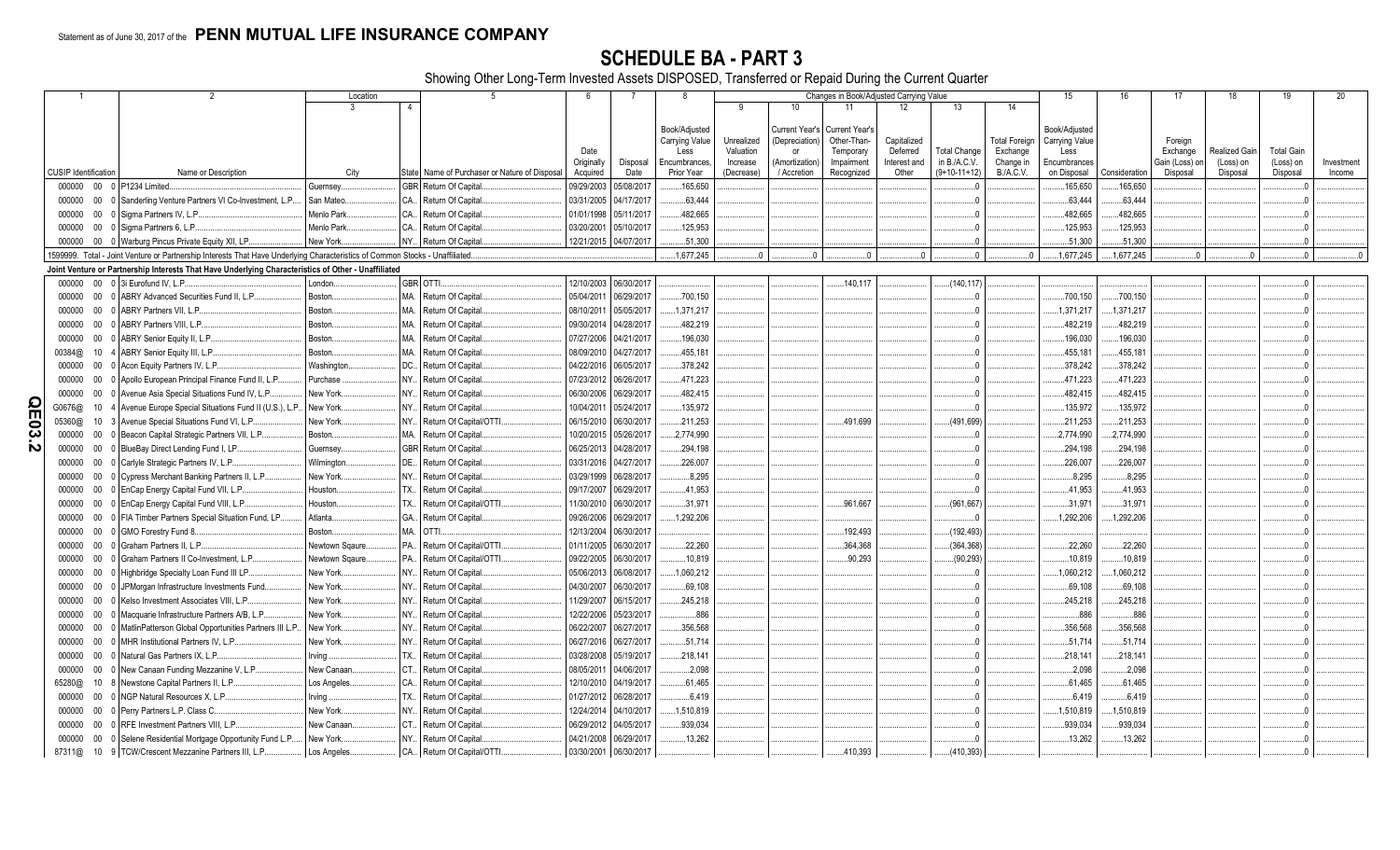## **SCHEDULE BA - PART 3**

Showing Other Long-Term Invested Assets DISPOSED, Transferred or Repaid During the Current Quarter

|                                  |                                                                                                                      | Location     |                                                        |            |                       |                        |            |                              | Changes in Book/Adjusted Carrying Value |              |                     |           |                                |               |                |               |                   |            |
|----------------------------------|----------------------------------------------------------------------------------------------------------------------|--------------|--------------------------------------------------------|------------|-----------------------|------------------------|------------|------------------------------|-----------------------------------------|--------------|---------------------|-----------|--------------------------------|---------------|----------------|---------------|-------------------|------------|
|                                  |                                                                                                                      |              |                                                        |            |                       |                        |            |                              |                                         |              |                     |           |                                |               |                |               |                   |            |
|                                  |                                                                                                                      |              |                                                        |            |                       |                        |            |                              |                                         |              |                     |           |                                |               |                |               |                   |            |
|                                  |                                                                                                                      |              |                                                        |            |                       | Book/Adiusted          |            |                              | Current Year's Current Year's           |              |                     |           | Book/Adjusted                  |               |                |               |                   |            |
|                                  |                                                                                                                      |              |                                                        |            |                       | Carrying Value         | Unrealized | I (Depreciation) Other-Than- |                                         | Capitalized  |                     |           | Total Foreign   Carrying Value |               | Foreign        |               |                   |            |
|                                  |                                                                                                                      |              |                                                        | Date       |                       | Less                   | Valuation  |                              | Temporary                               | Deferred     | <b>Total Change</b> | Exchange  | Less                           |               | Exchange       | Realized Gain | <b>Total Gain</b> |            |
|                                  |                                                                                                                      |              |                                                        | Originally |                       | Disposal Encumbrances, | Increase   | (Amortization)               | Impairment                              | Interest and | in $B.A.C.V.$       | Change in | Encumbrances                   |               | Gain (Loss) on | (Loss) on     | (Loss) on         | Investment |
| <b>CUSIP Identification</b>      | Name or Description                                                                                                  |              | State Name of Purchaser or Nature of Disposal Acquired |            | Date                  | Prior Year             | (Decrease) | Accretion                    | Recognized                              | Other        | $(9+10-11+12)$      | B./A.C.V. | on Disposal                    | Consideration | Disposal       | Disposal      | Disposal          | Income     |
|                                  | 000000 00 0 TCW/Crescent Mezzanine Partners IV, L.P                                                                  | Los Angeles. | CA Return Of Capital.                                  |            | 05/12/2006 05/26/2017 | .203,156               |            |                              |                                         |              |                     |           | 203.156                        | .203,156      |                |               |                   |            |
|                                  | 2199999. Total - Joint Venture or Partnership Interests That Have Underlying Characteristics of Other - Unaffiliated |              |                                                        |            |                       | 14,324,701             |            |                              | .2,651,030                              |              | (2,651,030)         |           | 14,324,701                     | 14,324,701    |                |               |                   |            |
| 4499999. Subtotal - Unaffiliated |                                                                                                                      |              |                                                        |            |                       | 16.001.946             |            |                              | .2,651,030                              |              | (2,651,030)         |           | .16.001.946                    | .16,001,946   |                |               |                   |            |
| 4699999. Totals                  |                                                                                                                      |              |                                                        |            |                       | 16,001,946             |            |                              | .2,651,030                              |              | (2,651,030)         |           | 16,001,946                     | 16,001,946    |                |               |                   |            |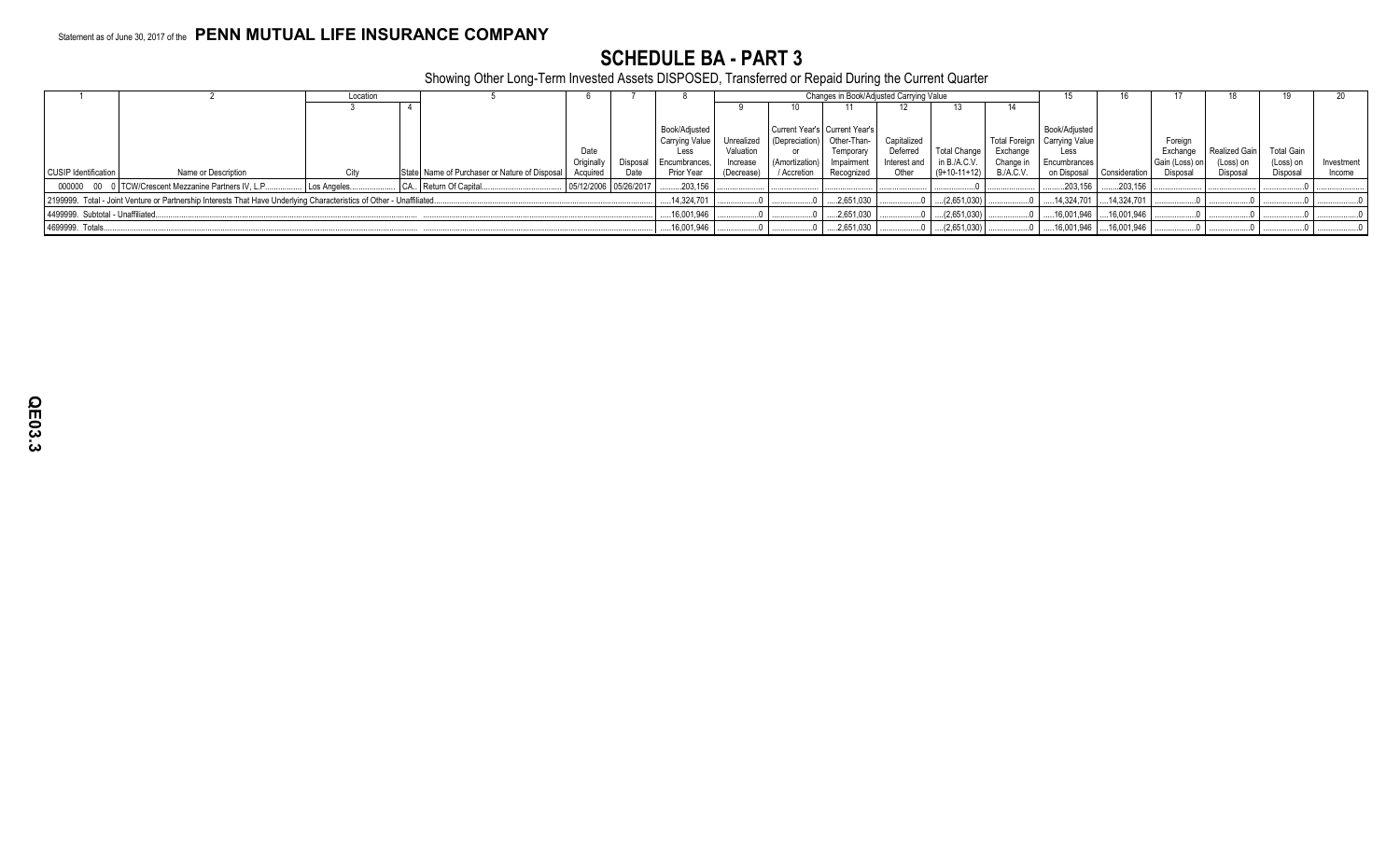**SCHEDULE D - PART 3**<br>Showing all Long-Term Bonds and Stocks ACQUIRED During Current Quarter

|          | $\overline{1}$          |                       | $\overline{2}$<br>$\overline{\mathbf{3}}$                                    | $\overline{4}$ | -5                                | 6                         | $\overline{7}$      | 8                   | 9                                       | 10                                           |
|----------|-------------------------|-----------------------|------------------------------------------------------------------------------|----------------|-----------------------------------|---------------------------|---------------------|---------------------|-----------------------------------------|----------------------------------------------|
|          |                         |                       |                                                                              |                |                                   |                           |                     |                     |                                         | NAIC Designation or                          |
|          | CUSIP Identification    |                       | Description<br>Foreign                                                       | Date Acquired  | Name of Vendor                    | Number of Shares of Stock | <b>Actual Cost</b>  | Par Value           | Paid for Accrued Interest and Dividends | Market Indicator (a)                         |
|          | Bonds - U.S. Government |                       |                                                                              |                |                                   |                           |                     |                     |                                         |                                              |
|          |                         |                       | 38378B 2W 8 GNR 2012-150 Z.                                                  | 06/01/2017.    | CAPITALIZED INTEREST.             |                           | .94,915             | 94,915              |                                         |                                              |
|          | 38378B                  |                       | 3F 4 GNR 2012-147 Z.                                                         | 06/01/2017.    | CAPITALIZED INTEREST.             |                           | .29,813             | 29,813              |                                         |                                              |
|          | 38378B                  |                       | M6 3 GNR 2012-120 Z.                                                         | 06/01/2017.    | CAPITALIZED INTEREST.             |                           | .58,931             | .58,931             |                                         |                                              |
|          | 38378B                  |                       | N5 4 GNR 2012-125 Z.                                                         | 06/01/2017.    | CAPITALIZED INTEREST.             |                           | .72,826<br>.256,485 | .72,826<br>.256,485 | 0                                       | XXX.                                         |
|          |                         |                       | 0599999. Total - Bonds - U.S. Government                                     |                |                                   |                           |                     |                     |                                         |                                              |
|          | 64542W                  |                       | Bonds - U.S. States, Territories and Possessions<br>BH 2 NEW HOPE CULTRL EDU | 05/31/2017.    | KEYBANC.                          |                           | .1,997,500          | .2,000,000          | 13,447 1FE.                             |                                              |
|          | 658289                  |                       | ZD 8 NC UNIV-TXB-B-BABS.                                                     | 06/14/2017.    | RAYMOND JAMES.                    |                           | 3,371,760           | .3,000,000          | .39,176                                 | 1FE.                                         |
|          | 915217                  |                       | RY 1 UNIV VA-TXB.                                                            | 05/22/2017     | SALOMON/CITIGROUP.                |                           | .4.181.220          | 3.000.000           | .43.400                                 | 1FE.                                         |
|          |                         |                       | 1799999. Total - Bonds - U.S. States, Territories & Possessions              |                |                                   |                           | .9,550,480          | .8,000,000          | 96,023                                  | $\overline{X}$ $\overline{X}$ $\overline{X}$ |
|          |                         |                       | Bonds - U.S. Special Revenue and Special Assessment                          |                |                                   |                           |                     |                     |                                         |                                              |
|          |                         |                       | 3136AT X2 5 FNA 2016-M10 X                                                   | 05/04/2017     | NOMURA.                           |                           | .7,094,132          |                     | 21,189 1FE.                             |                                              |
|          | 93976A                  |                       | AH 5 WA ST CONVENTION-BABS                                                   | 04/03/2017.    | <b>RAYMOND JAMES.</b>             |                           | .1,629,871          | .1,275,000          | 22,846                                  | 1FE.                                         |
|          |                         |                       | 3199999. Total - Bonds - U.S. Special Revenue and Special Assessments        |                |                                   |                           | 8.724.003           | 1,275,000           | .44,035                                 | XXX.                                         |
|          |                         |                       | <b>Bonds - Industrial and Miscellaneous</b>                                  |                |                                   |                           |                     |                     |                                         |                                              |
|          | 0010EP                  |                       | AF 5 AEP TEXAS INC.                                                          | 04/05/2017     | <b>MORGAN STANLEY</b>             |                           | .6,175,450          | .5,000,000          | .50,799 2FE.                            |                                              |
|          | 00842B                  | AT<br>$\Delta$        | ABMT 2015-5 B2                                                               | 06/22/2017     | BROWNSTONE.                       |                           | .5,079,091          | .4,996,883          | .1,913                                  | 1FF                                          |
|          | 00842C                  |                       | AC 9 ABMT 2015-7 A3.                                                         | 05/31/2017.    | JP MORGAN CHASE.                  |                           | .3,545,350          | .3,460,989          | .1,346                                  | 1FE                                          |
|          | 010392                  | EC                    | SO 5.7 02/15/33.                                                             | 06/01/2017     | FTN FINANCIAL.                    |                           | .1,190,180          | .1,000,000          | 17,575                                  | 1FE.                                         |
| <u>ရ</u> | 034863                  | AR                    | 1 AALLN 4 3/4 04/10/27                                                       | 04/03/2017.    | SALOMON/CITIGROUP.                |                           | .3,000,000          | .3,000,000          |                                         | 3FE                                          |
|          | 06541F                  | BC                    | 2 BANK 2017-BNK4 XB.                                                         | 04/06/2017     | WELLS FARGO/WACHOVIA              |                           | .3,243,517          |                     | 18,372                                  | 1FE.                                         |
| D4       | 066836                  |                       | AB 3 BAPTIST HLTH SO FLOR INC                                                | 05/31/2017.    | VARIOUS.                          |                           | .3,661,891          | 3,575,000           | .8,235                                  | 1FE.                                         |
|          | 070101                  | AH<br>3               | <b>BASIN ELECTRIC POWER</b>                                                  | 05/30/2017     | MITSUBISHI SECURITIES.            |                           | .3,082,320          | .3,000,000          | 14,250                                  | 1FE.                                         |
|          | 099724                  | AH<br>9               | BWA 4 3/8 03/15/45.                                                          | 05/10/2017.    | STIFEL, NICOLAUS & CO.            |                           | .1,447,005          | 1,500,000           | 10,938                                  | 2FE                                          |
|          | 12532C                  | <b>BE</b>             | CFCRE 2017-C8 XA.                                                            | 05/19/2017     | CANTOR FITZGERALD.                |                           | .2,496,973          |                     | .6,939                                  | 1FE                                          |
|          | 12592U                  | AQ 5                  | CSMLT 2015-1 A9.                                                             | 05/31/2017.    | JP MORGAN CHASE.                  |                           | .5,565,796          | .5,433,358          | .2,113                                  |                                              |
|          | 12594X                  | AM<br>- 6             | CSMC 2017-HL1 A12.                                                           | 06/26/2017     | CREDIT SUISSE/FIRST BOSTON        |                           | .5,699,246          | .5,685,500          | 15,477                                  | 1FE.                                         |
|          | 12636Y                  | AB<br>- 8             | <b>CRH AMERICA FIN.</b>                                                      | 05/04/2017.    | SALOMON/CITIGROUP.                |                           | .2,988,090          | .3,000,000          |                                         | 2FE                                          |
|          | 12637L                  | AL<br>$\mathcal{R}$   | CSMLT 2015-2 A7.                                                             | 05/31/2017     | JP MORGAN CHASE                   |                           | .3,610,010          | .3,524,110          | 1,370                                   | 1FE                                          |
|          | 12637L                  | AQ 2                  | CSMLT 2015-2 B2.                                                             | 06/23/2017     | KGS ALPHA.                        |                           | .8,753,807          | 8,478,264           | 24,868                                  |                                              |
|          | 12649X                  | <b>BD</b><br>$\Omega$ | CSMC 2015-3 B3                                                               | 06/13/2017     | ROBERT W BAIRD.                   |                           | .4,424,158          | 4,305,750           | .7,076                                  | 1FE.                                         |
|          | 14149Y                  | <b>BM</b>             | CAH 4.368 06/15/47.                                                          | 06/01/2017.    | <b>GOLDMAN SACHS &amp; CO.</b>    |                           | .3,000,000          | .3,000,000          |                                         | 2FE                                          |
|          | 161175                  | <b>BD</b>             | CHARTER COMM OPT LLC.                                                        | 06/27/2017.    | <b>BANK OF AMERICA.</b>           |                           | .4,261,160          | .4,000,000          | 45,389                                  | 2FE                                          |
|          | 165167                  | CV 7                  | <b>CHESAPEAKE ENERGY</b>                                                     | 05/22/2017     | SALOMON/CITIGROUP.                |                           | 500,000             | .500,000            |                                         | 5FE.                                         |
|          | 21036P                  | AT<br>-5              | <b>CONSTELLATION BR.</b>                                                     | 05/04/2017     | <b>BARCLAYS CAPITAL</b>           |                           | .2,524,125          | .2,500,000          |                                         | 2FE.                                         |
|          | 22822V                  | AF<br><b>8</b>        | CCI 4 3/4 05/15/47.                                                          | 06/29/2017.    | SUN TRUST.                        |                           | .3,093,960          | .3,000,000          | 25,333                                  | 2FE                                          |
|          | 29250R                  | AW 6                  | <b>ENBRIDGE ENERGY.</b>                                                      | 05/04/2017     | WELLS FARGO/WACHOVIA.             |                           | .3,406,380          | .3,000,000          | 11,750                                  | 2FE                                          |
|          | 29336U                  | AC                    | ENLINK MIDSTREAM PARTNER.                                                    | 05/04/2017.    | CREDIT SUISSE/FIRST BOSTON        |                           | .3,036,720          | .3,000,000          | 17,733                                  | 2FE                                          |
|          | 3133EH                  | PG <sub>2</sub>       | <b>FEDERAL FARM CREDIT BANK</b>                                              | 06/22/2017     | VARIOUS.                          |                           | 12,340,000          | 12,340,000          | .579                                    |                                              |
|          | 3137B3                  | NC 8                  | FHMS K030 X3.                                                                | 05/02/2017.    | CREDIT SUISSE/FIRST BOSTON        |                           | .6,031,055          |                     | 13,323                                  |                                              |
|          | 3137B4                  | H2 <sub>5</sub>       | <b>FHMS K032 X3.</b>                                                         | 04/27/2017.    | <b>CREDIT SUISSE/FIRST BOSTON</b> |                           | .4,978,594          |                     | .2,710                                  |                                              |
|          | 3137BL                  | ME <sub>5</sub>       | FHMS KS03 X                                                                  | 06/07/2017.    | PERFORMANCE TRUST                 |                           | .4,062,849          |                     | 32,996                                  |                                              |
|          | 3137BW                  | WG 5                  | <b>FHMS K725 X3.</b>                                                         | 04/18/2017.    | WELLS FARGO/WACHOVIA              |                           | .3,500,000          |                     | 39,214                                  |                                              |
|          | 3137BX                  | HE 5                  | FHMS K153 X3.                                                                | 04/21/2017.    | CREDIT SUISSE/FIRST BOSTON        |                           | .2,743,524          |                     | 21,500                                  |                                              |
|          | 3137BX                  | R2<br>$\overline{0}$  | FHMS K064 X1.                                                                | 05/05/2017.    | JP MORGAN CHASE.                  |                           | .6,078,650          |                     | 35,356                                  |                                              |
|          | 3137BX                  |                       | R3 8 FHMS K064 X3.                                                           | 05/05/2017     | JP MORGAN CHASE.                  |                           | .5,008,825          |                     | 26,585                                  |                                              |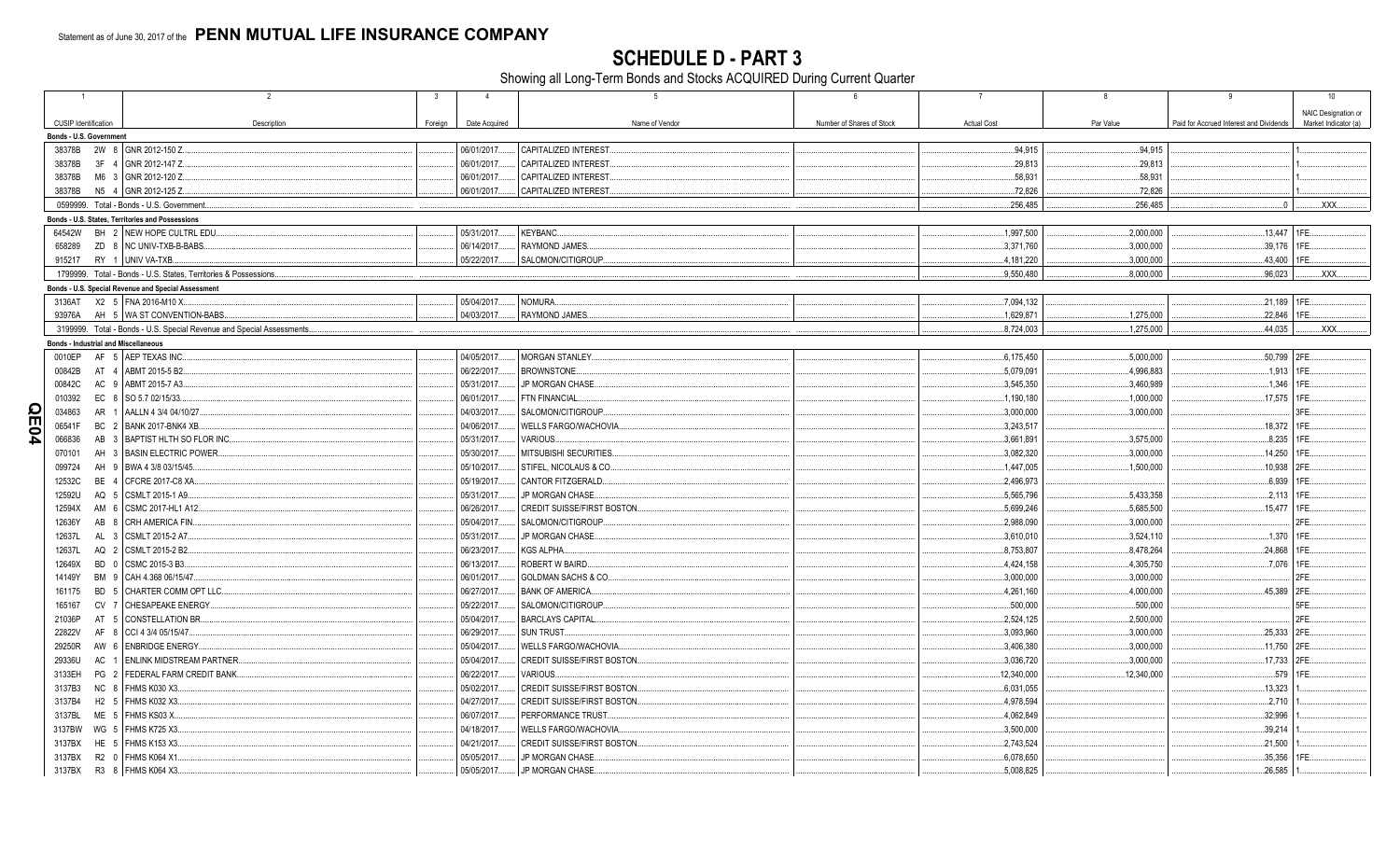SCHEDULE D - PART 3<br>Showing all Long-Term Bonds and Stocks ACQUIRED During Current Quarter

|           |                      |      | $\overline{2}$                  |         | $\overline{4}$ | -5                             | ĥ                         | $\overline{7}$     | 8           | -9                                      |                                             |
|-----------|----------------------|------|---------------------------------|---------|----------------|--------------------------------|---------------------------|--------------------|-------------|-----------------------------------------|---------------------------------------------|
|           | CUSIP Identification |      | Description                     | Foreign | Date Acquired  | Name of Vendor                 | Number of Shares of Stock | <b>Actual Cost</b> | Par Value   | Paid for Accrued Interest and Dividends | NAIC Designation or<br>Market Indicator (a) |
|           | 3137BY               |      | PT 1 FHMS K726 X3.              |         | 06/22/2017.    | GOLDMAN SACHS & CO.            |                           | .3,210,410         |             | .43,437                                 |                                             |
|           | 36249@               | AA   | 1 GTH GSA.                      |         | 06/12/2017.    | WILLIAM BLAIR.                 |                           | .4,500,000         | 4,500,000   |                                         |                                             |
|           | 36253P               |      | AF 9 GSMS 2017-GS6 XB.          |         | 05/22/2017.    | <b>GOLDMAN SACHS &amp; CO.</b> |                           | .2,574,842         |             | .32,070 1FE                             |                                             |
|           | 36416U               |      | BG 9 GFMT 2017-1 B1             |         | 06/19/2017.    | WELLS FARGO/WACHOVIA           |                           | 5,710,774          | .5,574,887  | .12,358                                 | 1FF                                         |
|           |                      |      | AE 1   INTL FLAVOR & FRAGRANCES |         |                | UBS SECURITIES.                |                           | .2,043,780         | .2,000,000  | .3,403 2FE                              |                                             |
|           | 459506               |      |                                 |         | 05/30/2017.    |                                |                           |                    |             |                                         |                                             |
|           | 46642N               | BK   | 1 JPMBB 2014-C22 C              |         | 06/16/2017.    | <b>JP MORGAN CHASE</b>         |                           | .5,025,000         | .5,000,000  | .13,087                                 |                                             |
|           | 46644K               |      | AC 4 JPMCC 2015-FRR2 BK36.      |         | 04/06/2017.    | <b>BANK OF AMERICA</b>         |                           | .4,384,030         | .7,624,400  |                                         |                                             |
|           | 48128K               |      | AV 3 JPMCC 2017-JP6 XA          |         | 05/25/2017.    | <b>JP MORGAN CHASE</b>         |                           | .4,750,488         |             | .31,776 1FE.                            |                                             |
|           | 496902               | AP   | 2 KINROSS GOLD.                 |         | 06/28/2017.    | JP MORGAN CHASE.               |                           | .1,000,000         | .1,000,000  |                                         | 3FF                                         |
|           | 50190D               |      | AL 0 LCCM 2017-LC26 XA.         |         | 06/23/2017.    | <b>WELLS FARGO/WACHOVIA</b>    |                           | .3,541,120         |             | .38,843                                 | 1FF                                         |
|           | 50190D               |      | AN 6   LCCM 2017-LC26 XB        |         | 06/23/2017.    | WELLS FARGO/WACHOVIA.          |                           | .2,558,457         |             | .19,824                                 | 1FE.                                        |
|           | 574599               |      | BM 7 MASCO CORP.                |         | 06/12/2017.    | RBC/DAIN RAUSCHER.             |                           | .1,992,900         | .2,000,000  |                                         | 2FE                                         |
|           | 60871R               | AD   | 2 MOLSON COORS.                 |         | 05/17/2017.    | SEELAUS                        |                           | .3,271,800         | .3,000,000  | $.8,750$ 2FE                            |                                             |
|           | 61691J               | AW 4 | MSC 2017-H1 XA.                 |         | 05/25/2017.    | MORGAN STANLEY.                |                           | .3,002,858         |             | .8,395                                  | 1FE                                         |
|           | 61945C               | AE   | 3   MOSIAC CO                   |         | 04/05/2017.    | SALOMON/CITIGROUP              |                           | .2,586,275         | .2,500,000  | .56,641                                 | 2FE                                         |
|           | 62952E               |      | AB 3 NYU HOSPITALS CENTER.      |         | 06/01/2017.    | RAYMOND JAMES                  |                           | .4,386,362         | .3,555,000  | .68,844 1FE                             |                                             |
|           | 65473Q               |      | AZ 6 NI 5.8 02/01/42            |         | 05/08/2017.    | STIFEL, NICOLAUS & CO.         |                           | .2,337,820         | .2,000,000  | .32,222 2FE                             |                                             |
|           | 65473Q               |      | BE 2 NISOURCE FINANCE CORP.     |         | 05/11/2017.    | <b>JP MORGAN CHASE</b>         |                           | .2,999,520         | .3,000,000  |                                         | 2FE                                         |
|           | 66977W               |      | AR 0 NOVA CHEMICALS CORP.       |         | 05/25/2017.    | <b>BARCLAYS CAPITAL</b>        |                           | .2,000,000         | .2,000,000  |                                         | 3FE.                                        |
| O         | 690742               |      | AG 6 OWENS CORNING.             |         | 06/21/2017.    | <b>BANK OF AMERICA</b>         |                           | .3,467,240         | .3,500,000  |                                         | 2FE                                         |
| m         | 69335G               |      | AA 3   PECO ENERGY CAP.         |         | 04/04/2017.    | RAYMOND JAMES.                 |                           | .3,998,000         | .4,000,000  | .71,556 2FE                             |                                             |
| <b>PO</b> | 714264               |      | AK 4 PERNOD-RICHARD SA.         |         | 05/30/2017.    | SEELAUS.                       |                           | .2,354,780         | .2,000,000  | .41,861                                 | 12FE                                        |
|           | 718546               |      | AL 8 PHILLIPS 66.               |         | 06/07/2017.    | <b>UBS SECURITIES.</b>         |                           | .3,220,950         | .3,000,000  | .10,969 2FE                             |                                             |
|           | 745332               |      | BY 1 PUGET SOUND ENERGY.        |         | 05/03/2017.    | SEELAUS.                       |                           | .2,772,113         | .3,005,000  | .91,395 2FE                             |                                             |
|           | 747525               |      | AV 5 QUALCOMM INC.              |         | 05/19/2017.    | <b>GOLDMAN SACHS &amp; CO</b>  |                           | .1,999,680         | .2,000,000  |                                         | 1FE                                         |
|           | 74890D               | AG   | 4   RAITF 2016-FL6 C.           |         | 06/21/2017.    | SALOMON/CITIGROUP              |                           | .2,002,500         | .2,000,000  | .2,989                                  | 1FF                                         |
|           | 74890E               |      | AG 2   RAITF 2017-FL7 C.        |         | 06/13/2017.    | SALOMON/CITIGROUP              |                           | .2,843,000         | .2,843,000  |                                         | 1FF                                         |
|           | 761713               | BB   | 1 REYNOLDS AMERICAN INC.        |         | 06/07/2017.    | <b>GOLDMAN SACHS &amp; CO.</b> |                           | .3,652,380         | .3,000,000  | .57,038 2FE                             |                                             |
|           | 774341               |      | AL 5 COL 4.35 04/15/47.         |         | 05/30/2017.    | WELLS FARGO/WACHOVIA           |                           | .2,080,280         | .2,000,000  | .12,567                                 | 2FE                                         |
|           | 80586L               | AC   | 1 SCALA 2016-1 B.               |         | 04/11/2017.    | US BANCORP/PIPER JAFFRAY       |                           | .1,000,000         | 1,000,000   | 289 2FE                                 |                                             |
|           | 81745X               |      | AG 2 SEMT 2017-4 A7.            |         | 06/07/2017.    | WELLS FARGO/WACHOVIA           |                           | .11,536,020        | .11,500,000 | .31,306 1FE                             |                                             |
|           | 824348               |      | AX 4 SHERWIN-WILLIAMS CO.       |         | 05/04/2017.    | VARIOUS.                       |                           | .6,003,555         | .6,000,000  |                                         | 2FE                                         |
|           | 8426EP               |      | AC 2 SOUTHERN CO GAS.           |         | 05/04/2017.    | <b>BANK OF AMERICA.</b>        |                           | .2.992.950         | .3,000,000  |                                         | 2FE.                                        |
|           |                      |      | AK 6   TALEN ENERGY SUPPLY      |         | 04/13/2017.    | <b>GOLDMAN SACHS &amp; CO</b>  |                           | .2,000,000         | .2,000,000  |                                         | 3FE.                                        |
|           | 87422L               |      |                                 |         |                |                                |                           |                    |             |                                         | 4FE.                                        |
|           | 87422V               |      | AB 4   TALEN ENERGY SUP.        |         | 04/07/2017.    | <b>MORGAN STANLEY</b>          |                           | .4,850,000         | .5,000,000  |                                         |                                             |
|           | 88606W               |      | AB 8   TBOLT 2017-A B.          |         | 04/25/2017.    | <b>BANK OF AMERICA.</b>        |                           | 1,339,637          | 1,350,000   |                                         | 2FE.                                        |
|           | 88606W               |      | AC 6   TBOLT 2017-A C.          |         | 04/25/2017.    | <b>BANK OF AMERICA.</b>        |                           | .909,685           | .1,000,000  |                                         | 1F                                          |
|           | 89172Y               | AC   | 4   TPMT 2016-3 M1.             |         | 06/23/2017.    | JP MORGAN CHASE.               |                           | .141,241           | .140,000    | .368                                    | 1FF                                         |
|           | 901109               |      | AF 5 TUTOR PERINI CORP          |         | 04/12/2017.    | <b>GOLDMAN SACHS &amp; CO.</b> |                           | .500,000           | .500,000    |                                         | 4FF                                         |
|           | 90346W               | AB   | 9 US AIR 2013-1B.               |         | 06/12/2017.    | VARIOUS.                       |                           | .2,471,281         | .2,342,446  | .10,492 2FE                             |                                             |
|           | 91915W               | AB   | 8 VALIDUS HOLDINGS              |         | 04/10/2017.    | RAYMOND JAMES.                 |                           | 391,832            | 281,000     | .5,334 2FE                              |                                             |
|           | 920253               | AE   | 1 VALMONT INDUSTRIES INC        |         | 04/05/2017.    | STIFEL, NICOLAUS & CO.         |                           | .3,102,874         | .3,400,000  | .4,463 2FE                              |                                             |
|           | 95001M               |      | AJ 9 WFCM 2017-C38 XB.          |         | 06/28/2017.    | WELLS FARGO/WACHOVIA           |                           | .8,340,436         |             | .39,631                                 | 1FE                                         |
|           | 97652Q               |      | BK 4   WIN 2014-2 B2.           |         | 06/28/2017.    | BROWNSTONE.                    |                           | .3,823,557         | .3,663,288  | .837                                    |                                             |
|           | 98956P               |      | AG 7 ZIMMER HOLDINGS.           |         | 06/29/2017.    | CREDIT SUISSE/FIRST BOSTON.    |                           | .1,978,740         | .2,000,000  | .33,056 2FE                             |                                             |
|           | 98978V               |      | AH 6 ZOETIS INC.                |         | 04/28/2017.    | MORGAN STANLEY.                |                           | .1,475,704         | 1,415,000   | 16,996 2FE                              |                                             |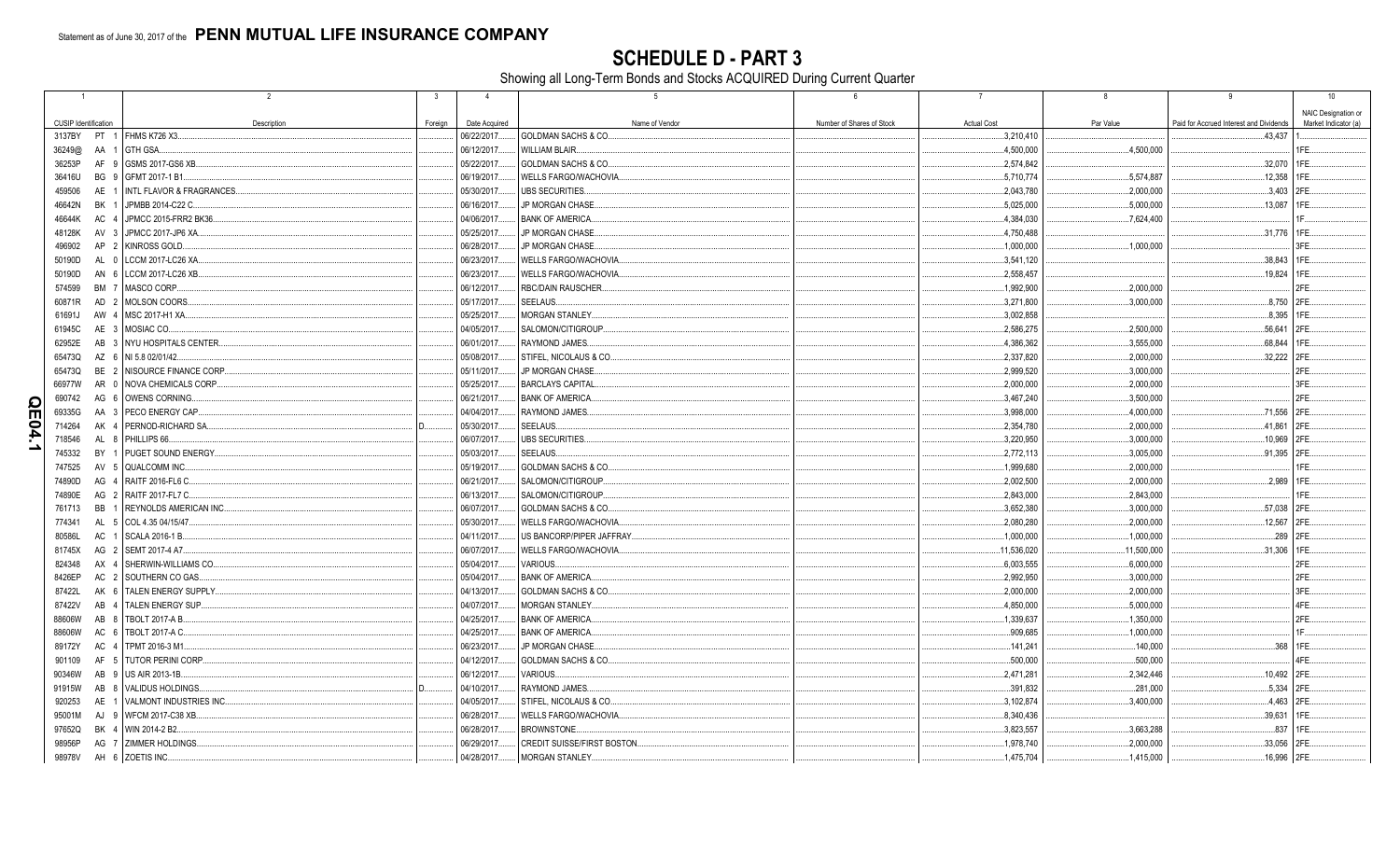# **SCHEDULE D - PART 3**

Showing all Long-Term Bonds and Stocks ACQUIRED During Current Quarter

|                           |                        |                                                                                                                                                                                                                                                                                                                                                                                                                                                                                                                                                                                                                                                                                 |         |                                                                                                                                                                                                                                                                                                                                                                                                                                                      |                                                                                                                                                                                                                                                                                                                                                                                                                                                                                                                                                                                                                                                                                                                                                                                                                                            |                           |                    |            |           | 10                                          |  |  |  |  |  |  |  |  |
|---------------------------|------------------------|---------------------------------------------------------------------------------------------------------------------------------------------------------------------------------------------------------------------------------------------------------------------------------------------------------------------------------------------------------------------------------------------------------------------------------------------------------------------------------------------------------------------------------------------------------------------------------------------------------------------------------------------------------------------------------|---------|------------------------------------------------------------------------------------------------------------------------------------------------------------------------------------------------------------------------------------------------------------------------------------------------------------------------------------------------------------------------------------------------------------------------------------------------------|--------------------------------------------------------------------------------------------------------------------------------------------------------------------------------------------------------------------------------------------------------------------------------------------------------------------------------------------------------------------------------------------------------------------------------------------------------------------------------------------------------------------------------------------------------------------------------------------------------------------------------------------------------------------------------------------------------------------------------------------------------------------------------------------------------------------------------------------|---------------------------|--------------------|------------|-----------|---------------------------------------------|--|--|--|--|--|--|--|--|
|                           | CUSIP Identification   | Description                                                                                                                                                                                                                                                                                                                                                                                                                                                                                                                                                                                                                                                                     | Foreign | Date Acquired                                                                                                                                                                                                                                                                                                                                                                                                                                        | Name of Vendor                                                                                                                                                                                                                                                                                                                                                                                                                                                                                                                                                                                                                                                                                                                                                                                                                             | Number of Shares of Stock | <b>Actual Cost</b> | Par Value  |           | NAIC Designation or<br>Market Indicator (a) |  |  |  |  |  |  |  |  |
|                           |                        |                                                                                                                                                                                                                                                                                                                                                                                                                                                                                                                                                                                                                                                                                 |         | 05/23/2017                                                                                                                                                                                                                                                                                                                                                                                                                                           | Paid for Accrued Interest and Dividends<br>69.878 1FE<br>3.500.000<br>.4.599.595<br>$.29,778$ 2FE.<br>3.000.000<br>.2.985.000<br>44.997 2FE.<br>.2.130.620<br>0.2.000.000<br>.4.000.000<br>1FF<br>.4.000.000<br>63.843 2FE.<br>11.430.310<br>.11.450.000<br>1.568.300<br>.1.500.000<br>20.781 2FE.<br>.298.367.422<br>.228.443.875<br>1.483.813<br>316.898.390<br>237.975.360<br>1.623.871<br>316.898.390<br>.1.623.871<br>237.975.360<br>RP2LFE.<br>.80.000.000<br>.2.000.000<br>.2,000,000<br><b>XXX</b><br>.2.000.000<br><b>XXX</b><br>0.2.000.000<br><b>XXX</b><br>2.354.205<br>.143,000.000<br><b>XXX</b><br>.38.000.000<br>.699.873<br><b>XXX</b><br>17.231.000<br>.175.732<br><b>XXX</b><br>.1.889.000<br>.188.900<br><b>XXX</b><br>.91.000.000<br>.1.488.014<br><b>XXX</b><br>.4.906.724<br><b>XXX</b><br>.4.906.724<br><b>XXX</b> |                           |                    |            |           |                                             |  |  |  |  |  |  |  |  |
|                           | 00248P                 |                                                                                                                                                                                                                                                                                                                                                                                                                                                                                                                                                                                                                                                                                 |         |                                                                                                                                                                                                                                                                                                                                                                                                                                                      | $\ldots$ XXX $\ldots$<br>$\ldots$ XXX $\ldots$<br>$\ldots$ XXX $\ldots$<br>.XXX.<br>.XXX.<br>$\ldots$ XXX.<br>$\ldots$ XXX $\ldots$<br>XXX.<br>4.906.724<br><b>XXX</b><br>XXX.                                                                                                                                                                                                                                                                                                                                                                                                                                                                                                                                                                                                                                                             |                           |                    |            |           |                                             |  |  |  |  |  |  |  |  |
|                           | 00507U                 |                                                                                                                                                                                                                                                                                                                                                                                                                                                                                                                                                                                                                                                                                 |         | <b>GOLDMAN SACHS &amp; CO.</b><br>04/03/2017<br>MORGAN STANLEY.<br>05/30/2017<br><b>BARCLAYS CAPITAL.</b><br>04/13/2017.<br><b>GUGGENHEIM SECURITIES.</b><br>06/12/2017<br>VARIOUS<br>05/19/2017<br>STIFEL, NICOLAUS & CO<br>06/19/2017<br>WELLS FARGO/WACHOVIA.<br><b>WELLS FARGO.</b><br>06/01/2017.<br>05/23/2017<br><b>WELLS FARGO.</b><br>03/17/2017<br><b>DISTRIBUTION.</b><br>04/03/2017<br><b>DIRECT ISSUER</b><br>06/01/2017<br>WELLS FARGO |                                                                                                                                                                                                                                                                                                                                                                                                                                                                                                                                                                                                                                                                                                                                                                                                                                            |                           |                    |            |           |                                             |  |  |  |  |  |  |  |  |
|                           | 70469X                 |                                                                                                                                                                                                                                                                                                                                                                                                                                                                                                                                                                                                                                                                                 |         |                                                                                                                                                                                                                                                                                                                                                                                                                                                      |                                                                                                                                                                                                                                                                                                                                                                                                                                                                                                                                                                                                                                                                                                                                                                                                                                            |                           |                    |            |           |                                             |  |  |  |  |  |  |  |  |
|                           |                        |                                                                                                                                                                                                                                                                                                                                                                                                                                                                                                                                                                                                                                                                                 |         |                                                                                                                                                                                                                                                                                                                                                                                                                                                      |                                                                                                                                                                                                                                                                                                                                                                                                                                                                                                                                                                                                                                                                                                                                                                                                                                            |                           |                    |            |           |                                             |  |  |  |  |  |  |  |  |
|                           | 50587K                 |                                                                                                                                                                                                                                                                                                                                                                                                                                                                                                                                                                                                                                                                                 |         |                                                                                                                                                                                                                                                                                                                                                                                                                                                      |                                                                                                                                                                                                                                                                                                                                                                                                                                                                                                                                                                                                                                                                                                                                                                                                                                            |                           |                    |            |           |                                             |  |  |  |  |  |  |  |  |
|                           |                        |                                                                                                                                                                                                                                                                                                                                                                                                                                                                                                                                                                                                                                                                                 |         |                                                                                                                                                                                                                                                                                                                                                                                                                                                      |                                                                                                                                                                                                                                                                                                                                                                                                                                                                                                                                                                                                                                                                                                                                                                                                                                            |                           |                    |            |           |                                             |  |  |  |  |  |  |  |  |
|                           |                        | 136375 BL 5 CANADIAN NATIONAL RAILROAD.<br>AG 1 AVOCE 2014-1A C<br>AH 4 WATSON PHARM INC.<br>AE 4 PEAKS 2017-2A C<br>85815X AJ 2 STCR 2014-1A D<br>AB 7 LAFARGEHOLCIM FINANCE US<br>3899999. Total - Bonds - Industrial and Miscellaneous<br>8399997. Total - Bonds - Part 3<br>Preferred Stocks - Industrial and Miscellaneous<br>78410V 20 0 EIX 5 PERP<br>8499999. Total - Preferred Stocks - Industrial and Miscellaneous.<br>8999997. Total - Preferred Stocks - Part 3.<br>8999999. Total - Preferred Stocks.<br><b>Common Stocks - Industrial and Miscellaneous</b><br>04010L 10 3 ARES CAPITAL CORP.<br>20 8 CHIMERA INVESTMENT CORP.<br>10 2 CORCEPT THERAPEUTICS INC. |         |                                                                                                                                                                                                                                                                                                                                                                                                                                                      |                                                                                                                                                                                                                                                                                                                                                                                                                                                                                                                                                                                                                                                                                                                                                                                                                                            |                           |                    |            |           |                                             |  |  |  |  |  |  |  |  |
|                           | 8399999. Total - Bonds |                                                                                                                                                                                                                                                                                                                                                                                                                                                                                                                                                                                                                                                                                 |         |                                                                                                                                                                                                                                                                                                                                                                                                                                                      |                                                                                                                                                                                                                                                                                                                                                                                                                                                                                                                                                                                                                                                                                                                                                                                                                                            |                           |                    |            |           |                                             |  |  |  |  |  |  |  |  |
|                           |                        |                                                                                                                                                                                                                                                                                                                                                                                                                                                                                                                                                                                                                                                                                 |         |                                                                                                                                                                                                                                                                                                                                                                                                                                                      |                                                                                                                                                                                                                                                                                                                                                                                                                                                                                                                                                                                                                                                                                                                                                                                                                                            |                           |                    |            |           |                                             |  |  |  |  |  |  |  |  |
|                           |                        |                                                                                                                                                                                                                                                                                                                                                                                                                                                                                                                                                                                                                                                                                 |         |                                                                                                                                                                                                                                                                                                                                                                                                                                                      |                                                                                                                                                                                                                                                                                                                                                                                                                                                                                                                                                                                                                                                                                                                                                                                                                                            |                           |                    |            |           |                                             |  |  |  |  |  |  |  |  |
|                           |                        |                                                                                                                                                                                                                                                                                                                                                                                                                                                                                                                                                                                                                                                                                 |         |                                                                                                                                                                                                                                                                                                                                                                                                                                                      |                                                                                                                                                                                                                                                                                                                                                                                                                                                                                                                                                                                                                                                                                                                                                                                                                                            |                           |                    |            |           |                                             |  |  |  |  |  |  |  |  |
|                           |                        |                                                                                                                                                                                                                                                                                                                                                                                                                                                                                                                                                                                                                                                                                 |         |                                                                                                                                                                                                                                                                                                                                                                                                                                                      |                                                                                                                                                                                                                                                                                                                                                                                                                                                                                                                                                                                                                                                                                                                                                                                                                                            |                           |                    |            |           |                                             |  |  |  |  |  |  |  |  |
|                           |                        | 10 6 FHLN OF PITTSBURGH.<br>20 1 NEW RESIDENTAL INVESTMENT.<br>9099999. Total - Common Stocks - Industrial and Miscellaneous.<br>9799997. Total - Common Stocks - Part 3<br>9799999. Total - Common Stocks.                                                                                                                                                                                                                                                                                                                                                                                                                                                                     |         |                                                                                                                                                                                                                                                                                                                                                                                                                                                      |                                                                                                                                                                                                                                                                                                                                                                                                                                                                                                                                                                                                                                                                                                                                                                                                                                            |                           |                    |            |           |                                             |  |  |  |  |  |  |  |  |
|                           |                        |                                                                                                                                                                                                                                                                                                                                                                                                                                                                                                                                                                                                                                                                                 |         |                                                                                                                                                                                                                                                                                                                                                                                                                                                      |                                                                                                                                                                                                                                                                                                                                                                                                                                                                                                                                                                                                                                                                                                                                                                                                                                            |                           |                    |            |           |                                             |  |  |  |  |  |  |  |  |
|                           |                        |                                                                                                                                                                                                                                                                                                                                                                                                                                                                                                                                                                                                                                                                                 |         |                                                                                                                                                                                                                                                                                                                                                                                                                                                      |                                                                                                                                                                                                                                                                                                                                                                                                                                                                                                                                                                                                                                                                                                                                                                                                                                            |                           |                    |            |           |                                             |  |  |  |  |  |  |  |  |
|                           | 16934Q                 |                                                                                                                                                                                                                                                                                                                                                                                                                                                                                                                                                                                                                                                                                 |         |                                                                                                                                                                                                                                                                                                                                                                                                                                                      |                                                                                                                                                                                                                                                                                                                                                                                                                                                                                                                                                                                                                                                                                                                                                                                                                                            |                           |                    |            |           |                                             |  |  |  |  |  |  |  |  |
|                           | 218352                 |                                                                                                                                                                                                                                                                                                                                                                                                                                                                                                                                                                                                                                                                                 |         |                                                                                                                                                                                                                                                                                                                                                                                                                                                      |                                                                                                                                                                                                                                                                                                                                                                                                                                                                                                                                                                                                                                                                                                                                                                                                                                            |                           |                    |            |           |                                             |  |  |  |  |  |  |  |  |
|                           | 31338@                 |                                                                                                                                                                                                                                                                                                                                                                                                                                                                                                                                                                                                                                                                                 |         |                                                                                                                                                                                                                                                                                                                                                                                                                                                      |                                                                                                                                                                                                                                                                                                                                                                                                                                                                                                                                                                                                                                                                                                                                                                                                                                            |                           |                    |            |           |                                             |  |  |  |  |  |  |  |  |
|                           | 64828T                 |                                                                                                                                                                                                                                                                                                                                                                                                                                                                                                                                                                                                                                                                                 |         |                                                                                                                                                                                                                                                                                                                                                                                                                                                      |                                                                                                                                                                                                                                                                                                                                                                                                                                                                                                                                                                                                                                                                                                                                                                                                                                            |                           |                    |            |           |                                             |  |  |  |  |  |  |  |  |
| $\Omega_{\overline{\Pi}}$ |                        |                                                                                                                                                                                                                                                                                                                                                                                                                                                                                                                                                                                                                                                                                 |         |                                                                                                                                                                                                                                                                                                                                                                                                                                                      |                                                                                                                                                                                                                                                                                                                                                                                                                                                                                                                                                                                                                                                                                                                                                                                                                                            |                           |                    |            |           |                                             |  |  |  |  |  |  |  |  |
|                           |                        |                                                                                                                                                                                                                                                                                                                                                                                                                                                                                                                                                                                                                                                                                 |         |                                                                                                                                                                                                                                                                                                                                                                                                                                                      |                                                                                                                                                                                                                                                                                                                                                                                                                                                                                                                                                                                                                                                                                                                                                                                                                                            |                           |                    |            |           |                                             |  |  |  |  |  |  |  |  |
| 04.2                      |                        |                                                                                                                                                                                                                                                                                                                                                                                                                                                                                                                                                                                                                                                                                 |         |                                                                                                                                                                                                                                                                                                                                                                                                                                                      |                                                                                                                                                                                                                                                                                                                                                                                                                                                                                                                                                                                                                                                                                                                                                                                                                                            |                           |                    |            |           |                                             |  |  |  |  |  |  |  |  |
|                           |                        | 9899999. Total - Preferred and Common Stocks.                                                                                                                                                                                                                                                                                                                                                                                                                                                                                                                                                                                                                                   |         |                                                                                                                                                                                                                                                                                                                                                                                                                                                      |                                                                                                                                                                                                                                                                                                                                                                                                                                                                                                                                                                                                                                                                                                                                                                                                                                            |                           | 6.906.724          | <b>XXX</b> |           | $\mathsf{XXX}$ .                            |  |  |  |  |  |  |  |  |
|                           |                        | 9999999. Total - Bonds, Preferred and Common Stocks.                                                                                                                                                                                                                                                                                                                                                                                                                                                                                                                                                                                                                            |         |                                                                                                                                                                                                                                                                                                                                                                                                                                                      |                                                                                                                                                                                                                                                                                                                                                                                                                                                                                                                                                                                                                                                                                                                                                                                                                                            |                           | .323,805,114       | <b>XXX</b> | 1,623,871 | $\ldots$ XXX $\ldots$                       |  |  |  |  |  |  |  |  |

For all common stock bearing NAIC market indicator "U" provide the number of such issues:.....1.  $(a)$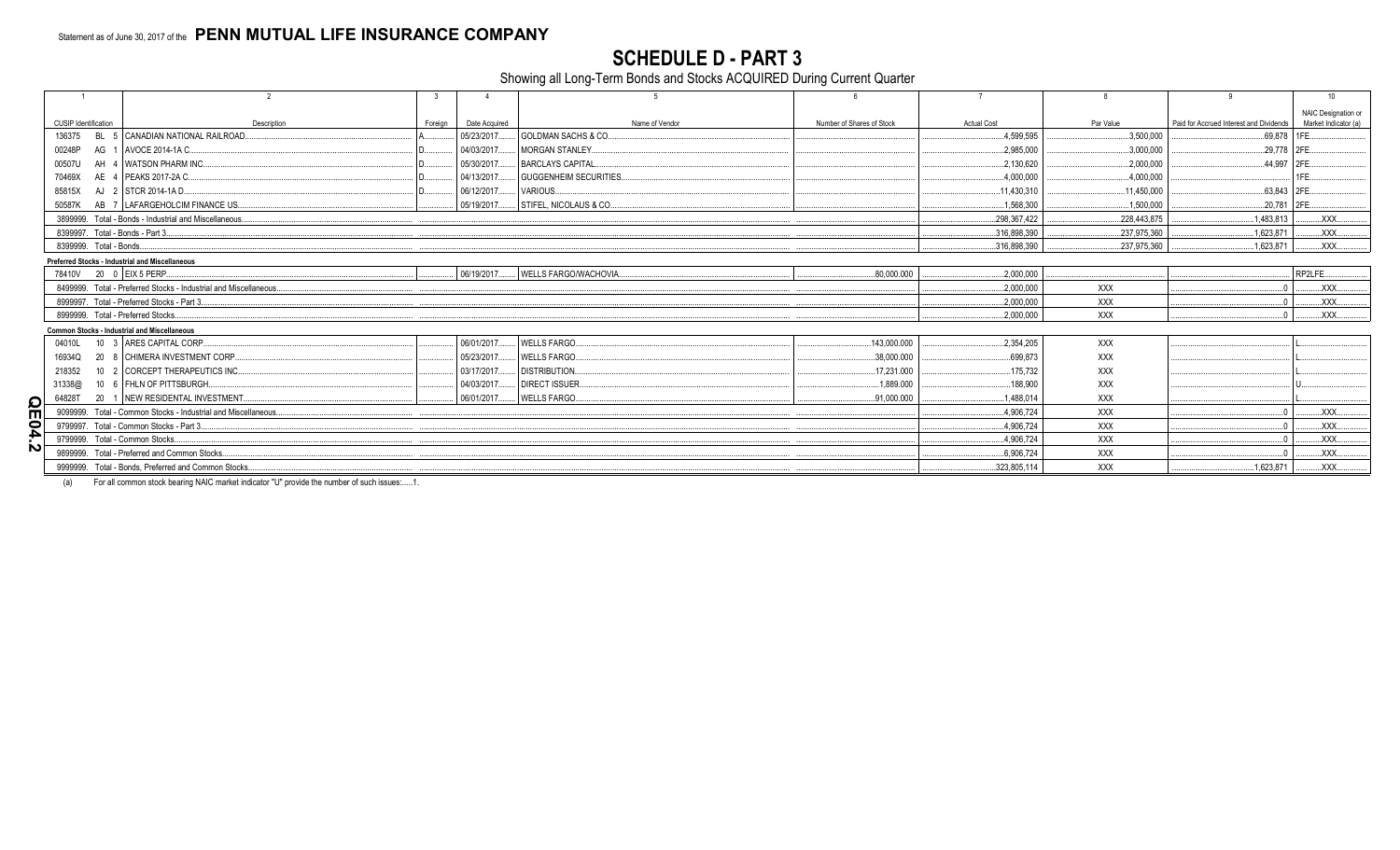|                |                             |                | 2                                                      |                     |                               | 6                            |               |            | -9                 | 10                              |                         |                              |                                               | Change in Book/Adjusted Carrying Value |                                  | 16                                 | 17                         | 18                         | 19                    | 20                                     | 21                       | 22                         |
|----------------|-----------------------------|----------------|--------------------------------------------------------|---------------------|-------------------------------|------------------------------|---------------|------------|--------------------|---------------------------------|-------------------------|------------------------------|-----------------------------------------------|----------------------------------------|----------------------------------|------------------------------------|----------------------------|----------------------------|-----------------------|----------------------------------------|--------------------------|----------------------------|
|                |                             |                |                                                        |                     |                               |                              |               |            |                    |                                 | 11                      |                              | 13                                            |                                        | 15                               |                                    |                            |                            |                       |                                        |                          |                            |
|                |                             |                |                                                        |                     |                               |                              |               |            |                    | Prior Year                      | Unrealized<br>Valuation | Current<br>Year's            | Current<br>Year's<br>Other-Than-<br>Temporary | <b>Total Change</b>                    | <b>Total Foreign</b><br>Exchange | Book/Adjusted                      | Foreign<br>Exchange        | Realized                   | <b>Total Gain</b>     | Bond<br>Interest<br>Stock<br>Dividends | Stated<br>Contractual    | <b>NAIC</b><br>Designation |
|                | <b>CUSIP</b> Identification |                | Description                                            | Disposal<br>Date    | Name of Purchaser             | Number of<br>Shares of Stock | Consideration | Par Value  | <b>Actual Cost</b> | Book/Adjusted<br>Carrying Value | Increase<br>(Decrease)  | Amortization)<br>/ Accretion | Impairment<br>Recognized                      | in B./A.C.V.<br>$(11+12-13)$           | Change in<br>B./A.C.V.           | Carrying Value at<br>Disposal Date | Gain (Loss)<br>on Disposal | Gain (Loss)<br>on Disposal | (Loss) on<br>Disposal | Received<br>During Year                | Maturity<br>Date         | or Market<br>Indicator (a) |
|                | Bonds - U.S. Government     |                |                                                        |                     |                               |                              |               |            |                    |                                 |                         |                              |                                               |                                        |                                  |                                    |                            |                            |                       |                                        |                          |                            |
|                | 26854P                      | AA             | EJM AIRPORT LLC.                                       | 05/15/2017.         | SINKING FUND REDEMPTION.      |                              |               |            |                    |                                 |                         |                              |                                               |                                        |                                  |                                    |                            |                            |                       |                                        |                          |                            |
|                |                             |                |                                                        |                     |                               |                              | .819,296      | .819,296   | .901,226           | .822,095                        |                         | (2,799)                      |                                               | (2,799)                                |                                  | .819,296                           |                            |                            |                       | .25,689                                | 05/15/2020.              |                            |
|                | 30250W                      | AB             | SSGN 2010-S2 2A.                                       | 06/30/201           | MBS PAYDOWN                   |                              | .409,423      | .409,423   | 409,780            | .409,780                        |                         |                              |                                               |                                        |                                  | 409,780                            |                            | (357)                      | (357)                 | 4,712                                  | 07/29/2047               |                            |
|                | 36194S                      | <b>PD</b>      | <b>GN AU4920.</b>                                      | 06/01/201           | MBS PAYDOWN.                  |                              | .39,284       | .39,284    | .40,009            | .39,300                         |                         | (15)                         |                                               | (15)                                   |                                  | .39,284                            |                            |                            |                       | .495                                   | 09/16/2041               |                            |
|                | 36296U                      | ΖX             | <b>GNSF POOL 701958</b>                                | 06/01/201           | <b>MBS PAYDOWN</b>            |                              | .97.089       | .97.089    | .91,233            | .96,608                         |                         | .481                         |                                               | .481                                   |                                  | .97.089                            |                            |                            |                       | 1,666                                  | 06/01/2039               |                            |
|                | 38375U                      | QQ             | GNR 2014-H20 CI                                        | 06/01/201           | <b>INTEREST ONLY PAYMENT.</b> |                              |               |            | 168,135            | .145,036                        |                         | (145, 036)                   |                                               | (145, 036)                             |                                  |                                    |                            |                            |                       | .10.136                                | 10/20/2064               |                            |
|                | 38375U                      | SC             | GNR 2014-H22 CI                                        | 06/01/201           | <b>INTEREST ONLY PAYMENT.</b> |                              |               |            | .112,114           | .95,250                         |                         | (95, 250)                    |                                               | (95, 250)                              |                                  |                                    |                            |                            |                       | .6,776                                 | 11/20/2064               |                            |
|                | 38378B                      | ZR             | GNR 2012-88 DI.                                        | 06/01/201           | INTEREST ONLY PAYMENT.        |                              |               |            | .67,134            | .57,675                         |                         | (57, 675)                    |                                               | (57, 675)                              |                                  |                                    |                            |                            |                       | .3,022                                 | 08/16/2046               |                            |
|                | 38378K                      | 6A             | GNR 2013-161 IO                                        | 06/01/2017          | <b>INTEREST ONLY PAYMENT.</b> |                              |               |            | 126,633            | 70,721                          |                         | (70, 721)                    |                                               | (70, 721)                              |                                  |                                    |                            |                            |                       | .8,837                                 | 05/16/2054               |                            |
|                | 38378N                      | <b>NJ</b>      | GNR 2013-194 IO                                        | 06/01/201           | INTEREST ONLY PAYMENT.        |                              |               |            | 125,035            | .91,149                         |                         | (91, 149)                    |                                               | (91, 149)                              |                                  |                                    |                            |                            |                       | .12.449                                | 09/16/2054               |                            |
|                | 38378N                      | XK             | GNR 2014-17 IO.                                        | 06/01/2017          | <b>INTEREST ONLY PAYMENT.</b> |                              |               |            | 114,238            | .54,740                         |                         | (54,740)                     |                                               | (54, 740)                              |                                  |                                    |                            |                            |                       | .12.970                                | 06/16/2048               |                            |
|                | 38378X                      | MU             | GNR 2014-126 IO.                                       | 06/01/2017          | <b>INTEREST ONLY PAYMENT.</b> |                              |               |            | .91,075            | .72,326                         |                         | (72, 326)                    |                                               | (72, 326)                              |                                  |                                    |                            |                            |                       | .9.890                                 | 02/16/2055               |                            |
|                | 38378X                      | PE             | GNR 2014-135 IO                                        | 06/01/201           | INTEREST ONLY PAYMENT.        |                              |               |            | .70,858            | .55,130                         |                         | (55, 130)                    |                                               | (55, 130)                              |                                  |                                    |                            |                            |                       | .4,329                                 | 01/16/2056               |                            |
|                | 38378X                      | TX             | GNR 2014-148 IO                                        | 06/01/2017          | INTEREST ONLY PAYMENT.        |                              |               |            | .55,997            | .44,112                         |                         | (44, 112)                    |                                               | (44, 112)                              |                                  |                                    |                            |                            |                       | .3,642                                 | 10/01/2049.              |                            |
|                | 38379K                      | JC.            | SNR 2015-51 IO.                                        | 06/01/2017          | INTEREST ONLY PAYMENT.        |                              |               |            | .289,751           | .225,525                        |                         | (225, 525)                   |                                               | (225, 525)                             |                                  |                                    |                            |                            |                       | .32.413                                | 12/16/2056               |                            |
|                | 38379K                      | <b>PR</b>      | GNR 2015-67 IO                                         | 06/01/2017          | INTEREST ONLY PAYMENT.        |                              |               |            | .29,355            | .19,786                         |                         | (19,786)                     |                                               | (19,786)                               |                                  |                                    |                            |                            |                       | 1,344                                  | 11/01/2056.              |                            |
| $\mathbf{a}$   | 38379K                      | TL             | SNR 2015-85 IO.                                        | 06/01/201           | INTEREST ONLY PAYMENT.        |                              |               |            | .85,010            | .56,603                         |                         | (56,603)                     |                                               | (56, 603)                              |                                  |                                    |                            |                            |                       | .6.975                                 | 07/01/2057               |                            |
| $\overline{5}$ | 49549C                      | AA             | EXIM - KING INTL LEASING LLC                           | 04/15/201           | SINKING FUND REDEMPTION.      |                              | .282.240      | .282.240   | 282,240            | .282,240                        |                         |                              |                                               |                                        |                                  | 282.240                            |                            |                            |                       | .3.886                                 | 10/15/2022               |                            |
|                | 690353                      | SQ             | OPIC - OVERSEAS PRIVATE INV COR.                       | 05/15/2017          | SINKING FUND REDEMPTION.      |                              | .300,000      | .300,000   | .300,000           | .300,000                        |                         |                              |                                               |                                        |                                  | .300,000                           |                            |                            |                       | .5,145                                 | 05/15/2030               |                            |
|                | 797224                      | AC             | EXIM - SAN CLEMENTE LEASING LLC.                       | 05/22/201           | SINKING FUND REDEMPTION.      |                              | .320,954      | .320,954   | .320,954           | .320,954                        |                         |                              |                                               |                                        |                                  | .320,954                           |                            |                            |                       | .4,862                                 | 11/22/2022.              |                            |
|                | 805649                      | AA             | EXIM - SAYARRA LTD.                                    | 04/29/2017          | SINKING FUND REDEMPTION.      |                              | .91,677       | .91,677    | .91,677            | .91,677                         |                         |                              |                                               |                                        |                                  | .91,677                            |                            |                            |                       | .636                                   | 10/29/2021               |                            |
|                | 805649                      | AB             | EXIM - SAYARRA LTD.                                    | 05/01/201           | SINKING FUND REDEMPTION.      |                              | .324,033      | .324,033   | .324,033           | .324,033                        |                         |                              |                                               |                                        |                                  | .324,033                           |                            |                            |                       | .4.172                                 | 04/14/2022               |                            |
|                | 92188P                      | AA             | VANE LINE BUNKER 92188PAA3                             | 05/01/2017          | SINKING FUND REDEMPTION.      |                              | .114,640      | .114,640   | 128,397            | .114,888                        |                         | (248)                        |                                               | (248)                                  |                                  | .114,640                           |                            |                            |                       | .3,141                                 | 10/30/2027               |                            |
|                | 92188P                      | AB             | VANE LINE BUNKER.                                      | 05/01/2017.         | SINKING FUND REDEMPTION       |                              | .114,140      | .114,140   | 128,122            | 114,393                         |                         | (253)                        |                                               | (253)                                  |                                  | .114,140                           |                            |                            |                       | .3,127                                 | 10/30/2027.              |                            |
|                | 0599999                     |                | Total - Bonds - U.S. Government                        |                     |                               |                              | .2,912,776    | 2,912,776  | 4,353,006          | .3,904,021                      | $0$ .                   | (990, 887)                   | $\Omega$                                      | (990, 887)                             |                                  | .2,913,133                         | $0$ .                      | (357)                      | (357)                 | .170,314                               | <b>XXX</b>               | XXX                        |
|                |                             |                | Bonds - U.S. States, Territories and Possessions       |                     |                               |                              |               |            |                    |                                 |                         |                              |                                               |                                        |                                  |                                    |                            |                            |                       |                                        |                          |                            |
|                | 74514L                      |                | E8 6 PUERTO RICO-A.                                    | 04/26/2017. VARIOUS |                               |                              | 3.275.000     | .5.000.000 | .3.331.250         | .3.331.250                      |                         |                              |                                               | $\Omega$                               |                                  | .3.331.250                         |                            | (56.250)                   | (56, 250)             |                                        | 07/01/2035. 6FE.         |                            |
|                | 1799999                     |                | Total - Bonds - U.S. States, Territories & Possessions |                     |                               |                              | .3.275.000    | .5.000.000 | 3.331.250          | .3.331.250                      | $0$ .                   | $0$ .                        | $\Omega$                                      | $\mathbf{0}$                           |                                  | .3.331.250                         | $\Omega$                   | (56, 250)                  | (56, 250)             | 0 <sup>1</sup>                         | <b>XXX</b>               | <b>XXX</b>                 |
|                |                             |                | Bonds - U.S. Political Subdivisions of States          |                     |                               |                              |               |            |                    |                                 |                         |                              |                                               |                                        |                                  |                                    |                            |                            |                       |                                        |                          |                            |
|                | 213185                      |                | BP 5 COOK COUNTY ILLINOIS                              | 06/26/2017.         |                               |                              | 2,935,688     | .2,450,000 | .2,408,252         | .2,416,971                      |                         | .750                         |                                               | 750                                    |                                  | .2,417,722                         |                            | .517,967                   | 517,967               |                                        | .96,192 11/15/2031. 1FE. |                            |
|                | 2499999                     |                | Total - Bonds - U.S. Political Subdivisions of States  |                     |                               |                              | .2,935,688    | .2,450,000 | .2,408,252         | 2,416,971                       | $\Omega$                | .750                         | $\Omega$                                      | 750                                    |                                  | .2.417.722                         | $\Omega$                   | 517,967                    | 517,967               | .96,192                                | <b>XXX</b>               | XXX                        |
|                |                             |                | Bonds - U.S. Special Revenue and Special Assessment    |                     |                               |                              |               |            |                    |                                 |                         |                              |                                               |                                        |                                  |                                    |                            |                            |                       |                                        |                          |                            |
|                | 3128PK                      | WJ             | <b>FGCI J07849</b>                                     |                     | 06/01/2017. MBS PAYDOWN       |                              | .80,963       | .80,963    | .78,636            | .80.734                         |                         | .229                         |                                               | 229                                    |                                  | .80,963                            |                            |                            |                       | 1.547                                  | 05/01/2023.              |                            |
|                | 3128PL                      | AW<br>- 2      | FGCI J08121                                            | 06/01/2017          | MBS PAYDOWN.                  |                              | .50,640       | .50,640    | .50,280            | .50,588                         |                         | .53                          |                                               | .53                                    |                                  | .50,640                            |                            |                            |                       | 1,034                                  | 06/01/2023               |                            |
|                | 312903                      | KY             | <b>FHR 117 G</b>                                       | 06/15/2017          | <b>MBS PAYDOWN</b>            |                              | .2,187        | .2,187     | .2,059             | .2,184                          |                         |                              |                                               |                                        |                                  | .2,187                             |                            |                            |                       | .222                                   | 01/15/2021               |                            |
|                | 312945                      | DN<br>-5       | FG A96409                                              | 06/01/2017          | MBS PAYDOWN.                  |                              | .309,178      | .309,178   | .289,975           | .308,175                        |                         | .1,003                       |                                               | .1,003                                 |                                  | .309,178                           |                            |                            |                       | .4,625                                 | 01/01/2041               |                            |
|                | 3133T4                      | <b>FT</b>      | <b>FHR 1680 PK</b>                                     | 06/01/2017          | <b>MBS PAYDOWN.</b>           |                              | .60,298       | .60,298    | .57,651            | .60,215                         |                         | .83                          |                                               | .83                                    |                                  | .60,298                            |                            |                            |                       | 1.646                                  | 02/15/2024               |                            |
|                | 31358N                      | W4             | FNR 92-129 L                                           | 06/01/2017          | <b>MBS PAYDOWN.</b>           |                              | .9.879        | .9.879     | .9,039             | .9,823                          |                         | .56                          |                                               | 56                                     |                                  | .9,879                             |                            |                            |                       | .247                                   | 07/25/2022               |                            |
|                | 31359S                      | 6Y             | FNGT 2001-T7 IO                                        | 06/01/2017          | <b>INTEREST ONLY PAYMENT</b>  |                              |               |            | .816,760           | 16.675                          |                         | (8,808)                      |                                               | (8,808)                                |                                  | .7,867                             |                            | (7,867)                    | (7,867)               | .5.454                                 | 02/25/2041               |                            |
|                | 3136AT                      | X <sub>2</sub> | FNA 2016-M10 X                                         | 06/01/2017          | <b>VARIOUS</b>                |                              |               |            | .1,927             |                                 |                         | (1,927)                      |                                               | (1,927)                                |                                  |                                    |                            |                            |                       |                                        | 07/25/2028.              |                            |
|                | 31371N                      | V <sub>2</sub> | FN 257233                                              | 06/01/2017.         | <b>MBS PAYDOWN</b>            |                              | .1,123        | .1,123     | .1,092             | .1,119                          |                         |                              |                                               |                                        |                                  | .1,123                             |                            |                            |                       | $2^{\circ}$                            | 06/01/2023               |                            |
|                | 3138A2                      | BE             | <b>FN AH0936</b>                                       | 06/01/2017.         | <b>MBS PAYDOWN</b>            |                              | .317.452      | .317.452   | .297,427           | .316.288                        |                         | 1.165                        |                                               | .1,165                                 |                                  | 317.452                            |                            |                            |                       | .4.694                                 | 12/01/2040               |                            |
|                |                             |                |                                                        |                     |                               |                              |               |            |                    |                                 |                         |                              |                                               |                                        |                                  |                                    |                            |                            |                       |                                        |                          |                            |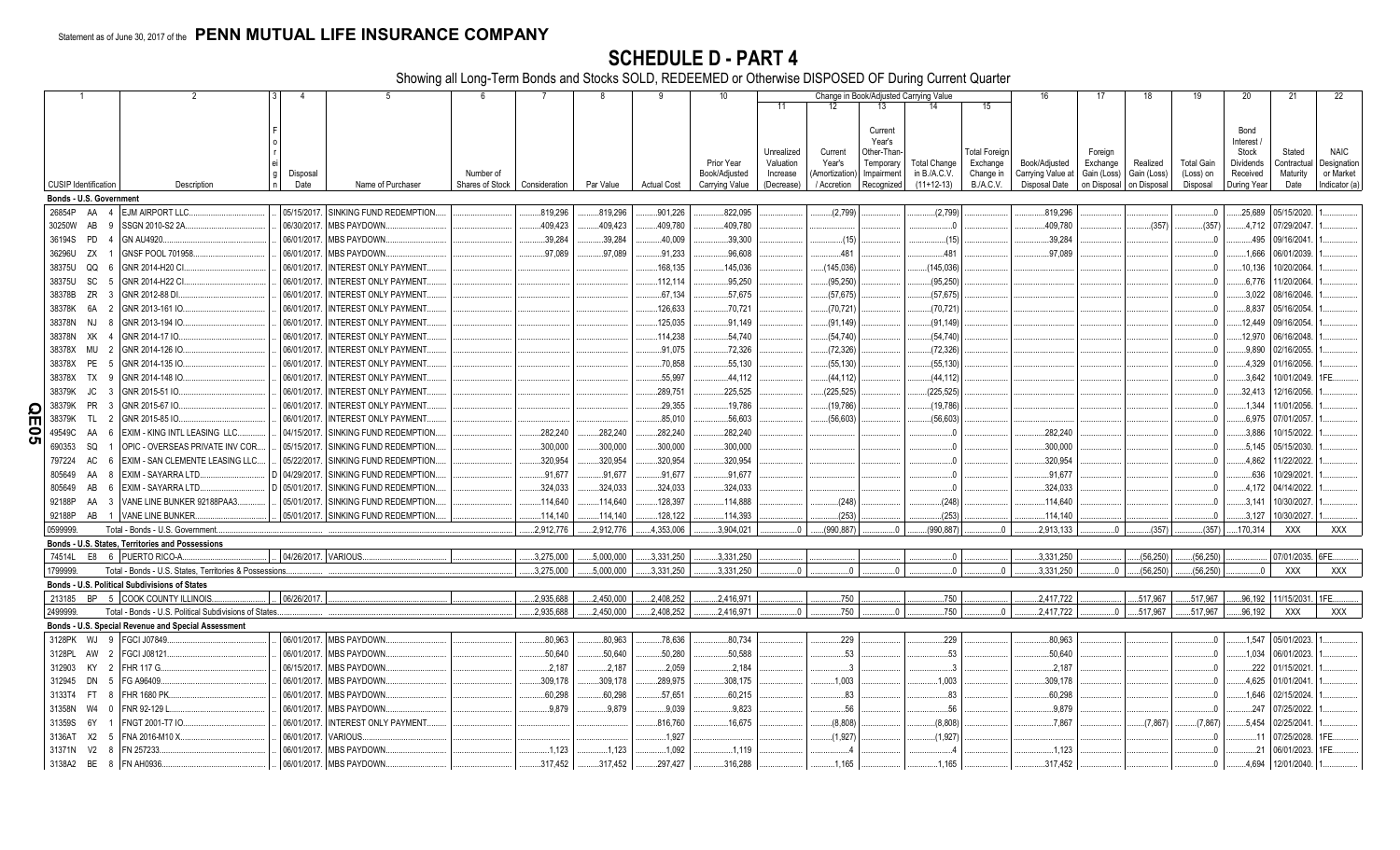|                | -1                          |                | $\overline{2}$    | $\mathbf{3}$<br>$\overline{4}$ | 5                            | 6               | $\overline{7}$ | 8         | 9                  | 10                          |                                     |                                    | Change in Book/Adjusted Carrying Value                     |                                     |                                               | 16                                 | 17                                 | 18                      | 19                             | 20                                                 | 21                                | 22                                      |
|----------------|-----------------------------|----------------|-------------------|--------------------------------|------------------------------|-----------------|----------------|-----------|--------------------|-----------------------------|-------------------------------------|------------------------------------|------------------------------------------------------------|-------------------------------------|-----------------------------------------------|------------------------------------|------------------------------------|-------------------------|--------------------------------|----------------------------------------------------|-----------------------------------|-----------------------------------------|
|                |                             |                |                   |                                |                              |                 |                |           |                    |                             | 11                                  |                                    | 13                                                         | 14                                  | 15                                            |                                    |                                    |                         |                                |                                                    |                                   |                                         |
|                |                             |                |                   | Disposal                       |                              | Number of       |                |           |                    | Prior Year<br>Book/Adjusted | Unrealized<br>Valuation<br>Increase | Current<br>Year's<br>Amortization) | Current<br>Year's<br>Other-Than<br>Temporary<br>Impairment | <b>Total Change</b><br>in B./A.C.V. | <b>Total Foreign</b><br>Exchange<br>Change in | Book/Adjusted<br>Carrying Value at | Foreign<br>Exchange<br>Gain (Loss) | Realized<br>Gain (Loss) | <b>Total Gain</b><br>(Loss) on | Bond<br>Interest<br>Stock<br>Dividends<br>Received | Stated<br>Contractual<br>Maturity | <b>NAIC</b><br>Designation<br>or Market |
|                | <b>CUSIP</b> Identification |                | Description       | Date                           | Name of Purchaser            | Shares of Stock | Consideration  | Par Value | <b>Actual Cost</b> | Carrying Value              | (Decrease)                          | / Accretion                        | Recognized                                                 | $(11+12-13)$                        | <b>B./A.C.V.</b>                              | Disposal Date                      | on Disposal on Disposal            |                         | Disposal                       | During Year                                        | Date                              | Indicator (a)                           |
|                | 3138A5 4N                   |                | FN AH4428.<br>- 9 | 06/01/2017.                    | MBS PAYDOWN.                 |                 | .824,353       | .824,353  | 782,739            | .821,906                    |                                     | .2,447                             |                                                            | .2,447                              |                                               | .824,353                           |                                    |                         |                                | 13,002                                             | 01/01/204 <sup>.</sup>            |                                         |
|                | 313920                      | UM             | FNGT 2001-T8 IO   | 06/01/201                      | <b>INTEREST ONLY PAYMENT</b> |                 |                |           | 108,066            | .206                        |                                     | (206)                              |                                                            | . (206). .                          |                                               |                                    |                                    |                         |                                | .653                                               | 07/25/204                         |                                         |
|                | 31393Y                      | AV             | FNR 2004-31 ME.   | 06/01/201                      | MBS PAYDOWN.                 |                 | .184,362       | 184,362   | 165,523            | 183,881                     |                                     | .482                               |                                                            | .482                                |                                               | .184,362                           |                                    |                         |                                | .3.404                                             | 05/25/2034                        |                                         |
|                | 31394E UD                   |                | FNR 2005-59 KA    | 06/01/201                      | MBS PAYDOWN.                 |                 | .20,180        | 20,180    | 20,020             | 20,097                      |                                     | 83                                 |                                                            | 83                                  |                                               | .20,180                            |                                    |                         |                                | 376                                                | 07/25/2035                        |                                         |
|                | 31410W H9                   |                | FN 899456<br>- 2  | 06/01/201                      | MBS PAYDOWN.                 |                 | .432,750       | 432,750   | 428,219            | 432,088                     |                                     | 662                                |                                                            | .662                                |                                               | .432,750                           |                                    |                         |                                | .9,735                                             | 06/01/2047                        |                                         |
|                | 31412B DS                   |                | FN 920013         | 06/01/201                      | MBS PAYDOWN.                 |                 | .1,966         | .1,966    | .1,955             | .1,966                      |                                     |                                    |                                                            |                                     |                                               | .1,966                             |                                    |                         |                                |                                                    | 10/01/2047                        |                                         |
|                | 31412M 2X                   |                | FN 929690<br>- 5  | 06/01/2017                     | MBS PAYDOWN.                 |                 | .3,257         | .3,257    | .3,168             | .3,247                      |                                     | 10                                 |                                                            | .10                                 |                                               | .3,257                             |                                    |                         |                                | .64                                                | 07/01/2023                        |                                         |
|                | 31412M                      | K9             | FN 929220<br>-8   | 06/01/2017                     | MBS PAYDOWN.                 |                 | .1,001         | .1,001    | .974               | .998                        |                                     |                                    |                                                            |                                     |                                               | .1,001                             |                                    |                         | - 0                            |                                                    | 03/01/2023                        |                                         |
|                | 31412M                      | VJ             | FN 929517         | 06/01/2017                     | <b>MBS PAYDOWN</b>           |                 | .458           | .458      | .445               | .457                        |                                     |                                    |                                                            |                                     |                                               | 458                                |                                    |                         |                                |                                                    | 05/01/2023                        |                                         |
|                | 31412T CJ                   |                | FN 933973<br>- 0  | 06/01/2017                     | MBS PAYDOWN.                 |                 | 43             | 43        | 42                 | 43                          |                                     |                                    |                                                            |                                     |                                               | .43                                |                                    |                         |                                |                                                    | 07/01/2023.                       |                                         |
|                | 31412W WB                   |                | FN 937242         | 06/01/2017                     | MBS PAYDOWN.                 |                 | .85,412        | .85,412   | .84,625            | .85,066                     |                                     | .347                               |                                                            | .347                                |                                               | .85,412                            |                                    |                         |                                | .2,559                                             | 05/01/2047                        |                                         |
|                | 31412W                      | WC             | FN 937243         | 06/01/2017                     | MBS PAYDOWN.                 |                 | 849            | 849       | 841                | 849                         |                                     |                                    |                                                            |                                     |                                               | 849                                |                                    |                         |                                | $\cdot$ 2                                          | 05/01/2047                        |                                         |
|                | 31412X K4                   |                | FN 937815<br>- 5  | 06/01/2017                     | MBS PAYDOWN.                 |                 | .3,085         | .3,085    | .3,059             | .3,082                      |                                     |                                    |                                                            |                                     |                                               | .3,085                             |                                    |                         |                                | 75                                                 | 06/01/2047                        |                                         |
|                | 31413K                      | <b>RV</b>      | FN 947900<br>-5   | 06/01/201                      | MBS PAYDOWN.                 |                 | .179,378       | 179,378   | 177,472            | 179,369                     |                                     |                                    |                                                            | . 9                                 |                                               | 179,378                            |                                    |                         |                                | .3,602                                             | 10/01/2047                        |                                         |
|                | 31413M                      | G6             | FN 949421<br>-8   | 06/01/2017                     | <b>MBS PAYDOWN.</b>          |                 | 211            | .211      | .205               | .211                        |                                     |                                    |                                                            |                                     |                                               | .211                               |                                    |                         |                                |                                                    | 03/01/2023                        |                                         |
|                | 31414B                      | AN             | FN 960913         | 06/01/2017                     | MBS PAYDOWN.                 |                 | .286           | .286      | .278               | .285                        |                                     |                                    |                                                            |                                     |                                               | 286                                |                                    |                         | . . 0                          |                                                    | 03/01/2023.                       |                                         |
| m<br>$\bullet$ | 31414B                      | H <sub>2</sub> | N 961149          | 06/01/2017                     | MBS PAYDOWN.                 |                 | .430           | .430      | 418                | .429                        |                                     |                                    |                                                            |                                     |                                               | 430                                |                                    |                         |                                |                                                    | 05/01/2023                        |                                         |
| ות)            | 31414C                      | 4H             | FN 962624<br>-8   | 06/01/2017                     | MBS PAYDOWN.                 |                 | .567           | .567      | .552               | .565                        |                                     |                                    |                                                            |                                     |                                               | .567                               |                                    |                         | . . 0                          |                                                    | 04/01/2023                        |                                         |
| ᅩ              | 31414D                      | 6P             | N 963578          | 06/01/2017                     | MBS PAYDOWN.                 |                 | .3,078         | .3,078    | .2,994             | .3,066                      |                                     | . 13                               |                                                            | .13                                 |                                               | .3,078                             |                                    |                         | $\cdot$ . C                    | .62                                                | 06/01/2023                        |                                         |
|                | 31414D                      | X8             | FN 963403         | 06/01/2017                     | MBS PAYDOWN.                 |                 | .1,175         | .1,175    | .1,143             | .1,172                      |                                     |                                    |                                                            |                                     |                                               | .1,175                             |                                    |                         | $\ldots$ C                     | .22                                                | 05/01/2023                        |                                         |
|                | 31414D                      | Z3             | N 963462          | 06/01/2017                     | MBS PAYDOWN.                 |                 | 668            | .668      | 650                | 667                         |                                     |                                    |                                                            |                                     |                                               | 668                                |                                    |                         | $\cdot$ . C                    | .1:                                                | 06/01/2023                        |                                         |
|                | 31414E                      | 2V             | FNCI 964388       | 06/01/201                      | MBS PAYDOWN.                 |                 | .63,873        | .63,873   | 63,501             | .63,831                     |                                     | .43                                |                                                            | .43                                 |                                               | .63,873                            |                                    |                         | . 0                            | .1,266                                             | 07/01/2023                        |                                         |
|                | 31414E BQ                   |                | N 963647          | 06/01/2017                     | MBS PAYDOWN.                 |                 | .2,025         | .2,025    | .1,969             | .2,020                      |                                     |                                    |                                                            |                                     |                                               | .2,025                             |                                    |                         | . (                            | .38                                                | 06/01/2023                        |                                         |
|                | 31414E DA                   |                | FN 963697<br>- q  | 06/01/2017                     | MBS PAYDOWN.                 |                 | .355           | .355      | 346                | 354                         |                                     |                                    |                                                            |                                     |                                               | 355                                |                                    |                         | $\ldots$ C                     |                                                    | 06/01/2023                        |                                         |
|                | 31414E                      | JB             | N 963858          | 06/01/201                      | MBS PAYDOWN.                 |                 | 554            | .554      | .539               | .552                        |                                     |                                    |                                                            |                                     |                                               | .554                               |                                    |                         |                                |                                                    | 06/01/2023                        |                                         |
|                | 31414E Q6                   |                | N 964077          | 06/01/201                      | MBS PAYDOWN.                 |                 | .1,133         | .1,133    | .1,102             | .1,129                      |                                     |                                    |                                                            |                                     |                                               | .1,133                             |                                    |                         | . (                            | 2 <sup>4</sup>                                     | 07/01/2023                        |                                         |
|                | 31414E V5                   |                | N 964236          | 06/01/201                      | MBS PAYDOWN.                 |                 | 616            | .616      | .599               | .612                        |                                     |                                    |                                                            |                                     |                                               | 616                                |                                    |                         |                                |                                                    | 07/01/2023                        |                                         |
|                | 31414F                      | GF             | FN 964698         | 06/01/201                      | MBS PAYDOWN.                 |                 | 10,979         | 10,979    | .10,677            | 10,950                      |                                     | .28                                |                                                            | .28                                 |                                               | .10,979                            |                                    |                         |                                | 170                                                | 08/01/2023                        |                                         |
|                | 31414M DH                   |                | N 970004          | 06/01/201                      | MBS PAYDOWN.                 |                 | .942           | .942      | .916               | .938                        |                                     |                                    |                                                            |                                     |                                               | .942                               |                                    |                         |                                |                                                    | 06/01/2023                        |                                         |
|                | 31414Q                      | <b>X2</b>      | N 973297          | 06/01/201                      | MBS PAYDOWN.                 |                 | .1,475         | 1,475     | .1,434             | .1,470                      |                                     |                                    |                                                            |                                     |                                               | .1,475                             |                                    |                         |                                |                                                    | 03/01/2023                        |                                         |
|                | 31414R CF                   |                | FN 973570         | 06/01/201                      | MBS PAYDOWN.                 |                 | .209           | .209      | 203                | 208                         |                                     |                                    |                                                            |                                     |                                               | 209                                |                                    |                         |                                |                                                    | 03/01/2023                        |                                         |
|                | 31414S NB                   |                | FN 974786<br>-5   | 06/01/2017                     | MBS PAYDOWN.                 |                 | 467            | .467      | .454               | .465                        |                                     |                                    |                                                            |                                     |                                               | .467                               |                                    |                         |                                |                                                    | 04/01/2023                        |                                         |
|                | 31414T 7H                   |                | FN 976196<br>-8   | 06/01/2017                     | MBS PAYDOWN.                 |                 | 552            | .552      | .537               | .551                        |                                     |                                    |                                                            |                                     |                                               | .552                               |                                    |                         |                                |                                                    | 05/01/2023                        |                                         |
|                | 31414T                      | T6             | FN 975873<br>-8   | 06/01/2017                     | MBS PAYDOWN.                 |                 | 153            | .153      | .149               | 153                         |                                     |                                    |                                                            |                                     |                                               | .153                               |                                    |                         |                                |                                                    | 05/01/2023                        |                                         |
|                | 31414U                      | K9             | FN 976520         | 06/01/2017                     | MBS PAYDOWN.                 |                 | .1,106         | .1,106    | .1,075             | .1,104                      |                                     |                                    |                                                            |                                     |                                               | .1,106                             |                                    |                         | - 0                            |                                                    | 05/01/2023                        |                                         |
|                | 31414U LQ                   |                | FN 976535<br>- 9  | 06/01/2017                     | MBS PAYDOWN.                 |                 | .3,792         | .3,792    | .3,688             | .3,786                      |                                     |                                    |                                                            |                                     |                                               | .3,792                             |                                    |                         |                                |                                                    | 05/01/2023                        |                                         |
|                | 31414V                      | DM             | FN 977208<br>-5   | 06/01/2017                     | MBS PAYDOWN.                 |                 | .293           | .293      | 285                | 293                         |                                     |                                    |                                                            |                                     |                                               | 293                                |                                    |                         |                                |                                                    | 04/01/2023.                       |                                         |
|                | 31415A                      | 5E             | FN 981545         | 06/01/2017                     | MBS PAYDOWN.                 |                 | .635           | .635      | 617                | 632                         |                                     |                                    |                                                            |                                     |                                               | 635                                |                                    |                         |                                |                                                    | 05/01/2023                        |                                         |
|                | 31415A                      | <b>TV</b>      | FN 981264<br>-3   | 06/01/2017                     | MBS PAYDOWN.                 |                 | 210            | .210      | .204               | .210                        |                                     |                                    |                                                            |                                     |                                               | .210                               |                                    |                         |                                |                                                    | 03/01/2023.                       |                                         |
|                | 31415B                      | 4Z             | N 982440<br>- q   | 06/01/2017                     | MBS PAYDOWN.                 |                 | .361           | .361      | 351                | .360                        |                                     |                                    |                                                            |                                     |                                               | .361                               |                                    |                         |                                |                                                    | 06/01/2023                        |                                         |
|                | 31415B                      | AN             | FN 981613<br>- 9  | 06/01/2017                     | MBS PAYDOWN.                 |                 | 427            | .427      | .416               | .427                        |                                     |                                    |                                                            |                                     |                                               | .427                               |                                    |                         |                                |                                                    | 06/01/2023                        |                                         |
|                | 31415B DY                   |                | FN 981719<br>2    | 06/01/2017                     | MBS PAYDOWN.                 |                 | .783           | .783      | .761               | .761                        |                                     | .22                                |                                                            | .22                                 |                                               | .783                               |                                    |                         |                                |                                                    | 07/01/2023                        |                                         |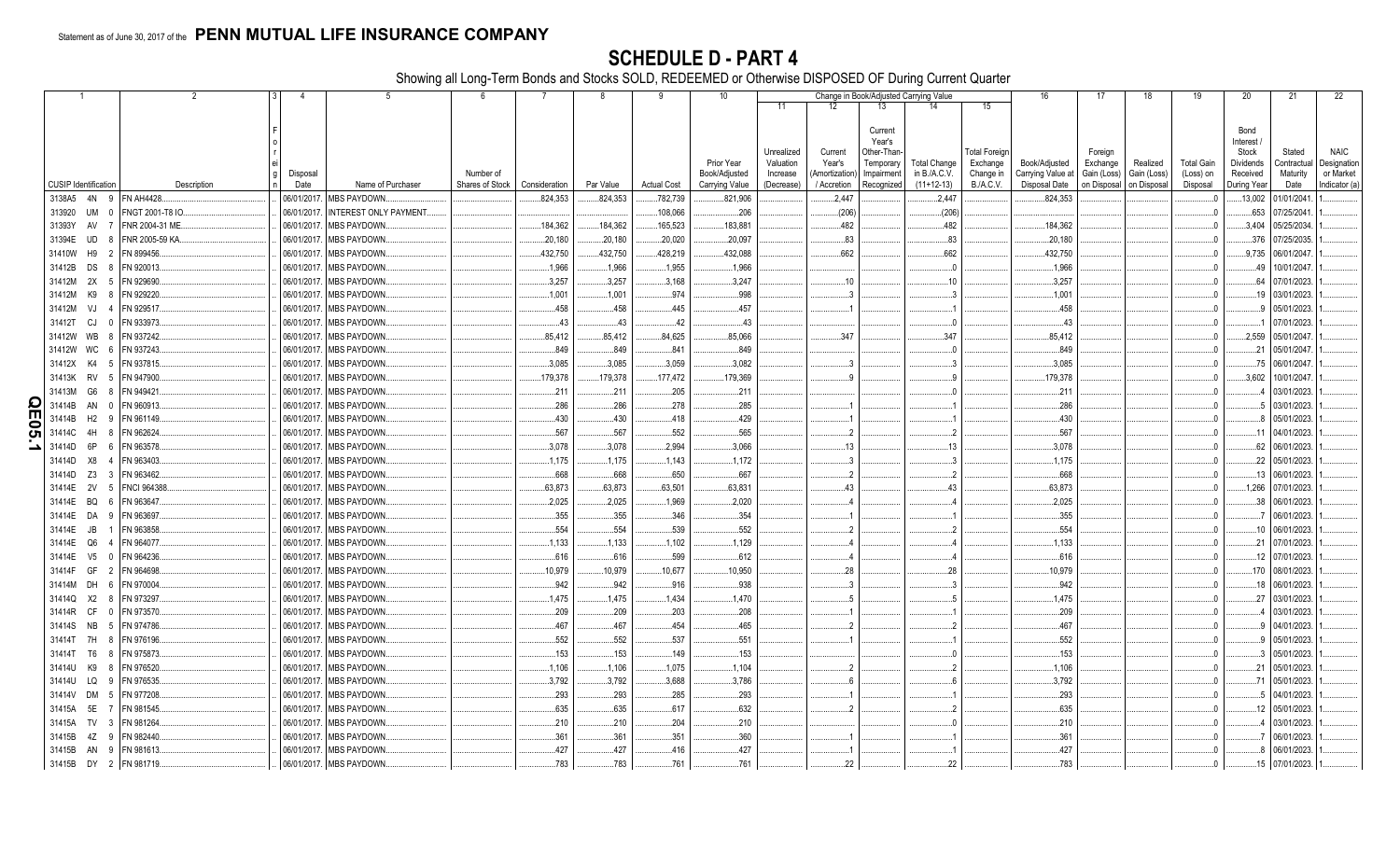|        |                             |           |                                                              |             | -5                       |                 |               | 8          |                    | 10                          |                                     | Change in Book/Adjusted Carrying Value |                                                             |                                     |                                               | 16                                 | 17                                 | 18                      | 19                             | 20                                                   | 21                                | 22                                      |
|--------|-----------------------------|-----------|--------------------------------------------------------------|-------------|--------------------------|-----------------|---------------|------------|--------------------|-----------------------------|-------------------------------------|----------------------------------------|-------------------------------------------------------------|-------------------------------------|-----------------------------------------------|------------------------------------|------------------------------------|-------------------------|--------------------------------|------------------------------------------------------|-----------------------------------|-----------------------------------------|
|        |                             |           |                                                              |             |                          |                 |               |            |                    |                             | 11                                  | 12                                     | 13                                                          |                                     | 15                                            |                                    |                                    |                         |                                |                                                      |                                   |                                         |
|        |                             |           |                                                              | Disposal    |                          | Number of       |               |            |                    | Prior Year<br>Book/Adjusted | Unrealized<br>Valuation<br>Increase | Current<br>Year's<br>Amortization)     | Current<br>Year's<br>Other-Than-<br>Temporary<br>Impairment | <b>Total Change</b><br>in B./A.C.V. | <b>Total Foreign</b><br>Exchange<br>Change in | Book/Adjusted<br>Carrying Value at | Foreign<br>Exchange<br>Gain (Loss) | Realized<br>Gain (Loss) | <b>Total Gain</b><br>(Loss) on | Bond<br>Interest /<br>Stock<br>Dividends<br>Received | Stated<br>Contractual<br>Maturity | <b>NAIC</b><br>Designatior<br>or Market |
|        | <b>CUSIP</b> Identification |           | Description                                                  | Date        | Name of Purchaser        | Shares of Stock | Consideration | Par Value  | <b>Actual Cost</b> | Carrying Value              | (Decrease)                          | / Accretion                            | Recognized                                                  | $(11+12-13)$                        | <b>B./A.C.V.</b>                              | Disposal Date                      | on Disposal                        | on Disposa              | Disposal                       | During Year                                          | Date                              | ndicator (a                             |
|        | 31415B                      | K5        | FN 981916                                                    | 06/01/2017  | MBS PAYDOWN.             |                 | .986          | .986       | .959               | .983                        |                                     |                                        |                                                             |                                     |                                               | .986                               |                                    |                         |                                | .19                                                  | 06/01/2023                        |                                         |
|        | 31415C ND                   |           | N 982888                                                     | 06/01/2017  | MBS PAYDOWN.             |                 | .1,831        | .1,831     | .1,781             | .1,827                      |                                     |                                        |                                                             |                                     |                                               | .1,831                             |                                    |                         |                                | .32                                                  | 05/01/2023                        |                                         |
|        | 31415C                      | <b>NH</b> | FN 982892<br>- 6                                             | 06/01/2017  | MBS PAYDOWN.             |                 | .103          | .103       | .100               | .103                        |                                     |                                        |                                                             |                                     |                                               | .103                               |                                    |                         |                                |                                                      | 05/01/2023                        |                                         |
|        | 31415L                      | 5E        | N 983845                                                     | 06/01/201   | MBS PAYDOWN.             |                 | .167          | .167       | 162                | .167                        |                                     |                                        |                                                             |                                     |                                               | .167                               |                                    |                         |                                |                                                      | 06/01/2023                        |                                         |
|        | 31415L                      | GB        | FN 983194                                                    | 06/01/201   | <b>MBS PAYDOWN</b>       |                 | 20,338        | 20,338     | 19,779             | .20,299                     |                                     | .39                                    |                                                             | .39                                 |                                               | .20,338                            |                                    |                         |                                | .380                                                 | 05/01/2023                        |                                         |
|        | 31415M                      | 5T        | FN 984758<br>-8                                              | 06/01/201   | MBS PAYDOWN.             |                 | .895          | .895       | .871               | .892                        |                                     |                                        |                                                             |                                     |                                               | .895                               |                                    |                         |                                |                                                      | 06/01/2023                        |                                         |
|        | 31415M                      | YH        | N 984612<br>- 2                                              | 06/01/2017  | <b>MBS PAYDOWN</b>       |                 | .1,234        | .1,234     | .1,200             | .1,232                      |                                     |                                        |                                                             |                                     |                                               | .1,234                             |                                    |                         |                                | .23                                                  | 05/01/2023                        |                                         |
|        | 31415M                      | ZE        | N 98464<br>-8                                                | 06/01/2017  | <b>MBS PAYDOWN</b>       |                 | 187,913       | 187,913    | 188,074            | 187,785                     |                                     | 128                                    |                                                             | 128                                 |                                               | 187,913                            |                                    |                         |                                | 4,236                                                | 06/01/2023                        |                                         |
|        |                             |           |                                                              |             |                          |                 |               |            |                    |                             |                                     |                                        |                                                             |                                     |                                               |                                    |                                    |                         |                                |                                                      |                                   |                                         |
|        | 31415M                      | ΖS        | FN 984653                                                    | 06/01/2017  | <b>MBS PAYDOWN</b>       |                 | 1,246         | .1,246     | .1,212             | .1,240                      |                                     |                                        |                                                             |                                     |                                               | .1,246                             |                                    |                         |                                | .23                                                  | 07/01/2023                        |                                         |
|        | 31415P                      | JD        | FN 985060                                                    | 06/01/2017  | <b>MBS PAYDOWN</b>       |                 | .120          | .120       | 117                | .120                        |                                     |                                        |                                                             |                                     |                                               | .120                               |                                    |                         |                                |                                                      | 05/01/2023                        |                                         |
|        | 31415P                      | U5        | FN 985404<br>- 5                                             | 06/01/2017  | <b>MBS PAYDOWN</b>       |                 | .279          | .279       | 271                | 278                         |                                     |                                        |                                                             |                                     |                                               | 279                                |                                    |                         |                                |                                                      | 06/01/2023                        |                                         |
|        | 31415Q                      | ME        | FN 986057                                                    | 06/01/2017  | MBS PAYDOWN.             |                 | .2,770        | .2,770     | .2,693             | .2,765                      |                                     |                                        |                                                             |                                     |                                               | .2,770                             |                                    |                         |                                | .52                                                  | 08/01/2023                        |                                         |
|        | 31415R                      | <b>P7</b> | N 987046                                                     | 06/01/2017  | MBS PAYDOWN.             |                 | 63            | .63        | 61                 | 63                          |                                     |                                        |                                                             |                                     |                                               | 63                                 |                                    |                         |                                |                                                      | 07/01/2023                        |                                         |
|        | 31415R                      | - UJ      | FN 987185                                                    | 06/01/2017  | MBS PAYDOWN.             |                 | .1,975        | .1,975     | .1,920             | .1,972                      |                                     |                                        |                                                             |                                     |                                               | .1,975                             |                                    |                         |                                | .36                                                  | 07/01/2023                        |                                         |
|        | 31415T                      | <b>NP</b> | FN 988798                                                    | 06/01/2017  | MBS PAYDOWN.             |                 | .632          | .632       | 614                | .631                        |                                     |                                        |                                                             |                                     |                                               | .632                               |                                    |                         |                                | 12                                                   | 08/01/2023                        |                                         |
| Q<br>m | 31419E                      | XR        | <b>FN AE4287</b><br>-5                                       | 06/01/2017  | MBS PAYDOWN.             |                 | 405,631       | 405,631    | 381,594            | 404,234                     |                                     | .1,397                                 |                                                             | .1,397                              |                                               | 405,631                            |                                    |                         |                                | .6,275                                               | 09/01/2040                        |                                         |
|        | 31419J                      | <b>SC</b> | N AE7714                                                     | 06/01/2017  | MBS PAYDOWN.             |                 | 825,676       | 825,676    | 776,436            | 822,748                     |                                     | .2,929                                 |                                                             | 2,929                               |                                               | 825,676                            |                                    |                         |                                | 12,420                                               | 11/01/2040                        |                                         |
| ဌ      | 31421D                      | <b>WD</b> | <b>FN MC3343</b><br>-5                                       | 06/01/2017  | MBS PAYDOWN.             |                 | .498          | .498       | 504                | .499                        |                                     |                                        |                                                             |                                     |                                               | .498                               |                                    |                         |                                | 10                                                   | 12/01/2038.                       |                                         |
| in.    | 61204K                      | JR<br>-3  | MONTANA ST FAC FIN AUTH REV.                                 | 05/22/2017  | CALL at 100.000.         |                 | .55,000       | .55,000    | .56,190            | .56,120                     |                                     | (1, 120)                               |                                                             | (1, 120)                            |                                               | .55,000                            |                                    |                         |                                | .1,306                                               | 05/20/2037                        |                                         |
|        |                             |           | OAK RIDGE TN INDL DEV BRD LEASE                              |             |                          |                 |               |            |                    |                             |                                     |                                        |                                                             |                                     |                                               |                                    |                                    |                         |                                |                                                      |                                   |                                         |
|        | 67178K AA 8 REV             |           |                                                              | 06/15/2017. | SINKING FUND REDEMPTION. |                 | 112,574       | .112,574   | 128,757            | .112,914                    |                                     | (340)                                  |                                                             | (340)                               |                                               | .112,574                           |                                    |                         |                                | 3.253                                                | 12/15/2032.                       | 1FE                                     |
|        | 3199999.                    |           | Total - Bonds - U.S. Special Revenue and Special Assessments |             |                          |                 | 4,286,100     | .4,286,100 | .5,041,352         | .4,293,129                  | $\Omega$                            | (1,081)                                | $\Omega$                                                    | (1,081)                             |                                               | .4,293,967                         | $\Omega$                           | (7.867)                 | (7, 867)                       | .83,040                                              | <b>XXX</b>                        | XXX                                     |
|        |                             |           | <b>Bonds - Industrial and Miscellaneous</b>                  |             |                          |                 |               |            |                    |                             |                                     |                                        |                                                             |                                     |                                               |                                    |                                    |                         |                                |                                                      |                                   |                                         |
|        | 00841U                      | AN        | ABMT 2014-2 A13<br>- 6                                       | 06/01/2017. | <b>MBS PAYDOWN</b>       |                 | .940,648      | 940,648    | 947,115            |                             |                                     | (377)                                  |                                                             | (377)                               |                                               | .940,648                           |                                    |                         |                                |                                                      | .7,979 09/25/2044.                | IFE                                     |
|        | 00842C                      | AC        | ABMT 2015-7 A3.<br>- q                                       | 06/26/2017  | MBS PAYDOWN.             |                 | 434,282       | 434,282    | 436,683            |                             |                                     | (201)                                  |                                                             | (201)                               |                                               | 434,282                            |                                    |                         |                                | .3,932                                               | 10/25/2045.                       |                                         |
|        | 02376X                      | AA        | AMERICAN AIRLN 14-1 B PTT                                    | 04/03/2017  | SINKING FUND REDEMPTION  |                 | 84,503        | .84,503    | .84,503            | 84,503                      |                                     |                                        |                                                             |                                     |                                               | 84,503                             |                                    |                         |                                | .1,848                                               | 10/01/2022                        |                                         |
|        | 025816                      | BL        | <b>MERICAN EXPRESS</b>                                       | 05/03/2017  | /ARIOUS.                 |                 | .8,116,250    | .8,000,000 | 7,877,500          | .7,878,234                  |                                     | .614                                   |                                                             | .614                                |                                               | .7,878,848                         |                                    | 237,402                 | .237,402                       | .251,669                                             | 01/01/9999.                       |                                         |
|        | 03215P                      | EQ        | AMRES 1998-2 A5.                                             | 06/01/2017  | <b>MBS PAYDOWN</b>       |                 | .7,852        | .7,852     | .7,852             | .7,852                      |                                     |                                        |                                                             |                                     |                                               | .7,852                             |                                    |                         |                                | .287                                                 | 02/25/2028                        |                                         |
|        | 03235M                      | AA        | <b>MTRAK SERIES-2001</b>                                     | 06/15/2017  | <b>MATURITY.</b>         |                 | .827,083      | 827,083    | 827,083            | .827,083                    |                                     |                                        |                                                             |                                     |                                               | .827,083                           |                                    |                         |                                | 39,286                                               | 06/15/201                         |                                         |
|        | 03763K                      | AC        | ASET 2014-1 B.                                               | 06/15/201   | MBS PAYDOWN.             |                 | .649,544      | 649,544    | 653,063            | 649,995                     |                                     | (451)                                  |                                                             | (451)                               |                                               | .649,544                           |                                    |                         |                                | .17,565                                              | 12/15/2029.                       |                                         |
|        | 03766K                      | AB        | AASET 2016-1A B.                                             | 06/15/201   | MBS PAYDOWN.             |                 | .100,000      | 100,000    | .97,966            | 99,576                      |                                     | .424                                   |                                                             | .424                                |                                               | 100,000                            |                                    |                         |                                | 2,708                                                | 03/01/2036.                       |                                         |
|        | 04248N                      | AA        | ARMY HAWAII FAMILY (MH)                                      | 06/30/201   | SINKING FUND REDEMPTION. |                 | .96,944       | .96,944    | 108,930            | 97,034                      |                                     | (89)                                   |                                                             | (89)                                |                                               | .96,944                            |                                    |                         |                                | .2,678                                               | 06/15/2050                        | FE                                      |
|        | 045424                      | EX        | ASC 1997-D4 B4.                                              | 06/11/201   | MBS PAYDOWN.             |                 | .52,243       | 52,243     | .51,460            | .52,008                     |                                     | .236                                   |                                                             | .236                                |                                               | .52,243                            |                                    |                         |                                | 1,594                                                | 04/14/2029.                       |                                         |
|        | 048677                      | AB        | ATLANTIC MARINE (MH).                                        | 06/01/201   | SINKING FUND REDEMPTION. |                 | .16,857       | 16,857     | 16,929             | .16,858                     |                                     | (1                                     |                                                             | (1)                                 |                                               | .16,857                            |                                    |                         |                                | .450                                                 | 12/01/2050                        | FE                                      |
|        | 05178R AD                   |           | AURORA MILITARY HOUSING II (MH).                             | 06/15/2017  | CALL at 100.000.         |                 | .55,000       | .55,000    | .62, 127           | .62,104                     |                                     | (7, 104)                               |                                                             | (7, 104)                            |                                               | .55,000                            |                                    |                         |                                | 1,588                                                | 01/01/9999.                       | FF                                      |
|        |                             |           |                                                              |             |                          |                 |               |            |                    |                             |                                     |                                        |                                                             |                                     |                                               |                                    |                                    |                         |                                |                                                      |                                   |                                         |
|        | 05524*                      | AD        | BA LEASING & CAPITAL CORP.: LESSOR<br>-8                     | 04/01/2017  | VARIOUS.                 |                 | 252,903       | .252,903   | .252,903           | .252,903                    |                                     |                                        |                                                             |                                     |                                               | .252,903                           |                                    |                         |                                | 4,315                                                | 04/01/2017                        |                                         |
|        | 058498                      | AS        | <b>BALL CORP</b>                                             | 05/25/2017  | <b>RBC/DAIN RAUSCHER</b> |                 | .1,020,000    | .1,000,000 | 953,750            | .964,294                    |                                     | .1,859                                 |                                                             | 1,859                               |                                               | .966,152                           |                                    | 53,848                  | .53,848                        | 21,778                                               | 11/15/2023.                       | 3FE                                     |
|        | 059513                      | AG        | BACM 2007-4 AM.                                              | 06/01/201   | MBS PAYDOWN.             |                 | .13,438,759   | 13,438,759 | 11,134,747         | 13,287,742                  |                                     | .151,017                               |                                                             | 151,017                             |                                               | .13,438,759                        |                                    |                         |                                | .388,581                                             | 02/10/2051                        |                                         |
|        | 05990K                      | AC        | BANC OF CALIFORNIA INC                                       | 05/11/201   | SANDLER ONEILL PARTNERS. |                 | .1,503,750    | .1,500,000 | .1,496,250         | .1,496,791                  |                                     | .117                                   |                                                             | 117                                 |                                               | .1,496,908                         |                                    | .6.842                  | .6,842                         | .46,156                                              | 04/15/2025                        | 2FE                                     |
|        | 073945                      | AE        | BSCMS 2007-T28 A4.                                           | 06/01/201   | <b>MBS PAYDOWN</b>       |                 | .6,719,80     | .6,719,801 | .5,121,224         | .6,584,424                  |                                     | 135,378                                |                                                             | 135,378                             |                                               | .6,719,801                         |                                    |                         |                                | .171,360                                             | 09/11/2042                        | <b>FM</b>                               |
|        | 075887                      | BJ        | BECTON DICKINSON AND CO.                                     | 06/19/2017. | CALL at 109.355.         |                 | 1,093,553     | .1,000,000 | 983,580            | 994,812                     |                                     | .98,741                                |                                                             | .98,741                             |                                               | .1,093,553                         |                                    |                         |                                | 56,312                                               | 08/01/2019.                       |                                         |
|        |                             |           |                                                              |             |                          |                 |               |            |                    |                             |                                     |                                        |                                                             |                                     |                                               |                                    |                                    |                         |                                |                                                      |                                   |                                         |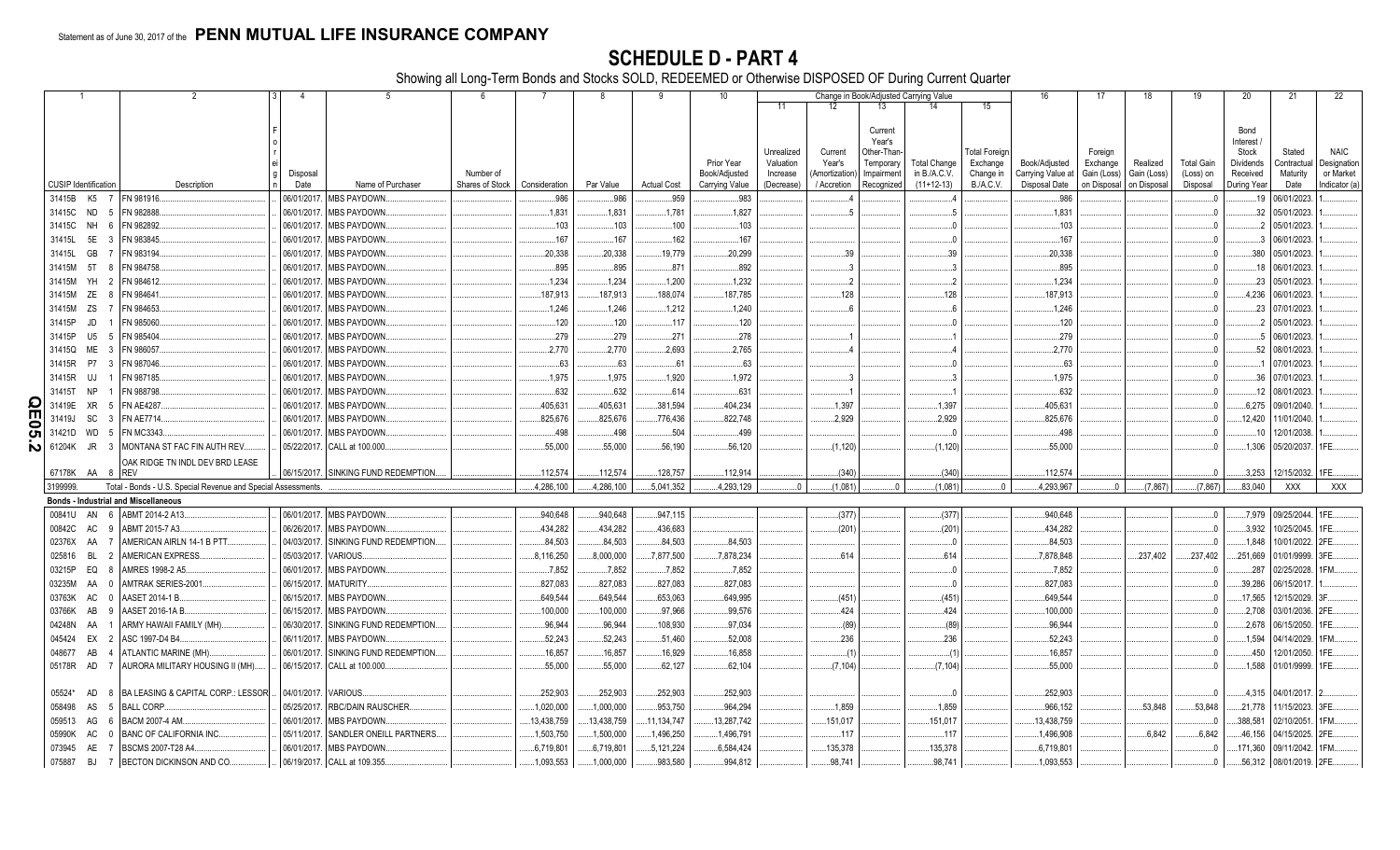|   |           |                             | 2                               | l 3<br>4    | -5                           | - 6             | 7             | -8         | 9                  | 10                          |                                     |                                          |                                                            | Change in Book/Adjusted Carrying Value |                                               | 16                                 | 17                                 | 18                        | 19                             | 20                                                 | 21                                | 22                                      |
|---|-----------|-----------------------------|---------------------------------|-------------|------------------------------|-----------------|---------------|------------|--------------------|-----------------------------|-------------------------------------|------------------------------------------|------------------------------------------------------------|----------------------------------------|-----------------------------------------------|------------------------------------|------------------------------------|---------------------------|--------------------------------|----------------------------------------------------|-----------------------------------|-----------------------------------------|
|   |           |                             |                                 |             |                              |                 |               |            |                    |                             | 11                                  | 12                                       | 13                                                         | 14                                     | 15                                            |                                    |                                    |                           |                                |                                                    |                                   |                                         |
|   |           |                             |                                 | Disposal    |                              | Number of       |               |            |                    | Prior Year<br>Book/Adjusted | Unrealized<br>Valuation<br>Increase | Current<br>Year's<br><b>Amortization</b> | Current<br>Year's<br>Other-Than<br>Temporary<br>Impairment | <b>Total Change</b><br>in B./A.C.V.    | <b>Total Foreign</b><br>Exchange<br>Change in | Book/Adjusted<br>Carrying Value at | Foreign<br>Exchange<br>Gain (Loss) | Realized<br>Gain (Loss)   | <b>Total Gain</b><br>(Loss) on | Bond<br>Interest<br>Stock<br>Dividends<br>Received | Stated<br>Contractual<br>Maturity | <b>NAIC</b><br>Designation<br>or Market |
|   |           | <b>CUSIP</b> Identification | Description                     | Date        | Name of Purchaser            | Shares of Stock | Consideration | Par Value  | <b>Actual Cost</b> | Carrying Value              | (Decrease)                          | / Accretion                              | Recognized                                                 | $(11+12-13)$                           | <b>B./A.C.V.</b>                              | Disposal Date                      |                                    | on Disposal   on Disposal | Disposal                       | During Year                                        | Date                              | Indicator (a)                           |
|   | 09228Y    | AB                          | BBIRD 2016-1A B.                | 06/15/2017. | <b>MBS PAYDOWN</b>           |                 | .117,187      | .117,187   | .117,187           | .116,999                    |                                     | .188                                     |                                                            | .188                                   |                                               | .117,187                           |                                    |                           |                                | .2,469                                             | 12/16/2041                        | 1FE.                                    |
|   | 09228Y    | AC<br>6                     | BBIRD 2016-1A B                 | 06/15/2017  | MBS PAYDOWN.                 |                 | .46,875       | .46,875    | .46,873            | .46,774                     |                                     | 101                                      |                                                            | 101                                    |                                               | .46,875                            |                                    |                           |                                | .1,332                                             | 12/16/2041                        | 2FE.                                    |
|   | 11042A AA | - 2                         | <b>BRITISH AIRWAYS.</b>         | 06/20/2017  | SINKING FUND REDEMPTION.     |                 | .12,758       | .12,758    | .12,854            | .12,763                     |                                     | . (4                                     |                                                            | .(4                                    |                                               | .12,758                            |                                    |                           |                                | .295                                               | 06/20/2024.                       |                                         |
|   | 11133T    | AA                          | <b>BROADRIDGE FINANCIAL SOL</b> | 06/01/2017  | MATURITY.                    |                 | .2,000,000    | .2,000,000 | 1,981,460          | 1,998,982                   |                                     | .1,018                                   |                                                            | .1,018                                 |                                               | .2,000,000                         |                                    |                           |                                | .61,250                                            | 06/01/2017                        |                                         |
|   | 12513G    | AZ                          | CDW LLC/CDW FIN                 | 04/03/2017  | CALL at 106.182.             |                 | .1,061,820    | .1,000,000 | .1,001,875         | 1,001,391                   |                                     | .44,974                                  |                                                            | .44,974                                |                                               | .1,046,365                         |                                    | .15,455                   | 15,455                         | .38,000                                            | 08/15/2022.                       | 3FE.                                    |
|   | 12531W BC |                             | CFCRE 2016-C3 XA.               | 06/01/2017  | <b>INTEREST ONLY PAYMENT</b> |                 |               |            | .6,447             | .5,830                      |                                     | (5,830)                                  |                                                            | (5,830)                                |                                               |                                    |                                    |                           |                                | .381                                               | 01/10/2048.                       | 1FF                                     |
|   | 12532A BD |                             | CFCRE 2016-C6 XA.               | 06/01/201   | <b>INTEREST ONLY PAYMENT</b> |                 |               |            | .5,750             | .5,643                      |                                     | (5,643)                                  |                                                            | (5,643)                                |                                               |                                    |                                    |                           |                                | .343                                               | 11/10/2049.                       | 1FF                                     |
|   | 12591Q AS |                             | COMM 2014-UBS4 XA               | 06/01/2017  | INTEREST ONLY PAYMENT        |                 |               |            | .24,385            | .17,677                     |                                     | (17,677)                                 |                                                            | (17, 677)                              |                                               |                                    |                                    |                           |                                | 1,644                                              | 08/10/2047                        |                                         |
|   | 12592K    | BD                          | COMM 2014-UBS5 XA               | 06/01/2017  | INTEREST ONLY PAYMENT        |                 |               |            | .7,731             | .5,479                      |                                     | (5,479)                                  |                                                            | (5,479)                                |                                               |                                    |                                    |                           |                                | .499                                               | 09/10/2047                        |                                         |
|   | 12592M    | <b>BL</b>                   | COMM 2014-LC17 XA               | 06/01/2017  | INTEREST ONLY PAYMENT        |                 |               |            | .13,762            | .9,495                      |                                     | (9, 495)                                 |                                                            | (9,495)                                |                                               |                                    |                                    |                           |                                | .934                                               | 10/10/2047                        |                                         |
|   | 12592U    | AQ<br>.5                    | CSMLT 2015-1 A9.                | 06/26/2017  | MBS PAYDOWN.                 |                 | .33,836       | .33.836    | .34,661            |                             |                                     |                                          |                                                            |                                        |                                               | .33,836                            |                                    |                           |                                |                                                    | 05/25/2045.                       |                                         |
|   | 12592U    | AW                          | CSMLT 2015-1 B2.                | 06/01/2017  | <b>MBS PAYDOWN.</b>          |                 | .28,542       | .28,542    | .28,169            | .28,530                     |                                     | .12                                      |                                                            | .12                                    |                                               | .28,542                            |                                    |                           |                                | 463                                                | 05/25/2045.                       |                                         |
|   | 12592U    | AX.                         | CSMLT 2015-1 B3.                | 06/01/2017  | /arious.                     |                 | .30,216       | .30,216    | 29,546             |                             |                                     | .57                                      |                                                            | .57                                    |                                               | .30,216                            |                                    |                           |                                | 449                                                | 05/25/2045.                       |                                         |
|   | 12593G    | AG                          | COMM 2015-PC1 XA                | 06/01/2017  | INTEREST ONLY PAYMENT        |                 |               |            | .8,412             | .6,802                      |                                     | (6, 802)                                 |                                                            | (6,802)                                |                                               |                                    |                                    |                           |                                | .564                                               | 07/01/2050.                       |                                         |
|   | 12626B    | AF                          | COMM 2013-CR10 XA               | 06/01/2017  | <b>INTEREST ONLY PAYMENT</b> |                 |               |            | .14,730            | .9,687                      |                                     | (9,687)                                  |                                                            | (9,687)                                |                                               |                                    |                                    |                           |                                | 1,091                                              | 08/10/2046.                       |                                         |
| Q | 12635F    | AV                          | CSAIL 2015-C3 XA.               | 06/01/2017  | INTEREST ONLY PAYMENT        |                 |               |            | .7,202             | .5,978                      |                                     | (5,978)                                  |                                                            | (5,978)                                |                                               |                                    |                                    |                           |                                | .471                                               | 08/15/2048.                       | 1FE.                                    |
| ш |           |                             |                                 |             |                              |                 |               |            |                    |                             |                                     |                                          |                                                            |                                        |                                               |                                    |                                    |                           |                                |                                                    |                                   |                                         |
| ဌ | 12637L    | AL.                         | CSMLT 2015-2 A7.                | 06/26/2017  | MBS PAYDOWN.                 |                 | .77,610       | .77,610    | 79,502             |                             |                                     |                                          |                                                            | ſ                                      |                                               | .77,610                            |                                    |                           |                                |                                                    | 08/25/2045.                       |                                         |
|   | 12637L    | AR                          | CSMLT 2015-2 B3.                | 06/01/201   | <b>MBS PAYDOWN.</b>          |                 | .29.560       | .29.560    | .28,904            |                             |                                     | .19                                      |                                                            | 19                                     |                                               | .29,560                            |                                    |                           |                                | .289                                               | 08/25/2045.                       |                                         |
| ω | 12637U    | AY<br>-5                    | <b>CSAIL 2016-C7 XA</b>         | 06/01/2017  | INTEREST ONLY PAYMENT        |                 |               |            | 14,340             | .14,045                     |                                     | (14,045)                                 |                                                            | (14, 045)                              |                                               |                                    |                                    |                           |                                | .957                                               | 11/15/2049.                       |                                         |
|   | 12646U    | AD                          | CSMC 2013-IVR1 B2.              | 06/01/2017  | MBS PAYDOWN.                 |                 | .40,041       | .40,041    | .38,551            | .39,975                     |                                     | 66                                       |                                                            | .66                                    |                                               | .40,041                            |                                    |                           |                                | .580                                               | 03/25/2043.                       | 1FM                                     |
|   | 12647P    | AS                          | CSMC 2013-7 B2.                 | 06/01/2017  | MBS PAYDOWN.                 |                 | .38,845       | .38,845    | .38,445            | .38,834                     |                                     | .11                                      |                                                            | . 11                                   |                                               | .38,845                            |                                    |                           |                                | 580                                                | 08/25/2043.                       | 1FM.                                    |
|   | 12648F    | <b>AR</b>                   | CSMC 2014-SAF1 B2               | 06/01/2017  | MBS PAYDOWN.                 |                 | .26,707       | .26,707    | .27,595            | .26,759                     |                                     | (52)                                     |                                                            | (52)                                   |                                               | .26,707                            |                                    |                           |                                | 464                                                | 03/25/2044.                       | 1FM.                                    |
|   | 12648X    | DD                          | CSMC 2014-WIN1 B2.              | 06/01/2017  | MBS PAYDOWN.                 |                 | .57,842       | .57,842    | .58,055            | .57,859                     |                                     | (17)                                     |                                                            | .(17)                                  |                                               | .57,842                            |                                    |                           |                                | .949                                               | 09/25/2044                        | 1FM.                                    |
|   | 12649D    | AQ                          | CSMC 2014-WIN2 B2               | 06/01/2017  | MBS PAYDOWN.                 |                 | .29,574       | .29,574    | .29,874            | .29,577                     |                                     | (3)                                      |                                                            | (3)                                    |                                               | .29,574                            |                                    |                           |                                | 494                                                | 10/25/2044.                       | 1FM                                     |
|   | 12649R    | AV                          | <b>CSMC 2015-2 B1</b>           | 06/01/2017  | MBS PAYDOWN.                 |                 | .21,574       | .21,574    | 22,061             | 21,599                      |                                     | (26)                                     |                                                            | (26)                                   |                                               | .21,574                            |                                    |                           |                                | .354                                               | 02/25/2045.                       | 1FM.                                    |
|   | 12649R    | AW                          | CSMC 2015-2 B2                  | 06/01/2017  | MBS PAYDOWN.                 |                 | .27,384       | .27,384    | .27,126            | .27,376                     |                                     | 8                                        |                                                            | -8                                     |                                               | .27,384                            |                                    |                           |                                | .450                                               | 02/25/2045.                       | 1FM                                     |
|   | 12649X    | <b>BD</b>                   | CSMC 2015-3 B3                  | 06/26/201   | MBS PAYDOWN.                 |                 | .9,218        | .9,218     | .9,471             |                             |                                     |                                          |                                                            |                                        |                                               | .9,218                             |                                    |                           |                                |                                                    | 03/25/2045.                       | 1FF                                     |
|   | 12650U    | AH                          | CSMLT 2015-3 1A6.               | 06/01/2017  | MBS PAYDOWN.                 |                 | .355,228      | 355,228    | .358,115           |                             |                                     | (59)                                     |                                                            | (59)                                   |                                               | .355,228                           |                                    |                           |                                | .3,135                                             | 11/25/2045.                       |                                         |
|   | 126650    | <b>BP</b>                   | CVS.                            | 06/10/201   | SINKING FUND REDEMPTION.     |                 | .86,665       | .86,665    | 84,151             | .86,501                     |                                     | 164                                      |                                                            | 164                                    |                                               | .86,665                            |                                    |                           |                                | .2.181                                             | 12/10/2028. 2FE                   |                                         |
|   | 126650    | BQ                          | CVS CORP                        | 06/12/2017  | SINKING FUND REDEMPTION.     |                 | .18,390       | 18,390     | .18,285            | .18,354                     |                                     | 36                                       |                                                            | .36                                    |                                               | .18,390                            |                                    |                           |                                | .532                                               | 01/10/2030.                       |                                         |
|   | 126650    | BY                          | CVS PASSTHRU.                   | 06/10/2017  | SINKING FUND REDEMPTION      |                 | .7,571        | .7,571     | .7,571             | .7,571                      |                                     |                                          |                                                            | - 0                                    |                                               | .7,571                             |                                    |                           |                                | 187                                                | 01/10/2034.                       |                                         |
|   | 12677#    | AA                          | CVS CAREMARK CORP.              | 06/15/2017  | SINKING FUND REDEMPTION      |                 | .21,061       | .21.061    | .21,061            | .21,061                     |                                     |                                          |                                                            |                                        |                                               | .21,061                            |                                    |                           |                                | 489                                                | 01/15/2040                        |                                         |
|   | 12695*    | AA                          | <b>CVS LEASE BACK</b>           | 06/10/2017  | SINKING FUND REDEMPTION.     |                 | .23,311       | .23,311    | 23,311             | .23,311                     |                                     |                                          |                                                            | - 0                                    |                                               | .23,311                            |                                    |                           |                                | .332                                               | 10/10/2038.                       |                                         |
|   | 13057V    | AC                          | CRART 2015-4 A3.                | 06/15/2017  | MBS PAYDOWN.                 |                 | .722,225      | .722,225   | .728,629           | 723,686                     |                                     | (1,462)                                  |                                                            | (1,462)                                |                                               | .722,225                           |                                    |                           |                                | .6,932                                             | 01/15/2020.                       |                                         |
|   | 134011    | AJ                          | CAMP PENDLETON (MH)             | 04/03/2017  | CALL at 100.000.             |                 | .25,000       | .25,000    | .22,625            | .22,852                     |                                     | .2,148                                   |                                                            | .2,148                                 |                                               | .25,000                            |                                    |                           | $\cdot$ 0                      | .697                                               | 10/01/2050.                       |                                         |
|   | 141781    | AX.                         | CARGILL INC                     | 05/26/2017  | CALL at 102.318.             |                 | .2,046,360    | .2,000,000 | 1,990,500          | 1,998,889                   |                                     | .47,471                                  |                                                            | .47,47'                                |                                               | .2,046,360                         |                                    |                           |                                | .59,667                                            | 11/27/2017                        | 1FF                                     |
|   | 141781    | <b>BC</b>                   | CARGILL INC.                    | 05/08/2017  | <b>TENDER OFFER</b>          |                 | .2,068,434    | .2,000,000 | 1,996,220          | 1,996,517                   |                                     | .27                                      |                                                            | .27                                    |                                               | 1,996,544                          |                                    | .71,891                   | 71,891                         | .41,000                                            | 11/01/2042.                       | 1FF                                     |
|   | 14855J    | AB                          | CLAST 2016-1 A.                 | 06/15/2017  | MBS PAYDOWN.                 |                 | 101,014       | 101,014    | 100,985            | 101,019                     |                                     | (4)                                      |                                                            | (4)                                    |                                               | 101,014                            |                                    |                           |                                | .1,871                                             | 08/15/2041                        | 1FE.                                    |
|   | 16164A    | AC                          | CHASE 2016-2 M2.                | 06/01/2017  | <b>MBS PAYDOWN</b>           |                 | .154,464      | 154,464    | 158,451            | .154,654                    |                                     | (190)                                    |                                                            | (190)                                  |                                               | .154,464                           |                                    |                           |                                | .2,415                                             | 02/25/2044.                       |                                         |
|   | 165167    | CV                          | <b>CHESAPEAKE ENERGY</b>        | 05/23/2017  | STIFEL, NICOLAUS & CO        |                 | .497,500      | .500,000   | .500,000           |                             |                                     |                                          |                                                            | 0.5                                    |                                               | .500,000                           |                                    | (2,500)                   | (2,500)                        |                                                    | 06/15/2027.                       | 5FE                                     |
|   | 17290K AB |                             | CHAI 2015-PM2 B                 | 06/15/2017. | MBS PAYDOWN                  |                 | .415,766      | 415,766    | .413,809           | .414.785                    |                                     | .981                                     |                                                            | 981                                    |                                               | .415,766                           |                                    |                           |                                | .7,885                                             | 03/15/2022. 2FE                   |                                         |
|   |           |                             |                                 |             |                              |                 |               |            |                    |                             |                                     |                                          |                                                            |                                        |                                               |                                    |                                    |                           |                                |                                                    |                                   |                                         |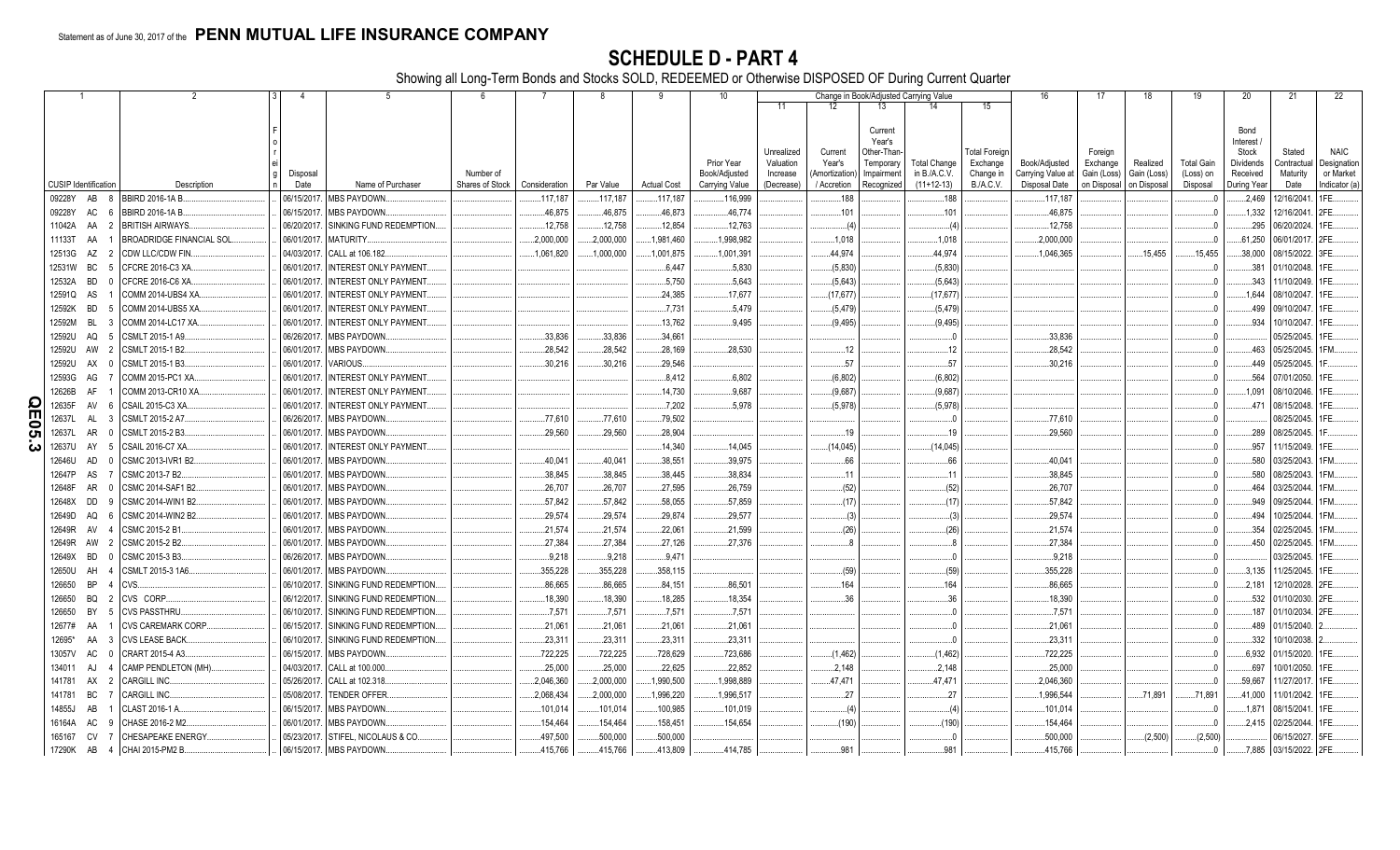|                         |                             |                   |                                   | 4                      | -5                                                            |                 |               | -8         |                      | 10                                 |                                     |                                   |                                                            | Change in Book/Adjusted Carrying Value |                                               | 16                                 | 17                                 | 18                      | 19                      | 20                                                 | 21                               | 22                                      |
|-------------------------|-----------------------------|-------------------|-----------------------------------|------------------------|---------------------------------------------------------------|-----------------|---------------|------------|----------------------|------------------------------------|-------------------------------------|-----------------------------------|------------------------------------------------------------|----------------------------------------|-----------------------------------------------|------------------------------------|------------------------------------|-------------------------|-------------------------|----------------------------------------------------|----------------------------------|-----------------------------------------|
|                         |                             |                   |                                   |                        |                                                               |                 |               |            |                      |                                    | 11                                  | $12 \overline{ }$                 | 13                                                         | 14                                     | 15                                            |                                    |                                    |                         |                         |                                                    |                                  |                                         |
|                         |                             |                   |                                   | Disposal               |                                                               | Number of       |               |            |                      | <b>Prior Year</b><br>Book/Adjusted | Unrealized<br>Valuation<br>Increase | Current<br>Year's<br>Amortization | Current<br>Year's<br>Other-Than<br>Temporary<br>Impairment | <b>Total Change</b><br>in B./A.C.V.    | <b>Total Foreign</b><br>Exchange<br>Change in | Book/Adjusted<br>Carrying Value at | Foreign<br>Exchange<br>Gain (Loss) | Realized<br>Gain (Loss) | Total Gain<br>(Loss) on | Bond<br>Interest<br>Stock<br>Dividends<br>Received | Stated<br>Contractua<br>Maturity | <b>NAIC</b><br>Designation<br>or Market |
|                         | <b>CUSIP</b> Identification |                   | Description                       | Date                   | Name of Purchaser                                             | Shares of Stock | Consideration | Par Value  | <b>Actual Cost</b>   | Carrying Value                     | (Decrease)                          | / Accretion                       | Recognized                                                 | $(11+12-13)$                           | B./A.C.V.                                     | Disposal Date                      | on Disposal on Disposa             |                         | Disposal                | During Year                                        | Date                             | Indicator (a)                           |
|                         | 17290X                      | AY                | CGCMT 2016-GC37 XA.<br>- 6        | 06/01/2017             | <b>INTEREST ONLY PAYMENT</b>                                  |                 |               |            | .4,583               | .4,226                             |                                     | (4,226)                           |                                                            | (4,226)                                |                                               |                                    |                                    |                         | $\ldots 0$              | .272                                               | 04/10/2049                       | IFE.                                    |
|                         | 17311Q BK                   |                   | CGCMT 2007-C6 A4.                 | 06/12/2017             | <b>VARIOUS.</b>                                               |                 | .5,856,362    | 5,856,362  | 5,776,121            | 5,840,488                          |                                     | .15,874                           |                                                            | .15,874                                |                                               | 5,856,362                          |                                    |                         | - 0                     | .135,260                                           | 12/10/2049                       | IFM.                                    |
|                         | 17312D                      | AC                | CMSI 2007-8 1A3.                  | 06/01/201              | MBS PAYDOWN.                                                  |                 | 155,732       | .155,732   | 145,139              | .154,728                           |                                     | .1,004                            |                                                            | .1,004                                 |                                               | .155,732                           |                                    |                         | 0                       | .3,546                                             | 10/25/2037                       | 1FM.                                    |
|                         | 17322Y                      | AJ                | CGCMT 2014-GC25 XA                | 06/01/201              | <b>INTEREST ONLY PAYMENT</b>                                  |                 |               |            | .7,232               | .5,542                             |                                     | (5,542)                           |                                                            | (5,542)                                |                                               |                                    |                                    |                         |                         | 406                                                | 10/10/2047                       | 1FE.                                    |
|                         | 17323T                      | AF                | CMLTI 2015-RP2 B1                 | 06/01/201              | <b>MBS PAYDOWN.</b>                                           |                 | .41,499       | .41,499    | .40,343              | .41,461                            |                                     | .38                               |                                                            | 38                                     |                                               | .41,499                            |                                    |                         |                         | .735                                               | 01/25/2053                       |                                         |
|                         | 17324R AA                   |                   | CHAI 2016-MF1 A.                  | 06/15/201              | <b>MBS PAYDOWN.</b>                                           |                 | .558.312      | .558.312   | 556,938              | .557,214                           |                                     | .1,098                            |                                                            | .1,098                                 |                                               | .558,312                           |                                    |                         |                         | 10,365                                             | 08/15/2022.                      |                                         |
|                         | 17324V                      | AQ                | CMLTI 2015-PS1 B2.                | 06/01/201              | MBS PAYDOWN.                                                  |                 | .73,295       | .73,295    | .74,614              | .73,359                            |                                     | (64)                              |                                                            | (64)                                   |                                               | 73,295                             |                                    |                         |                         | .1,607                                             | 09/25/2042.                      |                                         |
|                         | 20029P                      | AG                | COMCAST CABLE.                    | 05/01/201              | MATURITY.                                                     |                 | .3,000,000    | .3,000,000 | .2,865,000           | 2,994,548                          |                                     | .5,452                            |                                                            | .5,452                                 |                                               | .3,000,000                         |                                    |                         |                         | .133,125                                           | 05/01/2017                       |                                         |
|                         | 20173V                      | AE                | GCCFC 2007-GG11 A4<br>- 0         | 06/01/201              | MBS PAYDOWN.                                                  |                 | .6,457,592    | 6,457,592  | 5,018,486            | 6,330,438                          |                                     | 127,154                           |                                                            | 127,154                                |                                               | 6,457,592                          |                                    |                         | $\ldots 0$              | .139,400                                           | 08/10/2017                       |                                         |
|                         | 209115                      | $A^*$             | CONSOLIDATED EDISON OF NY         | 06/30/2011             | SINKING FUND REDEMPTION                                       |                 | .16,664       | .16,664    | .16,664              | .16,664                            |                                     |                                   |                                                            |                                        |                                               | .16,664                            |                                    |                         |                         | .726                                               | 07/01/2022                       |                                         |
|                         | 210795                      | QA                | CONTINENTAL AIRLINES              | 04/11/2017             | SINKING FUND REDEMPTION.                                      |                 | 101,353       | 101,353    | 103,739              | .101,433                           |                                     | (70)                              |                                                            | (70)                                   |                                               | .101,363                           |                                    | (10)                    | (10)                    | 3,167                                              | 04/11/2020.                      |                                         |
|                         | 210795                      | QB                | CONTINENTAL AIRLINES.             | 04/29/2017             | SINKING FUND REDEMPTION.                                      |                 | .124,417      | 124,417    | 127,528              | .124,515                           |                                     | (98)                              |                                                            | (98)                                   |                                               | .124,417                           |                                    |                         | $\ldots 0$              |                                                    | 10/29/2024.                      |                                         |
|                         | 210795                      | QC                | CONTINENTAL AIRLINES.             | 04/29/201              | SINKING FUND REDEMPTION.                                      |                 | .248,043      | .248,043   | 257,176              | .248,448                           |                                     | (404)                             |                                                            | (404)                                  |                                               | .248,043                           |                                    |                         |                         |                                                    | 10/29/2020.                      |                                         |
|                         | 21079R                      | AA                | CONTINENTAL AIRLINES              | 04/19/2011             | SINKING FUND REDEMPTION.                                      |                 | .150,163      | 150,163    | 159,846              | .150,424                           |                                     | (261)                             |                                                            | (261)                                  |                                               | .150,163                           |                                    |                         | $\ldots 0$              | 5.183                                              | 04/19/2022.                      |                                         |
|                         | 22536#                      | AA                | KINDER MORGAN ENERGY PTNR LP.     | 06/10/2017             | SINKING FUND REDEMPTION.                                      |                 | .60,705       | .60,705    | .60,705              | .60,705                            |                                     |                                   |                                                            |                                        |                                               | .60,705                            |                                    |                         | (1)                     | .1,004                                             | 12/10/2035.                      |                                         |
| O<br>Ш                  | 23312L                      |                   | <b>DBJPM 2016-C1 XA.</b>          | 06/01/2017             | INTEREST ONLY PAYMENT.                                        |                 |               |            | .12,576              | .11,591                            |                                     | (11,591)                          |                                                            | (11,591)                               |                                               |                                    |                                    |                         | . . 0                   | .753                                               | 05/10/2049.                      |                                         |
| $\overline{\mathbf{S}}$ | 24735T                      | AA                | DELTA AIR 2012-1 B.               | 05/07/2017             | SINKING FUND REDEMPTION.                                      |                 | .70,292       | .70,292    | .78,902              | .70,959                            |                                     | (668)                             |                                                            | (668)                                  |                                               | .70,292                            |                                    |                         | .0                      | .2.416                                             | 05/07/2019.                      |                                         |
|                         | 24736W                      | AA                | DELTA AIR LINES INC               | 04/15/2017             | SINKING FUND REDEMPTION                                       |                 | .62,675       | .62,675    | .67,062              | .63,041                            |                                     | (367)                             |                                                            | (367)                                  |                                               | .62,675                            |                                    |                         | $\ldots 0$              | .1,661                                             | 04/15/2019.                      |                                         |
| $\blacktriangle$        | 25264V                      | AB                | )HAL 2015-1 B.                    | 06/14/2017             | MBS PAYDOWN.                                                  |                 | 194,955       | 194,955    | 194,925              | .194,574                           |                                     | .382                              |                                                            | .382                                   |                                               | 194,955                            |                                    |                         | 0                       | .4,592                                             | 07/14/2028.                      |                                         |
|                         | 268617                      | AC                | EMAC 1998-1 A3.                   | 01/04/2017             | <b>GUGGENHEIM SECURITIES</b>                                  |                 |               |            | (29, 175)            | (255, 514)                         | 226,338                             |                                   |                                                            | .226,338                               |                                               | (29, 175)                          |                                    | .29,175                 | .29,175                 |                                                    | 01/15/2025.                      |                                         |
|                         | 268617                      | <b>BJ</b>         | EMAC 2000-1 A2.<br>-5             | 01/04/2017             | VARIOUS.                                                      |                 |               | .2,110     | (907,619).           | (910, 322)                         |                                     |                                   |                                                            |                                        |                                               | (910, 322)                         |                                    | .910,322                | .910,322                | (142, 660)                                         | 01/15/2027                       |                                         |
|                         | 29429C                      | AJ                | CGCMT 2016-P3 XA                  | 06/01/201              | INTEREST ONLY PAYMENT.                                        |                 |               |            | .5,210               | .4,848                             |                                     | (4,848)                           |                                                            | (4,848)                                |                                               |                                    |                                    |                         | $\ldots 0$              | .319                                               | 04/15/2049.                      |                                         |
|                         | 302471                      | CA                | FMACT 1998-BA A2                  | 06/01/2017             | <b>MBS PAYDOWN</b>                                            |                 | 2,419         | .2,419     | .1,985               | .1,944                             |                                     |                                   |                                                            | $\cdot$ C                              |                                               | .1,944                             |                                    | .475                    | .475                    | 63                                                 | 09/15/2027                       |                                         |
|                         | 3136A7                      | 2B                | FNA 2012-M9 X1.                   | 06/01/2017             | <b>INTEREST ONLY PAYMENT</b>                                  |                 |               |            | 1,835,891            | .423,920                           |                                     | (423,920)                         |                                                            | (423, 920)                             |                                               |                                    |                                    |                         | 0                       | .411.674                                           | 12/25/2017                       |                                         |
|                         | 3136A7                      | ML                | NA 2012-M8 X1                     | 06/01/201              | <b>INTEREST ONLY PAYMENT.</b>                                 |                 |               |            | 664,347              | .288,970                           |                                     | (288, 970)                        |                                                            | (288, 970)                             |                                               |                                    |                                    |                         | $\ldots 0$              | .119,717                                           | 12/25/2019                       |                                         |
|                         | 3136AC                      | 4H                | FNA 2013-M4 X1.                   | 06/01/2017             | <b>INTEREST ONLY PAYMENT</b>                                  |                 |               |            | 423,638              | .118,942                           |                                     | (118,942)                         |                                                            | (118, 942)                             |                                               |                                    |                                    |                         | 0                       | .78,116                                            | 02/25/2018                       |                                         |
|                         | 3136AM                      | LC                | FNA 2015-M1 X2.                   | 06/01/201              | INTEREST ONLY PAYMENT.                                        |                 |               |            | .33,870              | .27,762                            |                                     | (27, 762)                         |                                                            | (27, 762)                              |                                               |                                    |                                    |                         | $\ldots 0$              | 2,014                                              | 09/25/2024                       |                                         |
|                         | 3136AM                      | M7                | FNA 2015-M4 X2.<br>NA 2015-M7 X2. | 06/01/201<br>06/01/201 | <b>INTEREST ONLY PAYMENT</b>                                  |                 |               |            | .9,972               | 7,408                              |                                     | (7,408)                           |                                                            | (7,408)                                |                                               |                                    |                                    |                         | $\ldots$ 0              | .725                                               | 07/25/2022                       |                                         |
|                         | 3136AN<br>3137A1            | - LJ<br><b>NA</b> | <b>FHMS K008 X1</b>               | 06/01/201              | <b>INTEREST ONLY PAYMENT.</b><br><b>INTEREST ONLY PAYMENT</b> |                 |               |            | .308,966<br>.765,388 | .258,610<br>.451,595               |                                     | (258, 610)                        |                                                            | (258, 610)<br>(451, 595)               |                                               |                                    |                                    |                         | - 0                     | .34,723<br>76,855                                  | 12/25/2024<br>06/25/2020         |                                         |
|                         | 3137A2                      | <b>B3</b>         | HMS K009 X1                       | 06/01/201              | INTEREST ONLY PAYMENT.                                        |                 |               |            | 1,103,169            | .635,820                           |                                     | (451,595)<br>(635, 820)           |                                                            | (635, 820)                             |                                               |                                    |                                    |                         |                         | .104,947                                           | 08/25/2020                       |                                         |
|                         | 3137AB                      | FW                | <b>FHMS K702 X1</b>               | 06/01/201              | INTEREST ONLY PAYMENT.                                        |                 |               |            | .60,070              | .20,492                            |                                     | (20, 492)                         |                                                            | (20, 492)                              |                                               |                                    |                                    |                         |                         | .9,003                                             | 02/25/2018                       |                                         |
|                         | 3137AH                      | 6D                | HMS K015 X1                       | 06/01/201              | INTEREST ONLY PAYMENT.                                        |                 |               |            | .39,886              | .27,796                            |                                     | (27,796)                          |                                                            | (27,796)                               |                                               |                                    |                                    |                         |                         | .3,122                                             | 07/25/2021                       |                                         |
|                         | 3137AH                      | 6R                | HMS K704 X1                       | 06/01/201              | <b>INTEREST ONLY PAYMENT</b>                                  |                 |               |            | .36,181              | .16,931                            |                                     | (16, 931)                         |                                                            | (16, 931)                              |                                               |                                    |                                    |                         |                         | .5,380                                             | 08/25/2018                       |                                         |
|                         | 3137AJ                      | MG                | FHMS K016 X1                      | 06/01/201              | INTEREST ONLY PAYMENT.                                        |                 |               |            | .23,699              | .17,167                            |                                     | (17, 167)                         |                                                            | (17, 167)                              |                                               |                                    |                                    |                         |                         | .1,836                                             | 10/25/2021                       |                                         |
|                         | 3137AQ                      | T <sub>3</sub>    | HMS K708 X1                       | 06/01/201              | INTEREST ONLY PAYMENT.                                        |                 |               |            | .25,025              | 12,440                             |                                     | (12, 440)                         |                                                            | (12, 440)                              |                                               |                                    |                                    |                         |                         | .2,925                                             | 01/25/2019.                      |                                         |
|                         | 3137AR PZ                   |                   | HMS K710 X1                       | 06/01/201              | INTEREST ONLY PAYMENT.                                        |                 |               |            | 122,325              | .66,118                            |                                     | (66, 118)                         |                                                            | (66, 118)                              |                                               |                                    |                                    |                         |                         | .14,061                                            | 05/25/2019.                      |                                         |
|                         | 3137AS                      | NK                | <b>HMS K019 X1</b><br>- 6         | 06/01/2017             | <b>INTEREST ONLY PAYMENT</b>                                  |                 |               |            | .44,817              | .30,955                            |                                     | (30, 955)                         |                                                            | (30, 955)                              |                                               |                                    |                                    |                         | $\ldots 0$              | .3,155                                             | 03/25/2022.                      |                                         |
|                         | 3137AT                      | <b>RX</b>         | FHMS K020 X1                      | 06/01/201              | INTEREST ONLY PAYMENT.                                        |                 |               |            | .37,476              | 31,818                             |                                     | (31,818)                          |                                                            | (31,818)                               |                                               |                                    |                                    |                         |                         | 3.176                                              | 05/25/2022.                      |                                         |
|                         | 3137AV                      | XP                | HMS K022 X1                       | 06/01/2017             | INTEREST ONLY PAYMENT.                                        |                 |               |            | .29,581              | .20,971                            |                                     | (20, 971)                         |                                                            | (20, 971)                              |                                               |                                    |                                    |                         |                         | 2,019                                              | 07/25/2022.                      |                                         |
|                         | 3137AY                      | CF                | <b>FHMS K025 X1</b>               | 06/01/2017             | <b>INTEREST ONLY PAYMENT</b>                                  |                 |               |            | .32,056              | .22,881                            |                                     | (22,881)                          |                                                            | (22, 881)                              |                                               |                                    |                                    |                         |                         | 2,112                                              | 10/25/2022.                      |                                         |
|                         | 3137B1 BT                   |                   | FHMS K026 X1<br>- 8               | 06/01/2017             | INTEREST ONLY PAYMENT.                                        |                 |               |            | .23,582              | 17,108                             |                                     | (17, 108)                         |                                                            | (17, 108)                              |                                               |                                    |                                    |                         |                         | 1,561                                              | 11/25/2022.                      |                                         |
|                         |                             |                   |                                   |                        |                                                               |                 |               |            |                      |                                    |                                     |                                   |                                                            |                                        |                                               |                                    |                                    |                         |                         |                                                    |                                  |                                         |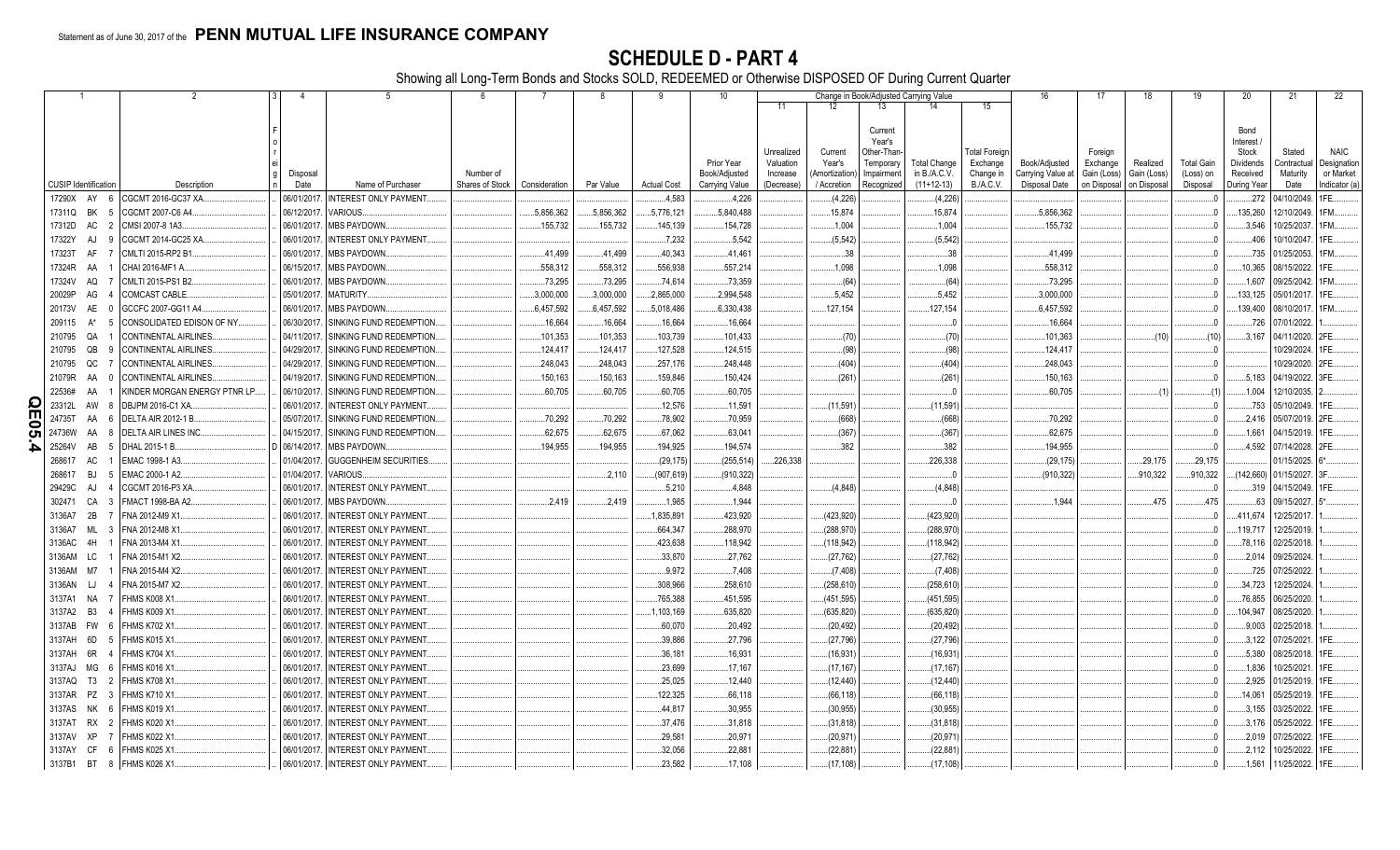|      |                             |                      |                                                     | 4                        | -5                            | 6               |                  |                   |                    | 10                                 |                                     |                                    | Change in Book/Adjusted Carrying Value                      |                                     |                                               | 16                                 | 17                                 | 18                      | 19                      | 20                                                 | 21                                | 22                                      |
|------|-----------------------------|----------------------|-----------------------------------------------------|--------------------------|-------------------------------|-----------------|------------------|-------------------|--------------------|------------------------------------|-------------------------------------|------------------------------------|-------------------------------------------------------------|-------------------------------------|-----------------------------------------------|------------------------------------|------------------------------------|-------------------------|-------------------------|----------------------------------------------------|-----------------------------------|-----------------------------------------|
|      |                             |                      |                                                     |                          |                               |                 |                  |                   |                    |                                    | 11                                  | 12                                 | 13                                                          | 14                                  | 15                                            |                                    |                                    |                         |                         |                                                    |                                   |                                         |
|      |                             |                      |                                                     | Disposal                 |                               | Number of       |                  |                   |                    | <b>Prior Year</b><br>Book/Adjusted | Unrealized<br>Valuation<br>Increase | Current<br>Year's<br>Amortization) | Current<br>Year's<br>Other-Than-<br>Temporary<br>Impairment | <b>Total Change</b><br>in B./A.C.V. | <b>Total Foreign</b><br>Exchange<br>Change in | Book/Adjusted<br>Carrying Value at | Foreign<br>Exchange<br>Gain (Loss) | Realized<br>Gain (Loss) | Total Gain<br>(Loss) on | Bond<br>Interest<br>Stock<br>Dividends<br>Received | Stated<br>Contractual<br>Maturity | <b>NAIC</b><br>Designation<br>or Market |
|      | <b>CUSIP</b> Identification |                      | Description                                         | Date                     | Name of Purchaser             | Shares of Stock | Consideration    | Par Value         | <b>Actual Cost</b> | Carrying Value                     | (Decrease)                          | / Accretion                        | Recognized                                                  | $(11+12-13)$                        | B./A.C.V.                                     | Disposal Date                      | on Disposal                        | on Disposal             | Disposal                | During Year                                        | Date                              | Indicator (a)                           |
|      | 3137B7                      | N <sub>2</sub>       | FHMS K036 X1                                        | 06/01/2017               | <b>INTEREST ONLY PAYMENT</b>  |                 |                  |                   | .25,273            | .18,960                            |                                     | (18,960)                           |                                                             | (18,960)                            |                                               |                                    |                                    |                         | - 0                     | .1,485                                             | 10/25/2023                        | 1FE.                                    |
|      | 3137B8                      | G5                   | HMS K037 X1                                         | 06/01/201                | NTEREST ONLY PAYMENT.         |                 |                  |                   | 28,166             | .21,173                            |                                     | (21,173)                           |                                                             | (21, 173)                           |                                               |                                    |                                    |                         |                         | .1,659                                             | 01/25/2024                        | FE.                                     |
|      | 3137BB                      | BE<br>- q            | FHMS K038 X1                                        | 06/01/201                | INTEREST ONLY PAYMENT         |                 |                  |                   | .28,475            | .21,779                            |                                     | (21,779)                           |                                                             | (21, 779)                           |                                               |                                    |                                    |                         |                         | .1,640                                             | 03/25/2024                        |                                         |
|      | 3137BE                      | VJ                   | FHMS K040 X1                                        | 06/01/201                | INTEREST ONLY PAYMENT.        |                 |                  |                   | .17,676            | .16,169                            |                                     | (16,169)                           |                                                             | (16, 169)                           |                                               |                                    |                                    |                         |                         | .1,096                                             | 09/25/2024                        |                                         |
|      | 3137BF                      | XU                   | FHMS K042 X1                                        | 06/01/201                | INTEREST ONLY PAYMENT         |                 |                  |                   | .8,953             | .7,294                             |                                     | (7, 294)                           |                                                             | (7,294)                             |                                               |                                    |                                    |                         |                         | .478                                               | 12/25/2024                        |                                         |
|      | 3137BG                      | K3                   | HMS K043 X1                                         | 06/01/201                | INTEREST ONLY PAYMENT.        |                 |                  |                   | .4,779             | .3,921                             |                                     | (3,921)                            |                                                             | (3,921)                             |                                               |                                    |                                    |                         |                         | .255                                               | 12/25/2024                        |                                         |
|      | 3137BH                      | CZ                   | HMS K044 X1                                         | 06/01/201                | INTEREST ONLY PAYMENT         |                 |                  |                   | .5,004             | .4,195                             |                                     | (4, 195)                           |                                                             | (4, 195)                            |                                               |                                    |                                    |                         |                         | .274                                               | 01/25/2025                        |                                         |
|      | 3137BK                      | GL                   | HMS K151 X1                                         | 06/01/201                | INTEREST ONLY PAYMENT.        |                 |                  |                   | .6,926             | .6,174                             |                                     | (6, 174)                           |                                                             | (6, 174)                            |                                               |                                    |                                    |                         |                         | .907                                               | 04/25/2030                        |                                         |
|      | 3137BL                      | ME<br>-5             | HMS KS03 X.                                         | 06/30/201                | INTEREST ONLY PAYMENT.        |                 |                  |                   | .1,503             |                                    |                                     | (1,503)                            |                                                             | (1, 503)                            |                                               |                                    |                                    |                         |                         |                                                    | 08/25/2025                        |                                         |
|      | 3137BN                      | 6H                   | HMS K053 X1                                         | 06/01/201                | INTEREST ONLY PAYMENT.        |                 |                  |                   | .4,831             | .4,450                             |                                     | (4,450)                            |                                                             | (4,450)                             |                                               |                                    |                                    |                         |                         | .273                                               | 12/25/2025.                       |                                         |
|      | 3137BN                      | GU<br>$\overline{2}$ | FHMS K054 X1                                        | 06/01/201                | INTEREST ONLY PAYMENT.        |                 |                  |                   | .3,904             | .3,631                             |                                     | (3,631)                            |                                                             | (3,631)                             |                                               |                                    |                                    |                         |                         | .218                                               | 01/25/2026                        |                                         |
|      | 3137BP                      | <b>CR</b>            | FHMS KW01 X1                                        | 06/01/201                | INTEREST ONLY PAYMENT.        |                 |                  |                   | .4,615             | .4,292                             |                                     | (4,292)                            |                                                             | (4,292)                             |                                               |                                    |                                    |                         |                         | .283                                               | 01/25/2026                        |                                         |
|      | 3137BP                      | VP                   | <b>FHMS K152 X1</b>                                 | 06/01/2017               | <b>INTEREST ONLY PAYMENT</b>  |                 |                  |                   | .13,078            | .12,610                            |                                     | (12,610)                           |                                                             | (12,610)                            |                                               |                                    |                                    |                         |                         |                                                    | 600 01/25/2031                    |                                         |
|      | 3137BP                      | W3<br>q              | <b>FHMS K055 X1</b>                                 | 06/01/2017               | INTEREST ONLY PAYMENT.        |                 |                  |                   | 11,491             |                                    |                                     | (11,491                            |                                                             | (11, 491)                           |                                               |                                    |                                    |                         |                         | .585                                               | 03/25/2026.                       |                                         |
|      | 3137BQ                      | YV                   | <b>HMS K056 X1</b>                                  | 06/01/2017               | INTEREST ONLY PAYMENT.        |                 |                  |                   | .3,078             | .2,954                             |                                     | (2,954)                            |                                                             | (2,954)                             |                                               |                                    |                                    |                         |                         |                                                    | .173 05/25/2026.                  |                                         |
| O    | 3137BQ                      | ZQ                   | <b>FHMS X2FX X<sup>*</sup></b>                      | 06/01/2017               | INTEREST ONLY PAYMENT.        |                 |                  |                   | .13,443            | .12,693                            |                                     | (12,693)                           |                                                             | (12, 693)                           |                                               |                                    |                                    |                         |                         | .963                                               | 09/25/2025                        |                                         |
| E05  | 3137BR                      | QL                   | HMS K057 X1                                         | 06/01/201                | INTEREST ONLY PAYMENT.        |                 |                  |                   | .2,882             | .2,788                             |                                     | (2,788)                            |                                                             | (2,788)                             |                                               |                                    |                                    |                         |                         | 160                                                | 07/25/2026.                       |                                         |
|      | 3137BS                      | PY                   | <b>FHMS K723 X1</b>                                 | 06/01/201                | <b>INTEREST ONLY PAYMENT</b>  |                 |                  |                   | .1,322             | .1,291                             |                                     | (1,291                             |                                                             | (1,291)                             |                                               |                                    |                                    |                         |                         | 101                                                | 08/25/2023.                       |                                         |
| ັບ ເ | 3137BX                      | R2<br>$\Omega$       | FHMS K064 X1                                        | 06/01/2017               | INTEREST ONLY PAYMENT.        |                 |                  |                   | .1,687             |                                    |                                     | (1,687)                            |                                                             | (1,687)                             |                                               |                                    |                                    |                         |                         | . 21                                               | 03/25/2027                        |                                         |
|      | 31398Q                      | HC                   | <b>FHMS K007 X1</b>                                 | 06/01/2017               | <b>INTEREST ONLY PAYMENT.</b> |                 |                  |                   | .21,412            | .12,049                            |                                     | (12,049)                           |                                                             | (12,049)                            |                                               |                                    |                                    |                         |                         | .2,165                                             | 04/25/2020                        |                                         |
|      | 33767C                      | AV<br>- q            | FKMT 2015-1 B2                                      | 06/01/201                | MBS PAYDOWN.                  |                 | .41,567          | .41,567           | .42,849            | .41,625                            |                                     | (58)                               |                                                             | (58)                                |                                               | .41,567                            |                                    |                         |                         | .681                                               | 03/25/2045.                       |                                         |
|      | 33767C                      | AW                   | FKMT 2015-1 B3.                                     | 06/01/2017               | MBS PAYDOWN.                  |                 | .29,819          | .29,819           | .28,989            |                                    |                                     | 10                                 |                                                             | .10                                 |                                               | 29,819                             |                                    |                         |                         | .293                                               | 03/25/2045.                       |                                         |
|      | 35040T                      | AA                   | FFIN 2016-1A A.                                     | 06/15/2017               | MBS PAYDOWN.                  |                 | .317,479         | 317,479           | .317,436           | .317,089                           |                                     | .390                               |                                                             | .390                                |                                               | .317,479                           |                                    |                         |                         | .5,167                                             | 06/15/2035.                       |                                         |
|      | 36186X                      | AD                   | <b>GMACN 2012 BLIS A.</b>                           | 06/12/2011               | SINKING FUND REDEMPTION.      |                 | .23,462          | .23,462           | .23,956            | .23,466                            |                                     | (4)                                |                                                             | (4)                                 |                                               | .23,462                            |                                    |                         |                         | .506                                               | 07/10/2050.                       |                                         |
|      | 36192K                      | AW                   | GSMS 2012-GCJ7 XA                                   | 06/01/201                | INTEREST ONLY PAYMENT.        |                 |                  |                   | 469,311            | .375,631                           |                                     | (375,631)                          |                                                             | (375, 631)                          |                                               |                                    |                                    |                         |                         | .71,467                                            | 05/10/2045.                       |                                         |
|      | 36244W                      | AA                   | GSAMP 2006-S5 A1                                    | 06/25/201                | MBS PAYDOWN.                  |                 | .14,091          | 14,091            | 507                | 507                                |                                     |                                    |                                                             |                                     |                                               | .507                               |                                    | 13,585                  | 13,585                  |                                                    | 09/25/2036.                       |                                         |
|      | 36252W                      | AZ                   | GSMS 2014-GC20 XA<br><b>GSPA MONETIZATION TRUST</b> | 06/01/201                | INTEREST ONLY PAYMENT.        |                 |                  |                   | 23,947             | .17,046                            |                                     | (17,046)                           |                                                             | (17,046)                            |                                               |                                    |                                    |                         |                         | .4,099<br>.1.414                                   | 04/10/2047                        |                                         |
|      | 36298G                      | AA                   |                                                     | 06/09/201                | SINKING FUND REDEMPTION       |                 | .52,808          | .52,808           | .53,864            | .52,834                            |                                     | (26)                               |                                                             | (26)                                |                                               | .52,808                            |                                    |                         | . . 0                   |                                                    | 10/09/2029                        |                                         |
|      | 36416U                      | AG<br>BG             | GFMT 2017-1 A21.<br>GFMT 2017-1 B1                  | 06/01/2017<br>06/27/2011 | MBS PAYDOWN.<br>MBS PAYDOWN.  |                 | 896,350<br>9,313 | 896,350<br>.9,313 | .904,172<br>.9,540 |                                    |                                     | (329)                              |                                                             | (329)                               |                                               | .896,350                           |                                    |                         | - 0                     | .7,507                                             | 07/25/2056.<br>07/25/2056.        |                                         |
|      | 36416U<br>393505            | JM                   | GT 1995-7 B1                                        | 06/15/2017               | MBS PAYDOWN.                  |                 | .301,697         | .301,697          | .289,477           | .300,865                           |                                     | .832                               |                                                             | 0<br>832                            |                                               | .9,313<br>.301,697                 |                                    |                         |                         | 9.119                                              | 10/15/2026.                       |                                         |
|      | 393505                      | <b>MR</b>            | GT 1996-4 M1                                        | 06/15/2017               | MBS PAYDOWN.                  |                 | .269,060         | .269,060          | .261,490           | .268,632                           |                                     | .428                               |                                                             | .428                                |                                               | .269,060                           |                                    |                         |                         | .8,690                                             | 06/15/2027                        |                                         |
|      | 393505                      | <b>NC</b>            | GT 1996-5 M1                                        | 06/15/201                | MBS PAYDOWN.                  |                 | .164,576         | 164,576           | 160,911            | .163,799                           |                                     | 777                                |                                                             | 777                                 |                                               | 164,576                            |                                    |                         |                         | .5,551                                             | 07/15/2027                        |                                         |
|      | 396789                      | <b>FY</b>            | GCCFC 2004-GG1 F.                                   | 06/01/201                | MBS PAYDOWN.                  |                 | .28,454          | .28,454           | .27,031            | .28,454                            |                                     |                                    |                                                             |                                     |                                               | 28,454                             |                                    |                         |                         | .763                                               | 06/10/2036.                       |                                         |
|      | 46590K                      | AN                   | <b>JPMCC 2015-JP1 XA.</b>                           | 06/01/201                | INTEREST ONLY PAYMENT.        |                 |                  |                   | .5,967             | .5,115                             |                                     | (5, 115)                           |                                                             | (5, 115)                            |                                               |                                    |                                    |                         |                         | .427                                               | 01/15/2049.                       |                                         |
|      | 46590R                      | AG                   | JPMCC 2016-JP3 XA                                   | 06/01/201                | <b>INTEREST ONLY PAYMENT</b>  |                 |                  |                   | .4,594             | .4,417                             |                                     | (4, 417)                           |                                                             | (4,417)                             |                                               |                                    |                                    |                         |                         | .275                                               | 08/15/2049.                       |                                         |
|      | 46625M                      | XF                   | JPMCC 2003-CB6 G                                    | 06/12/201                | VARIOUS.                      |                 | .6,300,000       | .6,300,000        | .5,614,875         | 6,196,050                          |                                     | .103,950                           |                                                             | 103,950                             |                                               | 6,300,000                          |                                    |                         |                         | 147,381                                            | 07/12/2037                        |                                         |
|      | 46625M                      | ZE                   | JPMCC 2003-PM1A F                                   | 06/01/201                | <b>MBS PAYDOWN.</b>           |                 | .279,763         | 279,763           | 195,834            | 279,763                            |                                     |                                    |                                                             |                                     |                                               | .279,763                           |                                    |                         |                         | .7,059                                             | 08/12/2040.                       |                                         |
|      | 46625Y                      | DG                   | JPMCC 2004-CBX B.                                   | 06/01/201                | MBS PAYDOWN.                  |                 | .149,956         | .149,956          | .133,836           | 149,956                            |                                     |                                    |                                                             |                                     |                                               | .149,956                           |                                    |                         |                         | .3,176                                             | 01/12/2037                        | IFM                                     |
|      | 46625Y                      | <b>NK</b>            | JPMCC 2005-LDP2 C                                   | 04/17/201                | CALL at 100.000.              |                 | .2,028,862       | .2,028,862        | 1,734,677          | .2,028,961                         |                                     | (99)                               |                                                             | (99)                                |                                               | .2,028,862                         |                                    |                         |                         | .33,212                                            | 07/15/2042                        |                                         |
|      | 46629P                      | AE                   | JPMCC 2006-LDP9 AM                                  | 06/01/201                | MBS PAYDOWN.                  |                 | .296,275         | .296,275          | 233,282            | 296,397                            |                                     | (123)                              |                                                             | (123)                               |                                               | .296,275                           |                                    |                         |                         | .6,464                                             | 05/15/2047                        |                                         |
|      | 46630J                      | AE                   | JPMCC 2007-LDPX AM.<br>-9                           | 06/01/2017               | MBS PAYDOWN.                  |                 | .3,521,758       | 3,521,758         | .2,844,370         | 3,492,545                          |                                     | .29,213                            |                                                             | .29,213                             |                                               | 3,521,758                          |                                    |                         |                         | .69,861                                            | 01/15/2049.                       |                                         |
|      |                             |                      |                                                     |                          |                               |                 |                  |                   |                    |                                    |                                     |                                    |                                                             |                                     |                                               |                                    |                                    |                         |                         |                                                    |                                   |                                         |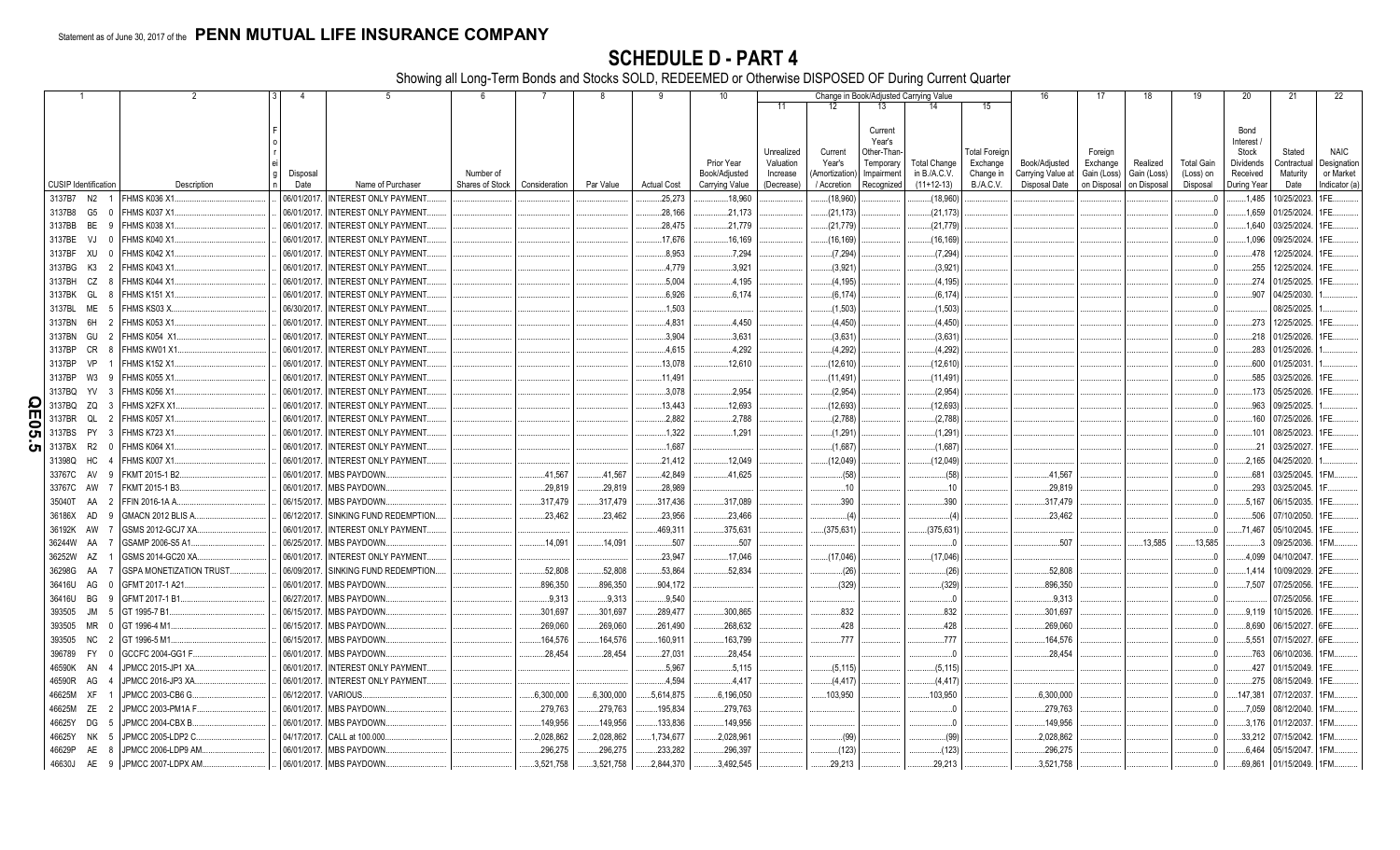|           |                             |                |                                                              | 4                       | -5                                            | 6               |                   |                    |                    | 10                          |                                     |                                    | Change in Book/Adjusted Carrying Value                      |                                     |                                               | 16                                 | 17                                 | 18                      | 19                             | 20                                                 | 21                                | 22                                      |
|-----------|-----------------------------|----------------|--------------------------------------------------------------|-------------------------|-----------------------------------------------|-----------------|-------------------|--------------------|--------------------|-----------------------------|-------------------------------------|------------------------------------|-------------------------------------------------------------|-------------------------------------|-----------------------------------------------|------------------------------------|------------------------------------|-------------------------|--------------------------------|----------------------------------------------------|-----------------------------------|-----------------------------------------|
|           |                             |                |                                                              |                         |                                               |                 |                   |                    |                    |                             | 11                                  | 12                                 | 13                                                          | 14                                  | 15                                            |                                    |                                    |                         |                                |                                                    |                                   |                                         |
|           |                             |                |                                                              | Disposal                |                                               | Number of       |                   |                    |                    | Prior Year<br>Book/Adjusted | Unrealized<br>Valuation<br>Increase | Current<br>Year's<br>Amortization) | Current<br>Year's<br>Other-Than-<br>Temporary<br>Impairment | <b>Total Change</b><br>in B./A.C.V. | <b>Total Foreign</b><br>Exchange<br>Change in | Book/Adjusted<br>Carrying Value at | Foreign<br>Exchange<br>Gain (Loss) | Realized<br>Gain (Loss) | <b>Total Gain</b><br>(Loss) on | Bond<br>Interest<br>Stock<br>Dividends<br>Received | Stated<br>Contractual<br>Maturity | <b>NAIC</b><br>Designation<br>or Market |
|           | <b>CUSIP</b> Identification |                | Description                                                  | Date                    | Name of Purchaser                             | Shares of Stock | Consideration     | Par Value          | <b>Actual Cost</b> | Carrying Value              | (Decrease)                          | / Accretion                        | Recognized                                                  | $(11+12-13)$                        | <b>B./A.C.V.</b>                              | Disposal Date                      | on Disposal                        | on Disposal             | Disposal                       | During Year                                        | Date                              | Indicator (a)                           |
|           | 46631B                      | AJ             | JPMCC 2007-LD11 AM                                           | 06/01/2017              | MBS PAYDOWN.                                  |                 | 1,290,969         | .1,290,969         | 1,302,265          | 1,297,088                   |                                     | (6, 119)                           |                                                             | (6,119)                             |                                               | .1,290,969                         |                                    |                         |                                | .37,696                                            | 06/15/2049                        | 1FM.                                    |
|           | 46638U                      | AE             | JPMCC 2012-C8 XA.                                            | 06/01/201               | <b>INTEREST ONLY PAYMENT</b>                  |                 |                   |                    | 28,379             | .20,968                     |                                     | (20,968)                           |                                                             | (20, 968)                           |                                               |                                    |                                    |                         |                                | .3,231                                             | 10/15/2045                        | 1FE.                                    |
|           | 46639E                      | AG             | JPMCC 2012-LC9 XA                                            | 06/01/201               | INTEREST ONLY PAYMENT.                        |                 |                   |                    | 133,340            | 111,713                     |                                     | (111,713)                          |                                                             | (111, 713)                          |                                               |                                    |                                    |                         |                                | 16,098                                             | 12/15/2047                        | 1FE.                                    |
|           | 46640B                      | AK             | JPMMT 2013-2 B2.                                             | 06/01/201               | <b>MBS PAYDOWN.</b>                           |                 | .29,622           | .29,622            | 29,823             | .29,637                     |                                     | (15)                               |                                                             | (15)                                |                                               | .29,622                            |                                    |                         |                                | .452                                               | 05/25/2043                        | <b>IFM</b>                              |
|           | 46640M                      | AS             | JPMMT 2013-3 B2.                                             | 06/01/201               | <b>MBS PAYDOWN.</b>                           |                 | .37,262           | .37,262            | .36,958            | .37,255                     |                                     |                                    |                                                             |                                     |                                               | .37,262                            |                                    |                         |                                | .531                                               | 07/25/2043                        |                                         |
|           | 46641C                      | <b>BP</b>      | JPMMT 2014-1 B2.                                             | 06/01/201               | MBS PAYDOWN.                                  |                 | .37,435           | .37,435            | .37,435            | .37,435                     |                                     |                                    |                                                             |                                     |                                               | .37,435                            |                                    |                         |                                | .586                                               | 01/25/2044                        | FM.                                     |
|           | 46643A                      | BG             | JPMBB 2014-C23 XA.                                           | 06/01/201               | <b>INTEREST ONLY PAYMENT.</b>                 |                 |                   |                    | .16,897            | .11,599                     |                                     | (11,599)                           |                                                             | (11, 599)                           |                                               |                                    |                                    |                         |                                |                                                    | 1,170 09/15/2047                  |                                         |
|           | 46643D                      | AS             | JPMMT 2014-OAK4 A16                                          | 06/01/201               | MBS PAYDOWN.                                  |                 | .72,658           | .72,658            | 74,921             |                             |                                     | (1, 432)                           |                                                             | (1,432)                             |                                               | .72,658                            |                                    |                         |                                | .4,305                                             | 09/25/2044                        |                                         |
|           | 46643D                      | BE             | JPMMT 2014-OAK4 B2<br>- 6                                    | 06/01/201               | MBS PAYDOWN.                                  |                 | .43,025           | .43,025            | .43,114            | .43,034                     |                                     | (9)                                |                                                             | (9)                                 |                                               | .43,025                            |                                    |                         |                                | .728                                               | 09/25/2044                        |                                         |
|           | 46643P                      | <b>BG</b>      | JPMBB 2014-C25 XA.                                           | 06/01/201               | INTEREST ONLY PAYMENT                         |                 |                   |                    | 7,763              | .5,846                      |                                     | (5,846)                            |                                                             | (5,846)                             |                                               |                                    |                                    |                         |                                | .474                                               | 11/15/2047                        |                                         |
|           | 46643T                      | <b>BC</b>      | JPMBB 2014-C26 XA<br>-5                                      | 06/01/201               | INTEREST ONLY PAYMENT.                        |                 |                   |                    | .6,376             | .4,744                      |                                     | (4,744)                            |                                                             | (4,744)                             |                                               |                                    |                                    |                         |                                |                                                    | 422 01/15/2048.                   |                                         |
|           | 46644F                      | AF             | JPMBB 2015-C28 XA                                            | 06/01/2017              | INTEREST ONLY PAYMENT.                        |                 |                   |                    | .6,139             | .4,806                      |                                     | (4,806)                            |                                                             | (4,806)                             |                                               |                                    |                                    |                         |                                | .399                                               | 10/15/2048.                       |                                         |
|           | 46645L                      | BA             | <b>JPMBB 2016-C1 XA</b>                                      | 06/01/201               | <b>INTEREST ONLY PAYMENT</b>                  |                 |                   |                    | .9,057             | .8,191                      |                                     | (8, 191)                           |                                                             | (8,191)                             |                                               |                                    |                                    |                         |                                | .588                                               | 03/15/2049.                       |                                         |
|           | 46646R                      | AL             | JPMDB 2016-C4 XA                                             | 06/01/2017              | <b>INTEREST ONLY PAYMENT</b>                  |                 |                   |                    | .4,715             | .4,631                      |                                     | (4,631)                            |                                                             | (4,631)                             |                                               |                                    |                                    |                         |                                | .270                                               | 12/15/2049.                       |                                         |
|           |                             |                | KAYNE ANDERSON MLP INVESTMENTS                               |                         |                                               |                 |                   |                    |                    |                             |                                     |                                    |                                                             |                                     |                                               |                                    |                                    |                         |                                |                                                    |                                   |                                         |
| Q<br>m    | 486606                      | J@             | COMPANY                                                      | 04/13/2017              | <b>COWEN AND COMPANY</b>                      |                 | .4,021,440        | .4,000,000         | .4,000,000         | 4,000,000                   |                                     |                                    |                                                             |                                     |                                               | 4,000,000                          |                                    | 21,440                  | .21,440                        | .47,997                                            | 04/16/2023.                       | 1FE.                                    |
| <b>GO</b> | 50543L                      | AB             | <b>AFL 2016-1A B1</b><br>-8                                  | 06/15/2017              | MBS PAYDOWN.                                  |                 | 70,312            | .70,312            | 70,310             | 70,159                      |                                     | .154                               |                                                             | .154                                |                                               | 70,312                             |                                    |                         |                                | .1.711                                             | 01/15/2042. 2FE                   |                                         |
|           | 52108H                      | F <sub>8</sub> | LBUBS 2004-C4 J.                                             | 06/11/2017              | MBS PAYDOWN.                                  |                 | .111,749          | .111,749           | .112,098           | 111,850                     |                                     | (101)                              |                                                             | (101)                               |                                               | .111,749                           |                                    |                         |                                | .5,885                                             | 06/15/2036.                       |                                         |
| ග         | 52465#                      | AA             | RITE AID LEASE.                                              | 06/10/2017              | SINKING FUND REDEMPTION                       |                 | 19,919            | .19,919            | .9,761             | .19,146                     |                                     | .773                               |                                                             | 773                                 |                                               | .19,919                            |                                    |                         |                                | .606                                               | 03/10/2019                        |                                         |
|           | 52465#                      | AZ             | LEGG MASON MTG CAP CORP.                                     | 06/30/2011              | SINKING FUND REDEMPTION.                      |                 | .44, 121          | .44,121            | .44, 122           | .44, 122                    |                                     |                                    |                                                             |                                     |                                               | .44,122                            |                                    | (2)                     | (2)                            | .1.414                                             | 06/10/2021                        |                                         |
|           | 52602E                      | AD             | <b>END PROC SER/BLK KNGHT</b><br>ONG BEACH JUDICIAL PARTNERS | 04/26/2017              | CALL at 104.825.<br>SINKING FUND REDEMPTION   |                 | .3,793,619        | .3,619,000         | .3,846,311         | 3,810,392                   |                                     | (16, 773)                          |                                                             | (16, 773)                           |                                               | .3,793,619                         |                                    |                         |                                | .110,405<br>.534                                   | 04/15/2023.                       |                                         |
|           | 54246#                      | AA             | - 2                                                          | 06/30/2011              |                                               |                 | 15,521            | .15,521            | .15,984            | .15,526                     |                                     | (5)                                |                                                             | (5)                                 |                                               | .15,521                            |                                    |                         |                                |                                                    | 12/31/2047.                       |                                         |
|           | 55312Y                      | AE<br>AL       | <b>ILCFC 2007-5 A4</b><br><b>MARATHON OIL CORP.</b>          | 06/30/2017              | MBS PAYDOWN.<br><b>GOLDMAN SACHS &amp; CO</b> |                 | 4,898,700         | .15                | 14                 | .15<br>4,990,026            |                                     | (15)                               |                                                             | (15)                                |                                               | 4,990,388                          |                                    |                         |                                |                                                    | 08/12/2048.                       |                                         |
|           | 565849                      |                |                                                              | 05/05/201<br>06/15/2017 | MBS PAYDOWN.                                  |                 |                   | .5,000,000         | .4,988,550         |                             |                                     | 362                                |                                                             | .362                                |                                               |                                    |                                    | (91,688)                | . (91, 688)                    | .85,021<br>.1,394                                  | 06/01/2025.<br>12/15/2032.        |                                         |
|           | 59010R<br>606935            | AA<br>AL       | MRLN 2016-1 A.<br>MLCFC 2006-1 B.                            | 06/01/201               | MBS PAYDOWN.                                  |                 | 76,923<br>.87,191 | .76,923<br>.87,191 | 73,965<br>.86,646  | .76,595<br>.86,895          |                                     | .328<br>.296                       |                                                             | .328<br>.296                        |                                               | .76,923<br>87,191                  |                                    |                         |                                | .2.178                                             | 02/12/2039.                       |                                         |
|           | 61690A                      | AF             | <b>JSBAM 2015-C27 XA</b>                                     | 06/01/2017              | INTEREST ONLY PAYMENT                         |                 |                   |                    | .7,872             | .6,814                      |                                     | (6,814)                            |                                                             | (6,814)                             |                                               |                                    |                                    |                         |                                | .493                                               | 12/15/2047                        |                                         |
|           | 61690V                      | BA             | <b>MSBAM 2015-C26 XA</b>                                     | 06/01/201               | INTEREST ONLY PAYMENT                         |                 |                   |                    | .5,190             | .4,525                      |                                     | (4,525)                            |                                                             | (4, 525)                            |                                               |                                    |                                    |                         |                                | .314                                               | 11/15/2048.                       |                                         |
|           | 61690Y                      | <b>BV</b>      | <b>MSC 2016-BNK2 XA.</b>                                     | 06/01/201               | <b>INTEREST ONLY PAYMENT</b>                  |                 |                   |                    | .13,044            | .12,780                     |                                     | (12,780)                           |                                                             | (12,780)                            |                                               |                                    |                                    |                         |                                | .828                                               | 11/15/2049.                       |                                         |
|           | 61691A                      | BM             | <b>MSC 2015-UBS8 XA</b>                                      | 06/01/201               | INTEREST ONLY PAYMENT                         |                 |                   |                    | .13,612            | .12,035                     |                                     | (12,035)                           |                                                             | (12,035)                            |                                               |                                    |                                    |                         |                                | .824                                               | 12/15/2048                        |                                         |
|           | 61691G                      | AT             | <b>MSBAM 2016-C32 XA</b>                                     | 06/01/2011              | INTEREST ONLY PAYMENT.                        |                 |                   |                    | .7,314             | .7,238                      |                                     | (7,238)                            |                                                             | (7,238)                             |                                               |                                    |                                    |                         |                                | .451                                               | 12/15/2049.                       |                                         |
|           | 61745M                      | W7             | MSC 2005-T17 B.                                              | 06/13/201               | MBS PAYDOWN.                                  |                 | .203,895          | 203,895            | .171,781           | 202,888                     |                                     | 1,007                              |                                                             | .1,007                              |                                               | .203,895                           |                                    |                         |                                | .4.148                                             | 12/13/2041                        | 1FM                                     |
|           | 61761A                      | AA             | <b>JSBAM 2012-C5 XA</b>                                      | 06/01/201               | INTEREST ONLY PAYMENT.                        |                 |                   |                    | .392,389           | .308,820                    |                                     | (308, 820)                         |                                                             | (308, 820)                          |                                               |                                    |                                    |                         |                                | .37,103                                            | 08/15/2045.                       |                                         |
|           | 61761D                      | AJ             | <b>MSBAM 2012-C6 XA</b>                                      | 06/01/201               | <b>INTEREST ONLY PAYMENT</b>                  |                 |                   |                    | .976,845           | .828,187                    |                                     | (828, 187)                         |                                                             | (828, 187)                          |                                               |                                    |                                    |                         |                                | .103,890                                           | 11/15/2045                        |                                         |
|           | 61764P                      | BV             | <b>JSBAM 2014-C19 XA</b>                                     | 06/01/201               | <b>INTEREST ONLY PAYMENT.</b>                 |                 |                   |                    | .9,342             | .6,859                      |                                     | (6,859)                            |                                                             | (6,859)                             |                                               |                                    |                                    |                         |                                | .617                                               | 12/15/2047                        |                                         |
|           | 61765L                      | AV             | <b>MSBAM 2015-C24 XA</b>                                     | 06/01/201               | INTEREST ONLY PAYMENT                         |                 |                   |                    | .5,721             | .4,819                      |                                     | (4,819)                            |                                                             | (4,819)                             |                                               |                                    |                                    |                         |                                | .341                                               | 08/15/2047                        |                                         |
|           | 61766C                      | AH             | <b>MSC 2016-UBS9 XA.</b>                                     | 06/01/201               | INTEREST ONLY PAYMENT.                        |                 |                   |                    | 14,932             | .13,532                     |                                     | (13, 532)                          |                                                             | (13, 532)                           |                                               |                                    |                                    |                         |                                | .948                                               | 03/15/2049                        |                                         |
|           | 61766E                      | <b>BF</b>      | <b>JSBAM 2016-C29 XA</b>                                     | 06/01/201               | INTEREST ONLY PAYMENT                         |                 |                   |                    | .9,111             | .8,450                      |                                     | (8,450)                            |                                                             | (8,450)                             |                                               |                                    |                                    |                         |                                | .563                                               | 05/15/2049                        |                                         |
|           | 61766L                      | <b>BT</b>      | <b>MSBAM 2016-C28 XA</b>                                     | 06/01/201               | <b>INTEREST ONLY PAYMENT.</b>                 |                 |                   |                    | .13,150            | .11,838                     |                                     | (11,838)                           |                                                             | (11, 838)                           |                                               |                                    |                                    |                         |                                | .822                                               | 01/15/2026.                       |                                         |
|           | 61766N                      | <b>BC</b>      | <b>ISBAM 2016-C30 XA</b>                                     | 06/01/201               | <b>INTEREST ONLY PAYMENT</b>                  |                 |                   |                    | 12,977             | .12,498                     |                                     | (12, 498)                          |                                                             | (12, 498)                           |                                               |                                    |                                    |                         |                                | .753                                               | 09/15/2049.                       |                                         |
|           | 61766R                      | BA             | <b>MSBAM 2016-C31 XA</b>                                     | 06/01/201               | INTEREST ONLY PAYMENT.                        |                 |                   |                    | 10,087             | .9,896                      |                                     | (9,896)                            |                                                             | (9,896)                             |                                               |                                    |                                    |                         |                                | .631                                               | 10/15/2026.                       |                                         |
|           | 61911B AA                   |                | MECA 2010-1A A<br>3                                          | 06/01/2017              | MBS PAYDOWN.                                  |                 | .179,655          | 179,655            | 176,483            | 179,655                     |                                     |                                    |                                                             |                                     |                                               | 179,655                            |                                    |                         |                                | .3,081                                             | 07/25/2060.                       |                                         |
|           |                             |                |                                                              |                         |                                               |                 |                   |                    |                    |                             |                                     |                                    |                                                             |                                     |                                               |                                    |                                    |                         |                                |                                                    |                                   |                                         |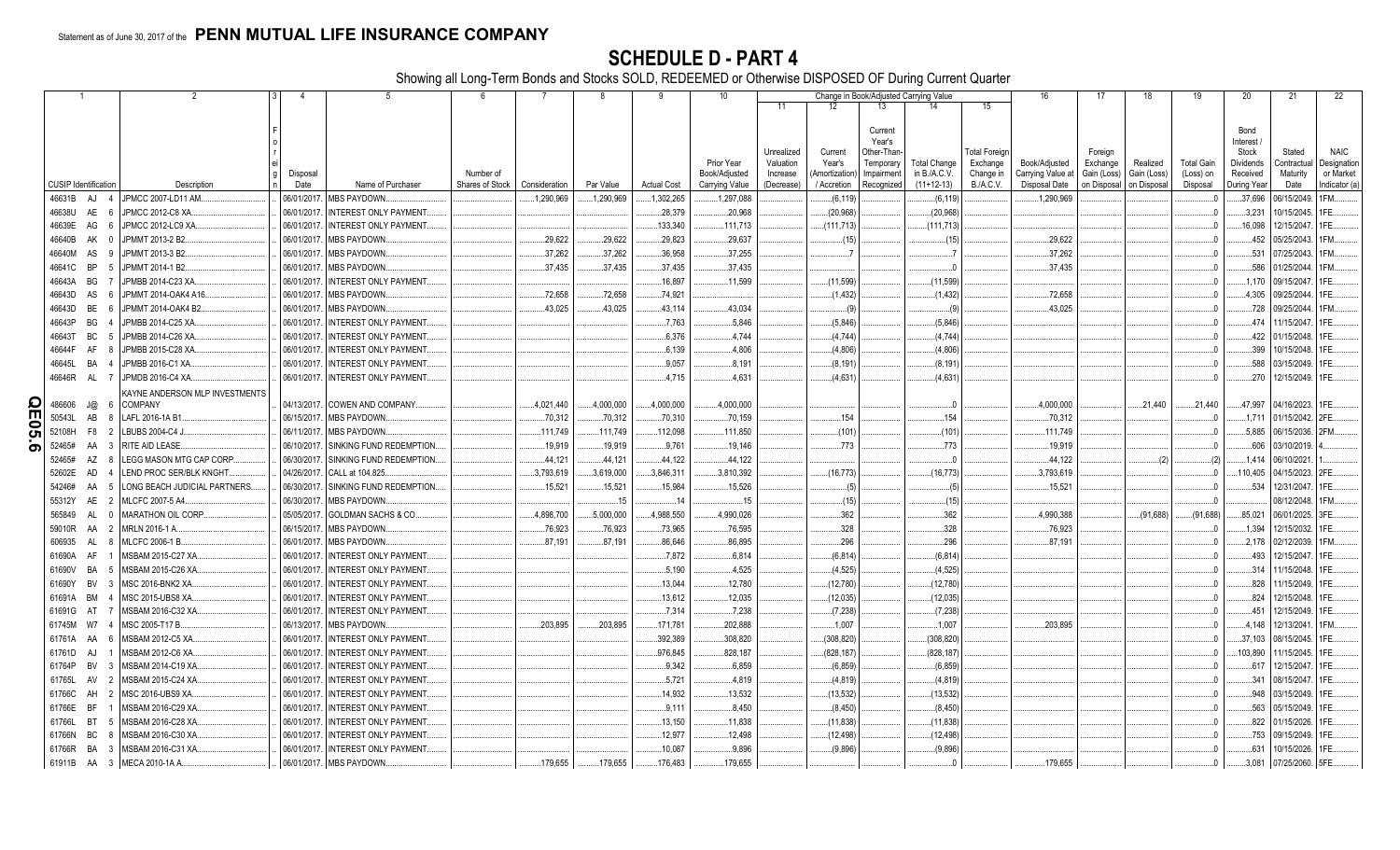|   |                             |           |                                  | -4                     | -5                            |           |                               |            |                    | 10                          |                                     |                                   | Change in Book/Adjusted Carrying Value                      |                                    |                                               | 16                                 | 17                                 | 18                      | 19                             | 20                                                        | 21                               | 22                               |
|---|-----------------------------|-----------|----------------------------------|------------------------|-------------------------------|-----------|-------------------------------|------------|--------------------|-----------------------------|-------------------------------------|-----------------------------------|-------------------------------------------------------------|------------------------------------|-----------------------------------------------|------------------------------------|------------------------------------|-------------------------|--------------------------------|-----------------------------------------------------------|----------------------------------|----------------------------------|
|   |                             |           |                                  |                        |                               |           |                               |            |                    |                             | 11                                  | 12                                | 13                                                          | 14                                 | 15                                            |                                    |                                    |                         |                                |                                                           |                                  |                                  |
|   |                             |           |                                  | Disposal               |                               | Number of |                               |            |                    | Prior Year<br>Book/Adjusted | Unrealized<br>Valuation<br>Increase | Current<br>Year's<br>Amortization | Current<br>Year's<br>Other-Than-<br>Temporary<br>Impairment | <b>Total Change</b><br>in B./A.C.V | <b>Total Foreigr</b><br>Exchange<br>Change in | Book/Adjusted<br>Carrying Value at | Foreign<br>Exchange<br>Gain (Loss) | Realized<br>Gain (Loss) | <b>Total Gain</b><br>(Loss) on | Bond<br>Interest<br>Stock<br><b>Dividends</b><br>Received | Stated<br>Contractua<br>Maturity | NAIC<br>Designation<br>or Market |
|   | <b>CUSIP</b> Identification |           | Description                      | Date                   | Name of Purchaser             |           | Shares of Stock Consideration | Par Value  | <b>Actual Cost</b> | Carrying Value              | (Decrease)                          | / Accretion                       | Recognized                                                  | $(11+12-13)$                       | <b>B./A.C.V.</b>                              | Disposal Date                      | on Disposal                        | on Disposal             | Disposal                       | During Year                                               | Date                             | Indicator (a)                    |
|   | 62927# AH                   |           | NATIONAL FOOTBALL LEAGUE.        | 04/15/2017             | SINKING FUND REDEMPTION.      |           | .49,158                       | .49,158    | .49,158            | .49,158                     |                                     |                                   |                                                             |                                    |                                               | .49,158                            |                                    |                         |                                | .949                                                      | 04/15/2041                       |                                  |
|   | 62942K AG                   |           | NRPMT 2013-1 B3.                 | 06/01/2017             | MBS PAYDOWN.                  |           | .28,624                       | .28,624    | .27,680            | .28,594                     |                                     | 30                                |                                                             | 30                                 |                                               | .28,624                            |                                    |                         |                                | .395                                                      | 07/25/2043.                      | 1FM.                             |
|   | 629568                      | AQ        | <b>NABORS INDUSTRIES INC.</b>    | 05/24/2017             | CALL at 103.360.              |           | .620,160                      | .600,000   | 582,822            | .597,402                    |                                     | .22,758                           |                                                             | .22,758                            |                                               | .620,160                           |                                    |                         |                                | .21,494                                                   | 02/15/2018.                      |                                  |
|   | 63860#                      | AA        | POTOMAC ELECTRIC POWER CO.       | 06/21/2017             | SINKING FUND REDEMPTION       |           | .193,057                      | 193,057    | 193,057            | .193,057                    |                                     |                                   |                                                             |                                    |                                               | .193,057                           |                                    |                         |                                | .8.572                                                    | 12/21/2019                       |                                  |
|   | 64128X                      | AC        | <b>NEUBERGER BERMAN GRP/FIN</b>  | 04/26/2011             | CALL at 102.938               |           | 5,249,838                     | .5,100,000 | .5,324,250         | .5,293,559                  |                                     | (43, 721)                         |                                                             | (43, 721)                          |                                               | 5,249,838                          |                                    |                         |                                | 169,120                                                   | 03/15/2022.                      |                                  |
|   | 64829F                      | AJ        | <b>NRZT 2016-1A B2.</b>          | 06/01/201              | MBS PAYDOWN.                  |           | .76,416                       | 76,416     | 79,943             | 76,497                      |                                     | . (81                             |                                                             | (81)                               |                                               | .76,416                            |                                    |                         |                                | .1,529                                                    | 03/25/2056.                      |                                  |
|   | 64829G                      | AL        | <b>NRZT 2016-2A B2</b>           | 06/01/201              | <b>MBS PAYDOWN.</b>           |           | .102,138                      | 102,138    | .105,156           | .102,275                    |                                     | (137)                             |                                                             | (137)                              |                                               | 102,138                            |                                    |                         |                                | .2.044                                                    | 1/25/2035.                       |                                  |
|   | 64829L                      | BM        | <b>NRZT 2016-4A B4.</b>          | 06/01/2011             | <b>MBS PAYDOWN.</b>           |           | .85,815                       | .85,815    | 86,834             |                             |                                     | (5)                               |                                                             | (5)                                |                                               | .85,815                            |                                    |                         |                                | .658                                                      | 11/25/2056.                      |                                  |
|   | 651229                      | AG        | NEWELL RUBBERMAID INC            | 04/13/2011             | CALL at 104.591               |           | .2,091,820                    | .2,000,000 | 1,994,020          | 1,999,027                   |                                     | .92,793                           |                                                             | .92,793                            |                                               | .2,091,820                         |                                    |                         |                                | .61,806                                                   | 04/15/2018.                      |                                  |
|   | 65536H                      | BE        | NHELI 2005-HE1 M3.               | 06/26/201              | MBS PAYDOWN.                  |           | .475,075                      | .475,075   | .319,488           | .463,420                    |                                     | .11,655                           |                                                             | .11,655                            |                                               | .475,075                           |                                    |                         |                                |                                                           | .3,415 09/25/2035.               |                                  |
|   | 65536W                      | AA        | NAA 2006-S3 A1                   | 06/30/2011             | <b>MBS PAYDOWN.</b>           |           | .3,671                        | .37,908    | .11,866            | .11,866                     |                                     |                                   |                                                             |                                    |                                               | 11,866                             |                                    | (8, 195)                | (8, 195)                       | .220                                                      | 08/25/2036.                      |                                  |
|   | 655844                      | AE        | <b>NORFOLK SOUTHERN CORP</b>     | 05/15/2017             | MATURITY.                     |           | .2,000,000                    | .2,000,000 | 1,979,080          | 1,998,783                   |                                     | .1,217                            |                                                             | .1,217                             |                                               | .2,000,000                         |                                    |                         |                                | .77,000                                                   | 05/15/2017.                      |                                  |
|   | 667294                      | BE        | <b>NORTHWEST AIR 07-1</b>        | 05/01/2017             | SINKING FUND REDEMPTION.      |           | .165,907                      | 165,907    | 183,117            | 167,341                     |                                     | (1, 435)                          |                                                             | (1,435)                            |                                               | 165,907                            |                                    |                         |                                | 5,829                                                     | 11/01/2019.                      |                                  |
|   | 667294                      | <b>BF</b> | <b>NORTHWEST AIR 07</b><br>- 8   | 05/01/201              | SINKING FUND REDEMPTION       |           | .5,152                        | .5.152     | .5,390             | .5,173                      |                                     | (21)                              |                                                             | (21)                               |                                               | .5,152                             |                                    |                         |                                | 207                                                       | 11/01/2017.                      |                                  |
|   | 67085K                      | AA        | OFFUTT AFB AMERICA FIRST (MH)    | 06/26/201              | SOUTWEST SECURITIES           |           | 1,925,388                     | 1,920,300  | 1,833,886          | 1,833,502                   |                                     | .1,057                            |                                                             | .1,057                             |                                               | 1,834,560                          |                                    | 90,829                  | .90,829                        | .86,791                                                   | 09/01/2050.                      |                                  |
| O | 677071                      | AM        | OHANA MILITARY COMM (MH)         | 04/01/2011             | SINKING FUND REDEMPTION.      |           | .111,37                       | .111,371   | .99,980            | .111,216                    |                                     | .155                              |                                                             | 155                                |                                               | 111,371                            |                                    |                         |                                | .3,042                                                    | 10/01/2026.                      |                                  |
| m | 68389X                      | AE        | ORACLE CORP.                     | 06/28/201              | VARIOUS.                      |           | 7,592,760                     | .5,500,000 | .5,619,980         | 5,604,139                   |                                     | (1, 193)                          |                                                             | (1, 193)                           |                                               | .5,602,947                         |                                    | 1,989,813               | .1,989,813                     | .254.042                                                  | 04/15/2038.                      |                                  |
| ဌ | 690742                      | AF        | OWENS CORNING.                   | 06/21/2011             | <b>SEAPORT</b>                |           | .2,987,070                    | .3,000,000 | .2,987,610         | .2,988,038                  |                                     | .519                              |                                                             | .519                               |                                               | .2,988,557                         |                                    | (1, 487)                | (1,487)                        |                                                           | .90,100 08/15/2026.              |                                  |
| ↘ | 72650T                      | AA        | PLAINS END FINANCING LLC<br>-6   | 04/17/2017             | SINKING FUND REDEMPTION.      |           | .61,860                       | .61,860    | .58,612            | 61,614                      |                                     | .246                              |                                                             | 246                                |                                               | .61,860                            |                                    |                         |                                | .1,859                                                    | 04/15/2028.                      |                                  |
|   | 742718                      | DF        | PROCTOR & GAMBLE<br>-3           | 06/27/2017             | JEFFERIES & CO.               |           | .4,080,000                    | .3,000,000 | .2,809,230         | .2,839,243                  |                                     | .2,086                            |                                                             | .2,086                             |                                               | .2,841,329                         |                                    | 1.238.67'               | .1,238,671                     | .136,438                                                  | 03/05/2037                       |                                  |
|   | 74955D                      | AA        | <b>AEP GENERATING.</b>           | 06/07/2017             | SINKING FUND REDEMPTION.      |           | .497,123                      | .497,123   | .531,423           | .497,756                    |                                     | (632)                             |                                                             | (632)                              |                                               | .497,123                           |                                    |                         |                                | .24,398                                                   | 12/07/2022. 2FE                  |                                  |
|   | 74955E                      | AA        | <b>INDIANA MICHIGAN POWER</b>    | 06/07/201              | SINKING FUND REDEMPTION.      |           | .683,545                      | .683,545   | 711,534            | .684,209                    |                                     | (665)                             |                                                             | (665)                              |                                               | .683,545                           |                                    |                         |                                | .33,550                                                   | 12/07/2022. 2FE                  |                                  |
|   | 74979A                      | AA        | RIAL 2015-LT7 A.                 | 06/25/2017             | MBS PAYDOWN.                  |           | .116,661                      | 116,661    | 116,661            | .116,661                    |                                     |                                   |                                                             |                                    |                                               | .116,661                           |                                    |                         |                                | .1,390                                                    | 12/25/2032.                      |                                  |
|   | 75966C                      | AA        | GARDNER DENVER.                  | 05/18/201              | CALL at 105.156.              |           | .3,154,680                    | .3,000,000 | .2,695,000         | 2,751,331                   |                                     | .403,349                          |                                                             | 403,349                            |                                               | .3,154,680                         |                                    |                         |                                | 156,406                                                   | 08/15/2021                       |                                  |
|   | 767759                      | AB        | RITE AID LEASE.                  | 06/02/2011             | SINKING FUND REDEMPTION       |           | .62,862                       | .62,862    | .34,103            | 61,637                      |                                     | .1,225                            |                                                             | .1,225                             |                                               | 62,862                             |                                    |                         |                                | .1,779                                                    | 01/02/2021                       |                                  |
|   | 77426N                      | AB        | ROCKW 2007-1A A1LB               | 05/02/201              | MBS PAYDOWN.                  |           | .146,498                      | 146,498    | 135,623            | .145,279                    |                                     | .1,219                            |                                                             | 1,219                              |                                               | .146,498                           |                                    |                         |                                | 1.111                                                     | 08/01/2024                       |                                  |
|   | 78419C                      | AG        | <b>SGCMS 2016-C5 XA</b>          | 06/01/201              | <b>INTEREST ONLY PAYMENT.</b> |           |                               |            | .6,624             | .6,238                      |                                     | (6, 238)                          |                                                             | (6, 238)                           |                                               |                                    |                                    |                         |                                | 445                                                       | 10/10/2048.                      |                                  |
|   |                             | FJ.       | SLMA 2003-1 B.                   | 06/15/201              | <b>MBS PAYDOWN.</b>           |           | .46,400                       | .46,400    | .43,152            |                             |                                     | .76                               |                                                             | .76                                |                                               | .46,400                            |                                    |                         |                                | .205                                                      | 06/15/2037                       |                                  |
|   | 78442G                      | AK        | SLMA 2006-10 B.                  |                        | MBS PAYDOWN.                  |           |                               |            |                    |                             |                                     | .801                              |                                                             |                                    |                                               |                                    |                                    |                         |                                | .1,029                                                    |                                  |                                  |
|   | 78443B                      |           | SAST 2000-2 MF2                  | 04/25/201<br>06/30/201 |                               |           | .172,619<br>.45,638           | 172,619    | 152,984            | .171,818<br>.45,493         |                                     |                                   |                                                             | 801                                |                                               | 172,619<br>.45,638                 |                                    |                         |                                | .2,531                                                    | 03/25/2044                       |                                  |
|   | 805564                      | GA        |                                  |                        | MBS PAYDOWN.                  |           |                               | 122,439    | .99,175            |                             |                                     | 144                               |                                                             | .144                               |                                               |                                    |                                    |                         |                                |                                                           | 07/25/2030.                      |                                  |
|   | 81744N                      | AH        | SEMT 2012-6 B2.                  | 06/01/201              | MBS PAYDOWN.                  |           | .26,996                       | .26,996    | .27,266            | .27,016                     |                                     | (20)                              |                                                             | (20)                               |                                               | .26,996                            |                                    |                         |                                | .421                                                      | 12/25/2042.                      |                                  |
|   | 81744V                      | AH        | SEMT 2012-4 B2.                  | 06/01/201              | MBS PAYDOWN.                  |           | .39,831                       | .39,831    | .40,828            | .39,887                     |                                     | (56)                              |                                                             | (56)                               |                                               | .39,831                            |                                    |                         |                                | .675                                                      | 09/25/2042.                      |                                  |
|   | 81745A                      | AF        | SEMT 2013-5 B2.                  | 06/01/2017             | MBS PAYDOWN.                  |           | .50,355                       | .50,355    | .49,474            | .50,347                     |                                     | . 9                               |                                                             | . 9                                |                                               | .50,355                            |                                    |                         |                                | .738                                                      | 05/25/2043.                      |                                  |
|   | 81745E                      | AD        | SEMT 2013-8 B2.                  | 06/01/201              | MBS PAYDOWN.                  |           | .49,078                       | .49,078    | .48,556            | .49,070                     |                                     | 8                                 |                                                             |                                    |                                               | .49,078                            |                                    |                         |                                | .723                                                      | 06/25/2043.                      | <b>IFM</b>                       |
|   | 81745L                      | BN        | SEMT 2014-4 B2.                  | 06/01/201              | MBS PAYDOWN.                  |           | .31,839                       | .31,839    | 32,011             | .31,852                     |                                     | (13)                              |                                                             | (13)                               |                                               | 31,839                             |                                    |                         |                                | 515                                                       | 11/25/2044                       |                                  |
|   | 81745M                      | AE        | SEMT 2013-2 B2.                  | 06/01/201              | <b>MBS PAYDOWN.</b>           |           | .65,631                       | .65,631    | 65,467             | .65,631                     |                                     |                                   |                                                             |                                    |                                               | .65,631                            |                                    |                         |                                | .997                                                      | 02/25/2043                       |                                  |
|   | 81745Q                      | AA        | SEMT 2015-1 A1                   | 06/01/201              | VARIOUS.                      |           | .230,489                      | 230,489    | .233,082           |                             |                                     | (141)                             |                                                             | (141)                              |                                               | .230,489                           |                                    |                         |                                | 1.943                                                     | 01/25/2045.                      |                                  |
|   | 81745Y                      | AZ        | SEMT 2013-12 B2                  | 06/01/201              | MBS PAYDOWN.                  |           | .34,830                       | .34,830    | .35,906            | .34,897                     |                                     | (67)                              |                                                             | (67)                               |                                               | .34,830                            |                                    |                         |                                | 612                                                       | 12/25/2043.                      | <b>IFM</b>                       |
|   | 82280Q                      | BZ        | SCOT 2015-1 B2.<br>્વ            | 06/01/2017             | MBS PAYDOWN.                  |           | .25,651                       | .25,651    | 25,093             | .25,631                     |                                     | 20                                |                                                             | .20                                |                                               | 25,651                             |                                    |                         |                                | 411                                                       | 08/25/2045.                      |                                  |
|   | 843452                      | <b>BC</b> | SOUTHERN NATURAL GAS.            | 04/01/2017             | MATURITY.                     |           | .2,000,000                    | .2,000,000 | 1,996,680          | 1,999,893                   |                                     | 107                               |                                                             | 107                                |                                               | .2,000,000                         |                                    |                         |                                | .59.000                                                   | 04/01/2017.                      |                                  |
|   | 86212T AA                   |           | STR 2012-1A A.<br>$\overline{7}$ | 06/20/2017             | <b>MBS PAYDOWN.</b>           |           | .21,212                       | .21.212    | .22,926            | .21.348                     |                                     | (135)                             |                                                             | (135)                              |                                               | .21,212                            |                                    |                         |                                | 513                                                       | 08/20/2042.                      |                                  |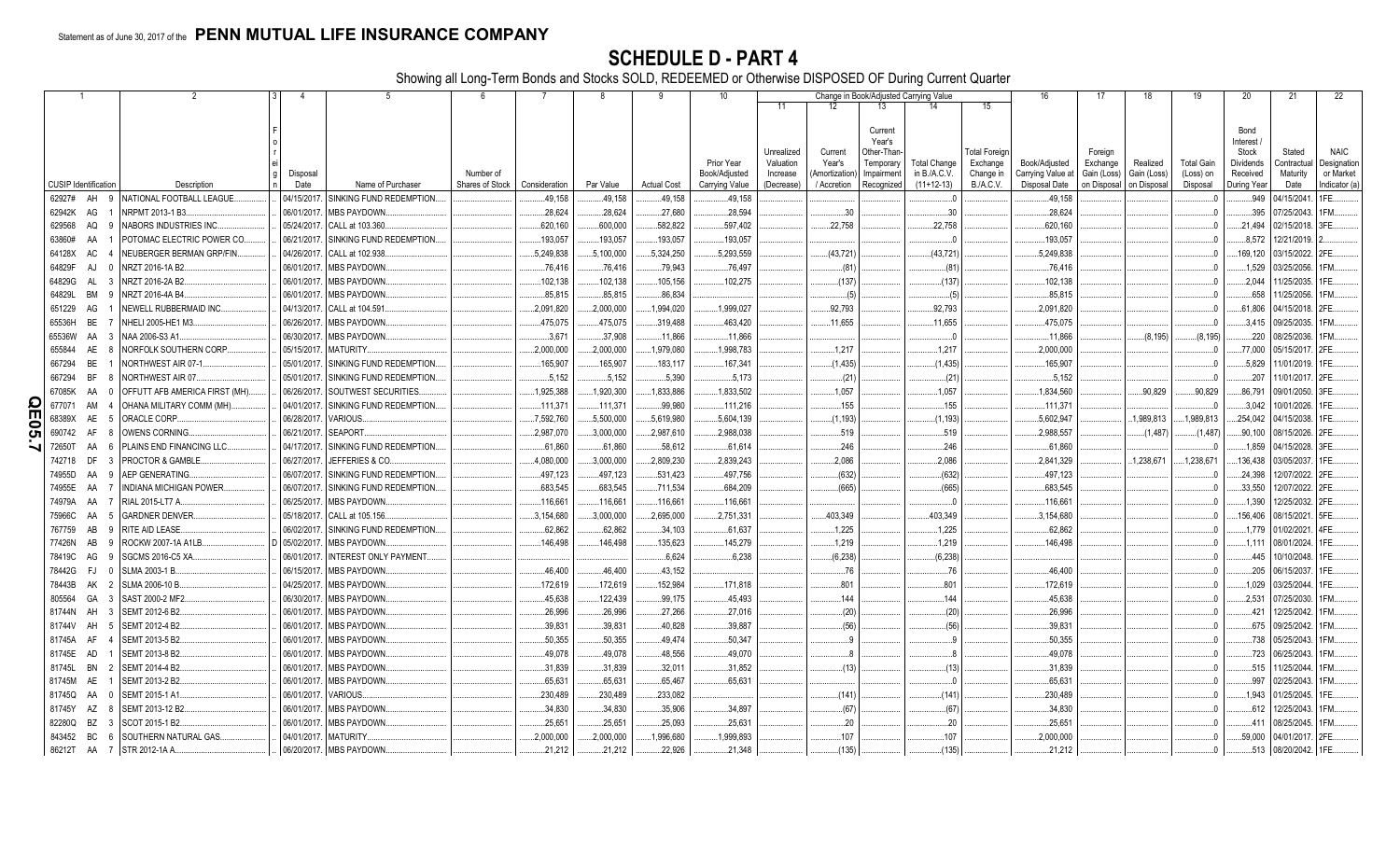|           |                             |           |               | 2                                       | $\mathcal{R}$ | $\overline{4}$           | -5                                                   | 6               | 7                   | 8                  | 9                  | 10                          |                                     |                                   |                                                            | Change in Book/Adjusted Carrying Value |                                               | 16                                 | 17                                 | 18                      | 19                             | 20                                                 | 21                               | 22                                      |
|-----------|-----------------------------|-----------|---------------|-----------------------------------------|---------------|--------------------------|------------------------------------------------------|-----------------|---------------------|--------------------|--------------------|-----------------------------|-------------------------------------|-----------------------------------|------------------------------------------------------------|----------------------------------------|-----------------------------------------------|------------------------------------|------------------------------------|-------------------------|--------------------------------|----------------------------------------------------|----------------------------------|-----------------------------------------|
|           |                             |           |               |                                         |               |                          |                                                      |                 |                     |                    |                    |                             | 11                                  | 12                                | 13                                                         | 14                                     | 15                                            |                                    |                                    |                         |                                |                                                    |                                  |                                         |
|           |                             |           |               |                                         |               | Disposal                 |                                                      | Number of       |                     |                    |                    | Prior Year<br>Book/Adjusted | Unrealized<br>Valuation<br>Increase | Current<br>Year's<br>Amortization | Current<br>Year's<br>Other-Than<br>Temporary<br>Impairment | <b>Total Change</b><br>in B./A.C.V.    | <b>Total Foreign</b><br>Exchange<br>Change in | Book/Adjusted<br>Carrying Value at | Foreign<br>Exchange<br>Gain (Loss) | Realized<br>Gain (Loss) | <b>Total Gain</b><br>(Loss) on | Bond<br>Interest<br>Stock<br>Dividends<br>Received | Stated<br>Contractua<br>Maturity | <b>NAIC</b><br>Designation<br>or Market |
|           | <b>CUSIP</b> Identification |           |               | Description                             |               | Date                     | Name of Purchaser                                    | Shares of Stock | Consideration       | Par Value          | <b>Actual Cost</b> | Carrying Value              | (Decrease)                          | / Accretion                       | Recognized                                                 | $(11+12-13)$                           | <b>B./A.C.V.</b>                              | Disposal Date                      | on Disposal on Disposal            |                         | Disposal                       | During Year                                        | Date                             | Indicator (a)                           |
|           | 86212U                      | AB        | $\mathcal{P}$ | STR 2013-1A A2                          |               | 06/20/2017               | <b>MBS PAYDOWN.</b>                                  |                 | .9,159              | .9,159             | .9,156             | .9,136                      |                                     | .22                               |                                                            | .22                                    |                                               | .9,159                             |                                    |                         |                                | .178                                               | 03/20/2043                       | IFE.                                    |
|           | 86213A AB                   |           |               | STR 2013-3A A2.                         |               | 06/20/2011               | MBS PAYDOWN.                                         |                 | .8,549              | .8,549             | .8,541             | .8,525                      |                                     | .24                               |                                                            | 24                                     |                                               | .8,549                             |                                    |                         |                                | 186                                                | 11/20/2043                       | IFE.                                    |
|           | 86213C                      | AB        |               | STR 2015-1A A2.                         |               | 06/20/201                | MBS PAYDOWN.                                         |                 | .6,250              | .6,250             | .6,247             | .6,236                      |                                     | .14                               |                                                            |                                        |                                               | .6,250                             |                                    |                         |                                | .109                                               | 04/20/2045                       |                                         |
|           | 87342R                      | AB        |               | <b>BELL 2016-1A A2II</b>                |               | 05/25/201                | VARIOUS.                                             |                 | 2,052,555           | .2,001,250         | .2,010,578         | .2,010,287                  |                                     | (134)                             |                                                            | (134)                                  |                                               | .2,010,153                         |                                    | .42,402                 | 42,402                         | .40,168                                            | 05/25/2046.                      |                                         |
|           | 87612E                      | AK        |               | <b>TARGET CORP</b>                      |               | 06/26/201                | <b>BARCLAYS CAPITAL</b>                              |                 | 4,057,182           | .3,110,000         | .3,278,064         | 3,239,697                   |                                     | (2, 495)                          |                                                            | (2, 495)                               |                                               | 3,237,202                          |                                    | .819,980                | .819,980                       | 130,560                                            | 11/01/2032.                      |                                         |
|           | 88606W                      | AB        |               | FBOLT 2017-A B.                         |               | 06/15/201                | MBS PAYDOWN.                                         |                 | .8,036              | .8,036             | .7,974             |                             |                                     | 34                                |                                                            | .34                                    |                                               | .8,036                             |                                    |                         |                                | 54                                                 | 05/17/2032.                      |                                         |
|           | 88606W                      | AC        | -6            | <b>TBOLT 2017-A C.</b>                  |               | 06/15/201                | <b>MBS PAYDOWN.</b>                                  |                 | .11,905             | .11,905            | .10,830            |                             |                                     | 62                                |                                                            | .62                                    |                                               | 11,905                             |                                    |                         | $\ldots 0$                     | .63                                                | 05/17/2032.                      |                                         |
|           | 88607J                      | AA        |               | <b>HNDR 2016-1 A</b>                    |               | 06/15/201                | <b>MBS PAYDOWN.</b>                                  |                 | .716,860            | .716,860           | 716,860            | .716,860                    |                                     |                                   |                                                            |                                        |                                               | .716,860                           |                                    |                         | $\ldots 0$                     | 12.019                                             | 09/15/2022.                      |                                         |
|           | 901109                      | AF        | -5            | <b>TUTOR PERINI CORP.</b>               |               | 05/25/201                | <b>GOLDMAN SACHS &amp; CO</b>                        |                 | .521,875            | 500,000            | 500,000            |                             |                                     |                                   |                                                            |                                        |                                               | .500,000                           |                                    | .21,875                 | .21,875                        | .3,915                                             | 05/01/2025                       |                                         |
|           | 90272*                      | AA        |               | UNITED HEALTHCARE SERVICES              |               | 06/17/2017               | SINKING FUND REDEMPTION.                             |                 | .30,206             | .30,206            | .30,206            | .30,206                     |                                     |                                   |                                                            |                                        |                                               | .30,206                            |                                    |                         | $\ldots 0$                     | 442                                                | 05/17/2033                       |                                         |
|           | 90345W                      | AA        |               | JS AIRWAYS 2012-1A PTT                  |               | 04/01/2017               | SINKING FUND REDEMPTION.                             |                 | .33,673             | .33,673            | .36,674            | .33,734                     |                                     | (61)                              |                                                            | (61)                                   |                                               | .33,673                            |                                    |                         | $\ldots 0$                     | .993                                               | 10/01/2024                       |                                         |
|           | 90345W                      | AD        |               | <b>JS AIR 2012-2A</b>                   |               | 06/03/2017               | SINKING FUND REDEMPTION.                             |                 | .93,396             | .93,396            | .94,065            | .93,415                     |                                     | (19)                              |                                                            | (19)                                   |                                               | .93,396                            |                                    |                         |                                | .2,160                                             | 06/03/2025.                      |                                         |
|           | 90345W<br>90346W            | AE<br>AA  |               | JS AIR 2012-2B<br><b>JS AIR 2013-1A</b> |               | 06/06/2011<br>05/15/2017 | SINKING FUND REDEMPTION.<br>SINKING FUND REDEMPTION. |                 | .62.560             | .62,560            | .67,471            | .62,821                     |                                     | (261)                             |                                                            | (261)                                  |                                               | .62,560                            |                                    |                         | $\ldots 0$<br>- 0              | .2.111<br>.1,655                                   | 06/03/2021<br>11/15/2025.        |                                         |
|           | 90346W                      | AB        |               | JS AIR 2013-1B.                         |               | 05/24/2017               |                                                      |                 | .83,801<br>.105,199 | .83,801            | .85,896            | .83,831<br>105,093          |                                     | (30)                              |                                                            | (30)                                   |                                               | .83,801                            |                                    |                         |                                | .2,827                                             |                                  |                                         |
| Q         | 90932P                      | AB        |               | JNITED AIR 2014-1 B PTT                 |               | 04/11/2017               | SINKING FUND REDEMPTION.<br>SINKING FUND REDEMPTION. |                 | .454,676            | 105,199<br>454,676 | 104,586<br>455,245 | .454,697                    |                                     | 106<br>(21)                       |                                                            | 106<br>(21)                            |                                               | 105,199<br>.454,676                |                                    |                         | .0<br>.0                       | .10,799                                            | 11/15/2021.<br>04/11/2022.       | -2FE                                    |
| m         | 91474@                      | AA        |               | <b>JNIVERSITY OF MICHIGAN</b>           |               | 06/15/2017               | SINKING FUND REDEMPTION                              |                 | .36,754             | .36,754            | .36,754            | .36,754                     |                                     |                                   |                                                            |                                        |                                               | .36,754                            |                                    |                         |                                | 541                                                | 06/15/2039                       |                                         |
| <b>GO</b> | 92553P                      | AZ        |               | /IACOM INC                              |               | 06/22/2017               | WELLS FARGO/WACHOVIA.                                |                 | 5,015,450           | .5,000,000         | .5,193,400         | .5,182,831                  |                                     | (3,271)                           |                                                            | (3,271)                                |                                               | 5,179,560                          |                                    | (164, 110)              | (164, 110)                     | 129,333                                            | 12/15/2034.                      |                                         |
| $\infty$  | 92890K                      | BD        |               | VFRBS 2014-C22 XA                       |               | 06/01/2017               | INTEREST ONLY PAYMENT.                               |                 |                     |                    | .12,814            | .3,639                      |                                     | (11,495)                          |                                                            | (11, 495)                              |                                               |                                    |                                    |                         |                                | .706                                               | 09/15/2057                       |                                         |
|           | 92890N                      | AA        |               | WFRBS 2012-C10 XA.                      |               | 06/01/201                | INTEREST ONLY PAYMENT.                               |                 |                     |                    | 152,516            | .120,739                    |                                     | (120,739)                         |                                                            | (120, 739)                             |                                               |                                    |                                    |                         | 0                              | .15,633                                            | 12/15/2045.                      |                                         |
|           | 92930R                      | AF        |               | <b>NFRBS 2012-C9 XA.</b>                |               | 06/01/2017               | <b>INTEREST ONLY PAYMENT</b>                         |                 |                     |                    | .28,632            | .19,963                     |                                     | (19,963)                          |                                                            | (19,963)                               |                                               |                                    |                                    |                         | . 0                            | .2.342                                             | 11/15/2045.                      |                                         |
|           | 92935J                      | AE        | - 5           | <b>NFRBS 2011-C2 XA</b>                 |               | 06/01/201                | <b>INTEREST ONLY PAYMENT</b>                         |                 |                     |                    | .23,066            | .19,720                     |                                     | (19,720)                          |                                                            | (19, 720)                              |                                               |                                    |                                    |                         | $\ldots 0$                     | .2,690                                             | 02/15/2044                       |                                         |
|           | 92939K                      | AH        |               | VFRBS 2014-C24 XA.                      |               | 06/01/2017               | INTEREST ONLY PAYMENT.                               |                 |                     |                    | .13,492            | 11,325                      |                                     | (11,325)                          |                                                            | (11, 325)                              |                                               |                                    |                                    |                         | 0                              | .907                                               | 11/15/2047                       |                                         |
|           | 929766                      | WU        |               | WBCMT 2004-C15 F.                       |               | 06/01/2017               | MBS PAYDOWN.                                         |                 | .242,213            | .242,213           | .229,043           | .242,206                    |                                     |                                   |                                                            |                                        |                                               | .242,213                           |                                    |                         | $\ldots 0$                     | .9.113                                             | 10/15/2041                       | 1FM.                                    |
|           | 942683                      | AH        |               | <b>VATSON PHARM INC</b>                 |               | 05/30/201                | <b>TENDER OFFER</b>                                  |                 | .3,166,740          | .3,000,000         | .2,955,480         | .2,958,674                  |                                     | 347                               |                                                            | 347                                    |                                               | .2,959,020                         |                                    | 207,719                 | .207,719                       | .69,375                                            | 10/01/2042.                      |                                         |
|           | 947074                      | AJ        |               | <b><i>NEATHERFORD INTL</i></b>          |               | 06/15/2011               | MATURITY.                                            |                 | .1,000,000          | .1,000,000         | .999,200           | .999,951                    |                                     | .49                               |                                                            | 49                                     |                                               | .1,000,000                         |                                    |                         | . 0                            | .31,750                                            | 06/15/2017                       | 5FE.                                    |
|           | 94982D                      | AA        |               | VFMBS 2005-AR14 A1                      |               | 06/01/201                | MBS PAYDOWN.                                         |                 | 146,345             | .146,345           | .133,928           | 143,746                     |                                     | .2,599                            |                                                            | .2,599                                 |                                               | 146,345                            |                                    |                         |                                | 1,835                                              | 08/25/2035.                      | 1FM.                                    |
|           | 949834                      | AA        |               | VFMBS 2007-14 1A1                       |               | 06/30/201                | MBS PAYDOWN.                                         |                 | .183,874            | .219,471           | .201,355           | 181,763                     |                                     | .2,111                            |                                                            | .2,11'                                 |                                               | .183,874                           |                                    |                         | $\ldots 0$                     | .5,712                                             | 10/25/2037                       | 1FM.                                    |
|           | 94983D                      | AL        |               | <b>NFMBS 2005-AR13 4A1</b>              |               | 06/01/201                | <b>MBS PAYDOWN.</b>                                  |                 | .253,172            | .253,172           | 229,694            | .245,650                    |                                     | .7,523                            |                                                            | .7,523                                 |                                               | 253,172                            |                                    |                         |                                | 3,131                                              | 05/25/2035.                      |                                         |
|           | 94986L                      | AK        |               | <b>NFMBS 2007-16 2A1</b>                |               | 06/30/201                | MBS PAYDOWN.                                         |                 | .222,232            | .236,370           | .222,893           | .217,402                    |                                     | .4,831                            |                                                            | .4,831                                 |                                               | .222,232                           |                                    |                         | $\ldots 0$                     | .5.862                                             | 07/01/2038                       |                                         |
|           | 94989W                      | AV        |               | VFCM 2015-C31 XA.                       |               | 06/01/201                | <b>INTEREST ONLY PAYMENT</b>                         |                 |                     |                    | .5,549             | .4,850                      |                                     | (4,850)                           |                                                            | (4,850)                                |                                               |                                    |                                    |                         |                                | 331                                                | 11/15/2048.                      |                                         |
|           | 94989Y                      | BC        |               | <b>NFCM 2016-C32 XA.</b>                |               | 06/01/201                | INTEREST ONLY PAYMENT                                |                 |                     |                    | .7,225             | .6,504                      |                                     | (6, 504)                          |                                                            | (6, 504)                               |                                               |                                    |                                    |                         |                                | 451                                                | 01/15/2059                       |                                         |
|           | 95000C                      | <b>BE</b> |               | NFCM 2016-NXS5 XA                       |               | 06/01/201                | INTEREST ONLY PAYMENT.                               |                 |                     |                    | 16,806             | .14,981                     |                                     | (14,981                           |                                                            | (14, 981)                              |                                               |                                    |                                    |                         |                                | .1.118                                             | 01/15/2059                       |                                         |
|           | 95000D                      | BG        | -5            | NFCM 2016-C34 XA.                       |               | 06/01/201                | <b>INTEREST ONLY PAYMENT</b>                         |                 |                     |                    | 16,673             | 15,366                      |                                     | (15,366)                          |                                                            | (15,366)                               |                                               |                                    |                                    |                         |                                | .1,078                                             | 05/15/2049                       |                                         |
|           | 95000H                      | BJ        |               | <b>WFCM 2016-LC24 XA</b>                |               | 06/01/201                | <b>INTEREST ONLY PAYMENT.</b>                        |                 |                     |                    | .7,309             | .7,029                      |                                     | (7,029)                           |                                                            | (7,029)                                |                                               |                                    |                                    |                         |                                | 445                                                | 10/15/2049.                      |                                         |
|           | 95000J                      | AY        |               | <b>NFCM 2016-LC25 XA</b>                |               | 06/01/201                | INTEREST ONLY PAYMENT.                               |                 |                     |                    | .8,649             | .8,561                      |                                     | (8,561)                           |                                                            | (8, 561)                               |                                               |                                    |                                    |                         |                                | 592                                                | 12/15/2059.                      |                                         |
|           | 95000K                      | BE        |               | NFCM 2016-NXS6 XA                       |               | 06/01/201                | INTEREST ONLY PAYMENT.                               |                 |                     |                    | .17,833            | .13,292                     |                                     | (17, 421)                         |                                                            | (17, 421)                              |                                               |                                    |                                    |                         |                                | .1,095                                             | 11/15/2049.                      |                                         |
|           | 96221Q                      | AH        | -6            | <b>NFRBS 2013-C18 XA</b>                |               | 06/01/2017               | INTEREST ONLY PAYMENT.                               |                 |                     |                    | .18,557            |                             |                                     | (18, 557)                         |                                                            | (18, 557)                              |                                               |                                    |                                    |                         | $\ldots 0$                     | .1,173                                             | 12/15/2046.                      |                                         |
|           | 96928*                      | <b>FR</b> |               | <b>WALGREEN CO</b>                      |               | 06/15/201                | SINKING FUND REDEMPTION.                             |                 | .27,527             | .27,527            | .27,527            | .27,527                     |                                     |                                   |                                                            |                                        |                                               | .27,527                            |                                    |                         |                                | 583                                                | 09/15/2038                       |                                         |
|           | 97652R                      | BA        |               | VIN 2014-3 B2                           |               | 06/01/2017               | <b>MBS PAYDOWN.</b>                                  |                 | .29,528             | .29,528            | .29,911            | .29,550                     |                                     | (22)                              |                                                            | (22)                                   |                                               | .29,528                            |                                    |                         |                                | 491.                                               | 11/20/2044                       |                                         |
|           | 97652T                      | <b>BD</b> |               | WIN 2015-1 B3                           |               | 06/01/2017               | MBS PAYDOWN.                                         |                 | .25,904             | .25,904            | .25,237            |                             |                                     | .16                               |                                                            | .16                                    |                                               | .25,904                            |                                    |                         |                                | .338                                               | 01/20/2045                       |                                         |
|           | 97652U                      | BE        | -9            | WIN 2015-2 B1                           |               | 06/01/2017               | <b>MBS PAYDOWN.</b>                                  |                 | .32,755             | .32,755            | .33,500            | 32,793                      |                                     | (37)                              |                                                            | (37)                                   |                                               | .32,755                            |                                    |                         |                                | 535                                                | 02/20/2045.                      |                                         |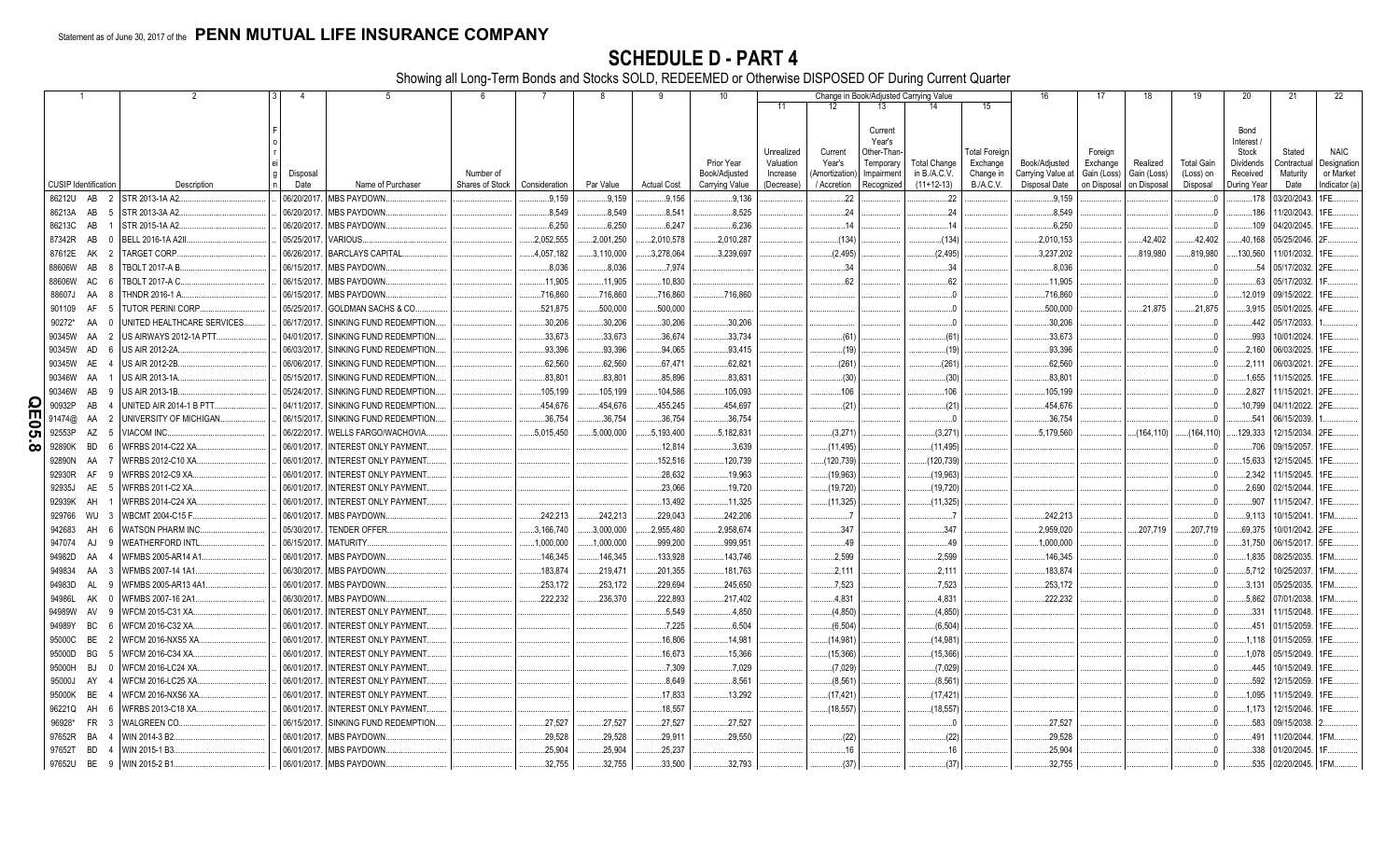|           |                                  |                  | 2                                                    | 4                | 5                                  | 6               | 7              | 8            | -9                 | 10                          |                         | Change in Book/Adjusted Carrying Value                            |                                      |                                  | 16                                 | 17                         | 18                        | 19                    | 20                                                        | 21                                | 22                                      |
|-----------|----------------------------------|------------------|------------------------------------------------------|------------------|------------------------------------|-----------------|----------------|--------------|--------------------|-----------------------------|-------------------------|-------------------------------------------------------------------|--------------------------------------|----------------------------------|------------------------------------|----------------------------|---------------------------|-----------------------|-----------------------------------------------------------|-----------------------------------|-----------------------------------------|
|           |                                  |                  |                                                      |                  |                                    |                 |                |              |                    |                             | 11                      | 13                                                                |                                      | 15                               |                                    |                            |                           |                       |                                                           |                                   |                                         |
|           |                                  |                  |                                                      |                  |                                    | Number of       |                |              |                    | Prior Year<br>Book/Adjusted | Unrealized<br>Valuation | Current<br>Year's<br>Other-Than<br>Current<br>Year's<br>Temporary | <b>Total Change</b><br>in $B.A.C.V.$ | <b>Total Foreigr</b><br>Exchange | Book/Adjusted                      | Foreign<br>Exchange        | Realized                  | <b>Total Gain</b>     | Bond<br>Interest<br>Stock<br><b>Dividends</b><br>Received | Stated<br>Contractual<br>Maturity | <b>NAIC</b><br>Designation<br>or Market |
|           | <b>CUSIP Identification</b>      |                  | Description                                          | Disposal<br>Date | Name of Purchaser                  | Shares of Stock | Consideration  | Par Value    | <b>Actual Cost</b> | Carrying Value              | Increase<br>(Decrease)  | Amortization)<br>Impairment<br>/ Accretion<br>Recognized          | $(11+12-13)$                         | Change in<br><b>B./A.C.V.</b>    | Carrying Value at<br>Disposal Date | Gain (Loss)<br>on Disposal | Gain (Loss<br>on Disposal | (Loss) on<br>Disposal | During Year                                               | Date                              | Indicator (a)                           |
|           | 97652U                           | BF<br>- 6        | WIN 2015-2 B2.                                       | 06/01/2017.      | MBS PAYDOWN.                       |                 | .36,727        | .36,727      | 36,830             | .36,735                     |                         |                                                                   | . (7                                 |                                  | .36,727                            |                            |                           |                       | .599                                                      | 02/20/2045.                       | 1FM.                                    |
|           | 988498                           | AD               | YUM BRANDS INC.                                      | 06/26/201        | GOLDMAN SACHS & CO.                |                 | .2,180,820     | .2,000,000   | .1,745,000         | .1,750,364                  |                         | .2,347                                                            | .2,347                               |                                  | .1,752,711                         |                            | 428,109                   | .428,109              | .85,556                                                   | 11/15/2037                        | 4FE.                                    |
|           | 988498                           | AK               | YUM BRANDS INC.                                      | 06/26/2017       | <b>GOLDMAN SACHS &amp; CO.</b>     |                 | .5,989,603     | .6,561,000   | .4,807,426         | .4,825,429                  |                         | 10,021                                                            | .10,021                              |                                  | 4,835,449                          |                            | 1,154,153                 | .1,154,153            | .232,059                                                  | 11/01/2043.                       |                                         |
|           | 98956P                           |                  | ZIMMER HOLDINGS                                      | 06/29/201        | <b>CREDIT SUISSE/FIRST BOSTON.</b> |                 | .2,053,660     | .2,000,000   | .2,003,640         | .2,001,939                  |                         | (194)                                                             | (194)                                |                                  | .2,001,745                         |                            | 51,915                    | .51,915               | .40,313                                                   | 1/30/2021                         |                                         |
|           | BL2133                           | 90               | TALEN ENERGY SUPPLY                                  | 04/13/201        | <b>VARIOUS.</b>                    |                 | .2,019,950     | .2,000,000   | .2,010,000         | .2,009,879                  |                         | (338)                                                             | (338)                                |                                  | .2,009,541                         |                            | .10,409                   | 10,409                | .44,814                                                   | 10/18/2023                        |                                         |
|           | G0014F                           | AB               | AABS 2013-1 A                                        | 06/15/2017       | <b>MBS PAYDOWN</b>                 |                 | .69,871        | .69,871      | 70,569             | .69,871                     |                         |                                                                   |                                      |                                  | .69,871                            |                            |                           |                       | .1,437                                                    | 01/15/2038.                       |                                         |
|           | G0620B                           | AC               | ATLSS 2014-1 B.                                      | 06/15/2017       | <b>MBS PAYDOWN</b>                 |                 | 136,855        | 136,855      | 136,855            | 136,855                     |                         |                                                                   |                                      |                                  | .136,855                           |                            |                           |                       | .3,628                                                    | 12/15/2039.                       |                                         |
|           | 009088                           | AC               | AIR CAN 2015-2B                                      | 06/15/2017       | SINKING FUND REDEMPTION.           |                 | .116,666       | 116,666      | 117,250            | .116,683                    |                         | (17)                                                              | (17)                                 |                                  | .116,666                           |                            |                           |                       | .2.917                                                    | 12/15/2023.                       |                                         |
|           | 00164N                           | AA<br>- q        | ALM 2015-12A D.                                      | 06/20/2017.      | CALL at 100.000.                   |                 | .4,500,000     | .4,500,000   | .4,105,350         | .4,158,286                  |                         | 341,714                                                           | .341,714                             |                                  | 4,500,000                          |                            |                           |                       | .200,023                                                  | 04/16/2027                        |                                         |
|           | 00190Y                           | AG               | ARES 2013-2A C                                       | 06/22/2017.      | CALL at 100.000.                   |                 | .10,000,000    | 10,000,000   | .9,871,250         | .9,893,806                  |                         | 106,194                                                           | 106,194                              |                                  | 10,000,000                         |                            |                           |                       | .247,591                                                  | 07/28/2025.                       |                                         |
|           | 05330K                           | AA<br>-3         | <b>AUTO METRO PR</b>                                 | 06/30/2017.      | SINKING FUND REDEMPTION.           |                 | 15,000         | 15,000       | .15,000            | .15,000                     |                         |                                                                   |                                      |                                  | .15,000                            |                            |                           |                       | .506                                                      | 06/30/2035.                       |                                         |
|           | 17178N                           | AF<br>6          | CIFC 2007-3A C.                                      | 04/26/2017.      | CALL at 100.000                    |                 | .2,000,000     | .2,000,000   | .1,942,500         | .1,958,916                  |                         | 41,084                                                            | .41,084                              |                                  | .2,000,000                         |                            |                           |                       | .35,965                                                   | 07/26/2021                        |                                         |
|           | 17178X                           | AN               | CIFC 2007-2A C.                                      | 04/19/2017.      | CALL at 100,000                    |                 | .3,000,000     | .3,000,000   | .2,895,000         | .2,936,451                  |                         | .63,549                                                           | .63,549                              |                                  | .3,000,000                         |                            |                           |                       | .38,895                                                   | 04/15/2021                        |                                         |
|           | 26249E                           | AE               | DRSLF 2014-31A C                                     | D 04/18/2017.    | CALL at 100.000.                   |                 | .10,000,000    | 10,000,000   | .9,900,000         | .9,915,264                  |                         | .84,736                                                           | .84,736                              |                                  | 10,000,000                         |                            |                           |                       | .192,194                                                  | 04/18/2026.                       |                                         |
|           | 29100X                           | AA               | EAFL 2013-1 A.                                       | 06/15/2017       | <b>MBS PAYDOWN</b>                 |                 | .92,466        | .92,466      | .94,951            | 92,687                      |                         | (221)                                                             | (221)                                |                                  | .92,466                            |                            |                           |                       | .1,792                                                    | 10/15/2038.                       |                                         |
| Q         | 379372                           | AF               | GLCC 2006-1A D                                       | 05/11/2017       | NOMURA.                            |                 | .7,924,800     | .8,000,000   | .7,960,000         | .7,980,396                  |                         | .7,644                                                            | .7,644                               |                                  | .7,988,040                         |                            | (63, 240)                 | (63, 240)             | .135,432                                                  | 12/20/2018. 2FE                   |                                         |
| Ш         | 389669                           | AE               | GCLO 2006-1A C                                       | 05/09/2017       | NOMURA.                            |                 | .1,925,000     | .2,000,000   | .1,870,000         |                             |                         | .4,285                                                            | .4,285                               |                                  | .1,874,285                         |                            | .50,715                   | .50,715               | .14,438                                                   | 11/01/2021.                       |                                         |
| <u>ငွ</u> | 398435                           | AC               | <b>GRIFOLS WORLDWIDE OP LTD</b>                      | 04/24/2017       | TENDER OFFER.                      |                 | 1,571,601      | 1,500,000    | .1,565,625         | 1,546,957                   |                         | (2,500)                                                           | (2,500)                              |                                  | 1,544,458                          |                            | 27,144                    | .27,144               | .39,375                                                   | 04/01/2022.                       |                                         |
| قَ        | 46617D                           | AE<br>-9         | JFINR 2013-1A C.                                     | 04/20/2017       | <b>MBS PAYDOWN</b>                 |                 | .1,703,838     | .1,703,838   | .1,708,950         | .1,703,912                  |                         | . (73)                                                            | (73)                                 |                                  | .1,703,838                         |                            |                           |                       | .34,066                                                   | 01/20/2021                        |                                         |
|           | 55818R                           | AJ<br>$\sqrt{5}$ | MDPK 2014-14A C1                                     | 04/20/2017       | CALL at 100.000.                   |                 | .8,500,000     | .8,500,000   | .8,500,000         | .8,500,000                  |                         |                                                                   |                                      |                                  | .8,500,000                         |                            |                           |                       | .174,246                                                  | 07/20/2026.                       |                                         |
|           | 71647N                           | AF<br>- 6        | PETROBAS GLOBAL FINANCE                              | 06/26/2017       | <b>BARCLAYS CAPITA</b>             |                 | 2,358,750      | .2,500,000   | .1,756,250         | .1,845,368                  |                         | 37,397                                                            | .37,397                              |                                  | 1,882,765                          |                            | 475,985                   | .475,985              | .66,536                                                   | 05/20/2023                        |                                         |
|           | 75686V                           | AD<br>ĥ          | REDRI 1A D.                                          | 05/01/2017       | <b>MBS PAYDOWN</b>                 |                 | .15,647,786    | 15,647,786   | 15,387,642         | 15,516,051                  |                         | $\dots$ 131,735                                                   | 131,735                              |                                  | 15,647,786                         |                            |                           |                       | .205,239                                                  | 07/27/2018                        |                                         |
|           | 77426N                           | AA               | ROCKW 2007-1A A1LA                                   | D 05/01/2017     | <b>MBS PAYDOWN</b>                 |                 | 6,171,693      | .6,171,693   | .5,995,007         | .5,998,376                  |                         | 173,317                                                           | 173,317                              |                                  | .6,171,693                         |                            |                           |                       | .37,507                                                   | 08/01/2024                        |                                         |
|           | 82835A                           | AJ<br>-5         | SLVR 2006-2A B.                                      | D 04/17/2017.    | CALL at 100.000.                   |                 | 4,000,000      | .4,000,000   | .3,840,000         | .3,893,877                  |                         | 106,123                                                           | 106,123                              |                                  | .4,000,000                         |                            |                           |                       | .33,181                                                   | 10/16/2020                        |                                         |
|           | 85430X                           | AE               | STAMC 2007-1A B1L                                    | D 05/30/2017     | CALL at 100.000.                   |                 | .4,000,000     | .4,000,000   | .3,995,000         | .4,000,000                  |                         |                                                                   |                                      |                                  | 4,000,000                          |                            |                           |                       | .69,032                                                   | 02/27/2021                        |                                         |
|           | 85431T                           | AE<br>-6         | STAND 2007-1A B1                                     | D 04/27/2017.    | CALL at 100,000.                   |                 | .2,000,000     | .2,000,000   | .1,935,000         | .1,955,885                  |                         | .44,115                                                           | .44,115                              |                                  | .2,000,000                         |                            |                           |                       | .23,363                                                   | 04/27/2021                        |                                         |
|           | 85816B                           | AG<br>5          | STCR 2015-1A D.                                      | D 05/22/2017     | CALL at 100.000.                   |                 | .3,000,000     | .3,000,000   | .3,000,000         |                             |                         |                                                                   |                                      |                                  | .3,000,000                         |                            |                           |                       | .75,545                                                   | 02/21/2027.                       | 2FE.                                    |
|           | 88432D                           | AJ               | 3 WINDR 2014-3A D.                                   |                  | 06/06/2017. CALL at 100.000        |                 | .4,945,000     | .4,945,000   | .4,889,369         | .4,890,707                  |                         | .54,293                                                           | 54,293                               |                                  | 4,945,000                          |                            |                           |                       |                                                           | .156,019 01/22/2027.              | 2FE.                                    |
|           | 3899999.                         |                  | Total - Bonds - Industrial and Miscellaneous         |                  |                                    |                 | .252.582.014   | .247.995.334 | .243,603,098       | .237.907.513                | .226.338                | (2.435.532)                                                       | (2.209.194)<br>$\cap$                | $\Omega$                         | .244.943.093                       |                            | $.0$ .7.638.921           | 7.638.921             | .7.220.694                                                | <b>XXX</b>                        | <b>XXX</b>                              |
|           | <b>Bonds - Hybrid Securities</b> |                  |                                                      |                  |                                    |                 |                |              |                    |                             |                         |                                                                   |                                      |                                  |                                    |                            |                           |                       |                                                           |                                   |                                         |
|           |                                  |                  | 20035A AA 2 COMED FIN III                            |                  | 04/04/2017. RAYMOND JAMES.         |                 | 4.190.000      | .4,000,000   | .4,324,640         | .4,245,164                  |                         | (2,468)                                                           | (2,468)                              |                                  | .4,242,696                         |                            | (52,696)                  | (52, 696)             |                                                           | .142,522 03/15/2033. 3F.          |                                         |
|           | 4899999.                         |                  | Total - Bonds - Hybrid Securities                    |                  |                                    |                 | 4,190,000      | .4,000,000   | 4,324,640          | .4,245,164                  | 0                       | (2,468)                                                           | (2,468)<br>$\Omega$                  | $\Omega$                         | .4,242,696                         | 0                          | (52,696)                  | (52,696)              | .142,522                                                  | <b>XXX</b>                        | <b>XXX</b>                              |
|           | 8399997.                         |                  | Total - Bonds - Part 4                               |                  |                                    |                 | 270,181,578    | 266,644,210  | .263,061,598       | .256,098,048                | .226,338                | (3, 429, 218)                                                     | $\Omega$<br>(3,202,880)              | 0                                | .262,141,861                       | $\mathbf{0}$               | .8,039,718                | .8,039,718            | 7,712,762                                                 | <b>XXX</b>                        | XXX                                     |
|           | 8399999.                         |                  | Total - Bonds                                        |                  |                                    |                 | .270, 181, 578 | .266,644,210 | .263,061,598       | .256,098,048                | .226,338                | (3,429,218)                                                       | (3,202,880)                          | $\Omega$                         | .262,141,861                       |                            | .8,039,718                | .8,039,718            | .7,712,762                                                | XXX                               | <b>XXX</b>                              |
|           |                                  |                  | <b>Common Stocks - Industrial and Miscellaneous</b>  |                  |                                    |                 |                |              |                    |                             |                         |                                                                   |                                      |                                  |                                    |                            |                           |                       |                                                           |                                   |                                         |
|           | 035710                           | 40<br>- q        | ANNALY CAPITAL MANAGEMENT INC.                       | 06/02/2017.      | <b>WELLS FARGO</b>                 | 191,237.000     | .2,249,664     | XXX          | .2,025,316         | 1,906,633                   | .118,683                |                                                                   | 118,683                              |                                  | .2,025,316                         |                            | .224,347                  | .224,347              | .91,880                                                   | XXX                               |                                         |
|           | 042315                           | 50               | ARMOUR RESIDENTIAL REIT                              | 04/11/2017.      | <b>WELLS FARGO</b>                 | .32,537.000     | .765,277       | XXX          | .1,035,572         | 705,728                     | .329,845                |                                                                   | 329,845                              |                                  | .1,035,572                         |                            | (270, 295)                | (270, 295)            | .18,546                                                   | <b>XXX</b>                        |                                         |
|           | 218352                           | 10               | CORCEPT THERAPEUTICS INC                             | 04/03/2017       | <b>VARIOUS</b>                     | 17,231.000      | 187,480        | XXX          | 175,732            |                             |                         |                                                                   |                                      |                                  | 175,732                            |                            | 11,748                    | 11,748                | 314                                                       | <b>XXX</b>                        |                                         |
|           | 72201Y                           | 10               | PIMCO DYNAMIC INCOME FUND.                           | 05/24/201        | <b>VARIOUS.</b>                    | .99,049.000     | .2,905,322     | XXX          | 3,198,354          | .2,743,657                  | .454,696                |                                                                   | 454,696                              |                                  | .3,198,354                         |                            | (293,032                  | (293, 032)            | .109,202                                                  | <b>XXX</b>                        |                                         |
|           | 880192                           | 10<br>q          | <b>TEMPLETON EMERGING MARKETS INC</b>                | 06/30/2017.      | <b>WELLS FARGO.</b>                | 191.993.000     | .2.181.385     | <b>XXX</b>   | .2,360,110         | .2.094.644                  | .265.466                |                                                                   | 265.466                              |                                  | .2,360,110                         |                            | (178.724                  | .(178,724             | .20,505                                                   | <b>XXX</b>                        |                                         |
|           | 9099999                          |                  | Total - Common Stocks - Industrial and Miscellaneous |                  |                                    |                 | 8.289.128      | <b>XXX</b>   | .8,795,084         | .7.450.662                  | 1.168.690               | $\cap$<br>$\Omega$                                                | 1.168.690                            | $\Omega$                         | .8.795.084                         |                            | (505.956                  | (505.956)             | .240.447                                                  | <b>XXX</b>                        | <b>XXX</b>                              |
|           | 9799997                          |                  | Total - Common Stocks - Part 4                       |                  |                                    |                 | 8.289.128      | <b>XXX</b>   | .8,795,084         | .7.450.662                  | .1.168.690              |                                                                   | 1.168.690                            |                                  | 8.795.084                          | $\Omega$                   | (505.956                  | (505.956)             | .240.447                                                  | <b>XXX</b>                        | <b>XXX</b>                              |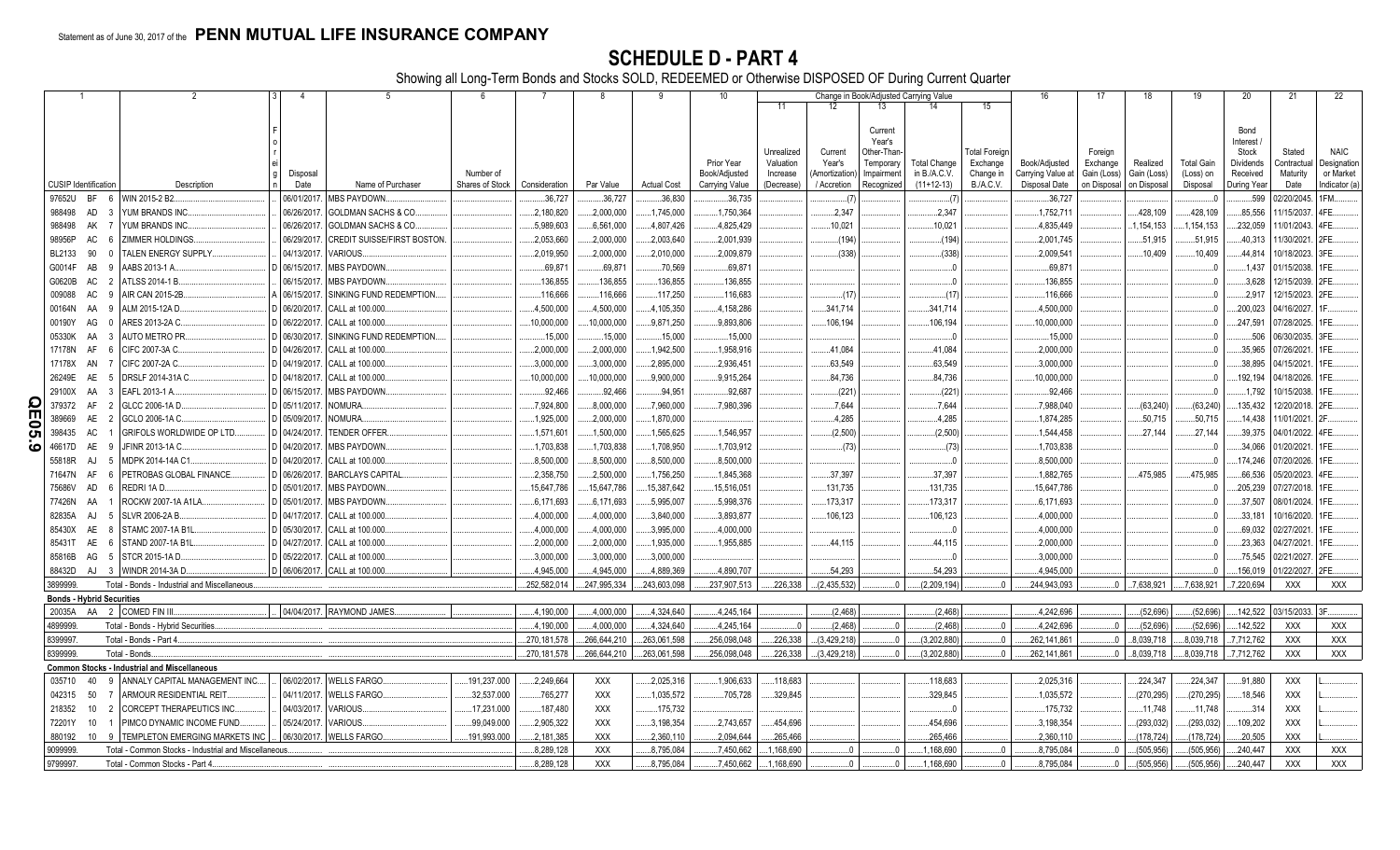## **SCHEDULE D - PART 4**

Showing all Long-Term Bonds and Stocks SOLD, REDEEMED or Otherwise DISPOSED OF During Current Quarter

|                      |                                            |          |                   |                 |               |           |                    |                |            |                             |             | Change in Book/Adjusted Carrying Value |                      |                               |          |                         |                   |             |          |                           |
|----------------------|--------------------------------------------|----------|-------------------|-----------------|---------------|-----------|--------------------|----------------|------------|-----------------------------|-------------|----------------------------------------|----------------------|-------------------------------|----------|-------------------------|-------------------|-------------|----------|---------------------------|
|                      |                                            |          |                   |                 |               |           |                    |                |            |                             |             |                                        |                      |                               |          |                         |                   |             |          |                           |
|                      |                                            |          |                   |                 |               |           |                    |                |            |                             |             |                                        |                      |                               |          |                         |                   |             |          |                           |
|                      |                                            |          |                   |                 |               |           |                    |                |            |                             | Current     |                                        |                      |                               |          |                         |                   | Bond        |          |                           |
|                      |                                            |          |                   |                 |               |           |                    |                |            |                             | Year's      |                                        |                      |                               |          |                         |                   | Interest    |          |                           |
|                      |                                            |          |                   |                 |               |           |                    |                | Unrealized | Current                     | Other-Than- |                                        | <b>Total Foreign</b> |                               | Foreign  |                         |                   | Stock       | Stated   | NAIC                      |
|                      |                                            |          |                   |                 |               |           |                    | Prior Year     | Valuation  |                             | Temporary   | <b>Total Change</b>                    | Exchange             | Book/Adjusted                 | Exchange | Realized                | <b>Fotal Gain</b> | Dividends   |          | Contractual   Designation |
|                      |                                            | Disposal |                   | Number of       |               |           |                    | Book/Adjusted  | Increase   | (Amortization) I Impairment |             | in B./A.C.V                            | Change in            | Carrying Value at Gain (Loss) |          | / Gain (Loss)           | (Loss) on         | Received    | Maturity | or Market                 |
| CUSIP Identification | Description                                | Date     | Name of Purchaser | Shares of Stock | Consideration | Par Value | <b>Actual Cost</b> | Carrying Value | (Decrease) | / Accretion                 | Recognized  | (11+12-13)                             | <b>B./A.C.V.</b>     | Disposal Date                 |          | on Disposal on Disposal | Disposal          | During Year | Date     | Indicator (a)             |
| 9799999.             | Total - Common Stocks.                     |          |                   |                 | .8,289,128    | XXX       | 3,795,084          | 7,450,662      | 1,168,690  |                             |             | 1,168,690                              |                      | 8,795,084                     |          | (505, 956)              | (505, 956)        | 240,447     | XXX      | XXX                       |
| 9899999.             | Total - Preferred and Common Stocks        |          |                   |                 | .8,289,128    | XXX       | 3,795,084          | 7,450,662      | 1,168,690  |                             |             | 1,168,690                              |                      | .8,795,084                    |          | (505, 956)              | (505,956)         | 240,447     | XXX      | <b>XXX</b>                |
| 9999999.             | Total - Bonds, Preferred and Common Stocks |          |                   |                 | 278,470,706   | XXX       | 271,856,682        | 263,548,710    | 1,395,028  | (3,429,218)                 |             | (2,034,190)                            |                      | 270,936,945                   |          | 7,533,762               | 7,533,762         | 7,953,209   | XXX      | XXX                       |

(a) For all common stock bearing the NAIC market indicator "U" provide: the number of such issues: ..........0.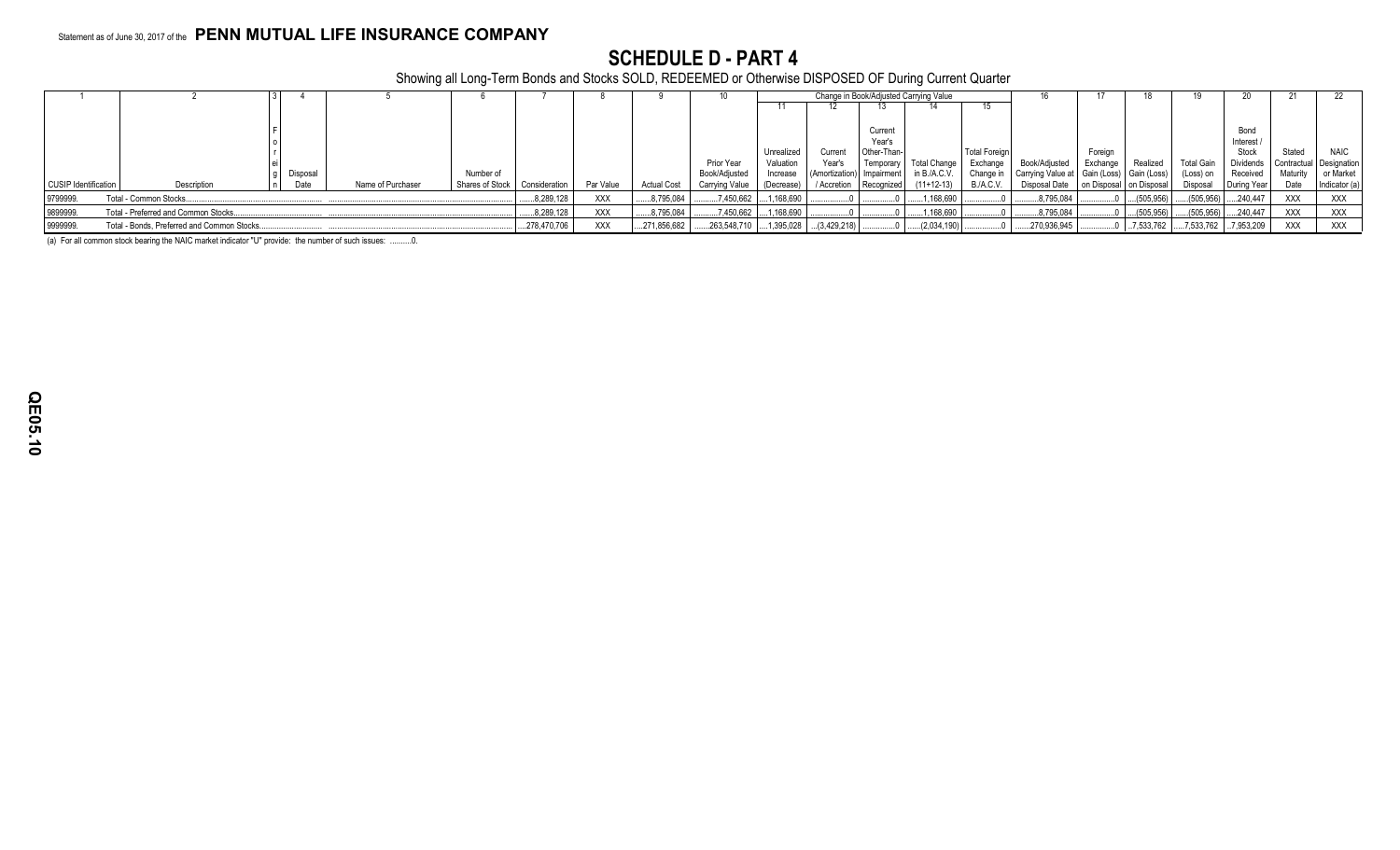## **SCHEDULE DB - PART A - SECTION 1**

|        |                                                                   |                                                                                                 | 3<br>$\overline{4}$                                                | 5                                                              | $6\overline{6}$       |                                                          | 8       |                         | 10                                             | 11                                                                              | 12                                                                      | 13                            | 14                                |            | 17                                                | 18                                                                | 19                                               | 20                                                      | 21                    | 22                             | 23                                                                          |
|--------|-------------------------------------------------------------------|-------------------------------------------------------------------------------------------------|--------------------------------------------------------------------|----------------------------------------------------------------|-----------------------|----------------------------------------------------------|---------|-------------------------|------------------------------------------------|---------------------------------------------------------------------------------|-------------------------------------------------------------------------|-------------------------------|-----------------------------------|------------|---------------------------------------------------|-------------------------------------------------------------------|--------------------------------------------------|---------------------------------------------------------|-----------------------|--------------------------------|-----------------------------------------------------------------------------|
|        | Description                                                       | Description of Item(s) Hedged, Used for   Identifi   Risk(s)<br>Income Generation or Replicated | Sched<br>ule/<br>Type(s)<br>Exhibit<br>$\int_{0}^{1}$<br>(a)<br>er | Exchange, Counterparty<br>or Central Clearinghouse             | Trade<br>Date         | Date of<br>Maturity or Number of<br>Expiration Contracts |         | Notional<br>Amount      | Strike Price, Rate of Index<br>Received (Paid) | Cumulative<br>Prior Year(s)<br>Initial Cost of<br>Premium<br>(Received)<br>Paid | <b>Current Year</b><br>Initial Cost of<br>Premium<br>(Received)<br>Paid | <b>Current Year</b><br>Income | Book/Adjusted<br>Carrying Value e | Fair Value | Unrealized<br>Valuation<br>Increase<br>(Decrease) | <b>Total Foreign</b><br>Exchange<br>Change in<br><b>B./A.C.V.</b> | Current<br>Year's<br>Amortization<br>/ Accretion | Adjustmen<br>to Carrying<br>Value of<br>Hedged<br>Items | Potential<br>Exposure | Credit<br>Quality of<br>Entity | Hedge<br>Effectiveness<br>at Inception<br>Reference and at Year-<br>end (b) |
|        | Purchased Options - Hedging Effective - Call Options and Warrants |                                                                                                 |                                                                    |                                                                |                       |                                                          |         |                         |                                                |                                                                                 |                                                                         |                               |                                   |            |                                                   |                                                                   |                                                  |                                                         |                       |                                |                                                                             |
|        |                                                                   |                                                                                                 | Equity/I                                                           | Goldman Sachs                                                  |                       |                                                          |         |                         |                                                |                                                                                 |                                                                         |                               |                                   |            |                                                   |                                                                   |                                                  |                                                         |                       |                                |                                                                             |
|        | Call Spread                                                       | Embedded option within IUL products N/A                                                         | ndex                                                               | W22LROWP2IHZNBB6K528.<br>nternational                          | 07/06/2016 07/03/2017 |                                                          | .12,865 | 26,837,419 2128 / 2274. |                                                | .838,669                                                                        |                                                                         |                               | .838,669                          | 1,877,282  |                                                   |                                                                   |                                                  |                                                         |                       |                                | 96/97.                                                                      |
|        | Call Spread                                                       | Embedded option within IUL products N/A                                                         | Equity/I<br>ndex                                                   | Goldman Sachs<br>W22LROWP2IHZNBB6K528<br>hternational          |                       | 07/14/2016 07/12/2017 17,131                             |         | 36,511,129 2174 / 2323. |                                                | 1,152,402                                                                       |                                                                         |                               | .1,152,402                        | .2,531,785 |                                                   |                                                                   |                                                  |                                                         |                       |                                | 98/97.                                                                      |
|        | Call Spread                                                       | Embedded option within IUL products N/A                                                         | Equity/<br>ndex                                                    | Canadian Imperial Bank<br>2IGI19DL77OX0HC3ZE78<br>of Commerce  |                       | 07/19/2016 07/17/2017                                    | 11,435  | 24,757,004 2208 / 2360. |                                                | 701,923                                                                         |                                                                         |                               | 701,923                           | 1,688,388  |                                                   |                                                                   |                                                  |                                                         |                       |                                | 97/97.                                                                      |
|        | Call Spread                                                       | Embedded option within IUL products                                                             | Equity/<br>N/A<br>ndex                                             | Canadian Imperial Bank<br>2IGI19DL77OX0HC3ZE78<br>of Commerce  |                       | 07/26/2016 07/24/2017                                    | .18,673 | 40,490,907 2212 / 2364. |                                                | 1,166,876                                                                       |                                                                         |                               | .1,166,876                        | 2,715,058  |                                                   |                                                                   |                                                  |                                                         |                       |                                | 97/97                                                                       |
|        | Call Spread                                                       | Embedded option within IUL products                                                             | Equity<br>N/A<br>ndex                                              | Wells Fargo Bank, N.A KB1H1DSPRFMYMCUFXT09.                    | 08/01/2016 07/28/2017 |                                                          | 10,518  | 22,817,749 2213 / 2365. |                                                | .652,221                                                                        |                                                                         |                               | .652,221                          | 1,518,359  |                                                   |                                                                   |                                                  |                                                         |                       |                                | 96/97.                                                                      |
|        | Call Spread.                                                      | Embedded option within IUL products N/A                                                         | Equity/<br>ndex                                                    | G5GSEF7VJP5I7OUK5573<br>Barclays Bank.                         |                       | 08/08/2016 08/01/2017  14,180                            |         | 30,742,949 2211 / 2363. |                                                | 918,864                                                                         |                                                                         |                               | .918,864                          | .2,041,073 |                                                   |                                                                   |                                                  |                                                         |                       |                                | 96/98.                                                                      |
|        | Call Spread                                                       | Embedded option within IUL products                                                             | Equity<br>ndex<br>N/A<br>Equity                                    | B4TYDEB6GKMZO031MB27.<br>Bank of America, N.A                  | 08/12/2016 08/07/2017 |                                                          | 13,061  | 28,487,608 2225 / 2377  |                                                | .818,533                                                                        |                                                                         |                               | .818,533                          | 1,834,979  |                                                   |                                                                   |                                                  |                                                         |                       |                                | 95/96.                                                                      |
| O<br>π | Call Spread                                                       | Embedded option within IUL products N/A                                                         | ndex                                                               | G5GSEF7VJP5I7OUK5573<br>Barclays Bank.                         |                       | 08/18/2016 08/14/2017                                    | 12,615  | 27,576,768 2230 / 2383. |                                                | 798,530                                                                         |                                                                         |                               | .798,530                          | 1,753,031  |                                                   |                                                                   |                                                  |                                                         |                       |                                | 97/97.                                                                      |
| 0<br>ග | Call Spread                                                       | Embedded option within IUL products N/A                                                         | Equity<br>ndex                                                     | Barclays Bank.<br>G5GSEF7VJP5I7OUK5573                         |                       | 08/24/2016 08/21/2017 .                                  | 17,415  | 38,028,787              | 2227 / 2380                                    | 1,098,712                                                                       |                                                                         |                               | .1,098,712                        | 2,395,566  |                                                   |                                                                   |                                                  |                                                         |                       |                                | 96/97.                                                                      |
|        | Call Spread.                                                      | Embedded option within IUL products N/A                                                         | Equity<br>ndex                                                     | SunTrust Bank.<br>IYDOJBGJWY9T8XKCSX06.                        |                       | 08/30/2016 08/28/2017                                    | 17,475  | 38,045,696 2221 / 2351  |                                                | .995,201                                                                        |                                                                         |                               | .995,201                          | 2,052,076  |                                                   |                                                                   |                                                  |                                                         |                       |                                | 95/95.                                                                      |
|        | Call Spread                                                       | Embedded option within IUL products N/A                                                         | Equity<br>ndex<br>Equity/                                          | Wells Fargo Bank, N.A KB1H1DSPRFMYMCUFXT09.<br>Goldman Sachs   | 09/08/2016 09/07/2017 |                                                          | 26,968  | 58,851,929 2226 / 2379. |                                                | 1,750,763                                                                       |                                                                         |                               | 1,750,763                         | 3,601,981  |                                                   |                                                                   |                                                  |                                                         |                       |                                | 98/98.                                                                      |
|        | Call Spread                                                       | Embedded option within IUL products N/A                                                         | ndex<br>Equity                                                     | nternational<br>W22LROWP2IHZNBB6K528                           |                       | 09/14/2016 09/11/2017 11,491                             |         | 24,721,048 2194 / 2345. |                                                | 725,427                                                                         |                                                                         |                               | 725,427                           | 1,565,957  |                                                   |                                                                   |                                                  |                                                         |                       |                                | 96/97.                                                                      |
|        | Call Spread                                                       | Embedded option within IUL products N/A                                                         | ndex<br>Equity                                                     | Vells Fargo Bank, N.A KB1H1DSPRFMYMCUFXT09.                    | 09/20/2016 09/18/2017 |                                                          | .13,026 | 27,849,067 2181 / 2309. |                                                | .762,542                                                                        |                                                                         |                               | .762,542                          | .1,517,710 |                                                   |                                                                   |                                                  |                                                         |                       |                                | 95/96.                                                                      |
|        | Call Spread                                                       | Embedded option within IUL products   N/A                                                       | ndex<br>Equity                                                     | G5GSEF7VJP5I7OUK5573<br>Barclays Bank.                         |                       | 09/26/2016 09/21/2017                                    | 12,489  | 27,017,703 2207 / 2358. |                                                | 787,431                                                                         |                                                                         |                               | 787,431                           | 1,656,945  |                                                   |                                                                   |                                                  |                                                         |                       |                                | 95/96.                                                                      |
|        | Call Spread                                                       | Embedded option within IUL products                                                             | N/A<br>ndex<br>Equity/                                             | B4TYDEB6GKMZO031MB27.<br>Bank of America, N.A<br>Goldman Sachs | 09/29/2016 09/28/2017 |                                                          | 15,753  | 34,018,131 2203 / 2354. |                                                | 1,002,994                                                                       |                                                                         |                               | .1,002,994                        | .2,079,870 |                                                   |                                                                   |                                                  |                                                         |                       |                                | 96/96.                                                                      |
|        | Call Spread.                                                      | Embedded option within IUL products N/A                                                         | ndex<br>Equity                                                     | hternational<br>W22LROWP2IHZNBB6K528.                          |                       | 10/05/2016 10/02/2017                                    | 16,384  | 35,386,982 2203 / 2354. |                                                | 1,060,864                                                                       |                                                                         |                               | .1,060,864                        | .2,144,271 |                                                   |                                                                   |                                                  |                                                         |                       |                                | 98/98.                                                                      |
|        | Call Spread                                                       | Embedded option within IUL products N/A                                                         | ndex<br>Equity/                                                    | B4TYDEB6GKMZO031MB27<br>Bank of America, N.A<br>Goldman Sachs  |                       | 10/11/2016 10/09/2017 21,276                             |         | .45,982,329 2204 / 2356 |                                                | 1,324,431                                                                       |                                                                         |                               | .1,324,431                        | 2,787,310  |                                                   |                                                                   |                                                  |                                                         |                       |                                | 97/98.                                                                      |
|        | Call Spread                                                       | Embedded option within IUL products                                                             | $N/A$<br>ndex<br>Equity/                                           | W22LROWP2IHZNBB6K528.<br>International<br>Goldman Sachs        |                       | 10/17/2016 10/13/2017                                    | 12,486  | 26,660,482 2178 / 2327  |                                                | 791,363                                                                         |                                                                         |                               | 791,363                           | 1,631,209  |                                                   |                                                                   |                                                  |                                                         |                       |                                | 96/96.                                                                      |
|        | Call Spread.                                                      | Embedded option within IUL products N/A                                                         | ndex<br>Equity                                                     | W22LROWP2IHZNBB6K528.<br>International                         |                       | 10/24/2016 10/16/2017 20,218                             |         | 43,165,430 2178 / 2327  |                                                | 1,350,967                                                                       |                                                                         |                               | .1,350,967                        | 2,635,938  |                                                   |                                                                   |                                                  |                                                         |                       |                                | 96/97.                                                                      |
|        | Call Spread.                                                      | Embedded option within IUL products N/A                                                         | ndex<br>Equity                                                     | B4TYDEB6GKMZO031MB27.<br>Bank of America, N.A                  |                       | 10/31/2016 10/30/2017                                    | 18,765  | 40,145,841 2182 / 2332. |                                                | 1,173,188                                                                       |                                                                         |                               | 1,173,188                         | 2,428,989  |                                                   |                                                                   |                                                  |                                                         |                       |                                | 96/96.                                                                      |
|        | Call Spread                                                       | Embedded option within IUL products                                                             | N/A<br>ndex<br>Equity/                                             | SunTrust Bank<br>IYDOJBGJWY9T8XKCSX06                          |                       | 11/04/2016 11/01/2017 .                                  | 12,366  | 26,022,763 2146 / 2294  |                                                | 780,418                                                                         |                                                                         |                               | .780,418                          | 1,616,347  |                                                   |                                                                   |                                                  |                                                         |                       |                                | 97/98.                                                                      |
|        | Call Spread.                                                      | Embedded option within IUL products                                                             | N/A.<br>ndex                                                       | Wells Fargo Bank, N.A<br>KB1H1DSPRFMYMCUFXT09.                 |                       | 11/08/2016 11/06/2017                                    | 9,963   | 21,130,925 2163 / 2312. |                                                | 677.285                                                                         |                                                                         |                               | .677,285                          | 1,290,087  |                                                   |                                                                   |                                                  |                                                         |                       |                                | 96/96.                                                                      |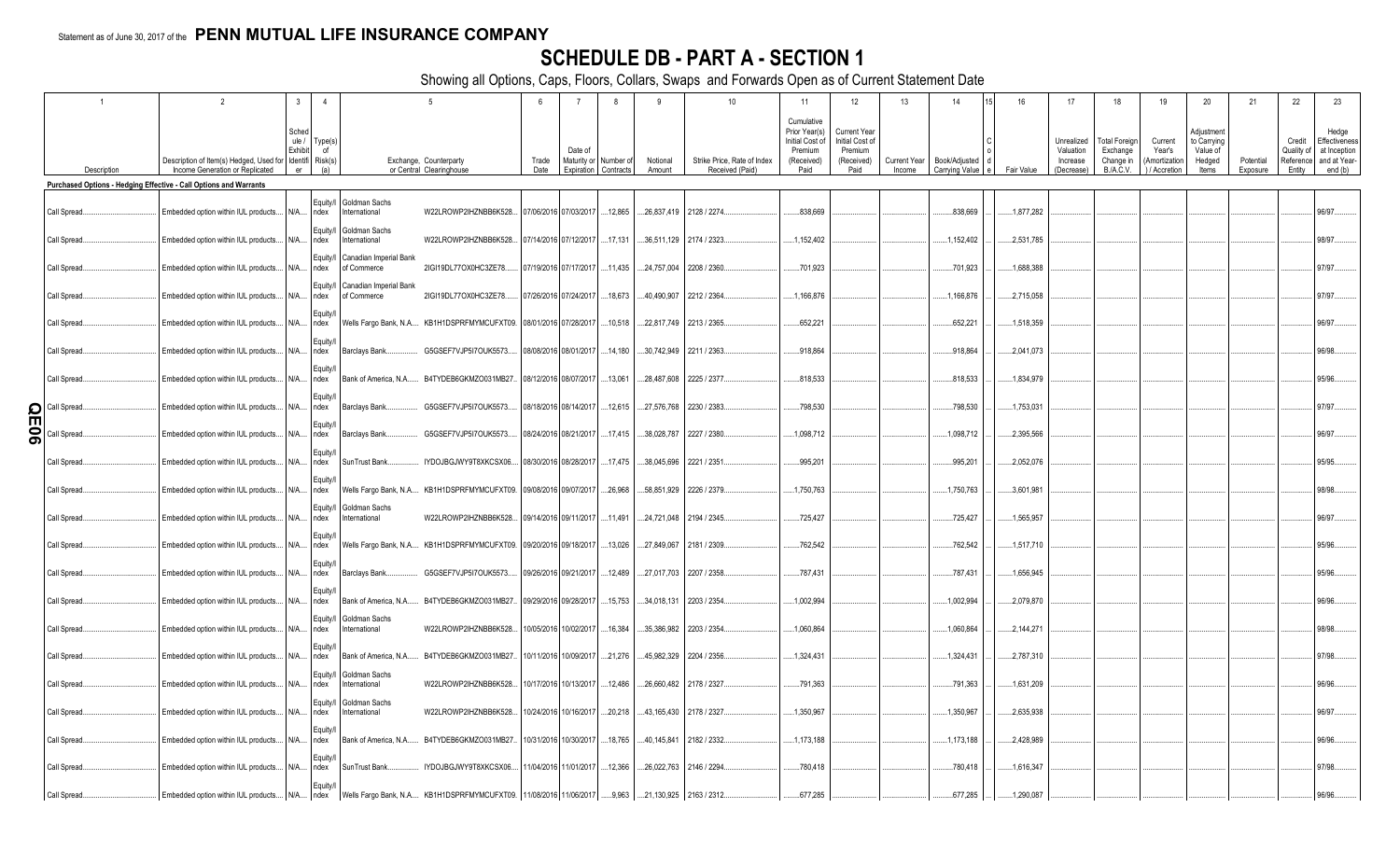## **SCHEDULE DB - PART A - SECTION 1**

|                                                             |                                                                                                                      |                                 |                                          |                                                                                             |                                     |                                               |                                    | 9                  | 10 <sup>°</sup>                                |                                                                                 | 12                                                                      | 13<br>14                                                         |                              | 17                                                | 18                                                                | 19                                                 | 20                                                              | 21                    | 22                                      |                                                                  |
|-------------------------------------------------------------|----------------------------------------------------------------------------------------------------------------------|---------------------------------|------------------------------------------|---------------------------------------------------------------------------------------------|-------------------------------------|-----------------------------------------------|------------------------------------|--------------------|------------------------------------------------|---------------------------------------------------------------------------------|-------------------------------------------------------------------------|------------------------------------------------------------------|------------------------------|---------------------------------------------------|-------------------------------------------------------------------|----------------------------------------------------|-----------------------------------------------------------------|-----------------------|-----------------------------------------|------------------------------------------------------------------|
| Description                                                 | Description of Item(s) Hedged, Used for<br>Income Generation or Replicated                                           | Sched<br>ule /<br>Exhibit<br>er | Type(s)<br>of<br>Identifi Risk(s)<br>(a) | Exchange, Counterparty<br>or Central Clearinghouse                                          | Trade<br>Date                       | Date of<br>Expiration                         | Maturity or Number of<br>Contracts | Notional<br>Amount | Strike Price, Rate of Index<br>Received (Paid) | Cumulative<br>Prior Year(s)<br>Initial Cost of<br>Premium<br>(Received)<br>Paid | <b>Current Year</b><br>Initial Cost of<br>Premium<br>(Received)<br>Paid | <b>Current Year</b><br>Book/Adjusted<br>Carrying Value<br>Income | Fair Value                   | Unrealized<br>Valuation<br>Increase<br>(Decrease) | <b>Total Foreign</b><br>Exchange<br>Change in<br><b>B./A.C.V.</b> | Current<br>Year's<br>Amortization<br>) / Accretion | <b>\djustment</b><br>to Carrying<br>Value of<br>Hedged<br>Items | Potential<br>Exposure | Credit<br>Quality<br>Referenc<br>Entity | Hedge<br>Effectiveness<br>at Inception<br>and at Year<br>end (b) |
| Call Spread                                                 | Embedded option within IUL products N/A                                                                              |                                 | ndex                                     | Wells Fargo Bank, N.A KB1H1DSPRFMYMCUFXT09. 11/15/2016 11/13/2017                           |                                     |                                               | 14,971                             | .32,362,81         | 2205 / 2356.                                   | .994,524                                                                        |                                                                         | .994,524                                                         | .1,873,588                   |                                                   |                                                                   |                                                    |                                                                 |                       |                                         | 96/96.                                                           |
| Call Spread.                                                | Embedded option within IUL products N/A                                                                              |                                 | Equity/<br>ndex                          | Canadian Imperial Bank<br>of Commerce                                                       | 2IGI19DL77OX0HC3ZE78.               | 1/22/2016 11/20/2017                          | 18,560                             | .40,653,824        | 2234 / 2388.                                   | 1,237,210                                                                       |                                                                         | 1,237,210                                                        | .2,256,175                   |                                                   |                                                                   |                                                    |                                                                 |                       |                                         | 96/97.                                                           |
| Call Spread.                                                | Embedded option within IUL products N/A                                                                              |                                 | Equity.<br>ndex                          | Canadian Imperial Bank<br>of Commerce                                                       | 2IGI19DL77OX0HC3ZE78.               | 1/29/2016 11/27/2017                          | 13,932                             | 30,771,469         | 2253 / 2407                                    | .895,270                                                                        |                                                                         | 895,270                                                          | .1,634,817                   |                                                   |                                                                   |                                                    |                                                                 |                       |                                         | 94/94.                                                           |
| Call Spread.                                                | Embedded option within IUL products N/A                                                                              |                                 | ndex                                     | Barclays Bank.                                                                              | G5GSEF7VJP5I7OUK5573                | 11/29/2016 11/28/2017                         | 13,624                             | 29,996,233         | 2246 / 2400.                                   | 900,819                                                                         |                                                                         | 900,819                                                          | .1,616,91                    |                                                   |                                                                   |                                                    |                                                                 |                       |                                         | 97/97.                                                           |
| Call Spread.                                                | Embedded option within IUL products N/A                                                                              |                                 | ndex<br>Equity.                          | Bank of America, N.A B4TYDEB6GKMZO031MB27<br>Canadian Imperial Bank                         |                                     | 12/05/2016 12/01/2017                         | 10,344                             | 22,666,497         | 2235 / 2388.                                   | .689,738                                                                        |                                                                         | 689,738                                                          | .1,240,456                   |                                                   |                                                                   |                                                    |                                                                 |                       |                                         | 97/97.                                                           |
| Call Spread.                                                | Embedded option within IUL products N/A                                                                              |                                 | ndex                                     | of Commerce                                                                                 | 2IGI19DL77OX0HC3ZE78.               | 12/07/2016 12/04/2017                         | 9,710                              | 21,429,193         | 2251 / 2406.                                   | .680,574                                                                        |                                                                         | 680,574                                                          | .1,142,235                   |                                                   |                                                                   |                                                    |                                                                 |                       |                                         | 96/96.                                                           |
| Call Spread.                                                | Embedded option within IUL products N/A                                                                              |                                 | ndex<br>Equity.                          | Wells Fargo Bank, N.A KB1H1DSPRFMYMCUFXT09.<br>Goldman Sachs                                |                                     | 12/12/2016 12/07/2017                         | 8,484                              | 19,066,433         | 2292 / 2450.                                   | 572,840                                                                         |                                                                         | 572,840                                                          | .937,958                     |                                                   |                                                                   |                                                    |                                                                 |                       |                                         | 98/98.                                                           |
| Call Spread<br>C                                            | Embedded option within IUL products N/A                                                                              |                                 | ndex<br>Equity                           | nternational                                                                                | W22LROWP2IHZNBB6K528.               | 12/14/2016 12/11/2017                         | 8,759                              | .19,796,829        | 2305 / 2464.                                   | 570,649                                                                         |                                                                         | 570,649                                                          | .943,765                     |                                                   |                                                                   |                                                    |                                                                 |                       |                                         | 96/96.                                                           |
| Call Spread<br>0<br>თ                                       | Embedded option within IUL products N/A                                                                              |                                 | ndex                                     | SunTrust Bank                                                                               | IYDOJBGJWY9T8XKCSX06.               | 12/20/2016 12/18/2017                         | .18,311                            | 41,382,494         | 2305 / 2463.                                   | .1,235,077                                                                      |                                                                         | .1,235,077                                                       | .1,942,945                   |                                                   |                                                                   |                                                    |                                                                 |                       |                                         | 97/97.                                                           |
| Call Spread                                                 | Embedded option within IUL products                                                                                  | . N/A                           | ndex<br>Equity/                          | Wells Fargo Bank, N.A KB1H1DSPRFMYMCUFXT09. 12/22/2016 12/21/2017<br>Canadian Imperial Bank |                                     |                                               | 10,589                             |                    | 23,997,215 2312 / 2470.                        | 673,037                                                                         |                                                                         | 673,037                                                          | .1,107,948                   |                                                   |                                                                   |                                                    |                                                                 |                       |                                         | 97/97.                                                           |
| Call Spread<br>Call Spread                                  | Embedded option within IUL products                                                                                  | N/A                             | ndex<br>Equity<br>ndex                   | of Commerce<br>Wells Fargo Bank, N.A KB1H1DSPRFMYMCUFXT09.                                  | 2IGI19DL77OX0HC3ZE78.               | 12/28/2016 12/26/2017<br>12/29/2016 12/28/201 | .16,772<br>10.367                  | 23,324,921         | 38,008,539 2312 / 2470.<br>2295 / 2452.        | 1,064,854<br>.681,838                                                           |                                                                         | .1,064,854<br>681,838                                            | .1,742,864<br>1,121,592      |                                                   |                                                                   |                                                    |                                                                 |                       |                                         | 95/95.<br>$7/97$ .                                               |
|                                                             | Embedded option within IUL products.<br>019999. Total-Purchased Options-Hedging Effective-Call Options and Warrants. |                                 |                                          |                                                                                             |                                     |                                               |                                    |                    |                                                | .31.526.031                                                                     |                                                                         | .31.526.031                                                      | 62.925.465                   |                                                   |                                                                   |                                                    |                                                                 |                       | <b>XXX</b>                              | <b>XXX</b>                                                       |
| 0079999. Total-Purchased Options-Hedging Effective.         |                                                                                                                      |                                 |                                          |                                                                                             |                                     |                                               |                                    |                    |                                                | .31.526.031                                                                     |                                                                         | .31.526.031                                                      | .62.925.465                  |                                                   |                                                                   |                                                    |                                                                 |                       | <b>XXX</b>                              | <b>XXX</b>                                                       |
| 0369999. Total-Purchased Options-Call Options and Warrants  |                                                                                                                      |                                 |                                          |                                                                                             |                                     |                                               |                                    |                    |                                                | 31.526.031                                                                      |                                                                         | .31,526,031                                                      | 62,925,465                   |                                                   |                                                                   |                                                    |                                                                 |                       | <b>XXX</b>                              | XXX                                                              |
| 0429999. Total-Purchased Options.                           |                                                                                                                      |                                 |                                          |                                                                                             |                                     |                                               |                                    |                    |                                                | 31,526,031                                                                      |                                                                         | .31,526,031 XX                                                   | .62,925,465                  |                                                   |                                                                   |                                                    |                                                                 |                       | <b>XXX</b>                              | XXX                                                              |
| Swaps - Hedging Effective - Interest Rate                   |                                                                                                                      |                                 |                                          |                                                                                             |                                     |                                               |                                    |                    |                                                |                                                                                 |                                                                         |                                                                  |                              |                                                   |                                                                   |                                                    |                                                                 |                       |                                         |                                                                  |
| nterest Rate Swap                                           | Interest Rate Exposure.                                                                                              | N/A                             | Interest                                 | CME Group Inc.                                                                              | KJNXBSWZVIKEX4NFOL81.               | 04/16/2015 04/20/2025                         |                                    |                    | 50,000,000 1.971/(LIBOR 3M).                   |                                                                                 |                                                                         | .222,754                                                         | (734,598).                   |                                                   |                                                                   |                                                    |                                                                 | .698,702              |                                         | 101/100.                                                         |
| nterest Rate Swap                                           | Interest Rate Exposure.                                                                                              | $N/A$                           | nterest l                                | CME Group Inc.                                                                              | KJNXBSWZVIKEX4NFOL81.               | 05/19/2015 05/21/2045                         |                                    | .20,000,000        | (LIBOR 3M)/2.761.                              |                                                                                 |                                                                         | (170,238)                                                        | (833, 610)                   |                                                   |                                                                   |                                                    |                                                                 | .528,295              |                                         | 104/103                                                          |
| 859999. Total-Swaps-Hedging Effective-Interest Rate         |                                                                                                                      |                                 |                                          |                                                                                             |                                     |                                               |                                    |                    |                                                | $\Omega$<br>$\Omega$                                                            |                                                                         | .52.516                                                          | (1,568,208<br>0 IX)<br>.0 XX |                                                   |                                                                   |                                                    |                                                                 | 1,226,997             | XXX<br><b>XXX</b>                       | XXX                                                              |
| 0909999. Total-Swaps-Hedging Effective.                     |                                                                                                                      |                                 |                                          |                                                                                             |                                     |                                               |                                    |                    |                                                |                                                                                 |                                                                         | .52,516                                                          | (1,568,208)                  |                                                   |                                                                   |                                                    |                                                                 | 1,226,997             |                                         | XXX                                                              |
| Swaps - Hedging Other - Interest Rate<br>nterest Rate Swap. | Interest Rate Exposure.                                                                                              | N/A                             | Interest                                 | CME Group Inc.                                                                              | KJNXBSWZVIKEX4NFOL81.               | 09/10/2013 09/10/2022                         |                                    | .50,000,000        | LIBOR 3M/(2.934)                               |                                                                                 |                                                                         | (462, 601)<br>(2,386,584)                                        | (2,386,584)                  | .15,821                                           |                                                                   |                                                    |                                                                 | .570,088              |                                         | 004.                                                             |
| nterest Rate Swap                                           | Interest Rate Exposure                                                                                               | N/A                             | Interes                                  | CME Group Inc.                                                                              | KJNXBSWZVIKEX4NFOL81.               | 05/15/2014 05/19/2044                         |                                    | 8,000,000          | LIBOR 3M/(3.346)                               |                                                                                 |                                                                         | (91, 223)<br>(1,278,188)                                         | (1, 278, 188)                | (68, 703)                                         |                                                                   |                                                    |                                                                 | .207,477              |                                         | 002.                                                             |
| nterest Rate Swap.                                          | Interest Rate Exposure.                                                                                              | N/A                             | Interest                                 | CME Group Inc.                                                                              | KJNXBSWZVIKEX4NFOL81.               | 05/15/2014 05/19/2044                         |                                    | 0.6,000,000        | LIBOR 3M/(3.3055)                              |                                                                                 |                                                                         | (909,269).<br>(67, 209)                                          | (909, 269)                   | (52, 269)                                         |                                                                   |                                                    |                                                                 | 155,608               |                                         | 002.                                                             |
| nterest Rate Swap                                           | Interest Rate Exposure.                                                                                              | N/A                             | nteres                                   | CME Group Ind                                                                               | KJNXBSWZVIKEX4NFOL81.               | 06/09/2014 06/11/2021                         |                                    | .60,400,000        | LIBOR 3M/(2.266)                               |                                                                                 |                                                                         | (357, 380)<br>.(963,722)                                         | (963,722)                    | (32,614                                           |                                                                   |                                                    |                                                                 | .600,265              |                                         | 004.                                                             |
| nterest Rate Swap.                                          | Interest Rate Exposure.                                                                                              | N/A                             | Interes                                  | ME Group Inc                                                                                | KJNXBSWZVIKEX4NFOL81.               | 09/11/2014 09/15/2044                         |                                    | .25,000,000        | LIBOR 3M/(3.253)                               |                                                                                 |                                                                         | (3, 546, 807)<br>(269,609).                                      | (3, 546, 807)                | (3,546,807)                                       |                                                                   |                                                    |                                                                 | .652,281              |                                         | 99/70.                                                           |
| nterest Rate Swap.                                          | Interest Rate Exposure.                                                                                              | N/A                             | Interest                                 | <b>LCH Clearnet</b>                                                                         | WAM6YERMS7OXFZUOY219                | 11/17/2015 11/19/2045                         |                                    | 120,000,000        | LIBOR 3M/(2.6365)                              |                                                                                 |                                                                         | .(945,017<br>(2,622,405)                                         | (2,622,405)                  | (1,341,094).                                      |                                                                   |                                                    |                                                                 | 3,197,962             |                                         | 004                                                              |
| nterest Rate Swap                                           | Interest Rate Exposure.                                                                                              | N/A                             | nteres                                   | <b>LCH Clearne</b>                                                                          | WAM6YERMS7OXFZUOY219<br>11/17/201   | 11/19/204                                     |                                    | 130,000,000        | LIBOR 3M/(2.6475)                              |                                                                                 |                                                                         | (1,030,878)<br>(3, 143, 998)                                     | (3, 143, 998)                | (1,448,651                                        |                                                                   |                                                    |                                                                 | .3,464,458            |                                         | 004                                                              |
| nterest Rate Swap                                           | Interest Rate Exposure.                                                                                              | N/A                             | nterest                                  | CME Group Inc.                                                                              | KJNXBSWZVIKEX4NFOL81.<br>02/05/2016 | 02/09/203                                     |                                    | .210,000,000       | 2.037/(LIBOR 3M)                               |                                                                                 |                                                                         | 1,023,017<br>(9,592,701)                                         | (9,592,701                   | .2,356,157                                        |                                                                   |                                                    |                                                                 | 3,875,328             |                                         |                                                                  |
| nterest Rate Swap.                                          | Interest Rate Exposure.                                                                                              | N/A                             | <b>teres</b>                             | <b>LCH Clearnet</b>                                                                         | WAM6YERMS7OXFZUOY219<br>06/27/201   | 06/23/203                                     |                                    | 100,000,000        | 1.585/(LIBOR 3M)                               | (2.248)                                                                         |                                                                         | .240,313<br>(9,997,059).                                         | (9.997.059)                  | .1,326,084                                        |                                                                   |                                                    |                                                                 | 1.870.096             |                                         |                                                                  |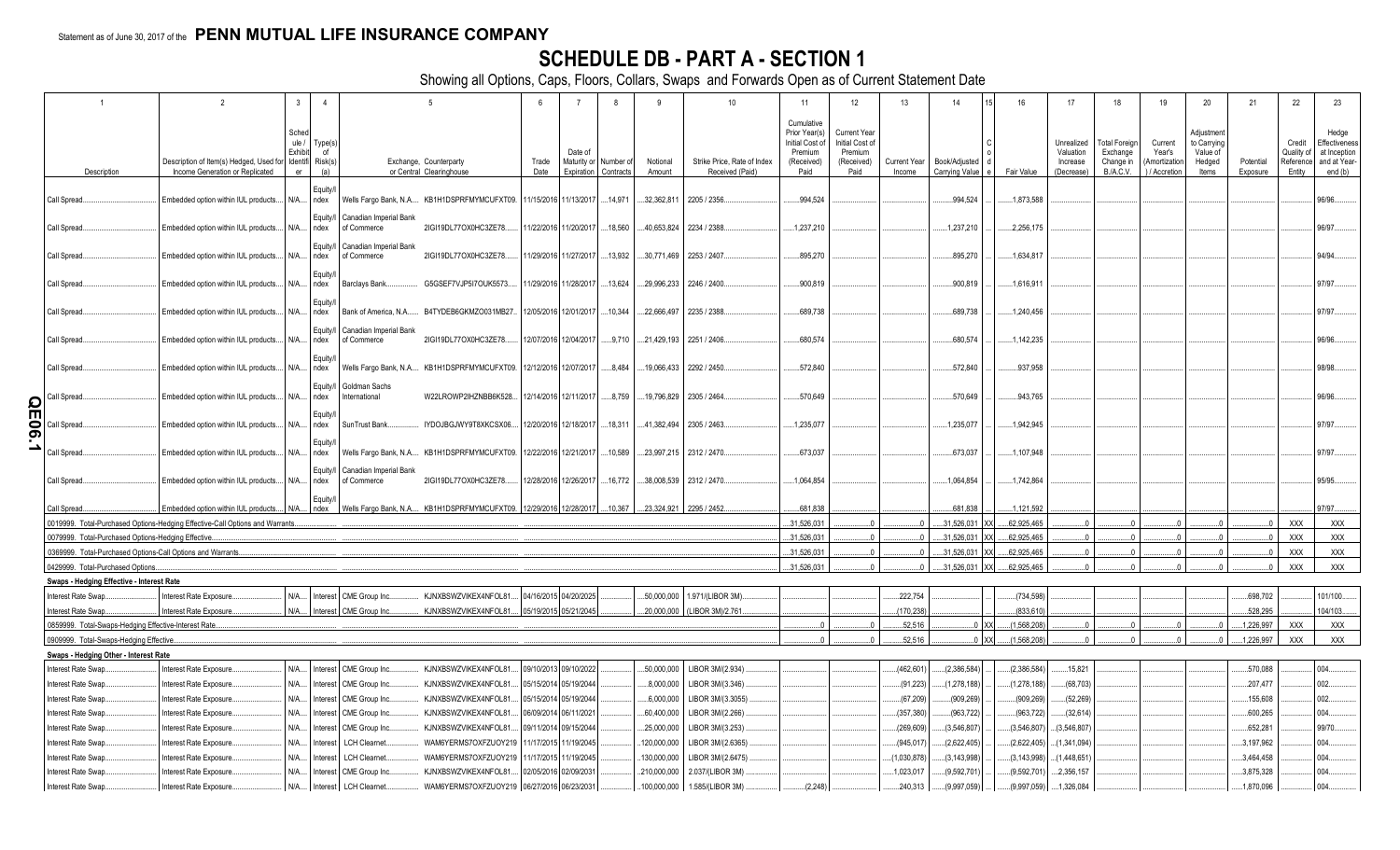## **SCHEDULE DB - PART A - SECTION 1**

|                                                                                          | $\mathfrak{D}$                         | $\mathbf{3}$              | $\overline{4}$                   |                                     | 5                              | 6                     |                        | 8         | $\mathbf{q}$          | 10 <sup>10</sup>            | 11                                                                     | 12                                                             | 13                  | 14             | 16             | 17                                  | 18                                           | 19                                | 20                                              | 21         | 22                                   | 23                                                    |
|------------------------------------------------------------------------------------------|----------------------------------------|---------------------------|----------------------------------|-------------------------------------|--------------------------------|-----------------------|------------------------|-----------|-----------------------|-----------------------------|------------------------------------------------------------------------|----------------------------------------------------------------|---------------------|----------------|----------------|-------------------------------------|----------------------------------------------|-----------------------------------|-------------------------------------------------|------------|--------------------------------------|-------------------------------------------------------|
|                                                                                          | Description of Item(s) Hedged, Used fo | Schec<br>ule /<br>Exhibit | Type(s<br>of<br>Identifi Risk(s) |                                     | Exchange, Counterparty         | Trade                 | Date of<br>Maturity or | Number o  | Notional              | Strike Price, Rate of Index | Cumulative<br>Prior Year(s)<br>Initial Cost o<br>Premium<br>(Received) | <b>Current Yea</b><br>Initial Cost of<br>Premium<br>(Received) | <b>Current Year</b> | Book/Adjusted  |                | Unrealized<br>Valuation<br>Increase | <b>Total Foreig</b><br>Exchange<br>Change in | Current<br>Year's<br>Amortization | Adjustment<br>to Carrying<br>Value of<br>Hedged | Potential  | Credit<br>Quality<br><b>Referenc</b> | Hedge<br>:ffectiveness<br>at Inception<br>and at Year |
| Description                                                                              | Income Generation or Replicated        | er                        | (a)                              |                                     | or Central Clearinghouse       | Date                  | Expiration             | Contracts | Amount                | Received (Paid)             | Paid                                                                   | Paid                                                           | Income              | Carrying Value | Fair Value     | (Decrease)                          | <b>B./A.C.V.</b>                             | / Accretion                       | Items                                           | Exposure   | Entity                               | end(b)                                                |
| terest Rate Swap                                                                         | Interest Rate Exposure.                | N/A                       | Interest                         | <b>LCH Clearnet</b>                 | WAM6YERMS7OXFZUOY219           | 06/29/2016 07/01/2028 |                        |           | 170,000,000           | .4835/(LIBOR 3M)            |                                                                        |                                                                | 343,718             | (14, 035, 457) | (14, 035, 457) | .2,030,551                          |                                              |                                   |                                                 | 2,820,535  |                                      | 04.                                                   |
| nterest Rate Swap.                                                                       | Interest Rate Exposure.                | N/A                       | Interes                          | <b>LCH Clearnet</b>                 | WAM6YERMS7OXFZUOY219           | 10/28/201             | 11/01/2026             |           | 110,500,000           | .725/(LIBOR 3M)             |                                                                        |                                                                | .363,302            | (4,864,929)    | .(4,864,929    | .1,115,944                          |                                              |                                   |                                                 | .1,688,989 |                                      | በበ4                                                   |
| nterest Rate Swap                                                                        | Interest Rate Exposure.                | N/A                       | nteres                           | <b>LCH Clearnet</b>                 | WAM6YERMS7OXFZUOY219           | 11/03/20              | 11/07/2020             |           | .228,000,000          | 1.675/(LIBOR 3M)            |                                                                        |                                                                | 701,654             | 11,050,017     | (11,050,017    | .2,353,380                          |                                              |                                   |                                                 | .3,488,036 |                                      | 004.                                                  |
| nterest Rate Swap                                                                        | Interest Rate Exposure.                | N/A                       | nteres                           | LCH Clearne                         | WAM6YERMS7OXFZUOY219           | 11/03/201             | 1/07/2023              |           | .150,000,000          | 1.4725/(LIBOR 3M)           |                                                                        |                                                                | .310,583            | (5,259,653)    | (5,259,653)    | .1,281,567                          |                                              |                                   |                                                 | 1,891,265  |                                      | 004.                                                  |
| nterest Rate Swap.                                                                       | Interest Rate Exposure.                | N/A.                      | nteres                           | LCH Clearnet                        | WAM6YERMS7OXFZUOY219           | 12/09/20              | 12/13/204              |           | .69,000,000           | LIBOR 3M/(2.593)            |                                                                        |                                                                | .(519,915           | (883,071       | (883,07)       | (786,925                            |                                              |                                   |                                                 | 1,873,003  |                                      | 004.                                                  |
| terest Rate Swap                                                                         | nterest Rate Exposure.                 | N/A                       | Interes                          | <b>LCH Clearnet</b>                 | WAM6YERMS7OXFZUOY219           | 12/15/20              | 12/19/2020             |           | .50,000,000           | LIBOR 3M/(2.5024)           |                                                                        |                                                                | (348,216            | (1, 111, 956)  | (1, 111, 956)  | .(339,862                           |                                              |                                   |                                                 | .769,607   |                                      | 004.                                                  |
| nterest Rate Swap                                                                        | nterest Rate Exposure.                 | N/A                       | nteres                           | LCH Clearne                         | WAM6YERMS7OXFZUOY219           | 12/15/201             | 12/19/204              |           | .20,000,000           | LIBOR 3M/(2.689)            |                                                                        |                                                                | (157, 843)          | (672, 715)     | .(672,715      | (222, 969)                          |                                              |                                   |                                                 | .543,051   |                                      | 004.                                                  |
| nterest Rate Swap                                                                        | Interest Rate Exposure.                | N/A                       | Interes                          | LCH Clearnet                        | WAM6YERMS7OXFZUOY219           | 01/05/201             | 01/09/2024             |           | 100,000,000           | LIBOR 3M/(2.098)            |                                                                        |                                                                | (481,464)           | (167, 224)     | (167,224       | .(167,224).                         |                                              |                                   |                                                 | 1,277,841  |                                      | 004.                                                  |
| nterest Rate Swap                                                                        | Interest Rate Exposure.                | N/A                       | nteres                           | <b>LCH Clearne</b>                  | WAM6YERMS7OXFZUOY219           | 01/12/201             | 01/17/204              |           | .25,000,000           | LIBOR 3M/(2.4341)           |                                                                        |                                                                | (152,229).          | 547,368        | .547,368       | 547,368                             |                                              |                                   |                                                 | .679,727   |                                      | 002.                                                  |
| nterest Rate Swap                                                                        | Interest Rate Exposure.                | N/A                       | nteres                           | <b>LCH Clearnet</b>                 | WAM6YERMS7OXFZUOY219           | 01/12/201             | 01/17/204              |           | .25,000,000           | IBOR 3M/(2.4355)            |                                                                        |                                                                | (152,388).          | 539,739        | .539,739       | 539,739                             |                                              |                                   |                                                 | .679,727   |                                      | 002.                                                  |
| terest Rate Swap                                                                         | Interest Rate Exposure.                | N/A                       | nteres                           | LCH Clearne                         | WAM6YERMS7OXFZUOY219           | 01/12/201             | 01/17/204              |           | .20,000,000           | LIBOR 3M/(2.4285)           |                                                                        |                                                                | (121,276).          | 462,306        | .462,306       | .462,306                            |                                              |                                   |                                                 | .543,782   |                                      | 002.                                                  |
| nterest Rate Swap.                                                                       | Interest Rate Exposure.                | N/A                       | nteres                           | <b>LCH Clearnet</b>                 | WAM6YERMS7OXFZUOY219           | 01/12/201             | 01/17/204              |           | .30,000,000           | LIBOR 3M/(2.4219)           |                                                                        |                                                                | (181,018).          | 736,615        | .736,615       | 736,615                             |                                              |                                   |                                                 | .815,673   |                                      | 002.                                                  |
| nterest Rate Swap                                                                        | nterest Rate Exposure.                 | N/A                       | Interes                          | <b>LCH Clearne</b>                  | WAM6YERMS7OXFZUOY219           | 01/12/201             | 01/17/204              |           | 15,000,000            | LIBOR 3M/(2.4242)           |                                                                        |                                                                | (90,665)            | .360,788       | .360,788       | .360,788                            |                                              |                                   |                                                 | 407,836    |                                      | 002.                                                  |
| nterest Rate Swap                                                                        | Interest Rate Exposure.                | N/A                       | nteres                           | LCH Clearne                         | WAM6YERMS7OXFZUOY219           | 01/12/201             | 01/17/204              |           | .15,000,000           | LIBOR 3M/(2.4255)           |                                                                        |                                                                | (90, 754)           | .356,538       | .356,538       | 356,538                             |                                              |                                   |                                                 | 407,836    |                                      | 002.                                                  |
| nterest Rate Swap                                                                        | Interest Rate Exposure.                | N/A                       | nteres                           | <b>LCH Clearnet</b>                 | WAM6YERMS7OXFZUOY219           | 01/12/201             | 01/17/204              |           | .15,000,000           | IBOR 3M/(2.4266)            |                                                                        |                                                                | .(90,828).          | .352,941       | .352,941       | .352,941                            |                                              |                                   |                                                 | 407,836    |                                      | 002                                                   |
| C<br>nterest Rate Swap                                                                   | Interest Rate Exposure.                | N/A                       | nteres                           | <b>LCH Clearne</b>                  | WAM6YERMS7OXFZUOY219           | 01/12/201             | 01/17/204              |           | .25,000,000           | LIBOR 3M/(2.4261)           |                                                                        |                                                                | (151,324).          | .590,960       | .590,960       | 590,960                             |                                              |                                   |                                                 | .679,727   |                                      | 002                                                   |
| nterest Rate Swap<br>0                                                                   | Interest Rate Exposure.                | N/A                       | nteres                           | LCH Clearnet                        | WAM6YERMS7OXFZUOY219           | 01/12/201             | 01/17/204              |           | .25,000,000           | LIBOR 3M/(2.4229)           |                                                                        |                                                                | (150, 962)          | .608,397       | .608,397       | 608,397                             |                                              |                                   |                                                 | .679,727   |                                      | 002                                                   |
| တ<br>terest Rate Swap                                                                    | Interest Rate Exposure.                | N/A                       | nteres                           | <b>LCH Clearnet</b>                 | WAM6YERMS7OXFZUOY219           | 01/12/201             | 01/17/204              |           | .30,000,000           | LIBOR 3M/(2.4564)           |                                                                        |                                                                | (185, 704)          | 511,025        | .511,025       | 511,025                             |                                              |                                   |                                                 | .815,673   |                                      | 002                                                   |
| v<br>nterest Rate Swap                                                                   | Interest Rate Exposure.                | N/A                       | nteres                           | <b>LCH Clearnet</b>                 | WAM6YERMS7OXFZUOY219           | 01/12/201             | 01/17/204              |           | .30,000,000           | LIBOR 3M/(2.461)            |                                                                        |                                                                | (186, 329)          | .480,947       | .480,947       | 480,947                             |                                              |                                   |                                                 | .815,673   |                                      | 002.                                                  |
| nterest Rate Swap                                                                        | Interest Rate Exposure.                | N/A                       | Interes                          | LCH Clearne                         | WAM6YERMS7OXFZUOY219 01/12/201 |                       | 01/17/204              |           | .25,000,000           | LIBOR 3M/(2.47386)          |                                                                        |                                                                | (156, 730)          | .330,714       | .330,714       | .330,714                            |                                              |                                   |                                                 | .679,727   |                                      | 002.                                                  |
| nterest Rate Swap                                                                        | Interest Rate Exposure.                | N/A                       | nteres                           | LCH Clearne                         | WAM6YERMS7OXFZUOY219           | 01/26/201             | 01/17/204              |           | .20,000,000           | LIBOR 3M/(2.534448)         |                                                                        |                                                                | (130,800)           | .455           | 455            | .455                                |                                              |                                   |                                                 | .543,782   |                                      | 002                                                   |
| nterest Rate Swap                                                                        | Interest Rate Exposure.                | N/A                       | Interes                          | LCH Clearnet                        | WAM6YERMS7OXFZUOY219           | 01/26/201             | 01/17/204              |           | 120,000,000           | LIBOR 3M/(2.534447)         |                                                                        |                                                                | (784, 801)          | .2,754         | .2,754         | .2,754                              |                                              |                                   |                                                 | 3,262,69   |                                      | 002                                                   |
| nterest Rate Swap                                                                        | Interest Rate Exposure.                | N/A                       | nteres                           | <b>LCH Clearnet</b>                 | WAM6YERMS7OXFZUOY219           | 01/26/201             | 01/22/204              |           | .70,000,000           | LIBOR 3M/(2.455892)         |                                                                        |                                                                | (427, 304)          | 1,200,019      | 1,200,019      | .1,200,019                          |                                              |                                   |                                                 | 1,903,677  |                                      | 002.                                                  |
| nterest Rate Swap.                                                                       | Interest Rate Exposure.                | N/A.                      | nteres                           | LCH Clearnet                        | WAM6YERMS7OXFZUOY219           | 01/26/201             | 01/22/204              |           | .10,000,000           | LIBOR 3M/(2.455891)         |                                                                        |                                                                | (61,043)            | 171,433        | .171,433       | 171,433                             |                                              |                                   |                                                 | .271,954   |                                      | 002.                                                  |
| nterest Rate Swap                                                                        | nterest Rate Exposure.                 | N/A                       | Interes                          | <b>LCH Clearnet</b>                 | WAM6YERMS7OXFZUOY219           | 03/09/201             | 03/08/2032             |           | 51,300,000            | LIBOR 3M/(2.71)             |                                                                        |                                                                | (249, 275)          | (1,888,961)    | (1,888,961     | (1,888,961).                        |                                              |                                   |                                                 | .983,390   |                                      | 004.                                                  |
| nterest Rate Swap                                                                        | Interest Rate Exposure.                | N/A                       | nteres                           | LCH Clearne                         | WAM6YERMS7OXFZUOY219           | 03/13/201             | 03/15/202              |           | .50,000,000           | LIBOR 3M/(2.5591)           |                                                                        |                                                                | (202, 708)          | (1,340,801)    | (1,340,80)     | (1,340,801                          |                                              |                                   |                                                 | .779,115   |                                      | 004.                                                  |
| nterest Rate Swap                                                                        | Interest Rate Exposure.                | N/A                       | Interes                          | LCH Clearnet                        | WAM6YERMS7OXFZUOY219           | 04/18/201             | 04/20/202              |           | .54,500,000           | 2.17701/(LIBOR 3M)          |                                                                        |                                                                | .106,425            | (415, 723)     | .(415,723      | (415,723)                           |                                              |                                   |                                                 | .853,537   |                                      | 004.                                                  |
| nterest Rate Swap                                                                        | Interest Rate Exposure.                | N/A                       | nteres                           | <b>LCH Clearne</b>                  | WAM6YERMS7OXFZUOY219           | 04/19/201             | 04/21/202              |           | .50,000,000           | 2.1631/(LIBOR 3M)           |                                                                        |                                                                | .94,940             | (444, 123)     | (444, 123)     | (444, 123)                          |                                              |                                   |                                                 | .783,171   |                                      | 004                                                   |
| nterest Rate Swap                                                                        | Interest Rate Exposure                 | N/A                       | nteres                           | <b>LCH Clearne</b>                  | WAM6YERMS7OXFZUOY219           | 05/22/201             | 05/24/204              |           | 100,000,000           | LIBOR 3M/(2.4447)           |                                                                        |                                                                | (121,959).          | .1,961,375     | 1,961,375      | .1,961,375                          |                                              |                                   |                                                 | .2,734,859 |                                      | 002.                                                  |
| terest Rate Swap                                                                         | Interest Rate Exposure.                | N/A                       | nteres                           | LCH Clearne                         | WAM6YERMS7OXFZUOY219           | 06/01/201             | 06/07/2021             |           | 170,700,000           | 2.1595/(LIBOR 3M)           |                                                                        |                                                                | 111,600             | (1,677,488)    | (1,677,488     | (1,677,488)                         |                                              |                                   |                                                 | .2,691,229 |                                      | 004.                                                  |
| nterest Rate Swap.                                                                       |                                        | N/A                       |                                  | <b>LCH Clearnet</b>                 | WAM6YERMS7OXFZUOY219           | 06/01/201             | 06/05/204              |           | .70,000,000           | LIBOR 3M/(2.433)            |                                                                        |                                                                | (59,060)            | 1,556,418      | .1,556,418     | .1,556,418                          |                                              |                                   |                                                 | 1,915,453  |                                      | 004.                                                  |
|                                                                                          | Interest Rate Exposure.                |                           | nteres                           |                                     |                                |                       |                        |           |                       |                             |                                                                        |                                                                |                     |                |                |                                     |                                              |                                   |                                                 |            |                                      | 004                                                   |
| nterest Rate Swap                                                                        | nterest Rate Exposure.                 | N/A                       | nteres                           | LCH Clearnet                        | WAM6YERMS7OXFZUOY219           | 06/09/20              | 06/14/202              |           | .50,000,000           | 2.152/(LIBOR 3M)            |                                                                        |                                                                | .21,617<br>.13.303  | (531,036)      | .(531,036      | (531,036)                           |                                              |                                   |                                                 | .789,052   |                                      | 004.                                                  |
| nterest Rate Swap                                                                        | <b>Interest Rate Exposure</b>          | N/A.                      | nteres                           | <b>LCH Clearnet</b>                 | WAM6YERMS7OXFZUOY219           | 06/15/201             | 06/21/202              |           | .50,000,000           | 2.1382/(LIBOR 3M)           |                                                                        |                                                                |                     | (601, 457)     | (601, 457)     | (601,457                            |                                              |                                   |                                                 | .789,811   | <b>XXX</b>                           |                                                       |
| 0919999. Total-Swaps-Hedging Other-Interest Rate.                                        |                                        |                           |                                  |                                     |                                |                       |                        |           |                       |                             | (2.248)                                                                |                                                                | (5.148.040          | (68.614.552)   | (68.614.552    | 6.343.594                           |                                              |                                   |                                                 | 54.860.555 |                                      | <b>XXX</b>                                            |
| Swaps - Hedging Other - Credit Default<br>Credit Default Swap.                           | 530715AD3 Liberty Media LLC            | D <sub>1</sub> .          | Credit.                          | Bank of America, N.A.               | B4TYDEB6GKMZO031MB27.          | 07/10/2009 09/20/201  |                        |           | $5.000.000$ CE/(5.00) |                             | .232.770                                                               |                                                                | (125.694            | (414.595)      | .(414.595      | 103.273                             |                                              |                                   |                                                 |            |                                      | 005                                                   |
|                                                                                          |                                        |                           |                                  |                                     |                                |                       |                        |           |                       |                             | 232,770                                                                |                                                                | (125,694)           | $(414.595)$ XX | (414.595       | 103.273                             |                                              |                                   |                                                 |            | <b>XXX</b>                           | <b>XXX</b>                                            |
| 929999. Total-Swaps-Hedging Other-Credit Default<br>Swaps - Hedging Other - Total Return |                                        |                           |                                  |                                     |                                |                       |                        |           |                       |                             |                                                                        |                                                                |                     |                |                |                                     |                                              |                                   |                                                 |            |                                      |                                                       |
| <b>Total Return Swap</b>                                                                 | VAGLB Hedge                            | N/A                       | Equity<br>Index                  | <b>Goldman Sachs</b><br>nternationa | W22LROWP2IHZNBB6K528           |                       | 08/24/2015 08/29/2017  | 14,512    | 51,489,766            | 3L+24bps/(SPTR)             |                                                                        |                                                                | .333,256            | (16, 370, 756) | .(16,370,756)  | (5,812,546)                         |                                              |                                   |                                                 | 104,38     |                                      | 008.                                                  |
| <b>Total Return Swap</b>                                                                 | <b>VAGLB Hedge</b>                     | N/A.                      | Equity<br>ndex                   | Goldman Sachs<br>nternational       | W22LROWP2IHZNBB6K528           |                       | 1/17/2015 11/22/2017   | .10.460   | .40.000.504           | 3L+24bps/(SPTF              |                                                                        |                                                                | 258.362             | (8.938.738)    | (8.938.738)    | (4.223.214                          |                                              |                                   |                                                 | 126.059    |                                      | 008                                                   |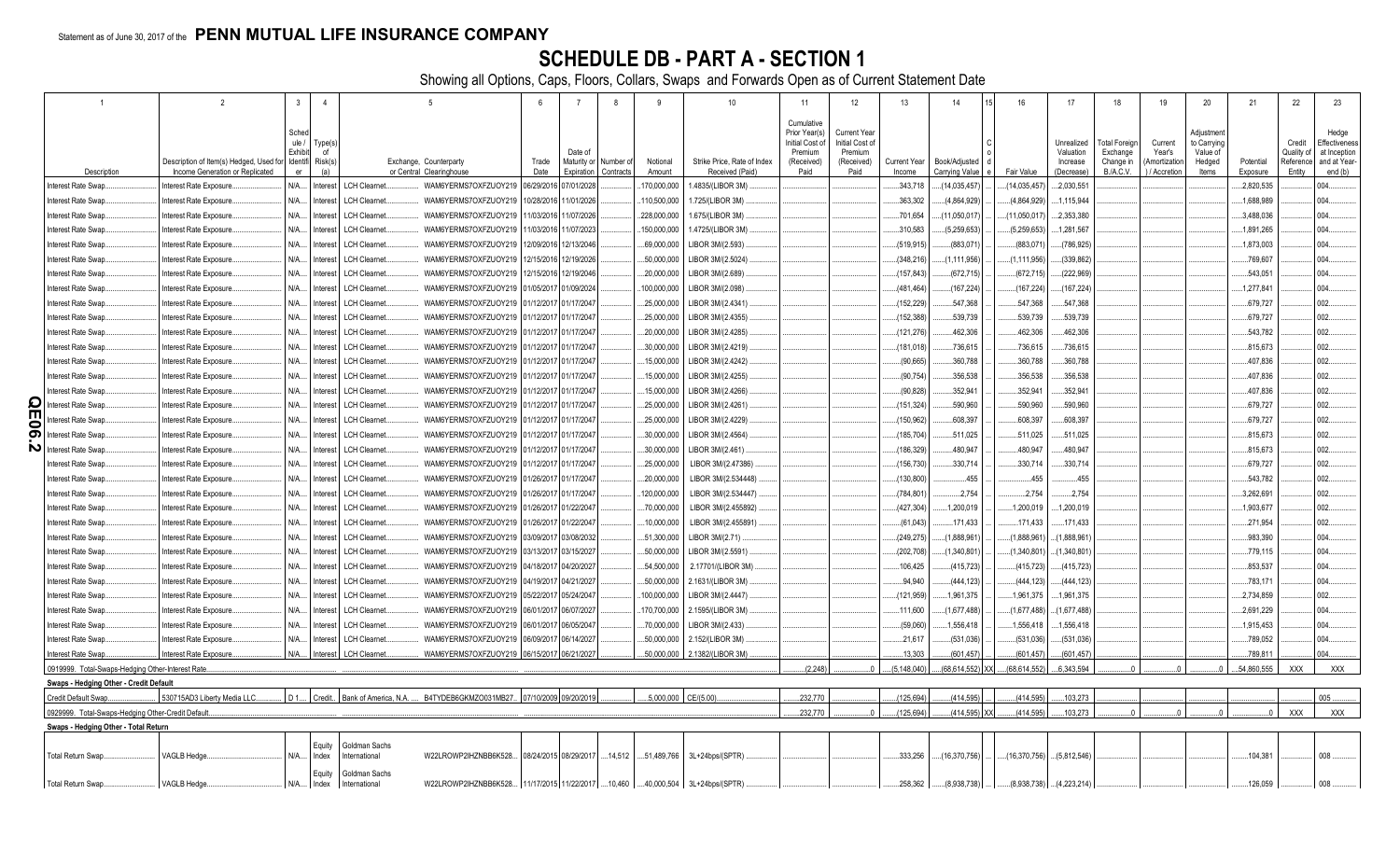## **SCHEDULE DB - PART A - SECTION 1**

|        |                                                  | $\mathfrak{D}$                             | 3<br>$\overline{4}$                                               | -5                                                             | 6          |                       | $\mathbf{g}$          | $\mathbf{q}$ | 10                          | 11                                                                      | 12                                                              | 13           | 14             | 16             | 17                                  | 18                                            | 19                                 | $20\,$                                          | 21          | 22                                | 23                                                     |
|--------|--------------------------------------------------|--------------------------------------------|-------------------------------------------------------------------|----------------------------------------------------------------|------------|-----------------------|-----------------------|--------------|-----------------------------|-------------------------------------------------------------------------|-----------------------------------------------------------------|--------------|----------------|----------------|-------------------------------------|-----------------------------------------------|------------------------------------|-------------------------------------------------|-------------|-----------------------------------|--------------------------------------------------------|
|        |                                                  | Description of Item(s) Hedged, Used fo     | Sched<br>ule /<br>Type(s)<br>Exhibit<br>of<br>Identifi<br>Risk(s) | Exchange, Counterparty                                         | Trade      | Date of               | Maturity or Number of | Notional     | Strike Price, Rate of Index | Cumulative<br>Prior Year(s)<br>Initial Cost of<br>Premium<br>(Received) | <b>Current Year</b><br>Initial Cost of<br>Premium<br>(Received) | Current Year | Book/Adjusted  |                | Unrealized<br>Valuation<br>Increase | <b>Total Foreign</b><br>Exchange<br>Change in | Current<br>Year's<br>(Amortization | Adjustment<br>to Carrying<br>Value of<br>Hedged | Potential   | Credit<br>Quality of<br>Reference | Hedge<br>Effectiveness<br>at Inception<br>and at Year- |
|        | Description                                      | Income Generation or Replicated            | er<br>(a)                                                         | or Central Clearinghouse                                       | Date       | Expiration            | Contracts             | Amount       | Received (Paid)             | Paid                                                                    | Paid                                                            | Income       | Carrying Value | Fair Value     | (Decrease)                          | B./A.C.V.                                     | / Accretion                        | Items                                           | Exposure    | Entity                            | end (b)                                                |
|        | Total Return Swap.                               | /AGLB Hedge.                               | Equity<br>N/A<br>Index                                            | Goldman Sachs<br>International<br>W22LROWP2IHZNBB6K528.        | 2/02/2016  | 02/07/201             | 6,215                 | .30,000,949  | 3L-74bps/(RU20INTR).        |                                                                         |                                                                 | 46,066       | (13,193,969)   | (13,193,969)   | (2, 101, 444)                       |                                               |                                    |                                                 | 116,986     |                                   | 008.                                                   |
|        | Total Return Swap.                               | VAGLB Hedge.                               | Equity<br>N/A<br>Index                                            | Goldman Sachs<br>nternational<br>W22LROWP2IHZNBB6K528.         | 2/03/2016  | 02/08/201             | 6,205                 | .29,998,259  | 3L-74bps/(RU20INTR)         |                                                                         |                                                                 | 46,692       | .(13,127,282)  | (13, 127, 282) | (2,098,735)                         |                                               |                                    |                                                 | 117,239     |                                   | 008                                                    |
|        | Total Return Swap.                               | VAGLB Hedge                                | Equity<br>N/A<br>Index                                            | 7H6GLXDRUGQFU57RNE97<br>JPMorgan Chase                         | )2/08/2016 | 02/13/2018            | 20,161                | .69,999,969  | 3L+6bps/(SPTR)              |                                                                         |                                                                 | .388.080     | .(24,467,960)  | (24,467,960)   | (8,083,457)                         |                                               |                                    |                                                 | .276,623    |                                   | 008                                                    |
|        | Total Return Swap.                               | VAGLB Hedge.                               | Equity<br>N/A<br>Index                                            | Bank of America, N.A B4TYDEB6GKMZO031MB27.                     | 08/26/2016 | 08/28/2018            | 0.9,028               | .48,267,209  | 3L+4.5bps/(XNDX)            |                                                                         |                                                                 | .263,581     | (9,253,691     | (9,253,691)    | (8,266,194)                         |                                               |                                    |                                                 | .260,111    |                                   | 008.                                                   |
|        | Total Return Swap.                               | VAGLB Hedge.                               | Equity<br>N/A<br>Index                                            | Wells Fargo Bank, N.A KB1H1DSPRFMYMCUFXT09.                    | 11/07/2016 | 11/13/2018            | .12,784               | 51,881,358   | 3L+11bps/(SPTR)             |                                                                         |                                                                 | .300,478     | (7,924,929)    | (7,924,929)    | (5, 107, 852)                       |                                               |                                    |                                                 | 303,916     |                                   | 008.                                                   |
|        | Total Return Swap.                               | VAGLB Hedge                                | Equity<br>N/A<br>Index                                            | Canadian Imperial Bank<br>of Commerce<br>2IGI19DL77OX0HC3ZE78. | 2/02/2016  | 12/07/201             | 3,763                 | 24,963,526   | 3L+21bps/(XNDX)             |                                                                         |                                                                 | 142,681      | (3,886,071)    | .(3,886,071    | (3,360,919)                         |                                               |                                    |                                                 | 149,696     |                                   | 008.                                                   |
|        | Total Return Swap.                               | VAGLB Hedge.                               | Equity<br>N/A<br>Index                                            | Goldman Sachs<br>W22LROWP2IHZNBB6K528<br>nternational          | 02/01/2017 | 02/06/201             | .10,528               | .60,885,635  | 3L+17bps/(XNDX)             |                                                                         |                                                                 | .306,982     | (6,254,753)    | (6, 254, 753)  | (6, 254, 753)                       |                                               |                                    |                                                 | 236,883     |                                   | 008.                                                   |
|        | Total Return Swap.                               | VAGLB Hedge.                               | Equity<br>N/A<br>Index                                            | B4TYDEB6GKMZO031MB27.<br>Bank of America, N.A                  | 2/22/2017  | 08/27/201             | 8,540                 | .38,677,370  | 3L+22bps/(SPTR)             |                                                                         |                                                                 | 173,409      | (1,266,710)    | (1,266,710)    | (1,266,710)                         |                                               |                                    |                                                 | 208,186     |                                   | 008.                                                   |
| QE06.3 | otal Return Swap.                                | VAGLB Hedge.                               | Equity<br>N/A<br>Index                                            | Bank of America, N.A B4TYDEB6GKMZO031MB27.                     | 02/22/2017 | 02/27/2019            | 14,154                | 64,102,985   | 3L+23bps/(SPTR)             |                                                                         |                                                                 | .289,594     | (2,099,309)    | (2,099,309)    | (2,099,309)                         |                                               |                                    |                                                 | 413,329     |                                   | 008.                                                   |
|        | otal Return Swap.                                | VAGLB Hedge.                               | Equity<br>N/A<br>Index                                            | 7H6GLXDRUGQFU57RNE97<br>JPMorgan Chase                         | 02/23/2017 | 08/29/201             | 7,266                 | .49,047,186  | 3L+88bps/(GDDUEAFE)         |                                                                         |                                                                 | .325,077     | .(4,680,931    | (4,680,931     | .(4,680,931                         |                                               |                                    |                                                 | .99,429     |                                   | 008.                                                   |
|        | Total Return Swap.                               | VAGLB Hedge                                | Equity<br>N/A<br>Index                                            | Bank of America, N.A B4TYDEB6GKMZO031MB27                      | 06/06/2017 | 06/11/2019            | 21,349                | .100,000,013 | 3L+31bps/(SPTR)             |                                                                         |                                                                 | .89,192      | 145,318        | 145,318        | .145,318                            |                                               |                                    |                                                 | .697,844    |                                   | 008.                                                   |
|        | Total Return Swap.                               | VAGLB Hedge                                | Equity<br>N/A<br>Index                                            | Wells Fargo Bank, N.A KB1H1DSPRFMYMCUFXT09.                    | 06/06/2017 | 06/11/2018            | 21,290                | .99,721,551  | SPTR/(3L+30bps)             |                                                                         |                                                                 | (88, 362)    | (123,598)      | (123,598)      | (123,598)                           |                                               |                                    |                                                 | 485,457     |                                   | 008.                                                   |
|        | Total Return Swap.                               | VAGLB Hedge.                               | Equity<br>N/A<br>Index                                            | Deutsche Bank.<br>7LTWFZYICNSX8D621K86                         | 06/19/2017 | 12/24/2018            | 21,150                | .100,134,252 | SPTR/(3L+35bps)             |                                                                         |                                                                 | (36, 432)    | (1,200,602)    | (1,200,602)    | (1,200,602)                         |                                               |                                    |                                                 | .610,107    |                                   | 008.                                                   |
|        | Total Return Swap.                               | <b>VAGLB Hedge</b>                         | Equity<br>Index                                                   | Canadian Imperial Bank<br>of Commerce<br>2IGI19DL77OX0HC3ZE78  | 06/19/2017 | 2/24/2019             | .21,150               | 100,134,252  | 3L+30.5bps/(SPTR)           |                                                                         |                                                                 | .35.430      | 1.371.434      | 1.371.434      | .1.371.434                          |                                               |                                    |                                                 | 789,241     |                                   | 008                                                    |
|        | 0949999. Total-Swaps-Hedging Other-Total Return  |                                            |                                                                   |                                                                |            |                       |                       |              |                             |                                                                         |                                                                 | 2.874.08     | 111.272.547)   | (111.272.547   | (53.163.513                         |                                               |                                    |                                                 | 4.995.487   | <b>XXX</b>                        | <b>XXX</b>                                             |
|        | Swaps - Hedging Other - Other<br>Inflation Swap. | <b>Rate Zero Codi</b>                      | N/A<br>Inflation                                                  | E58DKGMJYYYJLN8C3868.<br>International                         |            | 4/25/2013 04/29/2023  |                       | .75,000,000  | CPURNSA/(2.66).             |                                                                         |                                                                 | (938,773)    | (5,294,009)    | (5,294,009)    | .(477, 876)                         |                                               |                                    |                                                 | .905,676    |                                   | 009.                                                   |
|        | nflation Swap.                                   | Swap<br>imialiun-riualing Rate zeru Guupun |                                                                   | 7LTWFZYICNSX8D621K86.<br>Inflation I Deutsche Bank             |            | 04/26/2013 04/30/2023 |                       | 50.000.000   | CPURNSA/(2.64)              |                                                                         |                                                                 | .(620.295    | (3,468,230)    | .(3.468.230    | (272, 594)                          |                                               |                                    |                                                 | 603.926     |                                   | 009.                                                   |
|        | 0959999. Total-Swaps-Hedging Other-Other         |                                            |                                                                   |                                                                |            |                       |                       |              |                             |                                                                         |                                                                 | (1.559.068   | (8,762,239)    | (8,762,239)    | (750, 470)                          |                                               |                                    |                                                 | 1.509.602   | <b>XXX</b>                        | <b>XXX</b>                                             |
|        | 0969999. Total-Swaps-Hedging Other               |                                            |                                                                   |                                                                |            |                       |                       |              |                             | 230.522                                                                 |                                                                 | . (3.958.716 | 189.063.933    | (189.063.933   | 47.467.116                          |                                               | $\sqrt{ }$                         |                                                 | 61.365.644  | <b>XXX</b>                        | <b>XXX</b>                                             |
|        | 1159999. Total-Swaps-Interest Rate               |                                            |                                                                   |                                                                |            |                       |                       |              |                             | (2.248)                                                                 | $\Omega$                                                        | .(5.095.524  | (68.614.552)   | (70.182.760    | .6.343.594                          | $\Omega$                                      | $\mathbf{0}$                       |                                                 | .56.087.552 | <b>XXX</b>                        | <b>XXX</b>                                             |
|        | 1169999. Total-Swaps-Credit Default              |                                            |                                                                   |                                                                |            |                       |                       |              |                             | .232,770                                                                | $\Omega$                                                        | (125,694     | (414,595)      | (414, 595)     | .103,273                            | $\overline{0}$                                | $\sqrt{ }$                         | $\bigcap$                                       |             | <b>XXX</b>                        | <b>XXX</b>                                             |
|        | 1189999. Total-Swaps-Total Return.               |                                            |                                                                   |                                                                |            |                       |                       |              |                             |                                                                         |                                                                 | 2.874.086    | (111.272.547)  | (111.272.547   | 53.163.513                          | $\sqrt{ }$                                    |                                    |                                                 | 4.995.487   | <b>XXX</b>                        | <b>XXX</b>                                             |
|        | 1199999. Total-Swaps-Other.                      |                                            |                                                                   |                                                                |            |                       |                       |              |                             |                                                                         |                                                                 | (1.559.068   | (8,762,239).   | (8.762.239     | (750,470                            |                                               |                                    |                                                 | 1.509.602   | <b>XXX</b>                        | <b>XXX</b>                                             |
|        | 1209999. Total-Swaps.                            |                                            |                                                                   |                                                                |            |                       |                       |              |                             | .230.522                                                                |                                                                 | (3.906.200   | (189.063.933)  | (190.632.141)  | (47.467.116                         |                                               |                                    |                                                 | 62.592.641  | XXX                               | <b>XXX</b>                                             |
|        | Forwards - Hedging Other                         |                                            |                                                                   |                                                                |            |                       |                       |              |                             |                                                                         |                                                                 |              |                |                |                                     |                                               |                                    |                                                 |             |                                   |                                                        |
|        | Treasury Price Lock                              | Interest Rate Exposure.                    | D 1<br>Interest                                                   | 7H6GLXDRUGQFU57RNE97.<br>JPMorgan Chase.                       | 02/14/2017 | 02/20/201             |                       | .19,200,000  | 96.5992                     |                                                                         |                                                                 |              | 1,011,332      | .1,011,332     | 1,011,332                           |                                               |                                    |                                                 | .77,030     |                                   | $004$ .                                                |
|        | Treasury Price Lock                              | Interest Rate Exposure.                    | $D_1$                                                             | B4TYDEB6GKMZO031MB27<br>Interest Bank of America, N.A          | 04/06/2017 | 04/10/201             |                       | .27,460,000  | 97.9803                     |                                                                         |                                                                 |              | .1.026.096     | .1.026.096     | .1.026.096                          |                                               |                                    |                                                 | 121.111     |                                   | 004.                                                   |
|        | 12229999. Total-Forwards-Hedging Other.          |                                            |                                                                   |                                                                |            |                       |                       |              |                             |                                                                         | $\Omega$                                                        |              | .2,037,428     | .2,037,428     | 2,037,428                           |                                               |                                    |                                                 | 198,141     | XXX                               | <b>XXX</b>                                             |
|        | 1269999. Total-Forwards.                         |                                            |                                                                   |                                                                |            |                       |                       |              |                             |                                                                         | $\cap$                                                          |              | .2.037.428     | .2.037.428     | 2.037.428                           |                                               |                                    |                                                 | 198.141     | <b>XXX</b>                        | <b>XXX</b>                                             |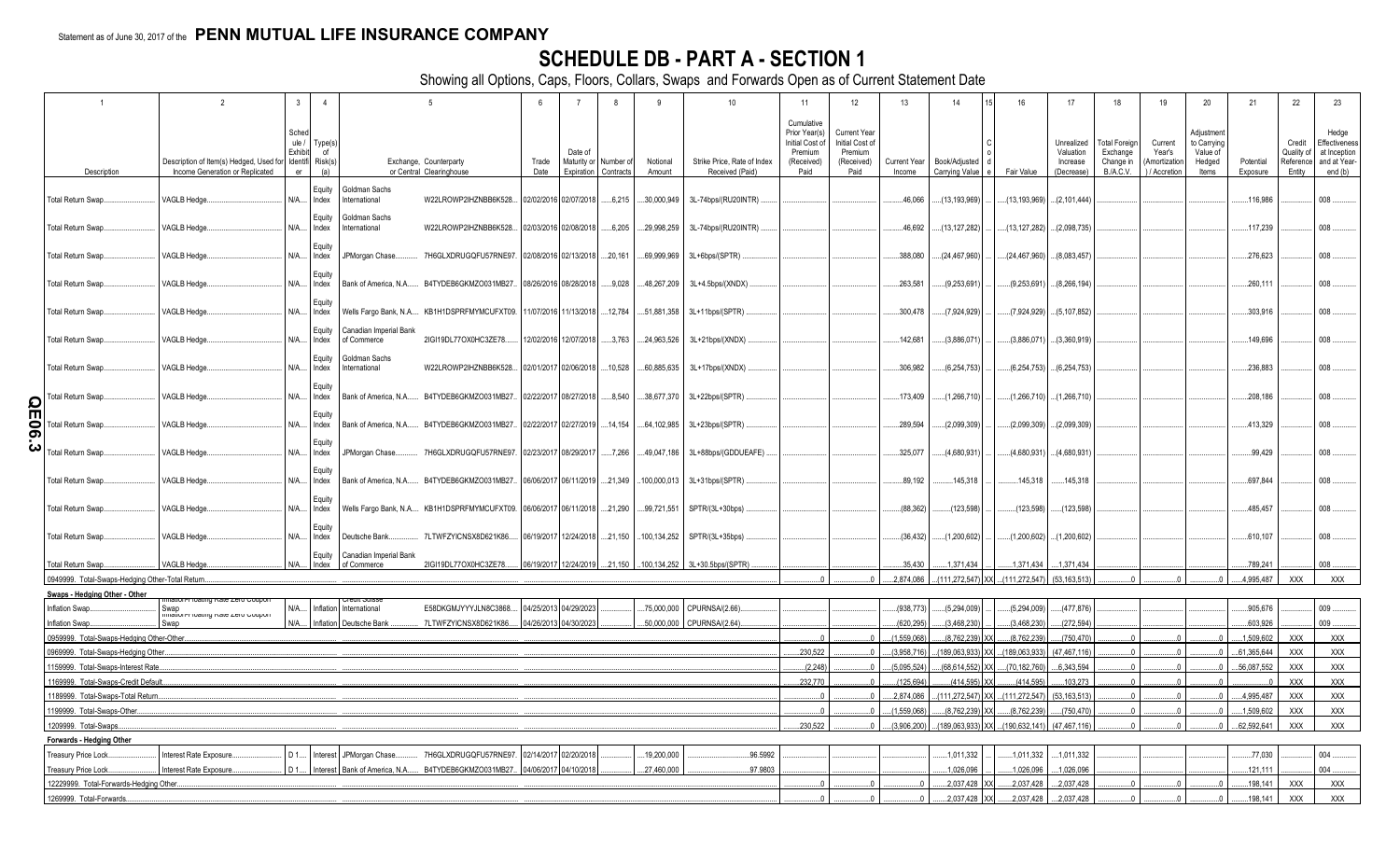## **SCHEDULE DB - PART A - SECTION 1**

|                                  |                                                          |         |                          |       |                             |         |                             |               |                                 |                    |                              |                                |            |                  |              | $\sim$      |            |        |                        |
|----------------------------------|----------------------------------------------------------|---------|--------------------------|-------|-----------------------------|---------|-----------------------------|---------------|---------------------------------|--------------------|------------------------------|--------------------------------|------------|------------------|--------------|-------------|------------|--------|------------------------|
|                                  |                                                          |         |                          |       |                             |         |                             | Cumulative    |                                 |                    |                              |                                |            |                  |              |             |            |        |                        |
|                                  |                                                          | Sched   |                          |       |                             |         |                             | Prior Year(s) | ., I Current Ye∞                |                    |                              |                                |            |                  |              | Adjustmer   |            |        | Hedae                  |
|                                  |                                                          | ule/    |                          |       |                             |         |                             |               | Initial Cost of Initial Cost of |                    |                              |                                | Unrealized | Total Foreig     | 'urren∙      | to Carrying |            |        |                        |
|                                  |                                                          | Exhibit |                          |       | Date of                     |         |                             | Premium       | Premium                         |                    |                              |                                | Valuation  | Exchange         | Year's       | Value of    |            |        | at Inception.          |
|                                  | Description of Item(s) Hedged, Used for Identifi Risk(s) |         | Exchange, Counterparty   | Trade | Maturity or Number          | Notiona | Strike Price, Rate of Index | 'Received     | (Received)                      |                    | Current Year   Book/Adjusted |                                | Increase   | Change           | Amortization | Hedged      | Potentia   |        | Reference and at Year- |
| Description                      | Income Generation or Replicated                          |         | or Central Clearinghouse | Date  | <b>Expiration Contracts</b> | Amount  | Received (Paid)             | Paid          |                                 | Income             | Carrying Value   e           | Fair Value                     | (Decrease  | <b>B./A.C.V.</b> | / Accretion  | ltems       | Exposure   | Entitv | end (b)                |
| 1399999. Total-Hedging Effective |                                                          |         |                          |       |                             |         |                             | .31,526,031   |                                 | .52.516            | $31,526,031$ XX              | $\dots 61.357.257$             |            |                  |              |             | 1,226,997  | XXX    | <b>XXX</b>             |
| 1409999. Total-Hedging Other     |                                                          |         |                          |       |                             |         |                             | 230.522       |                                 | $$ (3.958.71 $f$ ) | $(187.026.505)$ XX           | $(187.026.505)$ $(45.429.688)$ |            |                  |              |             | 61,563,785 | XXX    | <b>XXX</b>             |
| 1449999. TOTAL.                  |                                                          |         |                          |       |                             |         |                             | 31.756.553    |                                 | (3.906.200)        | $(155.500.474)$ XX           | (125 669 248) (45 429 688)     |            |                  |              |             | 62,790,782 | XXX    |                        |

|  | Financial or Economic Impact of the Hedge at the End of the Reporting Period                                                                                                                                                   |
|--|--------------------------------------------------------------------------------------------------------------------------------------------------------------------------------------------------------------------------------|
|  | The objective of the derivative is to hedge the rho risk (change in price of option for corresponding change in interest rates) of the corporate bond portfolio. For the period ended June 30, 2017, the hedge has been effect |
|  | The derivative is part of the Company's Equity Hedging program. The objective of the derivative is to hedge the rho risk (change in price of option for corresponding change in interest rates) of the variable annuity ider l |
|  | The objective of the derivative is to protect the Company from a decline in credit quality associated with a bond position. For the period ended June 30, 2017, the hedge has been effective at achieving its objective.       |
|  | The derivative is part of the Company's Equity Hedging program. The objective of the derivative is to hedge the delta risk (change in price of option for corresponding change in equity index) of the variable annuity rider  |
|  | The derivative is part of the Company's Equity Hedging program. The objective of the derivative is to hedge the inflation risk of the variable annuity rider liabilities. For the period ended June 30, 2017, the hedge has be |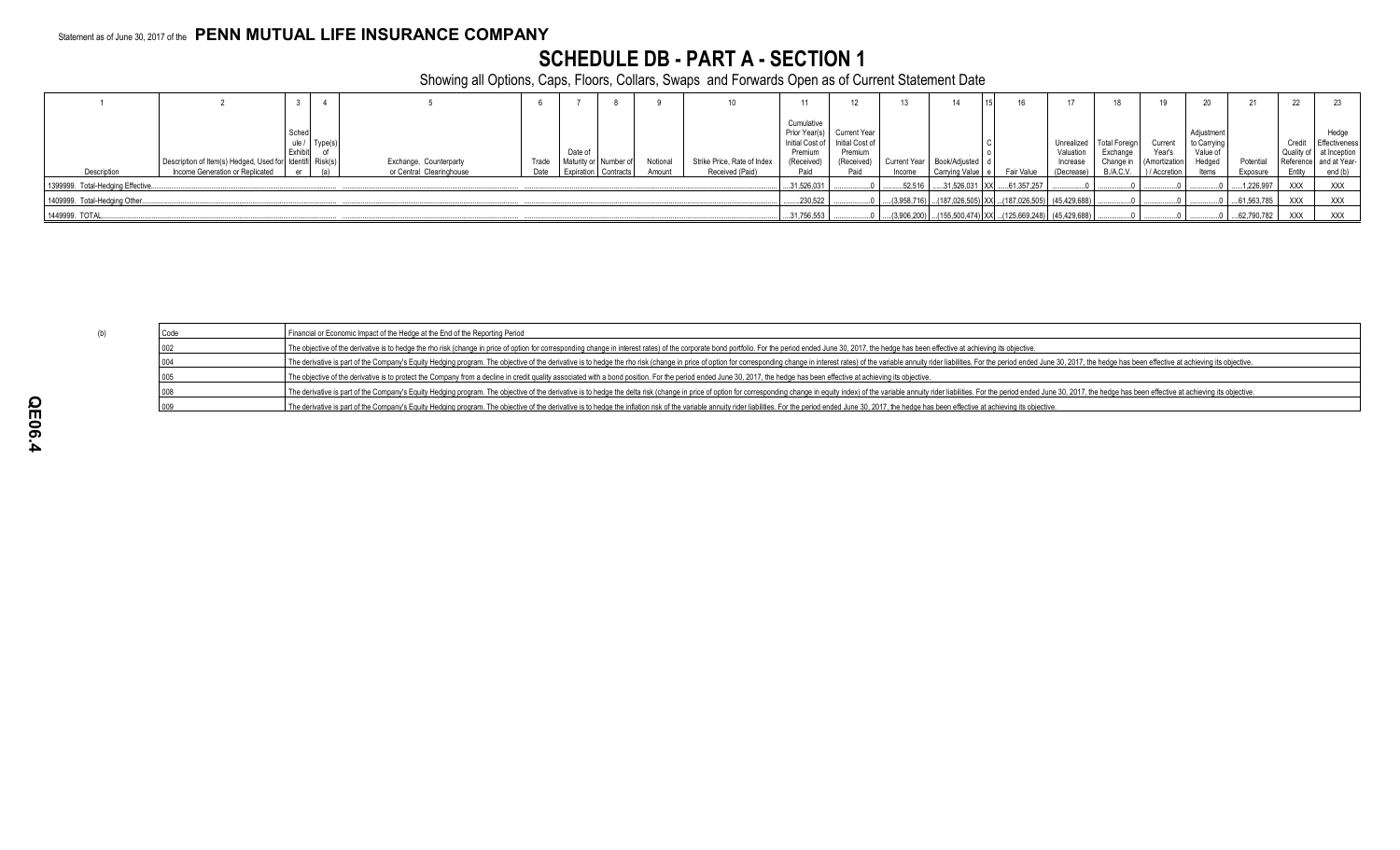# **SCHEDULE DB - PART B - SECTION 1**

Futures Contracts Open as of the Current Statement Date

|                               |        |                                            |                                      |                                                                                                                                       |            |                 |                       |                                                                                    |       |                      | 12                      |             |                                 |                                   | <b>Highly Effective Hedges</b>  |                                                                                                     | 18                                                        |                                                                                         |                       |                                                                   |                           |
|-------------------------------|--------|--------------------------------------------|--------------------------------------|---------------------------------------------------------------------------------------------------------------------------------------|------------|-----------------|-----------------------|------------------------------------------------------------------------------------|-------|----------------------|-------------------------|-------------|---------------------------------|-----------------------------------|---------------------------------|-----------------------------------------------------------------------------------------------------|-----------------------------------------------------------|-----------------------------------------------------------------------------------------|-----------------------|-------------------------------------------------------------------|---------------------------|
|                               |        |                                            |                                      |                                                                                                                                       |            |                 |                       |                                                                                    |       |                      |                         |             |                                 |                                   | 16                              |                                                                                                     |                                                           |                                                                                         |                       |                                                                   |                           |
| Ticker<br>Symbol Contracts    | Number | Notional<br>Amount                         | Description                          | Description of Item(s) Hedged, Schedule   Type(s)<br>Used for Income Generation or / Exhibit   of Risk(s)   Maturity or<br>Replicated | Identifier |                 | Date of<br>Expiration | Exchange                                                                           | Trade | Transaction<br>Price | Reporting<br>Date Price | Fair Value  | Book/Adjusted<br>Carrving Value | Cumulative<br>Variation<br>Margin | Deferred<br>Variation<br>Margin | Change in<br>Variation<br>Margin Gain<br>(Loss) Used to<br><b>Adjust Basis</b><br>of Hedged<br>Item | Cumulative<br>Variation<br>Margin for All<br>Other Hedges | Change in<br>Variation<br>Margin Gain<br>(Loss)<br>Recognized in<br><b>Current Year</b> | Potential<br>Exposure | Hedge<br>Effectiveness<br>at Inception<br>and at Year-<br>end (b) | Value of One<br>(1) Point |
| <b>Long Futures</b>           |        |                                            |                                      |                                                                                                                                       |            |                 |                       |                                                                                    |       |                      |                         |             |                                 |                                   |                                 |                                                                                                     |                                                           |                                                                                         |                       |                                                                   |                           |
| <b>Hedging Other</b>          |        |                                            |                                      |                                                                                                                                       |            |                 |                       |                                                                                    |       |                      |                         |             |                                 |                                   |                                 |                                                                                                     |                                                           |                                                                                         |                       |                                                                   |                           |
| <b>ESU7</b>                   |        |                                            | 1,970   238,458,650   EMINI S&P 500. | VAGLB Hedge.                                                                                                                          |            | Equity<br>Index |                       | 09/30/2017 CME Group Inc.  KJNXBSWZVIKEX4NFOL81 06/09/2017 2,429.3272              |       |                      | .2,420.9000             | (830,075)   | (830, 075)                      |                                   |                                 |                                                                                                     | (830,075)                                                 | (830,075)                                                                               | 0.8,274,000           |                                                                   |                           |
| NQU7.                         |        |                                            | 400 45,222,000 IMM EMINI NSDQ.       | VAGLB Hedge.                                                                                                                          | N/A        | Equity<br>Index |                       | 09/30/2017 CME Group Inc.  KJNXBSWZVIKEX4NFOL81 06/13/2017 5,719.0500              |       |                      | .5,652.7500             | (530,400)   | (530, 400)                      |                                   |                                 |                                                                                                     | (530, 400)                                                | (530, 400)                                                                              | .1,560,000            |                                                                   |                           |
| <b>ESU7</b>                   |        |                                            | 700 84,731,500 EMINI S&P 500.        | VAGLB Hedge.                                                                                                                          |            | Equity<br>Index |                       | 09/30/2017 CME Group Inc.  KJNXBSWZVIKEX4NFOL81 06/13/2017 2,426.3500              |       |                      | .2,420.9000             | (190,750)   | (190,750)                       |                                   |                                 |                                                                                                     | (190, 750)                                                | (190, 750)                                                                              | 0.2,940,000           |                                                                   |                           |
| <b>ESU7</b>                   |        |                                            | 450 54,470,250 EMINI S&P 500.        | VAGLB Hedge.                                                                                                                          |            | Equity<br>Index |                       | 09/30/2017 CME Group Inc.  KJNXBSWZVIKEX4NFOL81 06/13/2017 2,426.3500              |       |                      | .2,420.9000             | (122,625)   | (122, 625)                      |                                   |                                 |                                                                                                     | (122, 625)                                                | .(122,625)                                                                              | .1,890,000            |                                                                   |                           |
| <b>NQU7</b>                   |        |                                            | 100 11.305.500 IMM EMINI NSDQ.       | VAGLB Hedge.                                                                                                                          |            | Equity<br>Index |                       | 09/30/2017  CME Group Inc.  KJNXBSWZVIKEX4NFOL81 06/13/2017  5,719.0500 5,652.7500 |       |                      |                         | (132,600)   | (132,600)                       |                                   |                                 |                                                                                                     | (132.600)                                                 | (132,600)                                                                               | 390.000               |                                                                   |                           |
|                               |        | 12829999. Total-Long Futures-Hedging Other |                                      |                                                                                                                                       |            |                 |                       |                                                                                    |       |                      |                         | (1,806,450) | (1,806,450)                     |                                   |                                 |                                                                                                     | (1,806,450)                                               | (1,806,450)                                                                             | 15,054,000            | <b>XXX</b>                                                        | <b>XXX</b>                |
| 1329999. Total-Long Futures.  |        |                                            |                                      |                                                                                                                                       |            |                 |                       |                                                                                    |       |                      |                         | (1.806.450) | (1.806.450)                     |                                   |                                 |                                                                                                     | (1.806.450)                                               | (1,806,450)                                                                             | 15,054,000            | <b>XXX</b>                                                        | <b>XXX</b>                |
| 1409999. Total-Hedging Other. |        |                                            |                                      |                                                                                                                                       |            |                 |                       |                                                                                    |       |                      |                         | (1,806,450) | (1,806,450)                     |                                   |                                 |                                                                                                     | (1,806,450)                                               | (1,806,450)                                                                             | .15,054,000           | <b>XXX</b>                                                        | XXX                       |
| 1449999. TOTAL.               |        |                                            |                                      |                                                                                                                                       |            |                 |                       |                                                                                    |       |                      |                         | (1.806.450) | (1.806.450                      |                                   |                                 |                                                                                                     | (1.806.450)                                               | (1,806,450)                                                                             | 15,054,000            | <b>XXX</b>                                                        | XXX                       |

**Q E 0 7**

| <b>Broker Name</b>            | Beginnin,<br>Cash<br>Balance | Cumulativ<br>Cash<br>Change             | Ending<br>Cash<br>Balance |
|-------------------------------|------------------------------|-----------------------------------------|---------------------------|
| Bank of America Merrill Lynch | (1,834,121)                  | 748,821                                 | (1,085,300)               |
| Wells Fargo Bank              | $(18, 497)$                  | (702, 653)                              | (721, 150)                |
| Total Net Cash Deposits       |                              | $\dots(1,852,618)$ $\dots\dots(46,168)$ | (1,806,450)               |

| (b) | Code | Financial or Economic Impact of the Hedge at the End of the Reporting Period |  |
|-----|------|------------------------------------------------------------------------------|--|
|     |      |                                                                              |  |

14 The objective of the derivative is to hedge against overall economic risks associated with the Company's investments. For the period ended June 30, 2017, the hedge has been effective at acheiving its objective.

15 The derivative is part of the Company's Equity Hedging program. The objective of the derivative is to hedge the delta risk (change in price of option for corresponding change in equity index) of the variable annuity rid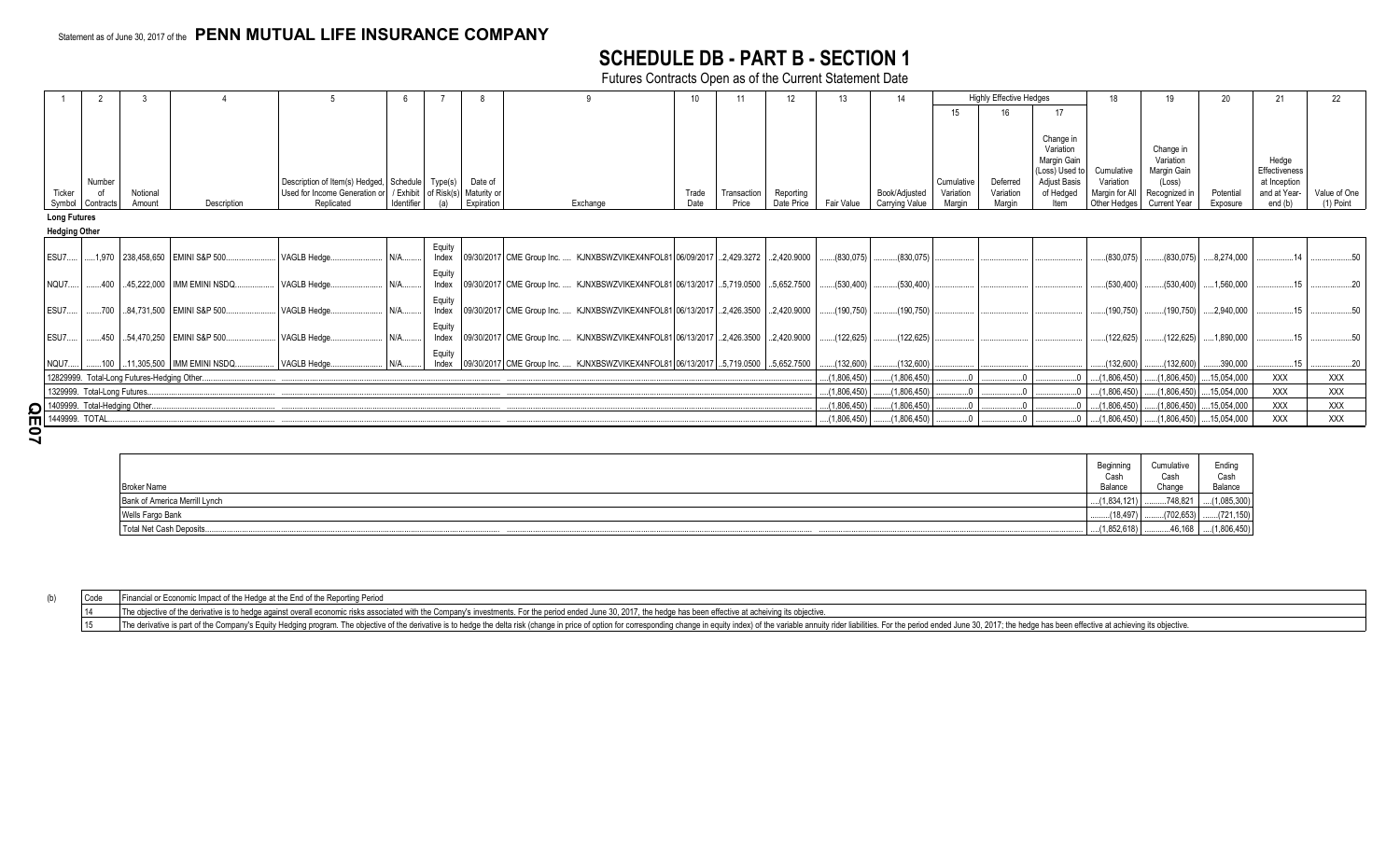# **SCHEDULE DB - PART D - SECTION 1**<br>Counterparty Exposure for Derivative Instruments Open as of Current Statement Date

|                                                                |                          |                     |                   |                          | Book Adjusted Carrying Value |                        |               |                | 11              | 12                  |             |                |
|----------------------------------------------------------------|--------------------------|---------------------|-------------------|--------------------------|------------------------------|------------------------|---------------|----------------|-----------------|---------------------|-------------|----------------|
|                                                                |                          |                     |                   |                          |                              |                        |               |                |                 | 10                  |             |                |
|                                                                |                          |                     |                   |                          |                              |                        |               |                |                 |                     |             |                |
|                                                                |                          | Master              | Credit<br>Support |                          | Contracts with               | Contracts with         |               |                |                 |                     |             |                |
|                                                                |                          | Agreement           | Annex             | Fair Value of Acceptable | Book/Adjusted Carrying       | Book/Adjusted Carrying | Exposure Net  | Contracts with | Contracts with  | <b>Exposure Net</b> | Potential   | Off-Balance    |
| Description of Exchange, Counterparty or Central Clearinghouse |                          | $(Y \text{ or } N)$ | (Y or N)          | Collateral               | Value $> 0$                  | Value $< 0$            | of Collateral | Fair Value > 0 | Fair Value < 0  | of Collateral       | Exposure    | Sheet Exposure |
| <b>Exchange Traded Derivatives</b>                             |                          |                     |                   |                          |                              |                        |               |                |                 |                     |             |                |
| 0199999. Aggregate Sum of Exchange Traded                      |                          | <b>XXX</b>          | XXX               | <b>XXX</b>               |                              | (1,806,450)            |               |                | (1,806,450)     | (1,806,450)         | .15,054,000 | 15,054,000     |
| <b>NAIC 1 Designation</b>                                      |                          |                     |                   |                          |                              |                        |               |                |                 |                     |             |                |
| Bank of America, N.A.                                          | B4TYDEB6GKMZO031MB27 Y.  |                     |                   |                          | .6,180,297                   | (13,034,305)           |               | 11,543,018     | (13,034,305)    |                     | .1,700,581  |                |
| Barclays Bank                                                  | G5GSEF7VJP5I7OUK5573     |                     |                   | .9,520,000               | .4,504,356                   |                        |               | 9,463,526      |                 |                     |             |                |
| Canadian Imperial Bank of Commerce                             | 2IGI19DL77OX0HC3ZE78.    |                     |                   | .7,175,000               | .7,118,140                   | (3,886,071)            |               | .12,550,971    | (3.886.071      | 1,489,900           | 938.937     |                |
| Credit Suisse International                                    | E58DKGMJYYYJLN8C3868.    |                     |                   |                          |                              | (5,294,009)            |               |                | (5,294,009)     |                     | 905,676     |                |
| Deutsche Bank.                                                 | 7LTWFZYICNSX8D621K86.    |                     |                   |                          |                              | (4,668,832)            |               |                | (4,668,832)     |                     | 1,214,033   |                |
| Goldman Sachs International.                                   | W22LROWP2IHZNBB6K528     |                     |                   |                          | .6,490,341                   | (57,885,498)           |               | .13,330,207    | (57,885,498)    |                     | 701,548     |                |
| JPMorgan Chase                                                 | 7H6GLXDRUGQFU57RNE97     |                     |                   |                          | .1,011,332                   | (29, 148, 891)         |               | .1,011,332     | (29, 148, 891)  |                     | 453,082     |                |
| Wells Fargo Bank, N.A.                                         | KB1H1DSPRFMYMCUFXT09     |                     |                   | .4,770,000               | .6,765,048                   | (8,048,527)            |               | 12,969,223     | (8,048,527)     | .150,696            | 789,373     |                |
| 0299999. Total NAIC 1 Designation.                             |                          |                     |                   | .21,465,000              | .32,069,514                  | (121, 966, 133)        |               | 60,868,277     | (121, 966, 133) | 1,640,596           | .6.703.230  |                |
| <b>NAIC 2 Designation</b>                                      |                          |                     |                   |                          |                              |                        |               |                |                 |                     |             |                |
| SunTrust Bank                                                  | IYDOJBGJWY9T8XKCSX06. Y. |                     |                   | .5,600,000               | .3,010,696                   |                        |               | 5,611,368      |                 | .11.368             |             |                |
| 0399999. Total NAIC 2 Designation.                             |                          |                     |                   | .5,600,000               | 3,010,696                    |                        |               | 5,611,368      |                 | .11,368             |             |                |
| 0899999. Aggregate Sum of Central Clearinghouse.               | <b>XXX</b>               | <b>XXX</b>          | <b>XXX</b>        |                          | 10,770,792                   | (79, 385, 344)         |               | .10,770,792    | (80,953,552)    |                     | .56,087,552 |                |
| 0999999. Gross Totals                                          |                          |                     |                   | .27,065,000              | .45,851,002                  | (203, 157, 927)        |               | 77,250,437     | (204, 726, 135) | (154, 486)          | .77,844,782 | 15,054,000     |
| 1. Offset per SSAP No. 64.                                     |                          |                     |                   |                          |                              |                        |               |                |                 |                     |             |                |
| 2. Net after right of offset per SSAP No. 64.                  |                          |                     |                   |                          | .45,851,002                  | (203, 157, 927)        |               |                |                 |                     |             |                |
| $\overline{8}$                                                 |                          |                     |                   |                          |                              |                        |               |                |                 |                     |             |                |
|                                                                |                          |                     |                   |                          |                              |                        |               |                |                 |                     |             |                |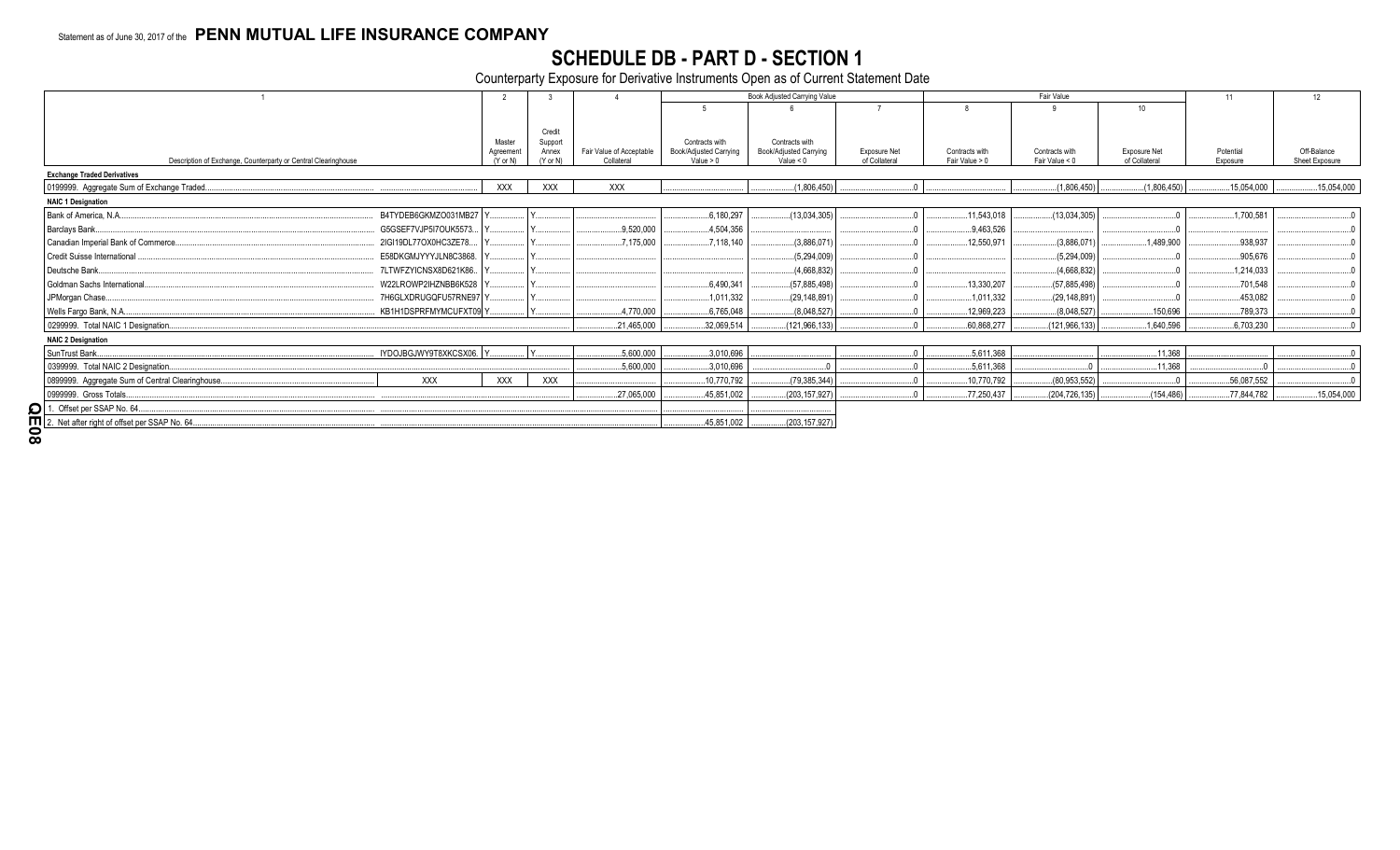## **SCHEDULE DB - PART D - SECTION 2**

#### Collateral for Derivative Instruments Open as of Current Statement Date

| Exchange, Counterparty or Central Clearinghouse                 | Type of Asset Pledged | <b>CUSIP</b> Identification | Description            | Fair Value   | Par Value    | Book/Adjusted<br>Carrying Value | Maturity<br>Date | Type of Margin<br>(I, V or IV) |
|-----------------------------------------------------------------|-----------------------|-----------------------------|------------------------|--------------|--------------|---------------------------------|------------------|--------------------------------|
| <b>Collateral Pledged by Reporting Entity</b>                   |                       |                             |                        |              |              |                                 |                  |                                |
| B4TYDEB6GKMZO031MB27 Cash<br>Bank of America, N.A               |                       |                             |                        | 2,530,000    | .2,530,000   | .2,530,000                      |                  |                                |
| E58DKGMJYYYJLN8C3868 Cash<br><b>Credit Suisse International</b> |                       |                             |                        | .8,630,125   | .8,630,125   | .8,630,125                      |                  |                                |
| Deutsche Bank<br>7LTWFZYICNSX8D621K86 Cash.                     |                       |                             |                        | .7,106,786   | .7,106,786   | .7,106,786                      |                  |                                |
| Goldman Sachs International.<br>W22LROWP2IHZNBB6K528 Cash       |                       |                             |                        | .42,600,000  | .42,600,000  | .42.600.000                     |                  |                                |
| JPMorgan Chase<br>7H6GLXDRUGQFU57RNE97. Cash                    |                       |                             |                        | .28,040,000  | .28,040,000  | .28,040,000                     |                  |                                |
| Credit Suisse Securities (USA) LLC.<br>1V8Y6QCX6YMJ2OELII46     | Cash                  |                             |                        | .17,859,439  | 17,859,439   | 17,859,439                      |                  | $.W$                           |
| Wells Fargo Bank, NA.<br>VYVVCKR63DVZZN70PB21                   | . Cash.               |                             |                        | .73,956,847  | .73,956,847  | .73,956,847                     |                  | IV                             |
| Wells Fargo Bank, NA<br>VYVVCKR63DVZZN70PB21                    | MBS.                  | ZX<br>36296U                | GNSF POOL 701958.      | .2,162,958   | .2,054,637   | .1,959,010                      |                  |                                |
| Wells Fargo Bank, NA.<br>VYVVCKR63DVZZN70PB21.                  | I Treasurv            | 912810<br><b>RR</b>         | 1   TII 1.00 02/15/46. | .113,405,743 | 113,507,900  | 115,918,118                     |                  |                                |
| 0199999. Totals.                                                |                       |                             |                        | .296,291,897 | .296,285,734 | .298,600,325                    | <b>XXX</b>       | XXX                            |
| <b>Collateral Pledged to Reporting Entity</b>                   |                       |                             |                        |              |              |                                 |                  |                                |
| Barclays Bank.<br>G5GSEF7VJP5I7OUK5573 Cash                     |                       |                             |                        | .9,520,000   | .9,520,000   | <b>XXX</b>                      |                  |                                |
| Canadian Imperial Bank of Commerce.<br>2IGI19DL77OX0HC3ZE78     | Cash.                 |                             |                        | 7,175,000    | .7,175,000   | <b>XXX</b>                      |                  |                                |
| SunTrust Bank<br>IYDOJBGJWY9T8XKCSX06   Cash                    |                       |                             |                        | .5,600,000   | .5,600,000   | <b>XXX</b>                      |                  |                                |
| KB1H1DSPRFMYMCUFXT09. Cash<br>Wells Fargo Bank, N.A             |                       |                             |                        | .4,770,000   | .4,770,000   | XXX                             |                  |                                |
| 0299999. Totals                                                 |                       |                             |                        | 27,065,000   | .27,065,000  | <b>XXX</b>                      | <b>XXX</b>       | XXX                            |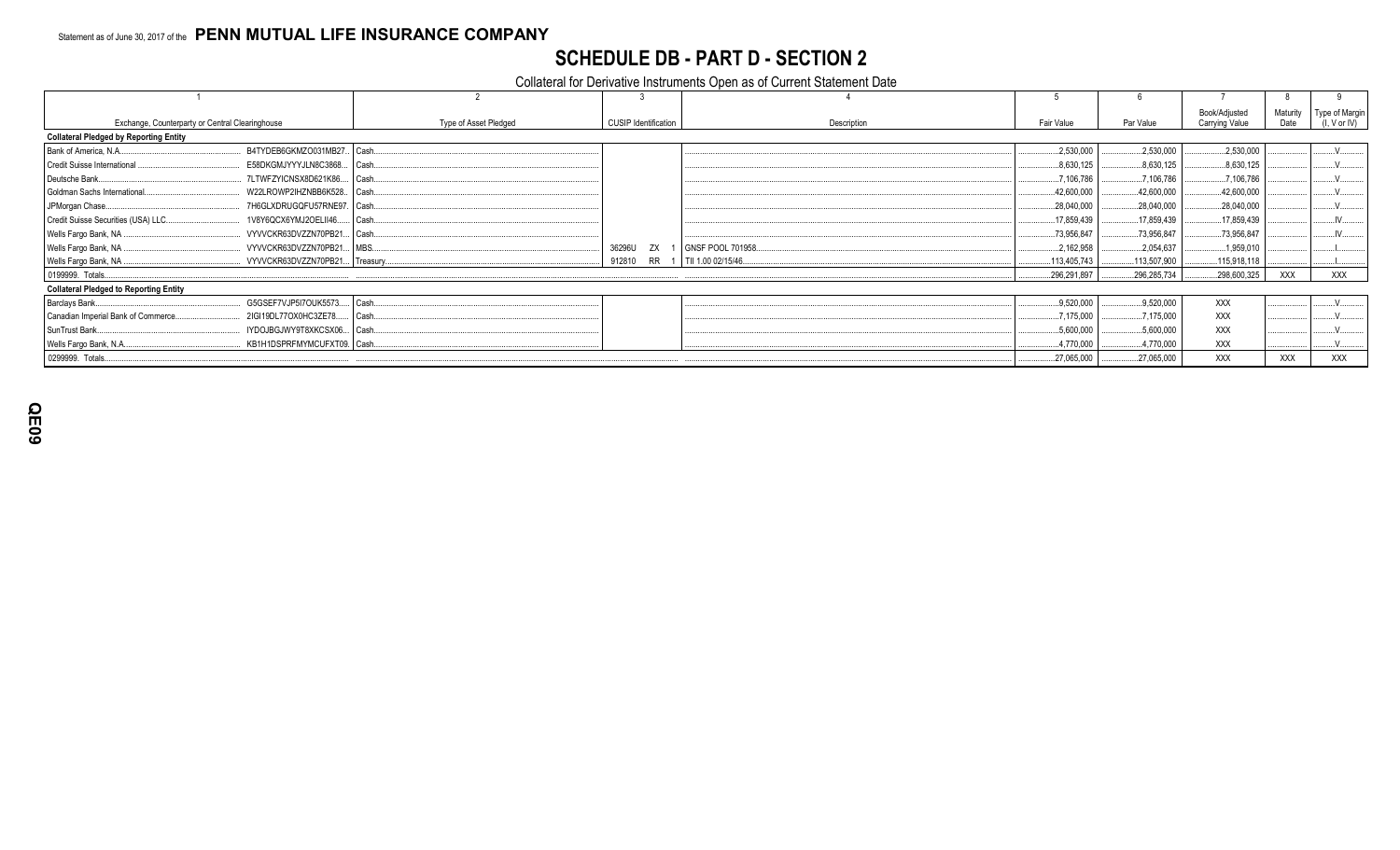**Sch. DL - Pt. 1 NONE**

**Sch. DL - Pt. 2 NONE**

**QE10, QE11**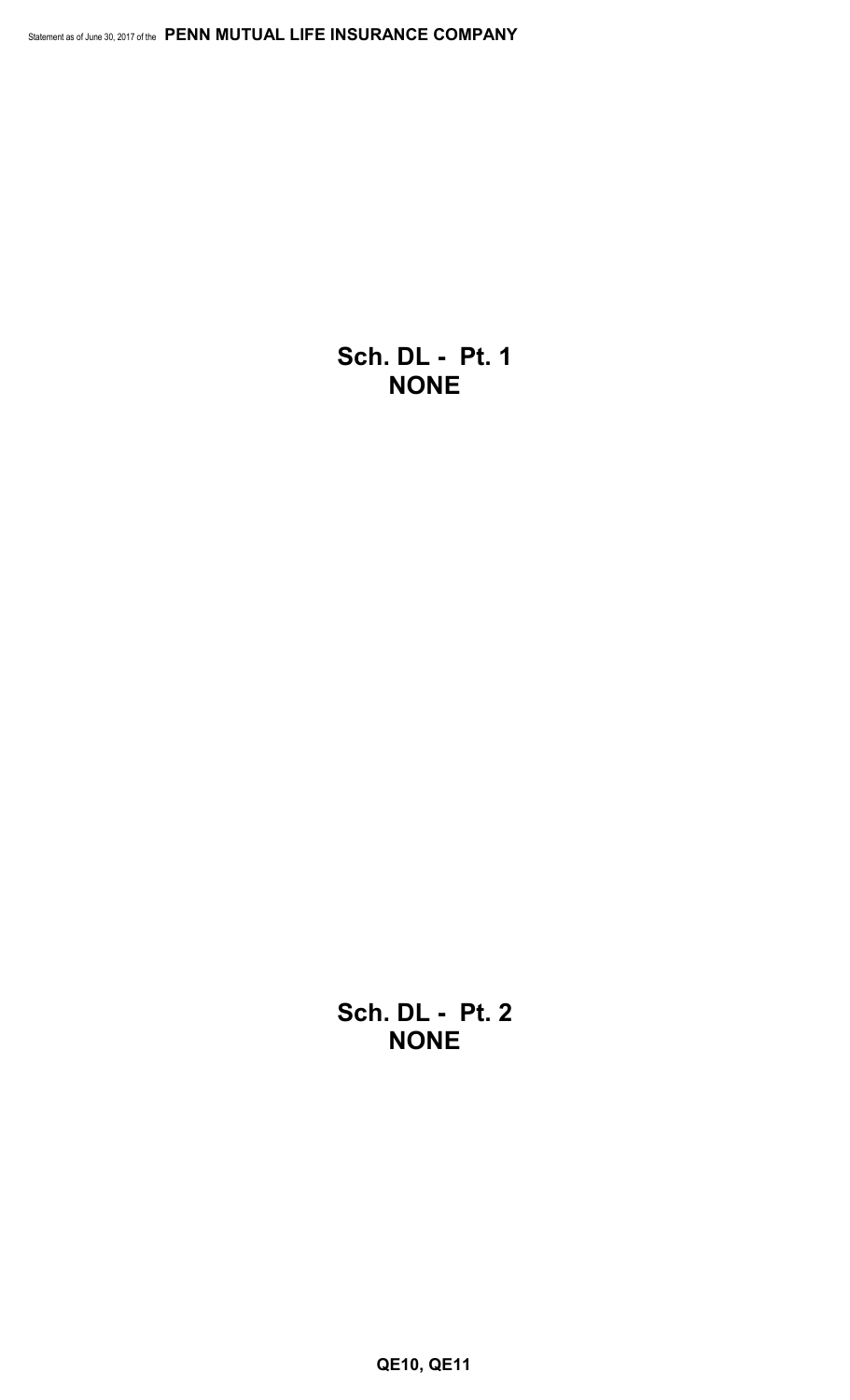## Statement as of June 30, 2017 of the PENN MUTUAL LIFE INSURANCE COMPANY **SCHEDULE E - PART 1 - CASH**

| Month End Depository Balances |            |            |                  |                        |                       |                                     |                                  |                    |            |  |  |
|-------------------------------|------------|------------|------------------|------------------------|-----------------------|-------------------------------------|----------------------------------|--------------------|------------|--|--|
|                               |            |            | २                |                        | 5                     | Book Balance at End of Each         |                                  |                    |            |  |  |
|                               |            |            |                  |                        |                       | Month During Current Quarter        |                                  |                    |            |  |  |
|                               |            |            |                  |                        |                       | $\mathsf{6}$                        |                                  | 8                  |            |  |  |
|                               |            |            |                  | Amount of Interest     | Amount of Interest    |                                     |                                  |                    |            |  |  |
|                               |            |            |                  | <b>Received During</b> | Accrued at Current    |                                     |                                  |                    |            |  |  |
|                               | Depository | Code       | Rate of Interest | <b>Current Quarter</b> | <b>Statement Date</b> | First Month                         | Second Month                     | <b>Third Month</b> |            |  |  |
| <b>Open Depositories</b>      |            |            |                  |                        |                       |                                     |                                  |                    |            |  |  |
|                               |            |            |                  |                        |                       | 9,541,929                           |                                  |                    | <b>XXX</b> |  |  |
|                               |            |            |                  |                        |                       |                                     | 140,792 134,610 105,825          |                    | XXX        |  |  |
|                               |            |            |                  |                        |                       |                                     |                                  |                    | <b>XXX</b> |  |  |
|                               |            |            |                  |                        |                       |                                     |                                  |                    | <b>XXX</b> |  |  |
|                               |            |            |                  |                        |                       |                                     |                                  |                    | <b>XXX</b> |  |  |
|                               |            |            |                  |                        |                       |                                     |                                  |                    | <b>XXX</b> |  |  |
|                               |            |            |                  |                        |                       | │ (1,134,000) │ 1,294,659 │ 592,400 |                                  |                    | <b>XXX</b> |  |  |
|                               |            |            |                  |                        |                       |                                     |                                  |                    | XXX        |  |  |
|                               |            |            |                  |                        |                       |                                     |                                  |                    | <b>XXX</b> |  |  |
|                               |            |            |                  |                        |                       |                                     | 3,973,665   3,856,597            |                    | <b>XXX</b> |  |  |
|                               |            | <b>XXX</b> | <b>XXX</b>       | 0                      |                       |                                     | 32,084,610 31,958,397 58,140,879 |                    | <b>XXX</b> |  |  |
|                               |            | XXX        | <b>XXX</b>       |                        |                       |                                     | 32,084,610 31,958,397 58,140,879 |                    | <b>XXX</b> |  |  |
|                               |            | XXX        | <b>XXX</b>       |                        | 0                     | 32,084,610                          | 31,958,397   58,140,879          |                    | <b>XXX</b> |  |  |